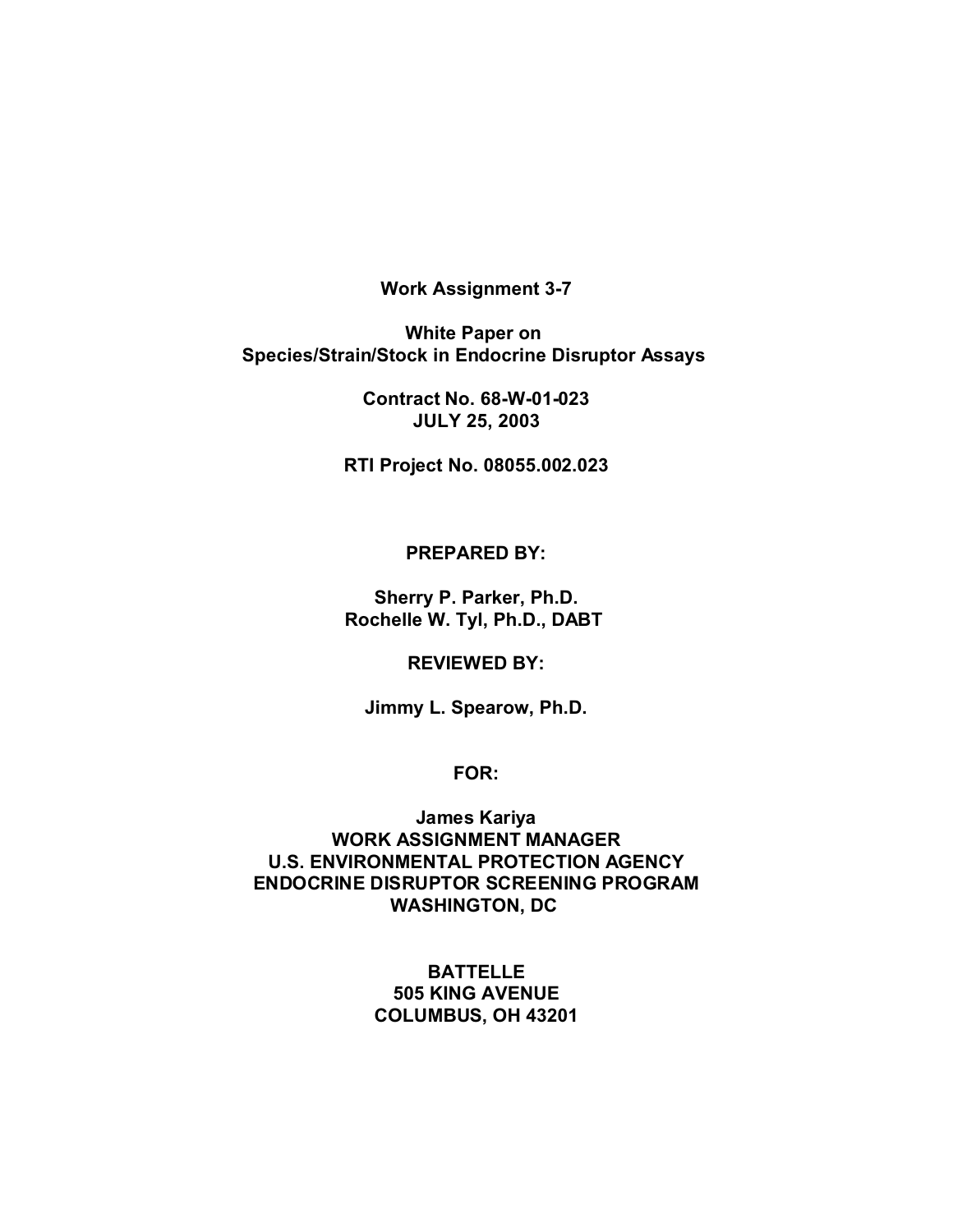## **TABLE OF CONTENTS**

## **Page**

| 1.0 |            |                                                                      |                                                                                                                                                                                                                                                                                                                                                      |                |
|-----|------------|----------------------------------------------------------------------|------------------------------------------------------------------------------------------------------------------------------------------------------------------------------------------------------------------------------------------------------------------------------------------------------------------------------------------------------|----------------|
| 2.0 | 2.1<br>2.2 | 2.2.1                                                                |                                                                                                                                                                                                                                                                                                                                                      |                |
|     | 2.3        | 2.3.1<br>2.3.2                                                       | Species Selection for Endocrine Disruption Assays and<br>2.3.3 Confounders Affecting Comparisons of Reproductive                                                                                                                                                                                                                                     |                |
|     | 2.4        | 2.4.1<br>2.4.2<br>2.4.3<br>2.4.4<br>2.4.5                            | Assays Under Consideration of the EDSP and Associated Endocrine<br>In Utero Through Lactation Assay  33                                                                                                                                                                                                                                              |                |
|     | 2.5        | 2.5.1<br>2.5.2<br>2.5.3<br>2.5.4<br>2.5.5<br>2.5.6<br>2.5.7<br>2.5.8 | Endocrine Endpoints Under Consideration for EDSP Assays and<br>Reproductive Tract Development  38<br>Retention of Nipples in Preweanling Males  41<br>2.5.7.1 Vaginal Patency in Females  43<br>2.5.7.2<br>Age of First Estrus in Females  44<br>Preputial Separation in Males 44<br>2.5.7.3<br>Estrous Cyclicity and Ovulation Rate in Postpubertal |                |
|     |            | 2.5.9<br>2.5.10<br>2.5.11<br>2.5.12<br>2.5.13                        | Organ Weights and Histopathology<br>Behavioral Assessments/Clinical Observations                                                                                                                                                                                                                                                                     | 44<br>47<br>51 |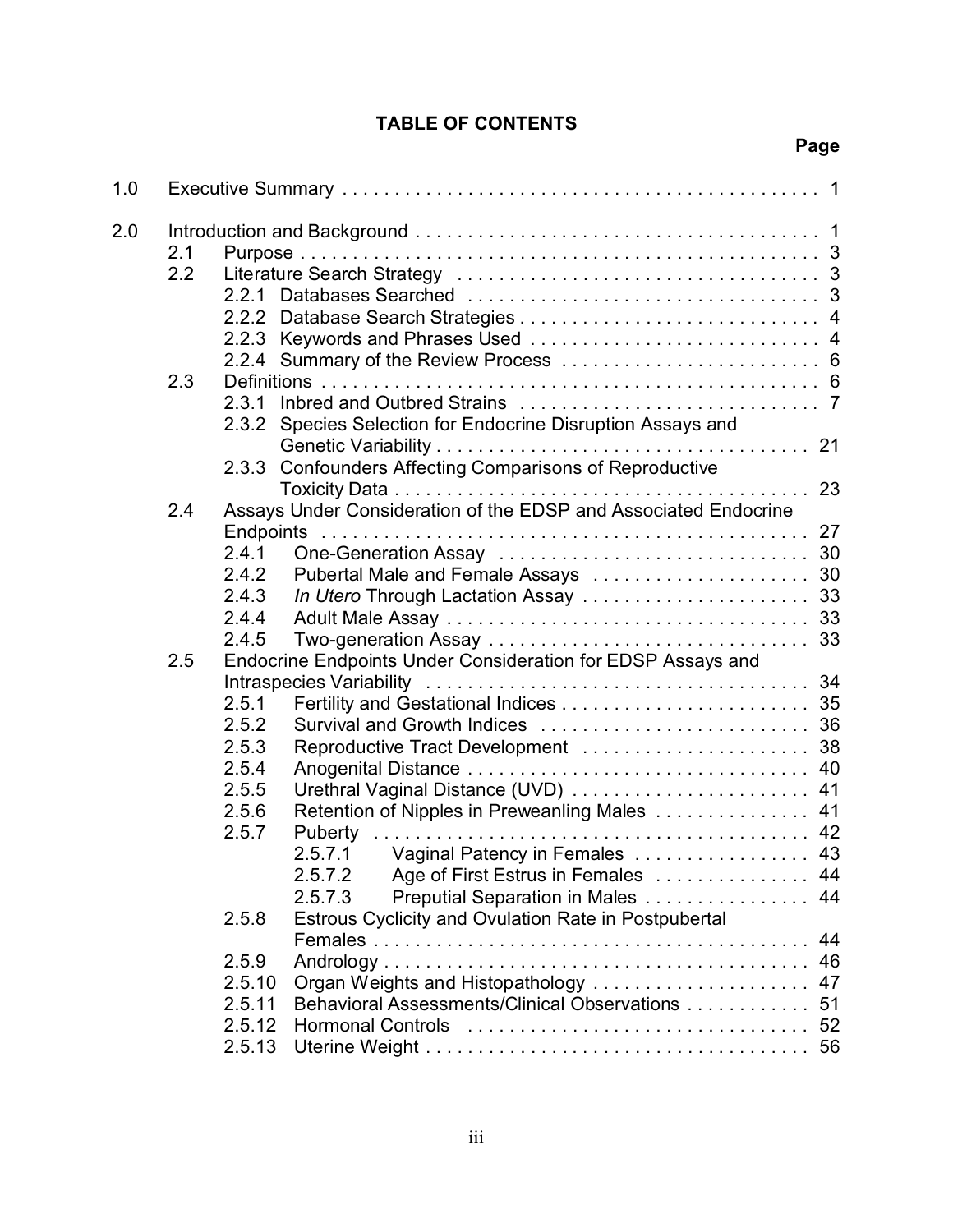# **TABLE OF CONTENTS (continued)**

# **Page**

| 3.0 | Interspecies Similarities and Differences in Endocrine Endpoints  58                                                                |  |
|-----|-------------------------------------------------------------------------------------------------------------------------------------|--|
| 4.0 | Summary and Conclusions of Intraspecies and Interspecies Similarities<br>and Differences in Endocrine Endpoints and Conclusions  60 |  |
|     |                                                                                                                                     |  |

# **LIST OF TABLES**

# **Page**

| Table 1. Assays Under Consideration by the EDSP and Associated Endocrine      |  |
|-------------------------------------------------------------------------------|--|
| Table 2. Intraspecies Comparisons of Endocrine Endpoints  62                  |  |
| Table 3. Summary of Agent- and Endpoint-Specific Intraspecies Differences  71 |  |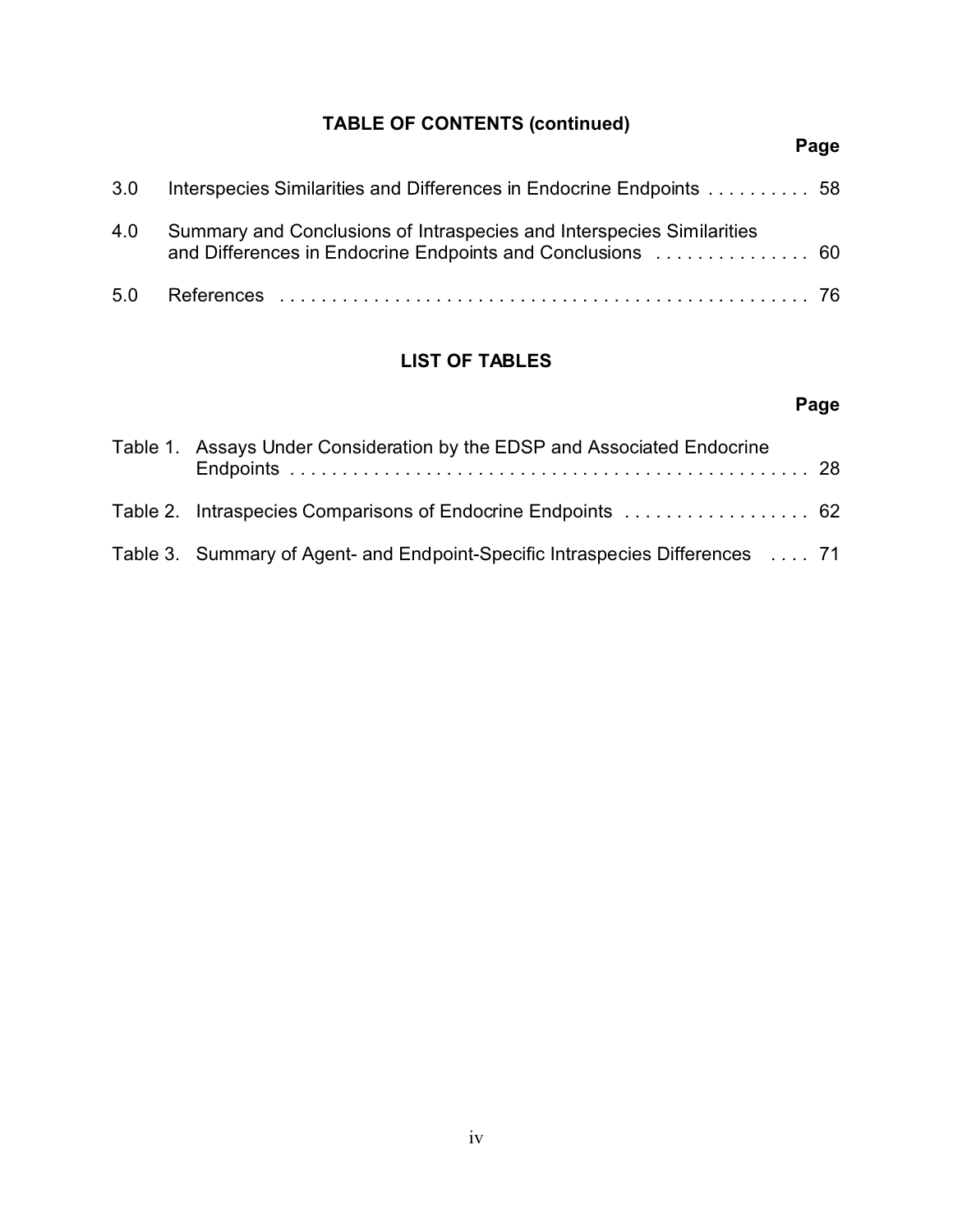## **Intraspecies and Interspecies Differences in Endocrine Endpoints in** *In Vivo* **Assays Under Consideration for the Endocrine Disruptor Screening Program**

## **1.0 Executive Summary**

This white paper is a review of the interspecies and intraspecies similarities and differences in endocrine endpoints in the absence and presence of test chemicals, in order to determine whether specific species/strains should be preferred or avoided when screening for endocrine activity. There is much evidence that different species and strains within species exhibit differing sensitivities to endocrine-active compounds, specific for chemicals and endpoints evaluated. Thus selection of appropriate species and strain(s), or at least understanding the differential responsivity of them is crucial to detecting effects in animal models which are extrapolable to human risk. This white paper is limited to the species being considered for inclusion in the Endocrine Disruptor Screening Program (EDSP) and also limited in scope to the endocrine endpoints under consideration. Currently, the reproductive and developmental toxicology Environmental Protection Agency (EPA) guideline studies recommend using the rat and not strains with low fecundity. The most commonly used rat strain for these Guideline studies is the CD Sprague-Dawley (SD) rat (the CD-1 Swiss mouse is also frequently used). Though the majority of historical data exists in this species/strain, there is evidence that endocrine-active chemicals may have very different dose-response curves for certain endocrine-related reproductive endpoints, which may, in part, be due to a differential sensitivity of different species/strains and endpoints in these species/strains to these chemicals. Since confounding factors make interlaboratory comparisons of data problematic, multi-strain studies conducted under the same experimental conditions and same laboratory were primarily used in the species/strain/stock comparisons.

Comparisons revealed a lack of consistency in effects produced by endocrine-disrupting chemicals on endocrine endpoints from strain to strain. Endocrine effects were chemical specific, strain specific, endpoint specific, and, in some cases, laboratory specific. There were more sensitive and less sensitive strains to endocrineactive compounds among outbred and inbred strains, depending on the chemical used and the endpoints evaluated. Clearly, strain (genotype) by environmental agent by endpoint interactions need to be considered in selecting the appropriate species/strains for EDSP assays.

## **2.0 Introduction and Background**

In 1996, the Food Quality Protection Act was enacted by Congress. It directs the United States Environmental Protection Agency (EPA) to screen pesticides for endocrine activity. Thus, the EPA is implementing an Endocrine Disruptor Screening Program (EDSP). In this program, comprehensive toxicological and ecotoxicological screens and assays are being developed to identify and characterize the endocrine effects of various environmental contaminants, industrial chemicals, and pesticides.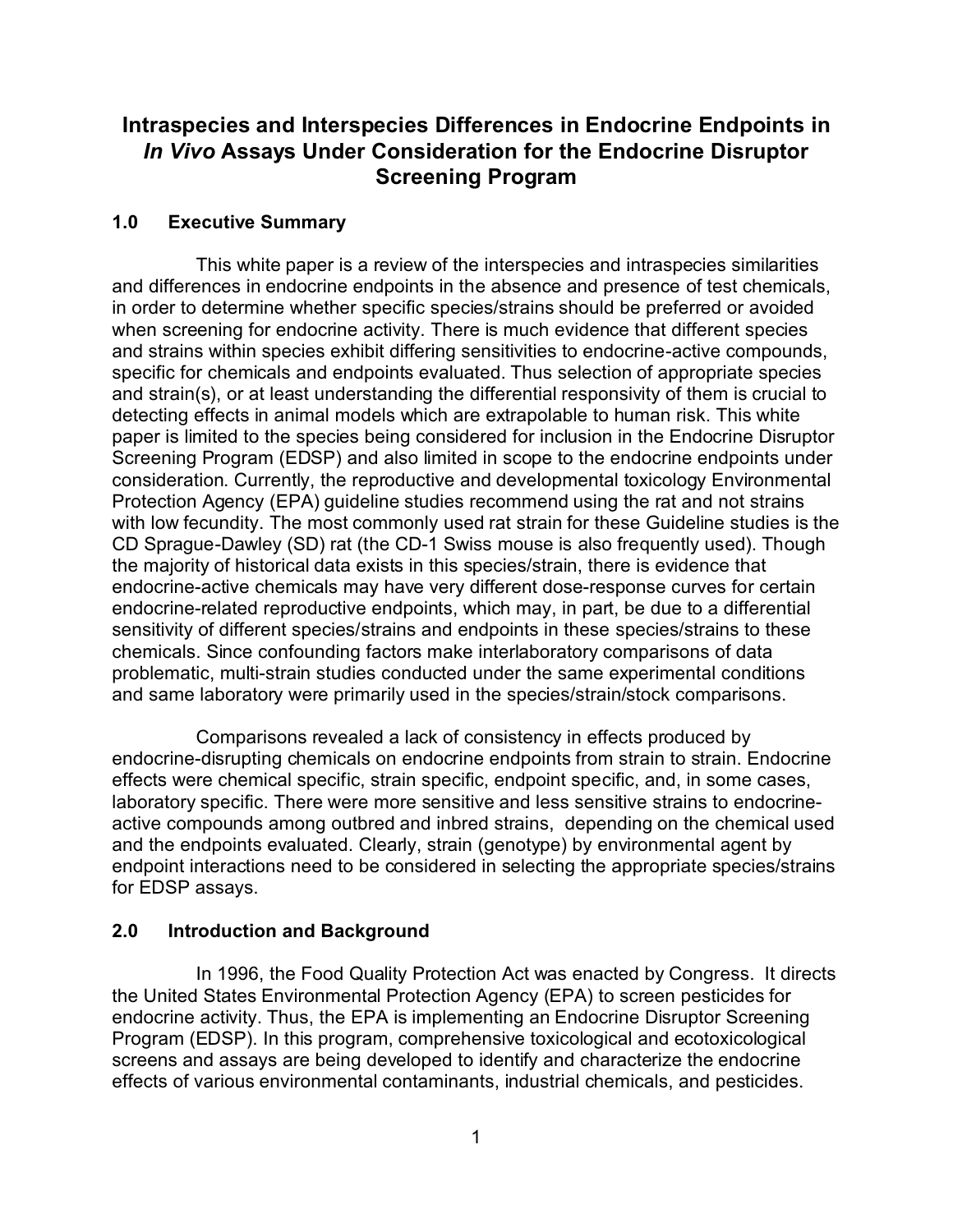The program's aim is to develop a two-tiered approach, i.e., a combination of *in vitro* and *in vivo* mammalian and ecotoxicological screens (Tier 1) to identify substances with the potential to interact with the endocrine system, and a set of definitive apical *in vivo* assays (Tier 2) to determine whether the substances identified in Tier 1 cause adverse effects, identify the adverse effects, and determine the quantitative relationship between dose and adverse effects. The EDSP is required to use "validated" test systems. The Endocrine Disruptor Methods Validation Subcommittee (EDMVS) provides technical advice on the validation of most of the assays.

In order to determine necessary modifications to standard reproductive and developmental toxicology guidelines, to detect and characterize the effects of endocrine disruptors, the National Toxicology Program/National Institute of Environmental Health Sciences (NTP/NIEHS), at the request of the EPA, organized a peer review panel which convened in October 2000. The panel consisted of scientists from academia, industry, and the government. One of the subpanels of the NTP's Endocrine Disruptor Low Dose Peer Review Panel investigated the concern that animal models used in assays to detect endocrine disruption have been chosen on the basis of convenience and familiarity, and species/strains/stocks which are more frequently used are those which are bred specifically for robust fecundity and likely reduced sensitivity to endocrine perturbations (NTP's Report of the Endocrine Disruptors Low Dose Peer Review, 2000). The subpanel addressed this issue with respect to the mammalian twogeneration assay and had the following remarks:

On *animal model selection*: The subpanel recommended that the selection of species or strain for future studies should be the result of a more deliberate thought process, rather than based on availability, convenience, or familiarity. Development of a core of historical data across mouse and rat strains (inbred and outbred), with known endocrine-disrupting chemicals and characterization of the reproductive endpoints of interest, was also recommended. These data could be used to modify current protocols with respect to the number and doses/concentrations of dose groups, group size, and endpoint selection.

On *species/strain selection*: The subpanel asserted that although there is an abundance of historical control data in CD-1 mice and SD rats collected in reproductive and developmental toxicology studies, inbred F1 strains such as the B6C3F1 mouse may provide less variable responses to endpoints assessed. In addition, the advantage of historical data may be compromised by genetic drift and/or selective breeding.

In the December 2001 meeting of the EDMVS, committee members discussed strains and stocks and concluded that the EPA should prepare a white paper summarizing what is known about intraspecies strain/stock similarities and differences in the neuroendocrine control of reproduction/development and in responses to endocrine-active chemicals, and provide the rationale for strain/stock selection. This review is the "white paper" requested by the EDMVS, designed to assess the interspecies and intraspecies variability of endocrine endpoints in *in vivo* assays under consideration by the EDSP. Please note that the uterotrophic assay and the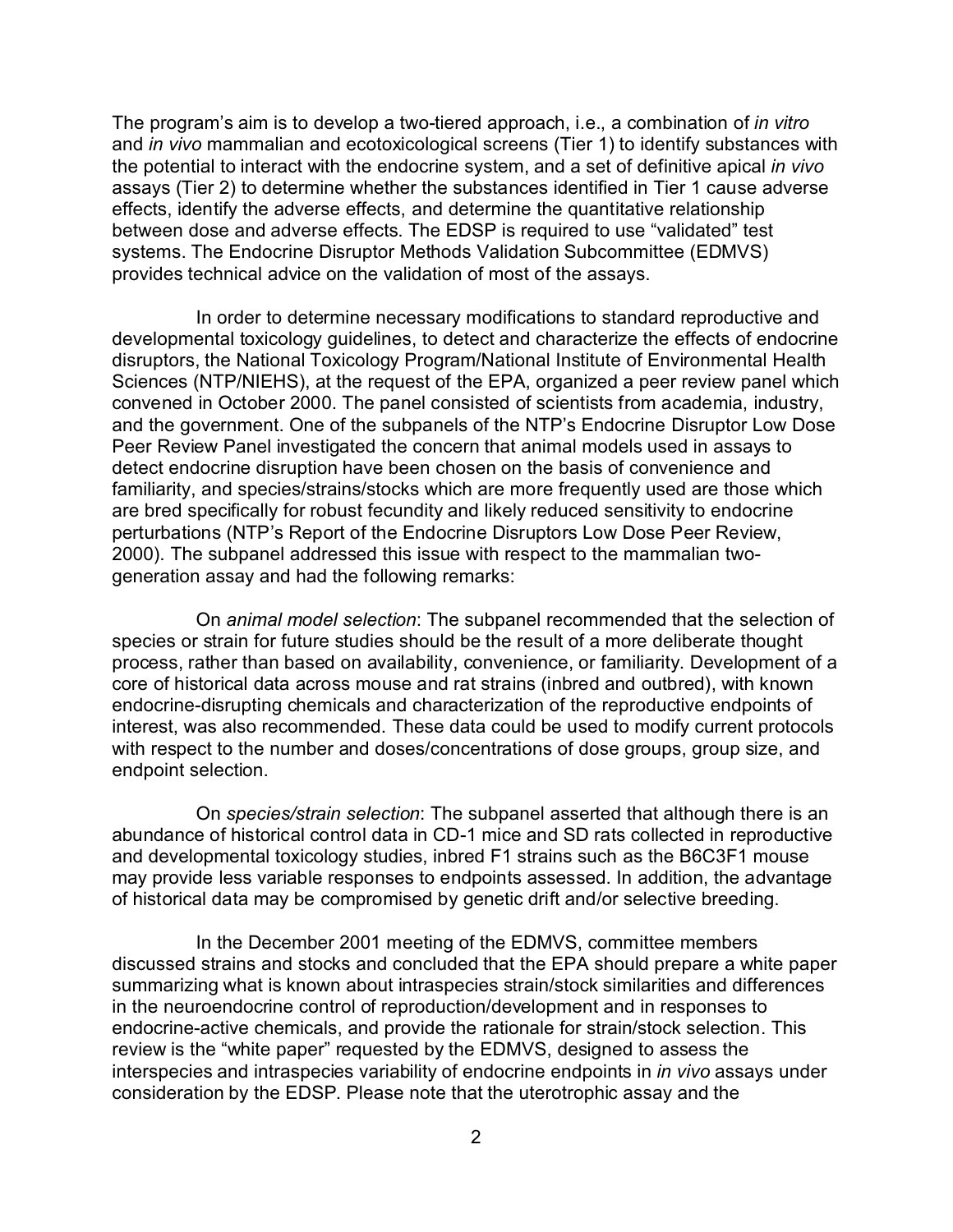Hershberger assay are under consideration by the EDSP, for inclusion in testing guidelines but are being standardized and validated in a cooperative effort between US EPA and OECD and participating laboratories on three continents; therefore, these assays will not be standardized or validated in this project, and will not be discussed in this white paper.

## **2.1 Purpose**

The purpose of this review is to summarize the interspecies and intraspecies similarities and differences in response to endocrine endpoints, in order to determine whether specific species/strains should be preferred or avoided when screening for endocrine activity. Currently, the recommended species for reproductive and developmental toxicology EPA guideline studies is the rat. Though the majority of historical data exists in the SD rat and CD-1 mouse strains, there is evidence that endocrine-active chemicals may have very different dose-response curves for responses to certain endocrine-related reproductive endpoints, and this may in part be due to a differential sensitivity of different species/strains to these chemicals. Whether or not non-monotonic dose-response curves are eventually shown to be a general phenomenon of endocrine disruptors (or a class of them), it is appropriate to ask whether screening for endocrine activity is being carried out in appropriately sensitive test systems.

A literature review was performed to identify key references on the following two general topics:

- 1) Influence of rat strain/stock on endocrine endpoints measured in the mammalian *in vivo* assays being considered for the EDSP
- 2) Interspecies similarities and differences in neuroendocrine control of reproduction/development and in responses to endocrine-active chemicals (reported since 1986)

## **2.2 Literature Search Strategy**

Literature databases, accessible through the RTI Information Technology Services, were searched for published peer-reviewed and nonpeer-reviewed articles using on-line electronic literature databases, followed by a focused literature screening process. Full citations, including abstracts (if available) were retrieved for review.

## **2.2.1 Databases Searched**

MedLine, PubMed, Biological Abstracts, Chemical Abstracts, Toxline including DART (Developmental and Reproductive Toxicology)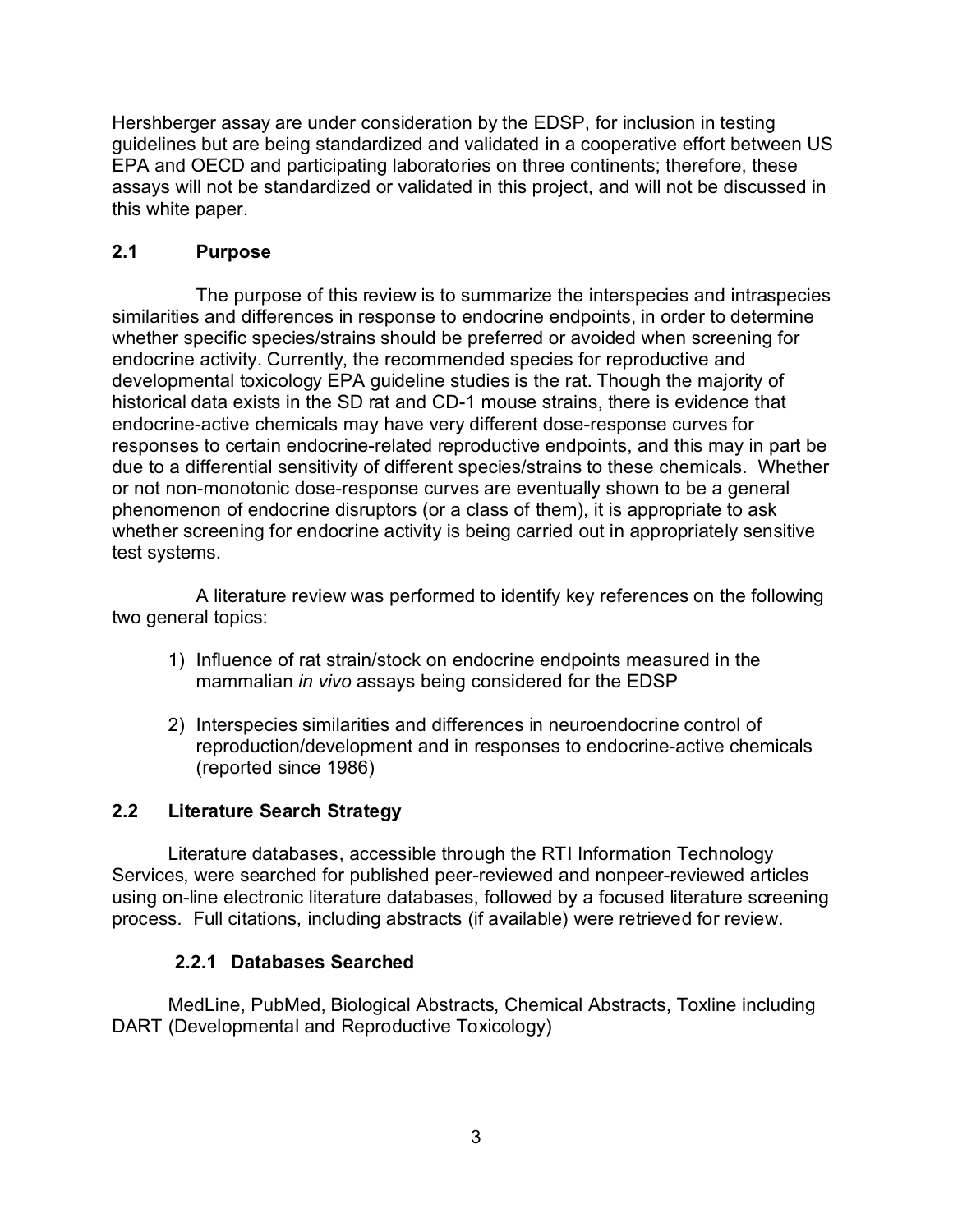## **2.2.2 Database Search Strategies**

- *English language articles*. The literature search was performed to include all applicable English language articles.
- *Foreign language articles with English abstracts*. The literature search was performed to exclude foreign language articles with foreign language abstracts. However, the literature search was performed in a manner that accepted foreign language articles that also have English language abstracts. This strategy was used to allow authors to review some literature published in any number of foreign languages.

## **2.2.3 Keywords and Phrases Used**

Articles were identified through the use of keywords in the literature search. Individual sets of keywords were selected for each of the topics listed in "Objectives" above. Combinations of keywords in Column A were combined with keywords in Column B for Task 2 in order to identify key articles addressing the influence of rat strain and stock on endocrine endpoints from pubertal male and female, *in utero* lactational, adult male, and two-generation reproductive toxicity studies. Initially, "rat strain" and "rat stock" were combined with keywords in Column B. When more than 100 hits were found per combination of keywords, additional terms from Column A were added to limit the search. Since the rabbit is not a species under consideration for use in the EDSP, it has been deliberately omitted from the white paper.

| A.  Rat strain<br>Rat stock (supplier)<br>Rat genetic variation<br>Sprague-Dawley (CD, SD)<br>Long-Evans (hooded, LE)<br>Alderly Park (ALK or ALP)<br>Dark agouti<br>Norway                                                                                                                         | Fisher (F344)<br>Wistar<br>Lewis<br><b>Noble</b><br>Holtzman (HTZ)<br>Outbred rats<br>Inbred rats                                                                                                                                                                       |
|-----------------------------------------------------------------------------------------------------------------------------------------------------------------------------------------------------------------------------------------------------------------------------------------------------|-------------------------------------------------------------------------------------------------------------------------------------------------------------------------------------------------------------------------------------------------------------------------|
| B. <sup>1</sup> Reproductive toxicity<br>Anogenital distance<br>Nipple retention<br>Ovarian corpora lutea<br><b>Precoital interval</b><br>Sperm, sperm production<br><b>Estrous cyclicity</b><br>Areolar retention<br>Vaginal patency<br>Preputial separation<br><b>Uterotrophic</b><br>Embryo loss | cells)<br>Lactational exposure<br>Thyroid development<br>Thyroid development and pregnancy<br>Lactation<br><b>Blood testis barrier</b><br>Spermatogenesis<br>Mammary glands<br>$17\beta$ -Estradiol (E2)<br><b>Estrus</b><br>Litter size<br>Gestation, gestational loss |
| Testes (Leydig, and Sertoli                                                                                                                                                                                                                                                                         | Pregnancy                                                                                                                                                                                                                                                               |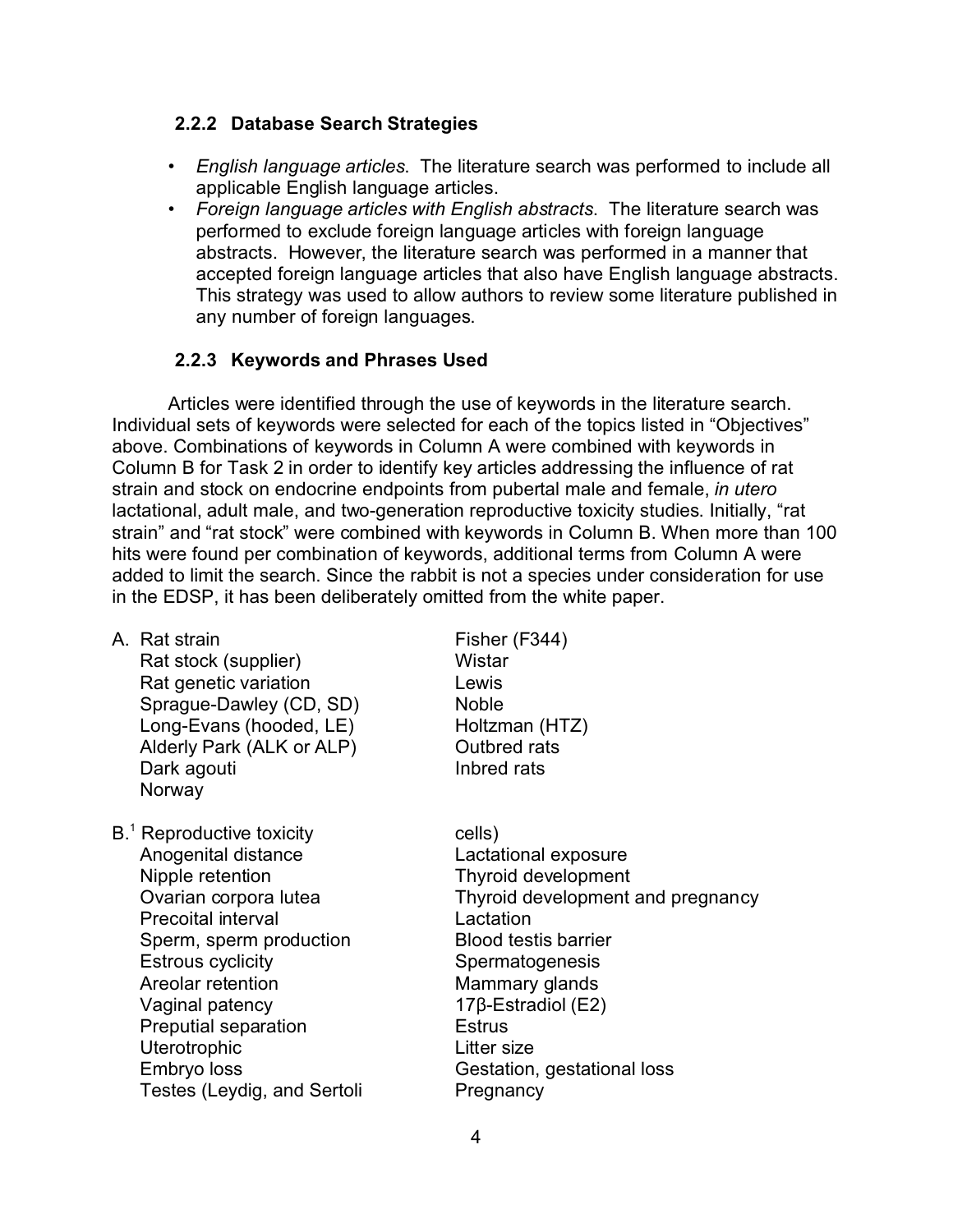INSL3 Reproductive tract development Müllerian ducts, Müllerian Inhibitory Substance Wolffian ducts Reproductive and accessory organs

Thyroid hormones Hypothalamic, pituitary, and gonadal hormones **Puberty** Implantation Fetal survival, mortality

<sup>1</sup>keywords were obtained from approved EDSP protocols and preliminary search results.

In addition to searches performed with combinations of both columns of keywords, papers by the following authors were searched for relevant articles:

vom Saal, FS; Ashby, J; Odum, J; Gray, LE; Ostby, J; Cooper, RL; Spearow, JL; Michna, H; Diel, P; Festing, M.

The focus of the search was on "rat strain." When there was a paucity of references pertaining to a general endocrine endpoint, "mouse strain" was added to the search.

For interspecies comparisons of reproductive and developmental endpoints, combinations of keywords in Column C were combined with keywords in Column D, and the search was limited to articles published since 1986, in order to identify key articles addressing interspecies differences in neuroendocrine control of reproduction/development, with emphasis on parameters addressed by the NTP's Endocrine Disruptor Low Dose Peer Review Subpanel on Biological Factors and Study Design.

- C. Reproductive toxicity, endocrine Developmental toxicity, endocrine Mouse/mice Rat **Interspecies**
- D.<sup>2</sup>Intrauterine position (IUP) **Estradiol** LH LHRH (GnRH) **FSH** ACTH Hypothalamic-pituitary-gonadal (HPG) axis **Puberty Prolactin** Testosterone (T)
- Thyroid hormone  $(\mathsf{T}_3,\,\mathsf{T}_4)$ **TSH Oxytocin** Growth hormone Diet Caging Bedding Genetic variability Gene expression Strain differences **Genotype**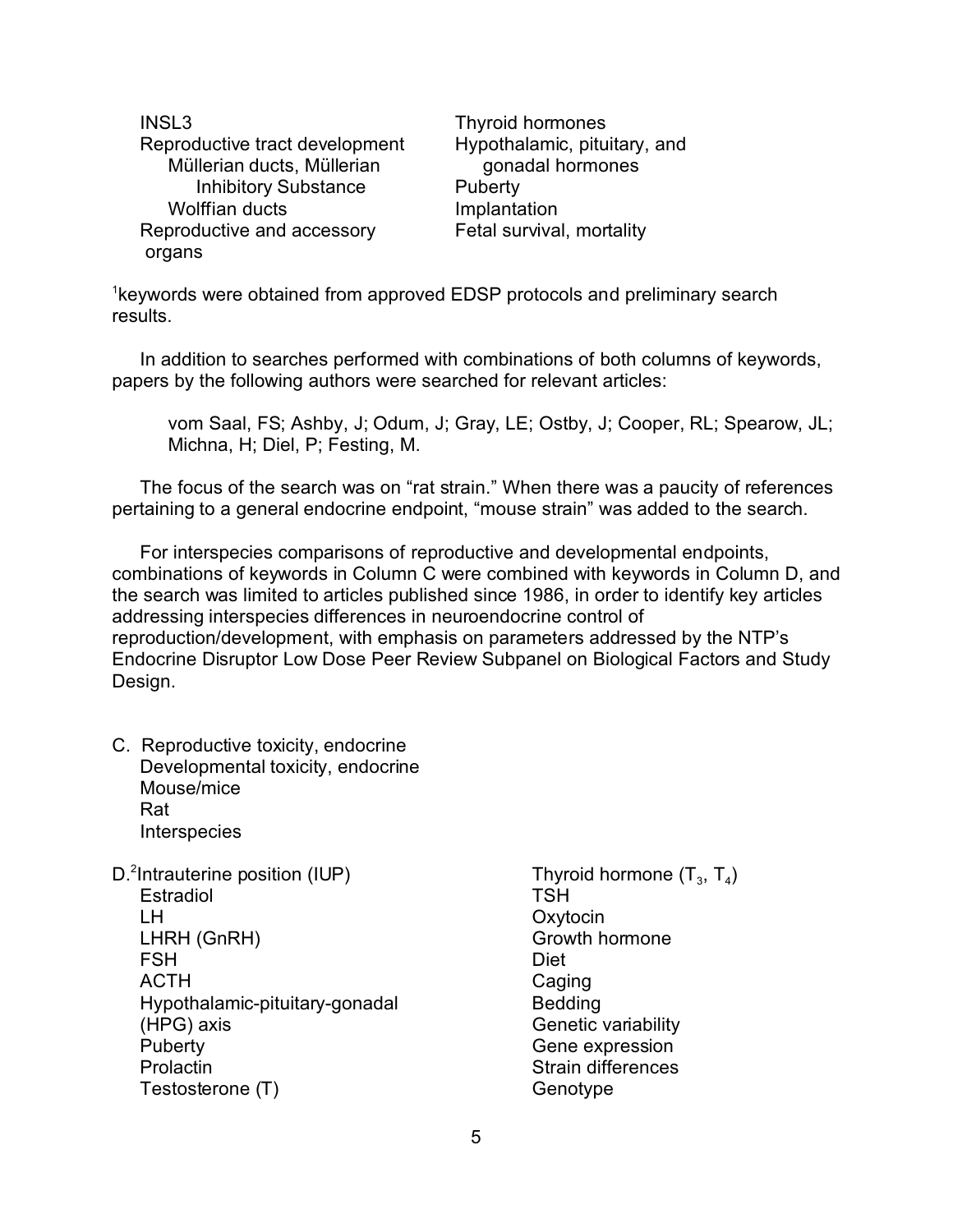- **Oogenesis** Meiosis Mitosis Endocrine-mediated nondisjunction Hypospadias **Steroidogenesis** Reproductive tract malformation Cryptorchidism Spermatogenesis Nipple retention Anogenital distance **Uterus Progesterone** Dihydrotestosterone (DHT) **Gestation Pregnancy** Gestational loss
- Embryo loss Implantation Fetal survival, mortality Androsterone Androstenedione Prostate Hypothalamic-pituitary-thyroid (HPT) axis Areolar retention Vaginal patency Preputial separation (balanopreputial Epispadia Ovary, ovaries Testis, testes Gonad Aromatase

<sup>2</sup>Keywords were obtained from the NTP's Report of the Endocrine Disruptors Low Dose Peer Review (Subpanel on Biological Factors and Study Design), October 2000, and preliminary search results.

The focus of the search was reproductive and developmental toxicity and endocrine effects. When a search of combined terms from Columns C and D yielded more than 100 hits, specific animal species names (in Column C) were added to limit the search.

#### **2.2.4 Summary of the Review Process**

After key articles were identified, individual references were retrieved and further searched to identify additional key articles (i.e., tree search). References of interest were electronically downloaded to Reference Manager, retrieved, evaluated, organized by topic, and retained for use in preparing the white paper.

### **2.3 Definitions**

The Institute for Laboratory Animal Resources (ILAR) defines a strain as "inbred" when it has been mated brother x sister for 20 or more consecutive generations (ILAR Journal, 1992). "To ensure isogenicity, as well as homozygosity, a single brother x sister pair must be selected in the twentieth or a subsequent generation to perpetuate the strain. Parent x offspring matings may be substituted for brother x sister matings, provided that in the case of consecutive parent x offspring matings, each mating is to the younger of the two parents; this will prevent repeated backcrossing to a single individual" (ILAR Journal, 1992) . A strain is defined as "outbred" when it has been maintained as a closed colony for at least four generations. "To minimize changes caused by inbreeding and genetic drift, the population should be maintained in such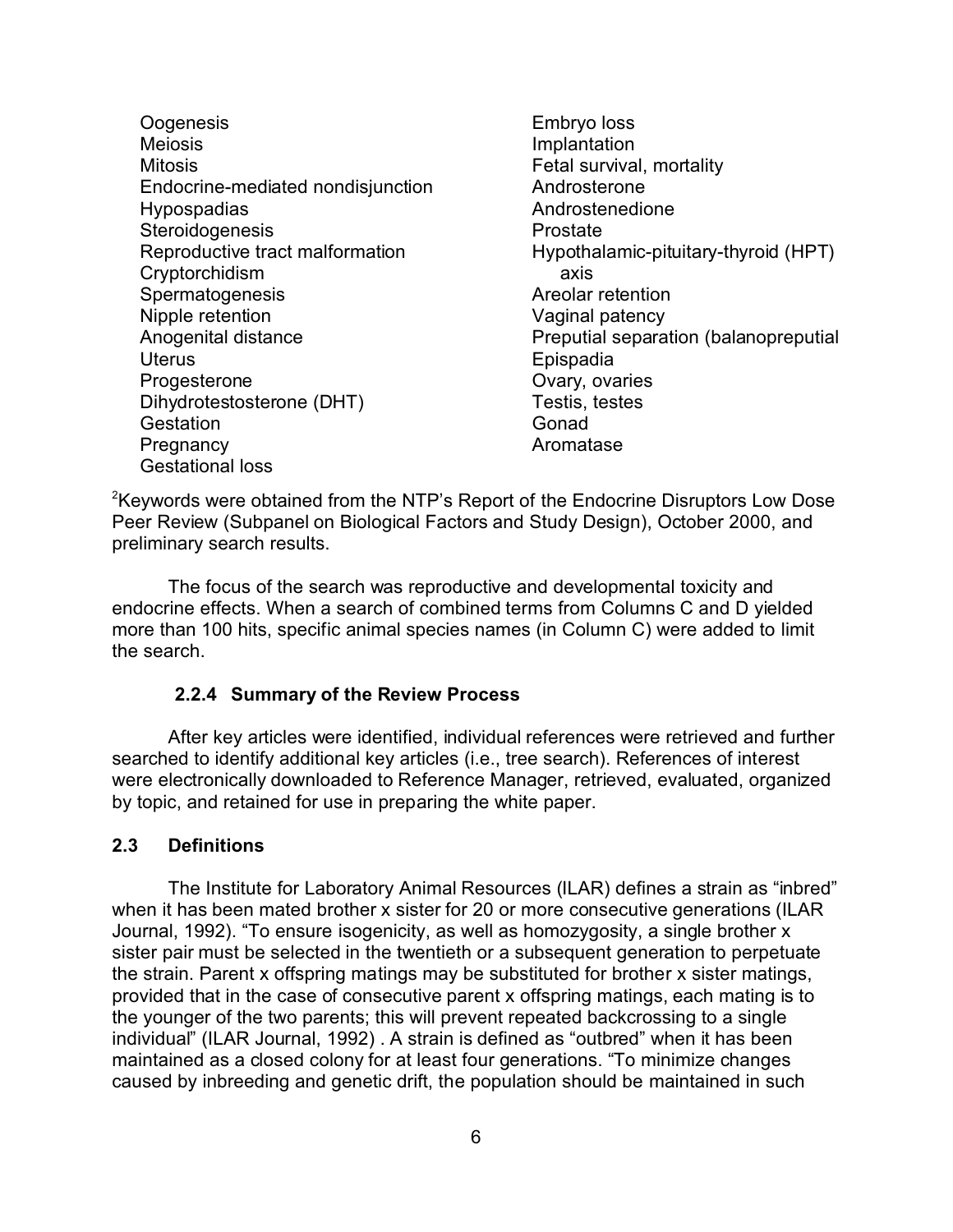numbers as to give less than 1 percent inbreeding per generation. Under these conditions, a heterozygous breeding population is expected to reach equilibrium and to produce a stock of stable genetic composition. Formerly inbred strains may be included after four generations of closed outbreeding, provided that continued outbreeding is intended. Outbred stocks are not necessarily highly variable genetically. The degree of genetic variability of any individual stock can only be determined by studying the appropriate genetic markers" (ILAR Journal, 1992). "Wild type" refers to the genotype or phenotype that is found most commonly in nature or in the standard laboratory stock for a given organism, before mutations are introduced.

#### **2.3.1 Inbred and Outbred Strains**

The term "strain" refers to a closed population of organisms of the same species, with distinctive hereditary characteristics that distinguish them from other groups within the species. "Strains" are artificially maintained to promote certain characteristics by manipulation of population size, mating system, as well as the intensity and direction of artificial selection (Lynch and Walsh 1998). The terms "strain," "stock," and "line" are used somewhat interchangeably on inbred and outbred strains. The most commonly used outbred strains of rats include Wistar, Long Evans, SD, and CD (caesarean-derived CR® SD). Outbred mice include ICR, SENCAR, NMRI, CFW, CF1, CD-1, and "Swiss" mice. The most commonly used inbred rat strains include Fischer (F-344), Brown Norway (BN), ACI, Lewis (LEW), Noble, DA, Copenhagen, Dahl Salt Sensitive (SS), spontaneously hypertensive rat (SHR), and WKY. Commonly used inbred mouse strains include A, AKR, BALB/c, CBA/Ca, CBA, C3H/He, C57BL/6, C57BL/10, DBA/2, FVB, NOD, NZB, SJL, and SWR. Commonly used isogenic rat F1 crosses include F-344 x BNF1 (FBNF1) and LEW x BN F1 (LBNF1). Commonly used isogenic mouse F1 crosses include B6D2F1, B6C3F1, B6AF1, CAF1, CB6F1, and NZBWF1.

Strain differences, in response to xenobiotics and hormonally active compounds, are an extremely common finding in the few studies that have compared several strains of mice or rats (Festing 1979; Festing 1987; Festing 1995; Steinmetz et al. 1998; Spearow et al. 1999; Long et al. 2000). Since most toxicologists and physiologists only use a single strain of mice or rats, the amount of genetic variation between strains is not usually apparent. Many assume that finding a fairly uniform response to a given hormonally active toxicant in a commercially available outbred strain indicates a lack of genetic variation in susceptibility in the species. As will be discussed in detail, such assumptions are often invalidated by the extremely narrow genetic base, history of long-term selection for large litter size, and correlated changes in reproductive development and function traits characteristic of many commercially available outbred strains of mice and rats. This section will consider the features and selection history that have defined available inbred and outbred mouse and rat strains, in particular, factors relating to genetic variation in susceptibility to endocrine disruption.

One criticism against utilizing the most commonly used outbred strains is based on the fact that these animals have been bred specifically for robust fecundity and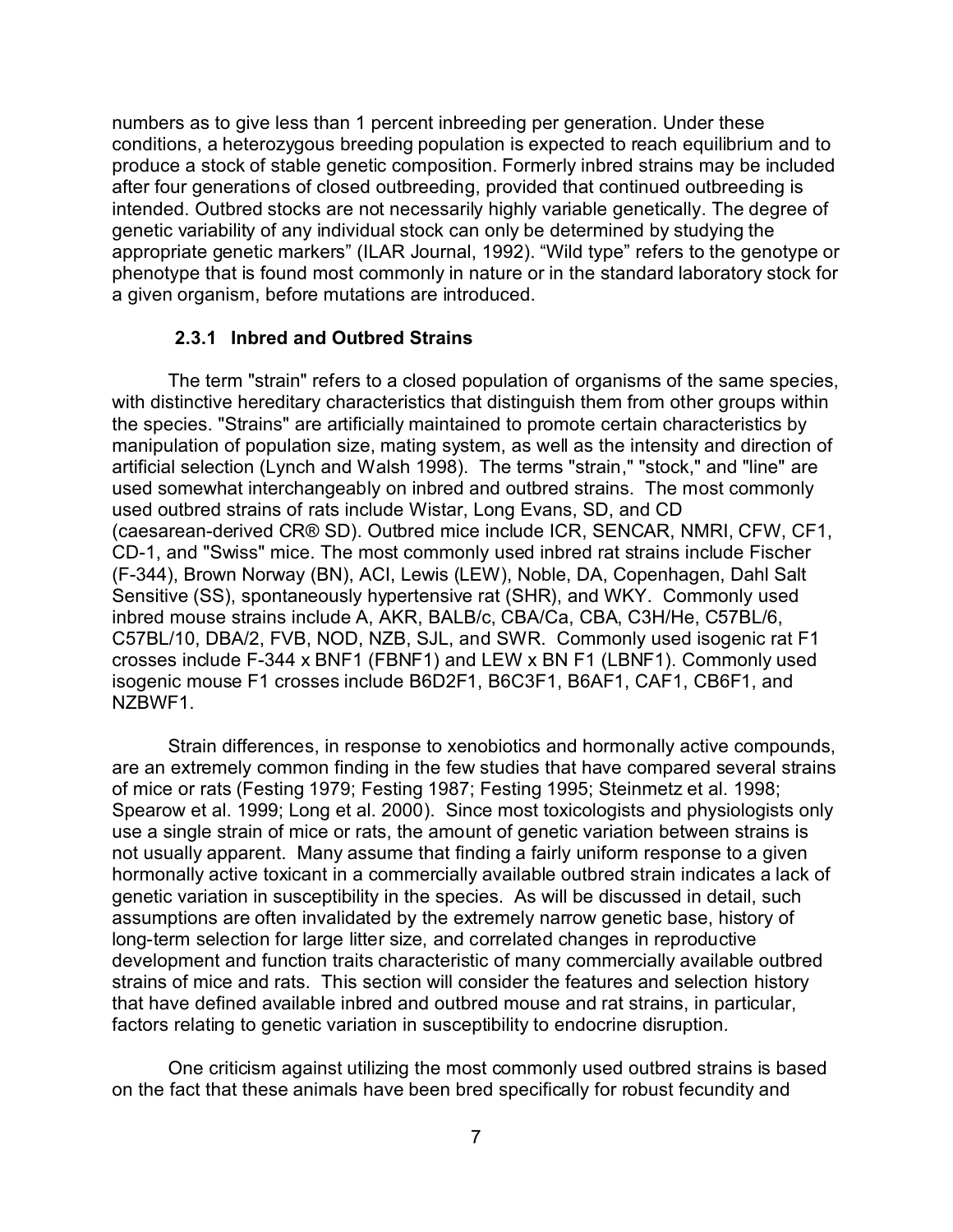relative insensitivity to endocrine perturbations. Selective breeding can alter reproductive traits, including natural and hormone-induced ovulation in the rat, litter size, testis weight, and sperm production (Bradford 1969; Johnson et al., 1994; Okwun et al., 1996a; Okwun et al., 1996b; Spearow and Barkley 2001). Selection for large litter size can affect the hypothalamic-pituitary-gonadal axis, resulting in differential sensitivity of the ovaries to gonadotropins and changes in follicular steroidogenesis in female mice, increased testis weight in males, and altered sensitivity of testis weight to estrogen in males (Spearow 1985; Spearow et al., 1987; Spearow et al., 2001).

Inbred strains have several features that make them valuable for biomedical research (Festing, 1979). They are produced by at least 20 generations of brother x sister matings, with all individuals of a strain in the 20th or subsequent generation tracing back to a single common ancestral breeding pair (Festing 1987). While a small number of genes may continue to segregate as residual heterozygosity, especially in the 20th to 30th generation of inbreeding, practically speaking, all members of an inbred strain are isogenic, i.e., essentially genetically identical individuals (Festing 1987). Thus, each isogenic inbred strain represents an infinitely repeatable, genetically defined set of identical twins which are homozygous at essentially all loci. A complete mouse genomic map and mouse genomic DNA sequence are available for the C57BL/6J inbred mouse strain (www.informatics.jax.org; [www.ensembl.org/Mus\\_](http://www.ensembl.org) musculus/). In addition, a rat genomic map, and a rat genomic DNA sequence are in development for the Brown Norway BN/SsNHsd/MCW (BN) rat strain (Rattus norvegicus) (www.ensembl.org/Rattus\_norvegicus/; also see http://bacpac.chori.org/rat230.htm).

Genetically defined, isogenic inbred strains are an important resource for determining the toxicological effects of chemicals on biodiversity within such species. Because of their very high level of homozygosity, inbred strains stay genetically uniform and constant over many generations, with only a slight amount of genetic drift due to new mutations (Festing 1987). Their utility in toxicological research is due to the highly consistent and reproducible genotype, ideal for testing many different chemicals for toxicity over time (Festing 1979; Festing 1987; Festing 1995). Inbred strains are genetically monitored to confirm genetic integrity of each strain stain, and to ensure they have not been accidentally outcrossed by using coat color, biochemical, immunogenetic, as well as microsatellite and Single Nucleotide Polymorphism (SNP) molecular genetic markers.

F1 crosses between inbred strains are also commonly used in toxicological research, including B6C3F1 mice by the NTP. Isogenic F1 crosses are uniformly heterozygous at all loci, differing between parental inbred strains. As parental inbred strain genotypes and genetic sequence become increasingly defined, the genotype of F1 crosses of genetically defined inbred strains can be accurately predicted *in silico* (Manly et al. 2001; Marshall et al., 2002). This enables the production of an almost infinite number of genetically defined isogenic F1 cross animals with identically defined homozygous and/or heterozygous genotypes at all known loci. While the F1 crosses of inbred strains are isogenic, their  $F1 + F1$  crosses to generate  $F2$  animals and/or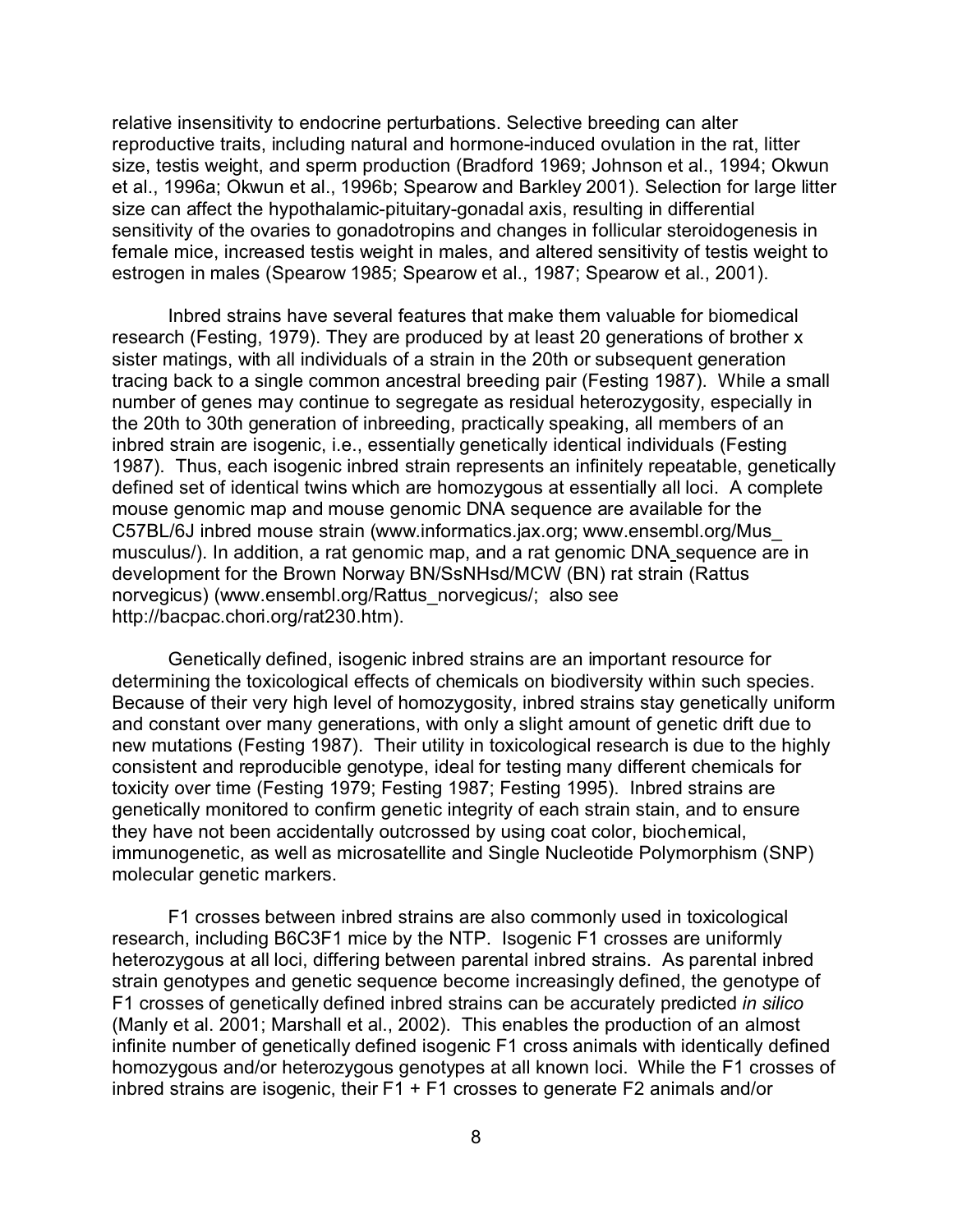backcrosses produce offspring which are segregating at many loci. The increased genetic and phenotypic variability in such segregating crosses confounds the description of treatment-related effects and thereby decreases the sensitivity of detecting treatment effects, and therefore limits their use in toxicological studies with offspring of F1 parents.

A wide variety of specialized, genetically defined, inbred strain genetic resources are also available, and are especially useful for characterizing, mapping, and identifying genes controlling strain differences in a wide variety of traits (Silver 1995). Two strains are referred to as consomic when they differ by one complete chromosome pair, and a congenic strain when it carries a small genetic region (ideally a single gene) from another strain, but which is otherwise identical to the original inbred strain. Several congenic inbred strains of mice and rats are available, each with a single chromosomal region from one strain backcrossed onto the genetic background of another strain. Several consomic (chromosome substitution) inbred strains are also available, each with a single chromosome from one strain introgressed by backcrossing onto the genetic background of another strain. Available rat consomic strains include several SS.BN chromosome-specific consomic strains with individual BN chromosomes on the Dahl Salt-Sensitive (SS) genetic background. Available mouse consomic strains include a full set of C57BL/6J-A chromosome substitution strains, each with a single A/J chromosome substituted on the C57BL/6J (B6) genetic background (Nadeau et al., 2000). Several mouse and rat recombinant inbred (RI) strain sets are also available. These RI strains are formed by crossing two inbred parental strains, intermating the F1 to produce F2s, and then producing a set of inbred lines by inbreeding *ad infinitum* from each of several F2 mating pairs. Available mouse RI strain sets include BXD RI, AXB,BXA RI, AKXD RI, and AKXL RI

(http://jaxmice.jax.org/jaxmicedb/html/rcbinbred.shtml). Available rat RI strain sets include the SHR x BN (HXB/BXH) RI and the LEW x BN (LXB) RI.

Outbred strains are also commonly used in biomedical research and are intended to be genetically more diverse by maintenance of large, heterogenous, random mating populations and avoiding inbreeding. Yet, the diversity of many outbred mouse strains is limited, in part, by the narrow genetic base of the founders and, in some cases, early inbreeding programs to select against deleterious recessive genes. For example, laboratory stocks of Norway rats (*Rattus norvegicus*) were developed from albino mutants that had been bred by fanciers (Gray 1977). Around 1900, H.H. Donaldson obtained rats from fanciers for a breeding colony at the University of Chicago. This stock was transferred to the Wistar Institute in 1906 and maintained as a closed colony. This Wistar stock contributed to, and is therefore related to, several other outbred strains. In 1915, a few albino Wistar Institute females were crossed with a single wild gray male and then used to develop the Long-Evans rat stock (http:/www.criver.com/03CAT/rm/rats/longevansRats.html).

In 1925, Robert Dawley crossed a single hybrid hooded male of unknown origin with an albino female of the Douredoure strain (probably from Wistar). This single hooded foundation male was subsequently backcrossed to his albino female offspring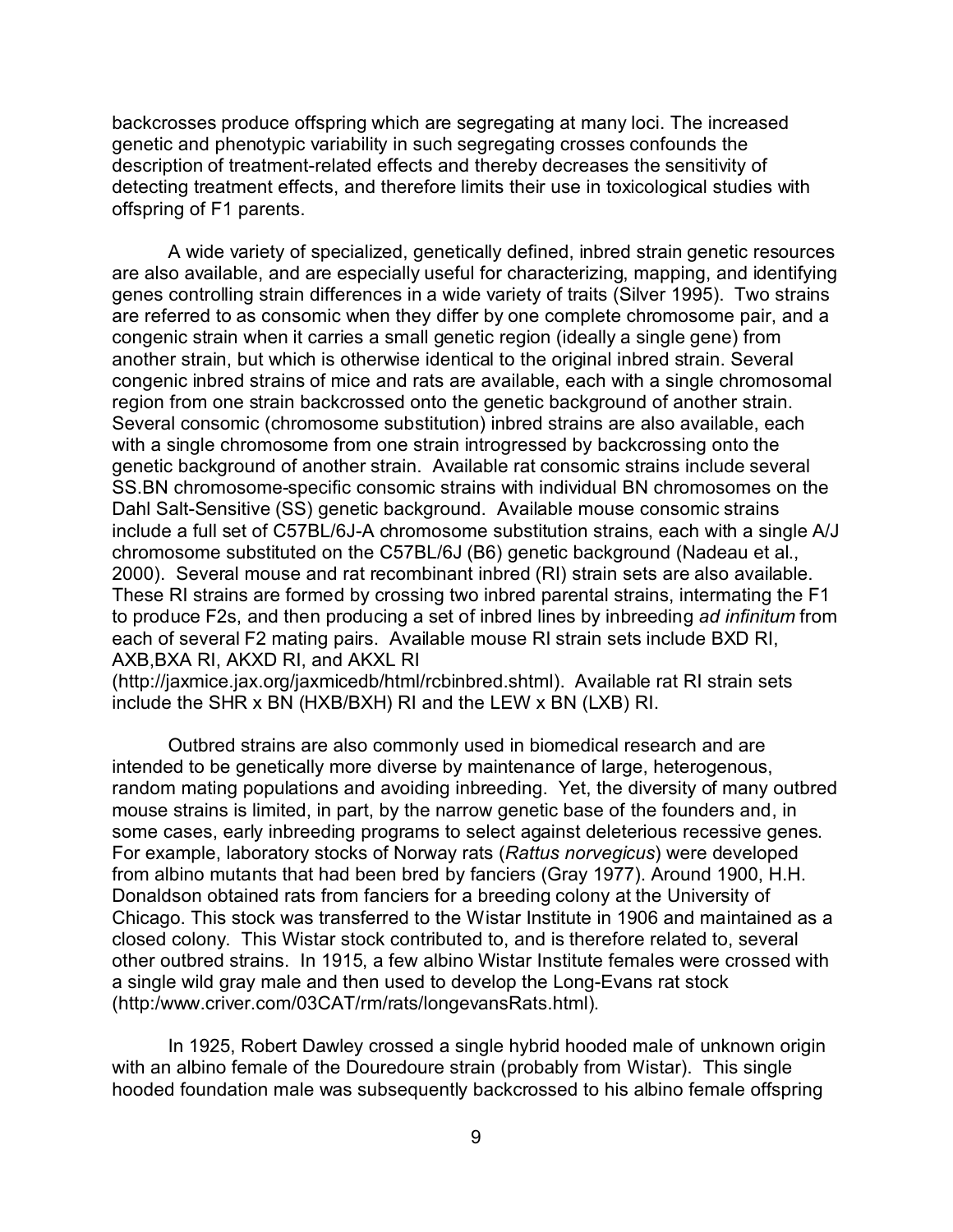for seven successive generations. Multiple daughter lines, developed by inbreeding, were then crossed to form the stable heterogeneous SD stock, which was then maintained as a closed outbred population (http://www.harlan.com/). Thus, while the SD rat strain can be traced back to a single (most likely a Wild x Wistar) hooded hybrid male and a Wistar female, due to the repeated backcrossing of successive generations of daughters to the hooded hybrid foundation male, the vast majority of the genes in this bred strain originated from the single hooded hybrid male. Furthermore, the process of inbreeding in each of multiple lines enables enhanced selection against deleterious recessive genes present in the initial population, and enables increased litter size means and improved selection responses in litter size following crossing (Falconer 1971; Eklund and Bradford 1977; Falconer 1989). In other words, by inbreeding with selection in several lines followed by crossing these lines, Robert Dawley was very likely to have eliminated deleterious recessive genes commonly found in outbred populations. By then selecting for increased fecundity and docility, he was able to develop the highly productive SD strain. Charles River Laboratories obtained SD breeders in 1950, Cesarean derived them in 1955, and selected long-term for large litter size and vigor to develop the CD® (SD) rat strain (http:/www.criver.com/03CAT/rm/rats/longevansRats.html). Given this breeding and selection history, the SD strain, and the SD-derived CD strain have less genetic diversity and less deleterious recessive genes than what is found in wild type populations. As discussed below, long-term selection mainly for increased prolificacy may have resulted in even greater genetic divergence for reproductive and correlated traits.

A stock of Swiss mice was also developed from two male and seven female non-inbred albino mice by Dr. de Coulon, Lausanne, Switzerland. This stock was imported into the U.S. by Dr. Carla Lynch at Rockefeller Institute in 1926, and transferred to the Institute for Cancer Research in Philadelphia in 1948, where it was selected for high production and growth rate (http://www.taconic.com/addinfo/ icrorigin.htm; http://www.criver.com/03CAT/rm/mice/cd1Mice.html). This closed ICR Swiss stock was used to establish several ICR strains. ICR was Caesarean derived in 1959 by Charles River Laboratories (CRL) and used to bred the CD-1 strain which was also selected long-term for large litter size and vigor.

Other outbred strains of mice are also from a very narrow genetic base. For example, the CRL CF-1® strain, which likely originated from non-Swiss mice at Rockefeller Institute, was intensively inbred for over 20 generations by Carworth and then outbred from a single mating pair

(http://www.criver.com/03CAT/rm/mice/cf1Mice.html). This outbred stock, like all the other outbred strains at CRL, was long-term, selected primarily for high prolificacy.

#### *Population Genetics:*

Mutations, inbreeding, genetic drift, and differential selection may account for genetic differences in the same outbred strains provided by different suppliers or even different colonies of the same supplier. In outbred strains, spontaneous mutations and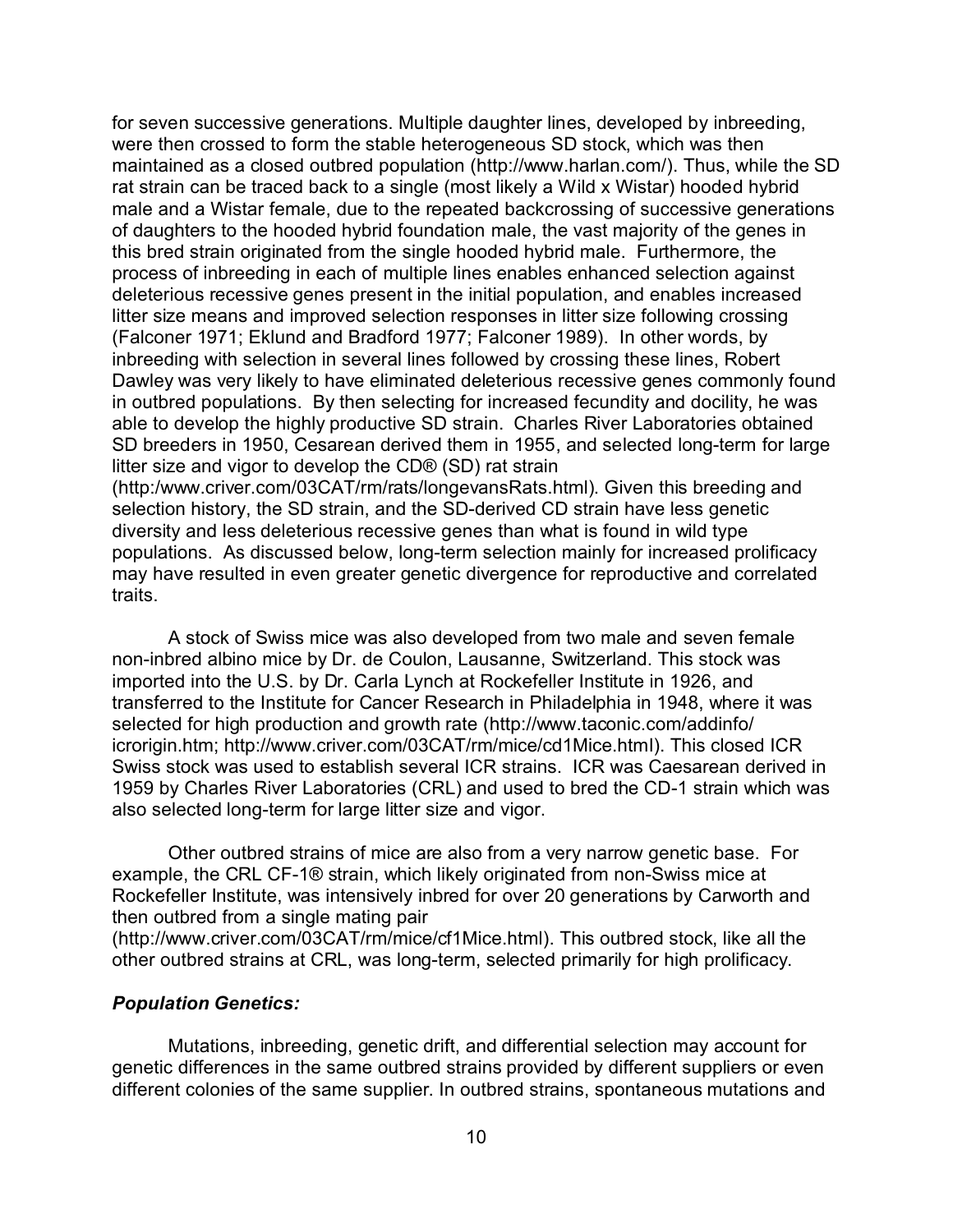recombinations between alleles supplement each other in generating and maintaining a multiple allelic system, which provides even more genetic variation on which selection can act. The amount of genetic variability in a randomly selected and randomly mated strain or population depends, in part, on the initial heterozygosity, the rate of inbreeding, and the number of generations of inbreeding (Pirchner 1969; Falconer 1989). Inbreeding is the change in genotype frequencies resulting from the mating of related individuals. The rate of inbreeding is dependent on the effective population size (Pirchner 1969; Falconer 1989). For pair-mated species, the rate of inbreeding per generation =  $1/(2N)$ , where N= total number of unrelated individuals in a population (Pirchner 1969). For populations in which males are mated to several females, the rate of inbreeding per generation =  $(1/(8Nm)) + (1/(8Mf))$ , where Nm= number of males and Nf=number of females (Pirchner 1969).

Genetic drift is the change of allele frequencies as a result of sampling populations of limited size. A colony of limited population size also undergoes genetic drift and therefore differs from other colonies of the same origin (Kacew and Festing, 1996). Genetic drift occurs when the frequency of alleles in a population change due to chance, i.e. sampling, rather than by natural or artificial selection. The "founder effect" is an extreme form of genetic drift, where gene frequency in a small founding subset of a population is different than the larger population from which it was derived. For commercially available outbred strains, genetic drift and inbreeding are likely greatest in the generations with small effective population size, at which Caesarean derivations were performed to establish each outbred strain and each outbred substrain. In contrast, a large number of breeders (typically several hundred to a thousand) are selected for continuing the line in most generations of breeding in most outbred mice and rat strains. During these generations (with large effective population sizes), if mating is random, the theoretical rate of inbreeding is likely to be quite low in the 0.05% to 0.5% range per generation. Nevertheless, genetic quality control data comparing outbred strain subpopulations showed evidence for considerable genetic drift between colonies or subpopulations. For example, Major Histocompatibility Complex RT1 haplotypes showed considerable genetic drift between colonies of Crl: CD® (SD) BR rats (Rodent Genetics and Genetic Quality Control for Inbred and F1 Hybrid Strains, Part II, Winter 1992, Table 8: http://www.criver.com/techdocs/rodent2.html).

DNA fingerprinting analysis showed that the diversity within outbred rat strains was much less than that found among ten commonly available inbred rat strains (Festing 1995). Genetic and biochemical marker typings in 63 rat inbred laboratory strains and 214 substrains showed an average polymorphism of 53% between strains, with wild-derived Brown Norway (BN) strain rats showing the greatest genetic divergence (Canzian 1997). While much more diverse than within any inbred strain, the genetic diversity within outbred rat strains is far lower than that found between commonly available inbred strains and more closely represents the level of diversity found in island populations (Festing 1995). For many traits, these commercial outbred strains show much lower variability than that found in genetically heterogeneous populations, such as an F2 cross between inbred strains. The limited genetic diversity of common commercial outbreds, such as the CD rat, should not be surprising, given its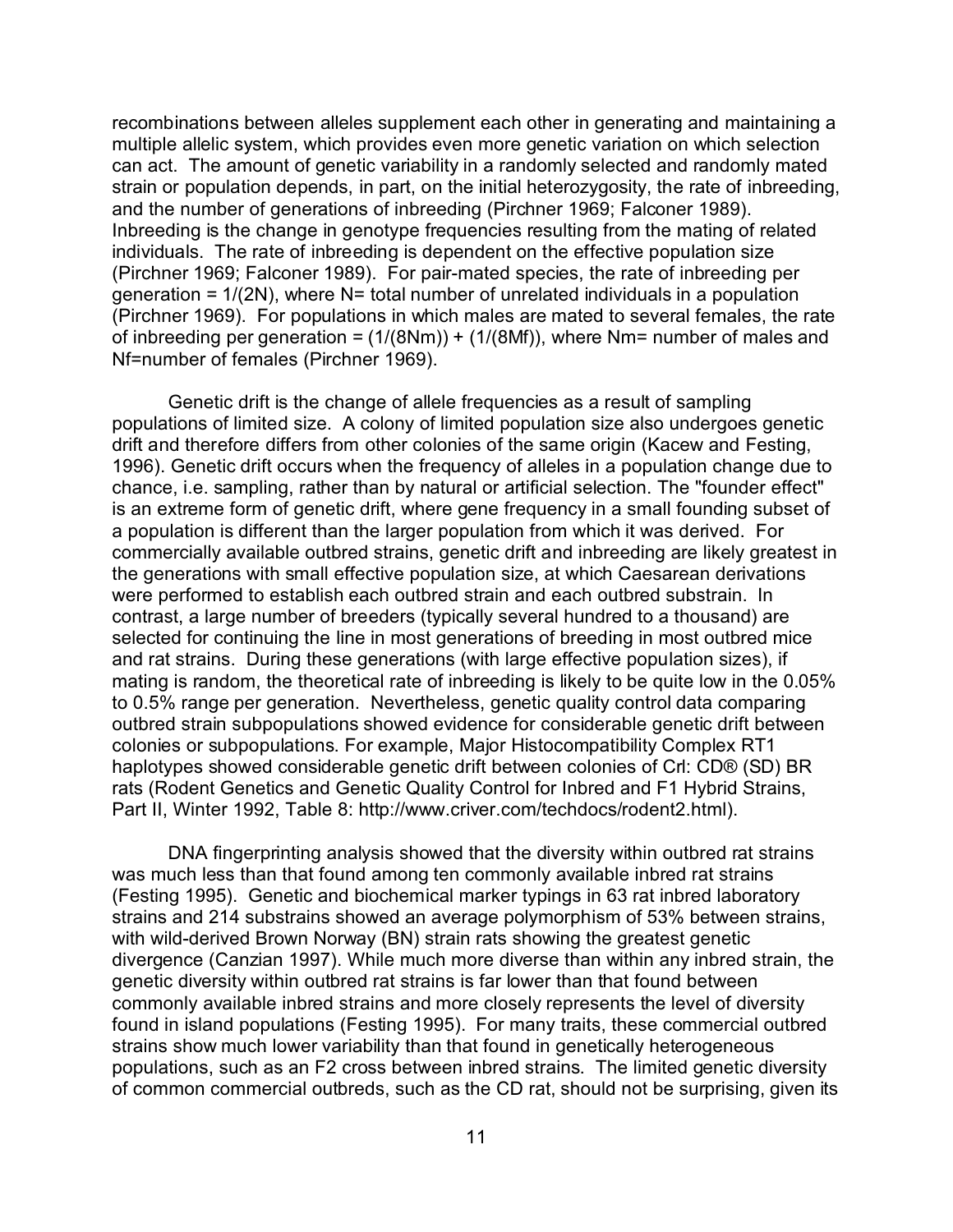extremely narrow genetic base, early inbreeding to purge deleterious recessive genes, and subsequent history of selection mainly for large litter size and vigor.

#### *Migration/Outbreeding*:

The amount of genetic variability in a strain or population also depends on the frequency of migration or outbreeding from other populations and the difference in gene frequencies between such populations (Pirchner 1969; Falconer 1989).

#### *Genetic Monitoring*:

Genetic monitoring of outbred strains can be used to confirm a strain's genetic integrity. The main purpose of genetic quality control is to preserve isogenicity (http://www.criver.com/techdocs/ rodent1.html). The loss of isogenicity, i.e., substrain or subline divergence, has three main causes: mutation, drift in residual heterozygosity, and genetic contamination caused by an unintended outcross. Genetic drift resulting from mutation or residual heterozygosity is difficult to detect and control and has minimal impact on most research. The greatest cause of subline divergence affecting the usefulness of inbred strains is genetic contamination. Genetic quality control procedures are aimed at preventing and detecting genetic contamination by strict colony management and routine genetic monitoring (http://www.criver.com/techdocs/rodent1.html).

#### *Genetic and Environmental Sources of Variation*:

Selection has defined the available outbred strains of mice and rats. While some of this genetic divergence between outbred line substrains is likely due to genetic drift, some of the divergence between strains and substrains is also very likely to be due to selection. Early in their development, outbred strains (including Wistar, SD, and Long Evans rats) were selected, at least in part, for docility and increased reproductive performance (Gray 1977). For economic and productivity reasons, most outbred strains continued to be selected by commercial breeders for large litter size and vigor. For example, following caesarean derivation from the SD line, CRL selected the CD rat strain from 1950 until 1991, i.e., for approximately 80-100 generations, mainly for large litter size in their 2nd to 5th litters and to a lesser degree for increased vigor (Charlie Parady and Patricia Mirley, CRL, personal communication). Following selection of large litters at birth, litters were reduced to 13 pups per litter, and vigorous pups from larger litters were selected at weaning as breeders for the next generation of the line. While pedigrees were not maintained, selected individuals with different birth dates were randomly mated to avoid inbreeding. CRL used this selection criteria and mating system within each subpopulation of outbred mice and rats. While much of the selection pressure was for large litter size, the limited selection for vigor following rearing in large litters (mice only have ten teats) may have also resulted in some selection for increased lactational yield and body weight.

ICR Swiss outbred mice were also rigidly selected for high productivity and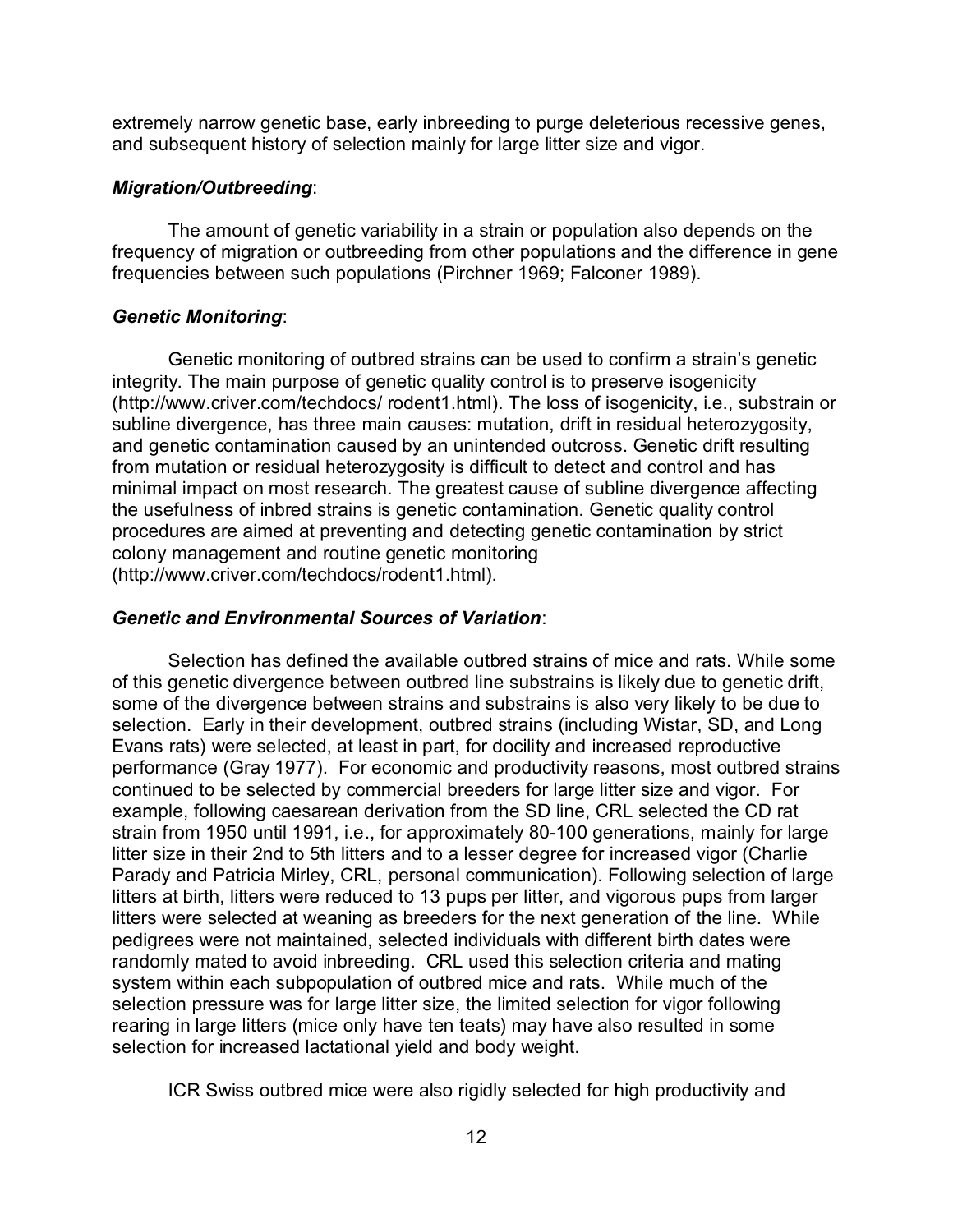growth rate by Dr. TS. Hauschka at the Institute for Cancer Research (www.taconic.com/addinfo/icrorigin.htm). Following Caesarean derivation from ICR outbreds in 1959, the CD-1 mouse was again selected mainly for large litter size, with some selection for vigor through 1991 (Charlie Parady and Patricia Mirley, CRL, personal communication). The result of these selective breeding and random mating programs has been large, vigorous, highly prolific, high lactating outbred mouse strains that have been widely used as animal models in biomedical research.

#### *Results of Controlled Selection Experiments*:

Unfortunately, unselected controls were not maintained during the many generations of selection that defined these commercial outbred laboratory animal strains. Nevertheless, several selection experiments have been conducted by academic researchers that did maintain appropriate, randomly-selected control lines or divergently-selected control lines. These selection experiments in outbred stocks showed dramatic responses to selection for large litter size, growth rate, and litter weight gain (Bradford 1968; Bradford 1969; Land and Falconer 1969; Eisen et al. 1970; Land 1970; Eisen 1972; Land et al. 1974; Eisen 1975; Bradford 1979; Eisen and Durrant 1980). Long-term selection for large litter size results in increased litter size, with limited effects on body weight (Bradford 1968). In contrast, selection for increased growth rate increases growth rate and mature weight but decreases longevity (Eklund and Bradford 1977). Many of the reproductive endpoints of interest, including puberty, litter size, and cyclicity, are threshold traits, invoking need to consider threshold and scale effects (Falconer 1989).

Selection for large litter size increases ovulation rate and embryo-fetal survival (Bradford 1968; Bradford et al. 1979; Durrant et al. 1980; Eisen and Durrant 1980; Spearow and Bradford 1983; Spearow 1985; Pomp et al. 1988). Selection for growth rate also increases ovulation rate, but through different physiological mechanisms than selection for large litter size (Durrant et al. 1980; Eisen and Durrant 1980; Spearow and Bradford 1983; Spearow 1985; Pomp et al. 1988). While the physiological genetic mechanisms by which genetic selection for increased prolificacy in rodents are not fully understood, they involve changes in the regulation of the hypothalamic-pituitary-gonadal axis, serum gonadotropin levels, and follicle populations, as well as changes in sensitivity to gonadotropins, estrogens and estrogen negative feedback, the induction of gonadal LH receptors, the induction of gonadal steroidogenesis, the induction of follicular growth, and follicular atresia (Bradford et al. 1979; Durrant et al. 1980; Spearow and Bradford 1983; Spearow 1985; Spearow 1986; Pomp et al. 1988; Lubritz et al., 1991). In essence, selection for increased litter size has dramatic effects on the endocrine mechanisms regulating reproductive endocrine function and development traits.

Comparison of reproductive endocrine traits between inbred strains, congenic substrains, and recombinant inbred lines clearly show major genetic differences in these traits between strains of mice, further confirming that these reproductive endocrine traits have a genetic basis. This includes evidence for significant to highly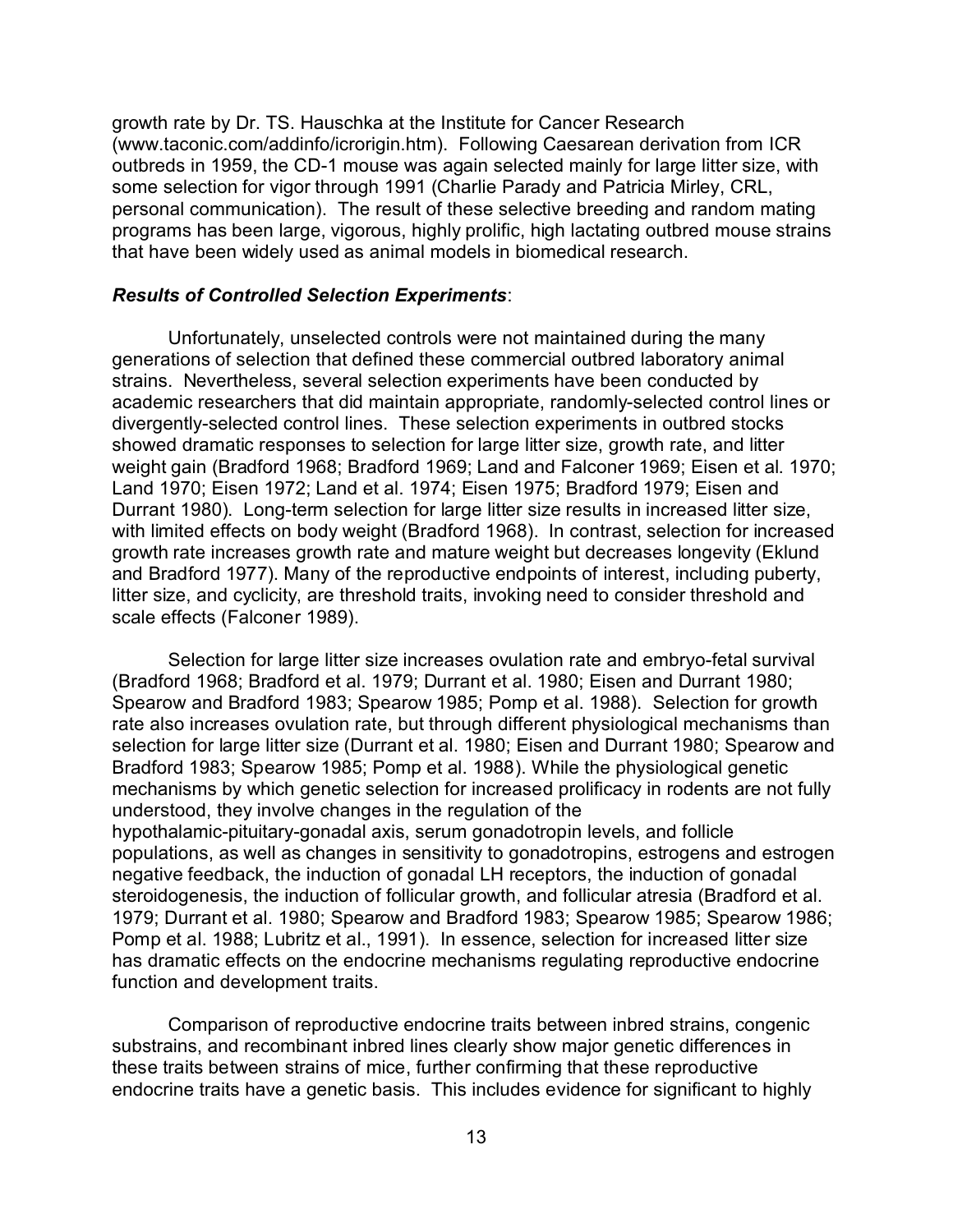significant differences between strains of mice in: hormone-induced ovulation rate (Spearow 1988a; Spearow 1988b; Spearow and Barkley 1999), the hormonal induction of follicle maturation, hormonal control of follicular atresia and follicle number (Spearow et al., 1991), ovarian steroidogenesis and aromatase activity, estrogen-induced immature uterotrophic weight (Griffith et al. 1997; Roper et al. 1999), estrogen-induced uterine eosinophil and macrophage numbers (Griffith et al. 1997; Roper et al. 1999), and estrogen-induced susceptibility to vaginal candida infection (Parmar et al. 2003). Strains of inbred mice and rats also differ in normative testes and seminal vesicle weights (Zidek et al., 1998; Zidek et al., 1999).

SD and ACI strain rats also differ dramatically in the incidence of mammary cancers in response to DES (Shellabarger et al. 1978), as reviewed by Festing (1987). Whereas DES failed to cause mammary cancer in any SD rat (0/33), DES increased the incidence of mammary cancers from 0% to 53% in ACI strain rats. In contrast, in response to atrazine, female SD rats developed mammary cancer while F-344 rats did not, apparently due to a disruption of ovarian function leading to persistent estrus and increased E2 in SD but not in F-344 rats (Wetzel et al. 1994; Stevens et al. 1999).

Additional evidence for genetic variation in reproductive endocrine function has also been demonstrated in Quantitative Trait Loci (QTL) linkage studies that have mapped genes or QTL controlling reproductive endocrine traits to specific chromosomal regions. Genes controlling the increased natural ovulation rate of large-litter size selected Quackenbush-Swiss strain mice over that of C57BL/6J strain mice map to regions of chromosome (Chr) 2 and 4 (Kirkpatrick et al., 1998). These regions of Chr 2 and 4 overlap with loci controling major strain differences in hormone-induced ovulation rate and ovarian steroidogenesis. Markers on Chr 13 are significantly associated with strain differences in testes weight in the mouse BXD recombinant inbred strain set (Zidek et al., 1998).

Several genes controling E2-induced uterine hypertrophy and/or E2-induced uterine leukocyte responses have also been mapped to specific chromosomal regions (Roper et al. 1999). An interacting genetic factor on Chr 10 controls E2-induced uterine weight as well as E2-induced leukocyte responses (Roper et al. 1999). These and other studies in genetically-defined inbred strains of mice clearly confirm that differences in reproductive endocrine traits and sensitivity/susceptibility to estrogenic agents found among selected strains have a genetic basis.

Due to genetic variation in reproductive development and function, selection can also have a major effect on reproductive function in other mammalian species. Lines of sheep selected for large litter size increased the frequency of alleles with major effects on reproductive development, function, and ovulation rate (Bindon 1984; McNatty et al. 1985; McNatty et al., 1995). QTL linkage mapping and positional cloning studies showed that a Chr 6 mutation (FecB) in the intracellular kinase signaling domain of bone morphogenetic protein IB (BMP-IB) receptor (also known as ALK-6), which binds members of the transforming growth factor-beta (TGF-beta) superfamily, has a major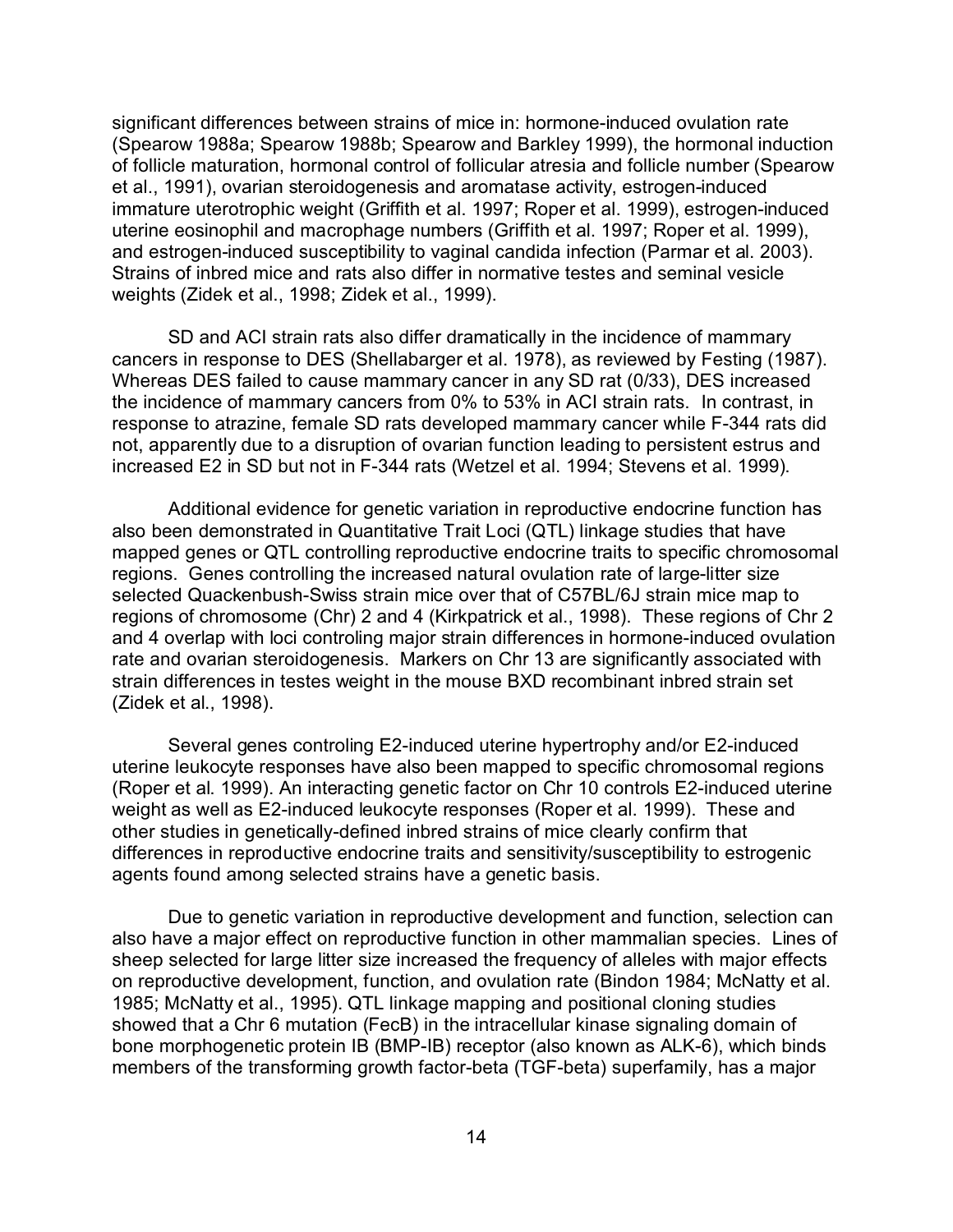effect on reproductive function, development, ovulation rate, and litter size (Wilson et al. 2001).

#### *Sources of Variation in Traits*:

The phenotype of an individual can be considered as the sum of its genotypic value (G), the environmental effects (E), and the genotype x environment interaction, i.e., phenotype =  $G + E + GxE$  interaction (Falconer 1989; Lynch and Walsh 1998). Geneticists normally consider each of these factors as variance components in analyzing trait phenotypes. Potential endocrine-disrupting chemicals represent environmental or nongenetic sources of variation affecting a given trait. The purpose of the EDSP is to determine if a given chemical, i.e., environmental factor, has detrimental effects on reproductive development and functional phenotypes. However, it is not just the occurrence of genetic differences in reproductive phenotypes, but also the potential for genotypes to interact in a nonparallel manner with environmental factors that is of concern in designing EDSP assays. If G and GxE interactions are not important, any strain of animals could be used for testing chemicals for endocrine disruptor activity. However, if the genetic variance and especially if the genetic x environmental variance are significant, care must be taken to avoid screening chemicals with resistant strains, since the effects on sensitive animal strains would be underestimated (Narotsky et al. 2001; Spearow and Barkley 2001). The ultimate question is, of course, the effects, if any, on humans and other species of concern. The best approach would be the use of the most relevant animal model, if known; the default approach is the use of the most sensitive animal model.

The genetic variance in a trait can be further considered broken down into its components, including the additive genetic variance, dominance genetic variance, and the epistasis genetic variance, e.g., Total Genetic = Additive + Dominance + Epistasis (Falconer 1989; Lynch and Walsh 1998). In biological terms, the additive genetic variance is the variation in the average additive effects of alleles. Alleles at additiveacting loci behave in an step-wise or additive manner, with each + allele increasing the phenotype in an additive manner. Conventional mass selection for a trait acts mainly on additive genetic variance to increase the frequency of alleles, which on average have a beneficial effect on the trait(s) under selection. An animal's breeding value is the sum of the additive effects of its genes. Dominance is defined as a nonadditive interaction between alleles at a given locus. While loci that show dominance for a trait can also have an additive genetic component, they show a deviation, e.g. dominance deviation, from the regression line between the phenotypic means of the low homozygote and the high homozygote. For example, consider a trait showing complete dominance where the phenotype of individuals that are aa  $= 0$ , Aa= 2 and AA=2. While the average of the two homozygotes =1, the heterozygote (Aa) has a mean of 2, and thus shows a dominance deviation. Epistasis describes the nonadditivity of effects between loci.

The effects of selection, inbreeding, and crossing are very different on traits controlled by additive versus dominance genetic variation. Selection can utilize additive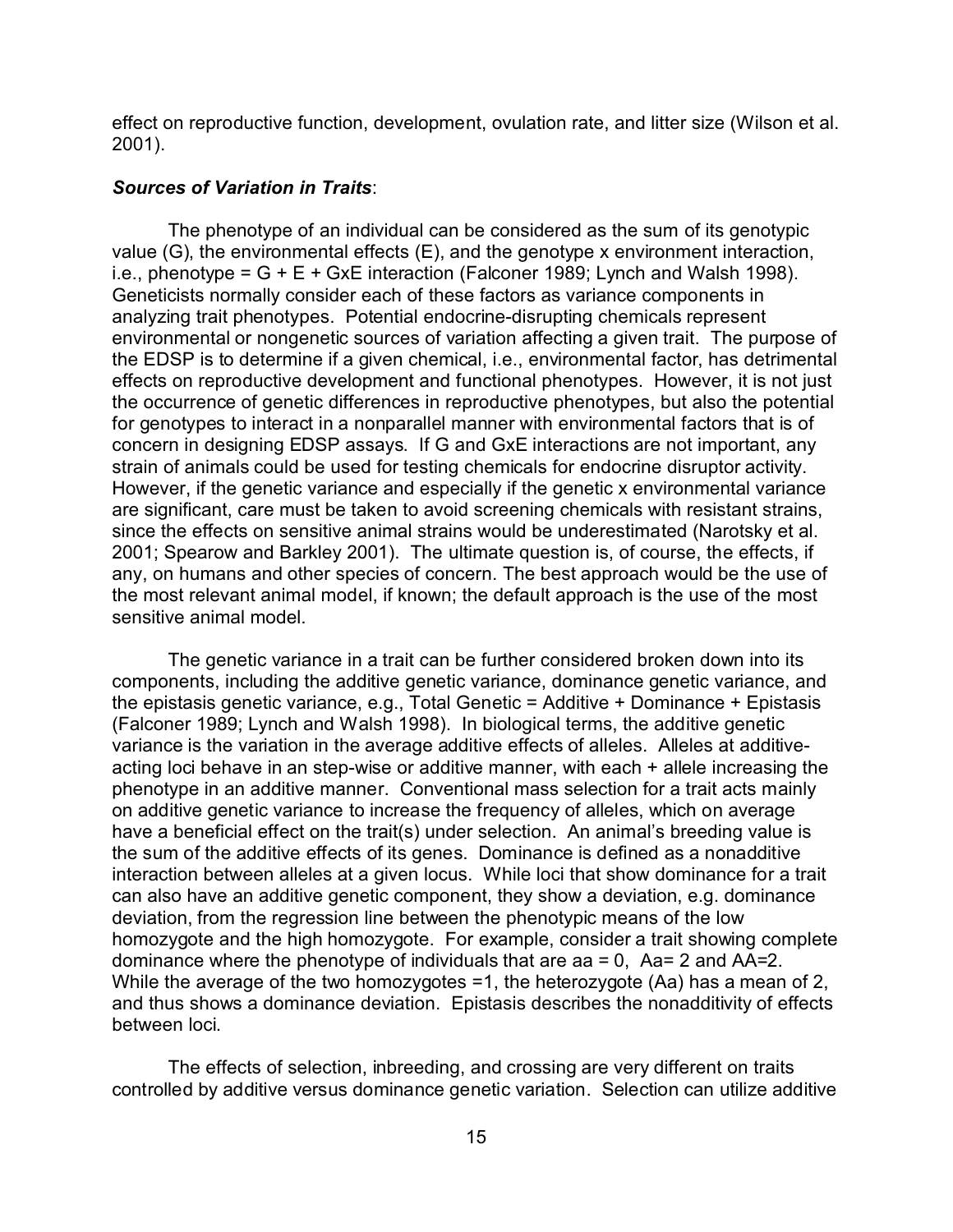genetic variance but not the dominance genetic variance in a population to improve a trait. Traits controlled by additively acting loci do not show inbreeding depression, since the number of loci proportional to the initial gene frequency will fix for the - versus the + acting alleles. In contrast, loci showing dominance generally decline with inbreeding due to the fixation of less desirable recessive alleles. Finally, F1 crosses generally show heterosis or hybrid vigor (e.g., increased phenotypic variance) in traits showing dominant gene action but not in traits controlled by additive gene action unless there is also complementarity among component traits.

## *Relative Importance of Historic Inbreeding Versus Selection for High Prolificacy in Defining Currently Available Strains:*

In full sib (brother-sister) mating programs during the development of inbred strains, the largest evolutionary force is genetic drift and random fixation of alleles. This is especially true of reproductive traits with medium to low heritability. There will be an inbreeding depression for phenotypes controlled by dominantly acting loci and perhaps for some loci controlled by dominant epistatic interactions (Lynch and Walsh, 1998). In contrast, on average, inbreeding without selection will not change the phenotypes controlled by additively acting genes since as many + as - acting alleles are likely to fix in a given inbred strain. This is particularly true for traits controlled by a large number of additive loci. Nevertheless, for traits controlled by a very small number of additive loci, there is likely substantial genetic drift in the trait, depending on whether inbreeding fixes a given inbred strain for a + or - acting allele. Without selection, the expectation is for no net change in the number of  $+$  or - acting alleles affecting a trait.

In contrast, long-term selection mainly for a single trait will dramatically increase the frequency of + alleles, even for medium to low heritability traits like litter size (Bradford 1968; Eklund and Bradford 1977). Furthermore, since commercial outbred populations were selected for large litter size in large populations, it is likely that any beneficial mutations which occurred in the population would also be utilized to increase prolificacy even further.

#### *Correlated Trait Responses*:

Correlated traits are generally due to the action of genes, with pleiotropic effects on several traits or physiological processes (Falconer 1989). Comparison of strains selected for high fecundity with randomly selected control strains revealed correlated trait responses in several male characters for reproductive development function. In addition to changing reproductive function in females, selection for large litter size also increases the weights of testes, epididymides, and seminal vesicles (Eisen and Johnson 1981; Spearow et al. 1999; Spearow et al. 2001). Strains of mice and rats selected for large litter size are more resistant than unselected strains to disruption of testes weight, accessory gland weights, spermatogenesis, and steroidogenesis by estradiol or DES (Spearow et al. 1987; Inano et al. 1996; Spearow et al. 1999; Spearow et al. 2001). These observations suggest that one of the correlated responses to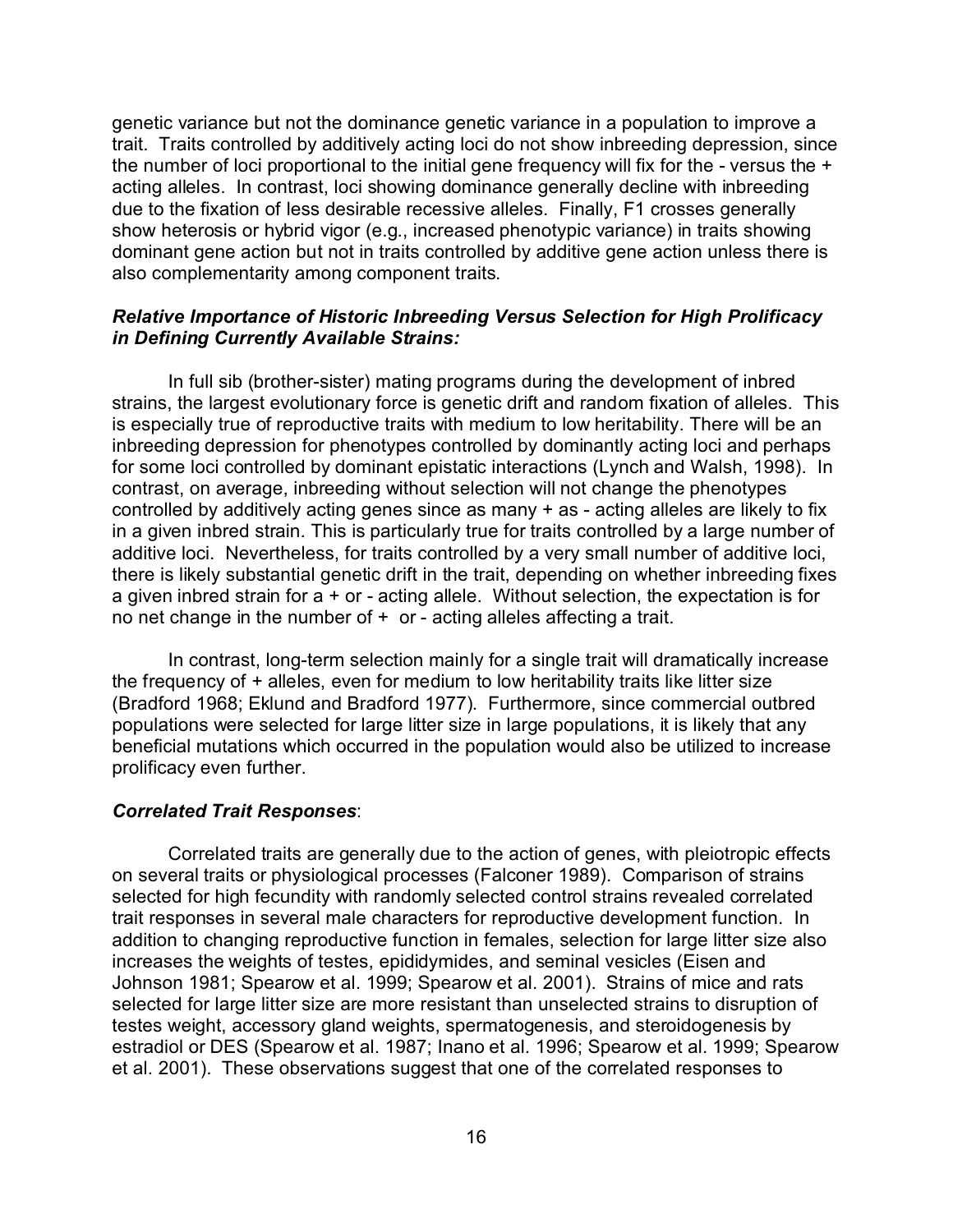selection for large litter size is resistance to endocrine disruption by estrogenic agents (Spearow et al. 1999; Spearow and Barkley 2001; Spearow et al. 2001).

Some of the genes with pleiotropic effects on related reproductive traits have been mapped, suggesting potential genetic mechanisms mediating correlated trait responses. Markers on Chr 8 showed a significant association with seminal vesicle mass and a suggestive association with litter size in HXB and BXH recombinant inbred strain sets derived from SHR and Brown Norway (BN) rat strains (Zidek et al. 1999). Since litter size was significantly associated with seminal vesicle mass, these data suggest that both of these traits are under the control of the same QTL or tightly linked QTL on rat Chr 8 (Zidek et al., 1999). Thus, this rat Chr 8 QTL may have pleiotropic effects on litter size and seminal vesicle mass, explaining, at least in part, how selection for large litter size also affects male reproductive developmental traits.

Considerable alarm was raised by the toxicology community when it was noted that certain outbred stocks, including CD rats, were showing excessive litter size, increased mature body weights, and decreased longevity (Pettersen et al. 1996) (CRL reference paper Vol 11, #1, 1999). When raised in the same environment, CRL: CD males were found to be significantly heavier than Taconic: SD males which were heavier than Hsd: SD males (Klinger et al., 1996). While it is unknown whether the increased body weights of CD rats are a correlated response to selection for vigor or unintended selection for increased body weight, the study of Klinger et al. (1996) suggests the substrain differences are genetic. Increased body weight is correlated with decreased longevity (Eklund and Bradford 1977), and a higher proportion of CD rats failed to survive to the age required in two-year carcinogenicity studies (Petterson et al., 1996). Thus, large commercial suppliers such as CRL have reconsidered and changed their long-term selection criteria and mating system (CRL reference paper Vol 11, #1, 1999).

#### *Genetic Standardization of Genetic Variability in Outbred Strains*:

Due to the observed increased litter size and body weight, as well as decreased longevity, CRL has recently initiated an effort to "standardize" certain outbred strains such as the CD® (SD) IGS BR rat, Wistar Han IGS rat, and CD-1 (CD-1®(ICR)BR) mouse. For example, in the early 1990s, 100 pairs of CD rat breeders were selected from each of eight diverse CRL CD rat colonies world wide and rederived in isolators to form the CD IGS reference foundation colony in Wilmington, MA. Selection criteria were relaxed, and this CD IGS (international genetic standard) rat reference population was then managed with procedures to minimize genetic drift to establish each CD IGS colony world wide. CRL plans to further minimize genetic drift by migrating additional breeders in both directions between the IGS reference population and isolated colonies over time (CRL reference paper Vol 11, #1, 1999). By also using a pedigreed mating system designed to minimize inbreeding and by improving genetic quality control monitoring, CRL is anticipated to dramatically reduce genetic drift and variation between outbred IGS colonies.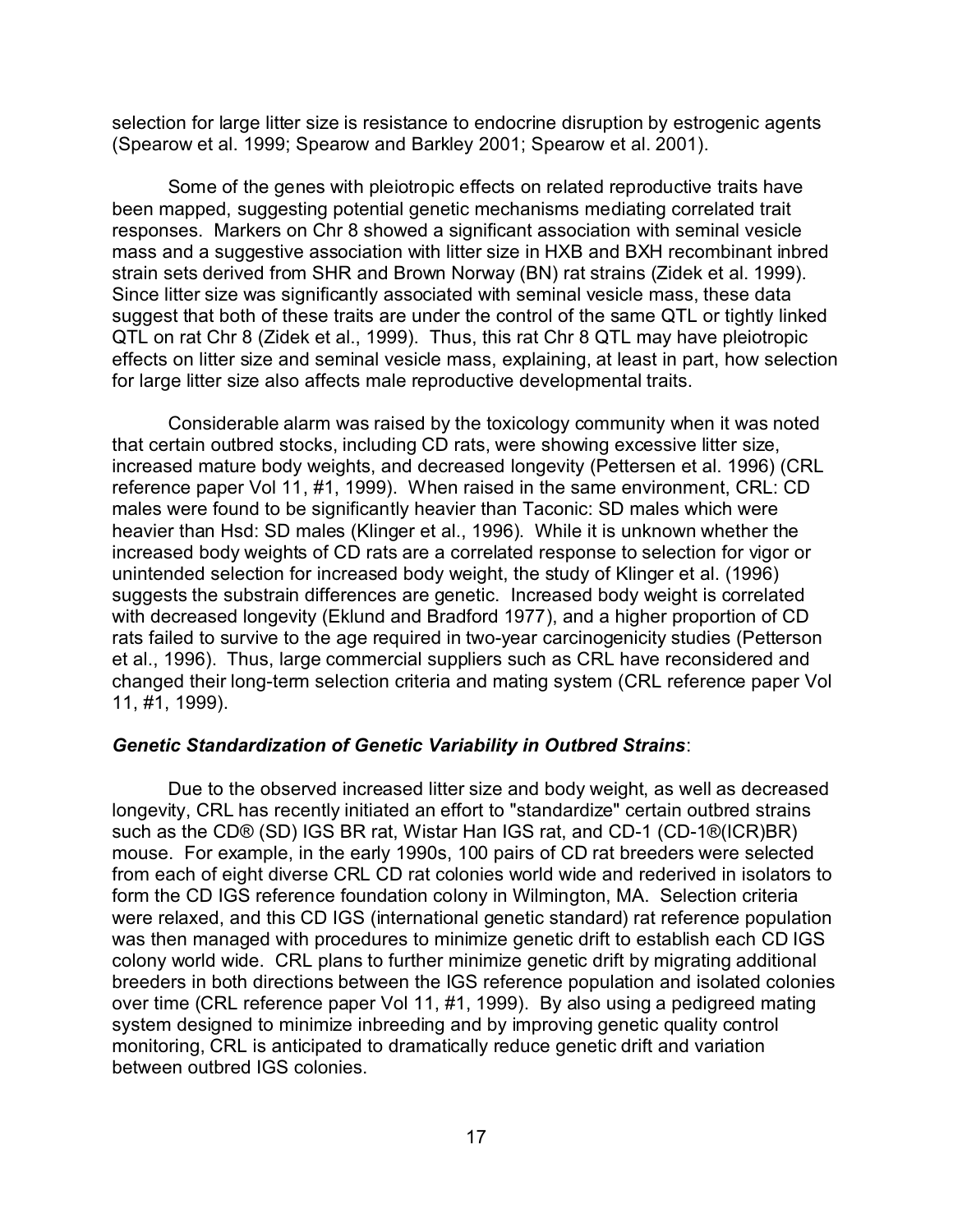Genetic variation within "narrow genetic base outbred strains": While CRL refers to this as the International Genetic Standard (IGS) program and has the aim of minimizing genetic drift and producing a "standardized" outbred rat, it is the variability of the population that is standardized, not the individual Crl:CD®(SD)IGSBR rat (abbreviated as CD IGS). While much less diverse than outbreds of essentially any other mammalian species that have not undergone an extreme genetic bottleneck followed by long-term selection mainly for increased prolificacy, the SD strain and the SD derived CD IGS rat strain are segregating at many loci. Even with a narrow genetic base, it is impossible to predict or repeat the genotype of any given CD IGS strain, or for that matter any other outbred strain. Selection for increased prolificacy is likely to have also increased the frequency, or fixed alleles conferring resistance to endocrine disruption by some hormonally active agents, but the genes conferring genetic susceptibility to diverse hormonally-active compounds have not been identified. Thus, the use of such outbred animals makes it impossible to replicate the susceptibility genotypes and therefore the conditions used for testing any toxicant x dose combination in the EDSP. This makes replication of experiments involving outbred animal models problematic, regardless of whether replicates are conducted by the same or different laboratories. Such unpredictable genetic variation within even narrow genetic base outbred strains will greatly complicate and limit efforts to use conventional reproductive toxicological, genomic bioinformatic, microarray, and proteomic approaches to identify chemicals with endocrine disrupting activities, as well as future efforts to characterize their mechanisms of action and loci controlling genetic susceptibility. Furthermore, the within strain genetic variation common to outbred strains is also likely to be a major component of "between litter" effects.

While the extremely narrow genetic background, early inbreeding, and long-term history of selection, mainly for high prolificacy and vigor, has resulted in highly robust and productive CD IGS rats, it is highly doubtful these animals are representative of any natural mammalian outbred population. The fact that Robert Dawley backcrossed daughters of a hybrid male back to the same male for seven consecutive generations indicates that well over 90% of the gene pool (an estimated 99.6 % of the genes minus deleterious alleles purged by selection) of the SD strain came from the single foundation male rat. Thus, the SD strain and any substrains derived from this closed population represent an exceedingly narrow genetic base. The seven consecutive generations of backcrossing daughters to the same foundation male rat is also likely to have purged most deleterious recessive genes, including those affecting reproductive development and function. While crossing inbred sire-daughter lines generated from the single foundation male is likely to have provided some heterozygosity at certain loci in the SD population, most of the genetic diversity in this strain had to come from the single hybrid foundation male that was backcrossed for seven consecutive generations to his daughters.

Just as important, the IGS program does very little to eliminate the changes in gene frequency affecting reproductive and correlated traits brought about by over 80 generations of selection for increased litter size. Since selection of the CD rat was conducted in large, narrow genetic base outbred populations, any additional mutations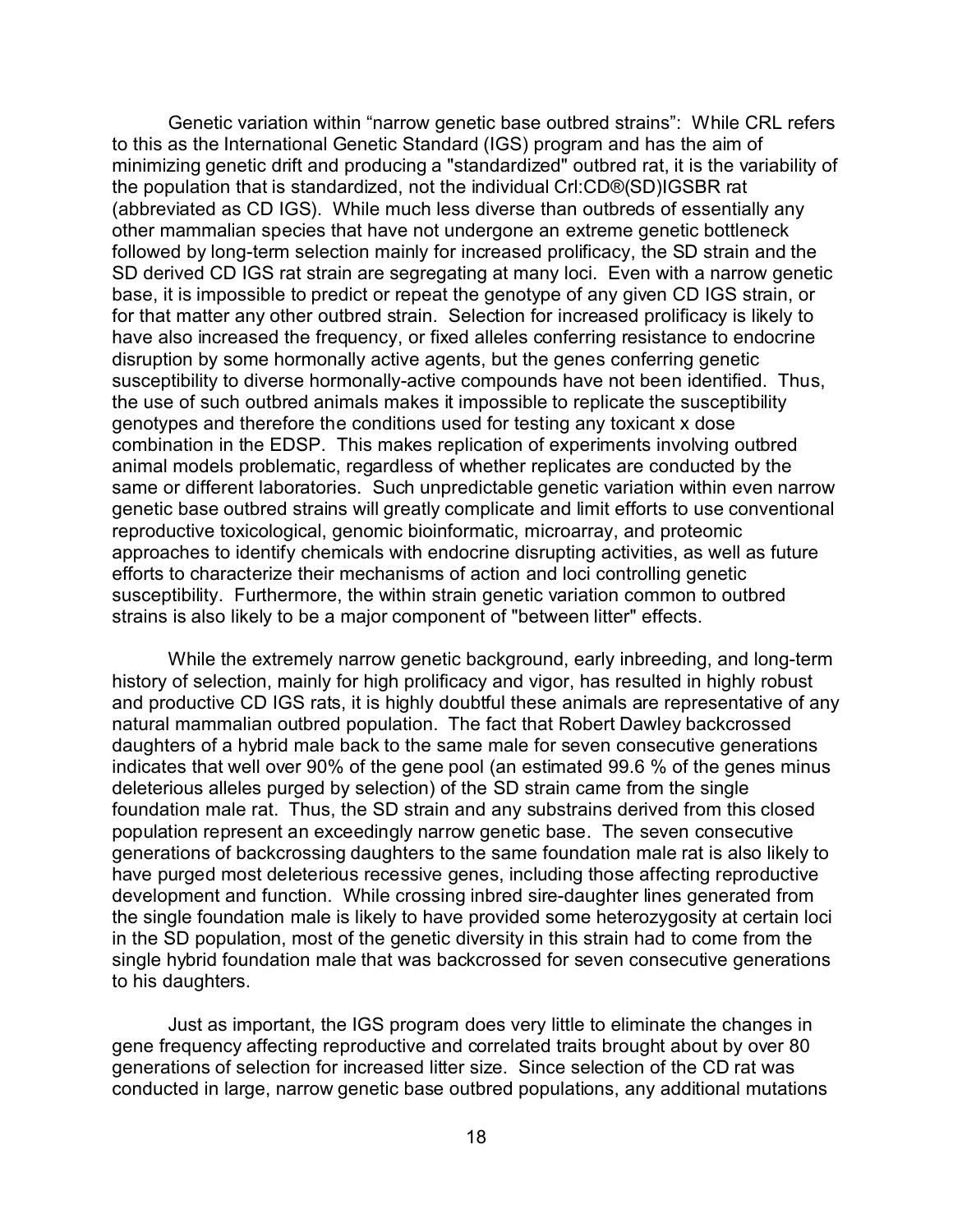improving litter size would also be selected for. It has been argued that outbred laboratory animal populations show phenotypes more representative of wild outbred populations and more phenotypic diversity than inbred strains. This may be true for unselected traits in a fully outbred laboratory animal strain, but it is clearly not true regarding traits (and their correlated traits) for which outbreds have undergone long-term selection (Eklund and Bradford 1977). Many long-term selected outbred strains show phenotypic means and distribution for traits under selection and their correlated traits, which are well beyond the normal distribution of values from an unselected control population. While long-term selection for large litter size increases the mean litter size, it also decreases the additive genetic variance for this trait (Eklund and Bradford 1977) and is thus likely to decrease the additive genetic variance in traits correlated with high fecundity. Since selection for large litter size was relaxed since the formation of the CD IGS rat population, this population may be restored to its original litter sizes, but not necessarily the original genotype. However, if the restoration of original litter size resulted from changing the genes which control litter size, these genes may also control response of other endocrine-sensitive endpoints (i.e. a pleiotropic effect, whereby a single gene controls a number of parameters/responses). Therefore recovery of original litter size may also change the sensitivity of the strain to the pleitropically-related endpoints (e.g. FSH or LH levels, number of eggs ovulated, responsivity to E2, or estrogen-like compounds, etc.) back to where it was, whether or not the original genotype was recovered.

Data from Spearow's laboratory show dramatic differences in susceptibility to endocrine disruption by estrogenic agents between strains of mice, and that CD-1 strain mice selected for high fecundity are highly resistant to E2. This includes approximately 16- to 100-fold differences in sensitivity between strains of mice in susceptibility to the disruption of testes weight, spermatogenesis, epididymal sperm counts, testicular sulfotransferase activity, and gestational fetal losses (Spearow et al. 1999; Spearow et al. 2001). Data from other laboratories also show that the SD rat and the SD-derived CD rat are less sensitive than other strains in susceptibility to estrogenic agents, including estrogen and the xenoestrogen Bisphenol A (BPA) (Steinmetz et al. 1997; Steinmetz et al. 1998; Long et al. 2000). SD rats are also much more resistant than Wistar/MS or Fisher 344 rats to the reduction in testis and seminal vesicle weights by DES (Inano et al. 1996), and are much more resistant than several other strains, including F344, to estrogen- and DES-induced pituitary tumors (Gregg et al. 1996; Wendell et al. 2000). Thus, the fact that outbred strains such as the SD-derived CD rat and the Swiss and ICR derived CD-1 mouse have been previously long-term selected for increased fecundity and vigor is of special concern in EDSP assays due to the correlated trait response of increased resistance to endocrine disruption by estrogenic agents.

However, resistance or sensitivity to endocrine disruptors is not uniform across test chemicals and endpoints. For example, SD rats are more sensitive than F344 rats to the uterotrophic effects, including increased uterine weight and epithelial cell height effects of endocrine-active compounds such as tamoxifen (Bailey and Nephew 2002). There are many other examples of strain differences in endpoint- and test substance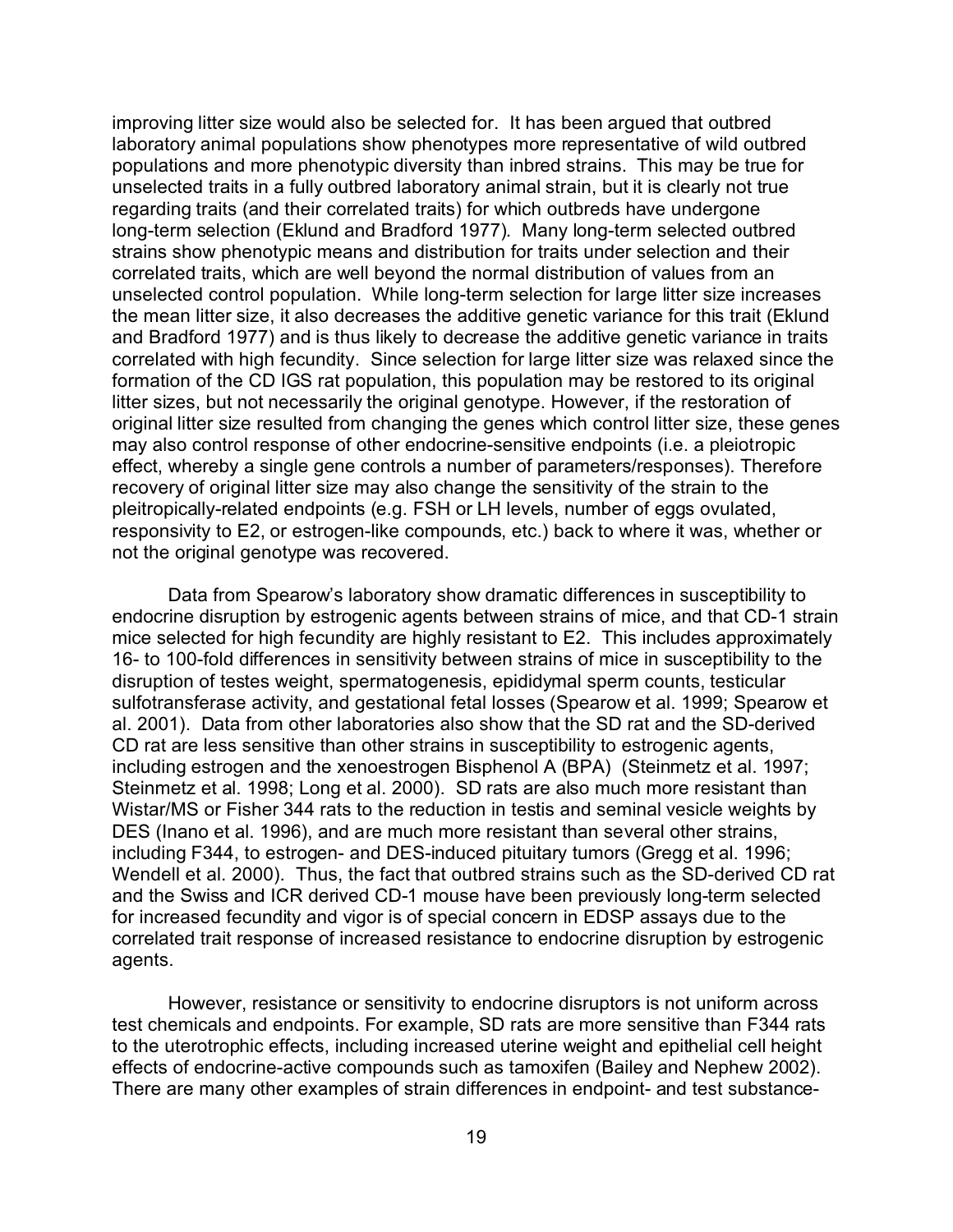specific responses to endocrine-active compounds (see Tables 2 and 3 for a range of responses in different rat strains).

Even though the "outbred" strains come from a relatively narrow genetic base and may not represent all sensitive rats of the world, there is a wider range of responses in outbred strains, due to genetic heterogeneity, than in inbred strains. The selection of an outbred versus an inbred strain for use in these assays depends on whether one can select the most sensitive inbred strain for an assay with all the confounders discussed above and below, or whether the broader response of an outbred strain provides a significant advantage at the sensitive end of the curve.

#### *Genetic Variability in Toxicological Assays*:

Since all members of a given isogenic strain (inbred strains and F1 hybrids) are essentially genetically identical, the dramatically reduced genetic variability in isogenic strains enhances the reproducibility and comparability of data generated in these stocks (Festing 1979; Festing 1993). The crucial characteristic common to both inbred and F1 hybrid strains is isogenicity, i.e., the fact that all individuals of an authentic strain are genotypically the same and therefore phenotypically more uniform than individuals of outbred stocks (http://www.criver.com/techdocs/rodent1.html). Isogenicity of such inbred stains and F1 crosses leads not only to a much greater genetic and phenotypic uniformity but also a high, long-term genetic stability. Thus, it has been suggested (Festing 1995) that toxicologists should treat genetics like every other variable and control it by utilizing isogenic strains (F1 hybrids heterozygous at every locus). However, in any study requiring generation of offspring, such as the two-generation reproductive toxicity study, the advantages of utilizing isogenic strains is lost since use of F1 parents will produce F2 offspring which are segregating at many loci with differing genotypes and phenotypes.

The view is held by some researchers (Spearow et al. 1999; Spearow et al. 2001) that commercial outbred strains are resistant to endocrine disruption by estrogenic agents at some endpoints, most likely as a correlated response to long-term selection for high prolificacy. However, toxicity testing in outbreds represents testing the effects of toxicants on a sampling of outbred strain genotypes. One argument is that the segregation of any genes in outbred strains controlling traits that have not been fixed by early inbreeding or long-term selection will result in genetic noise and increased phenotypic variability. Since toxicity testing usually involves the calculation of dose-response curves, the use of phenotypically variable nonisogenic stocks reduces the precision with which such curves can be estimated and therefore the sensitivity of the assay (Festing, 1979). The counterargument is that the confidence interval for an outbred strain is wider due to the variability, so that use of an outbred strain with greater variability and therefore less precision, would be better because of its variability, than using a very precise isogenic strain if it were not the most sensitive one to the specific chemical or for the specific endpoints.

#### *Multiple Strain Assays*: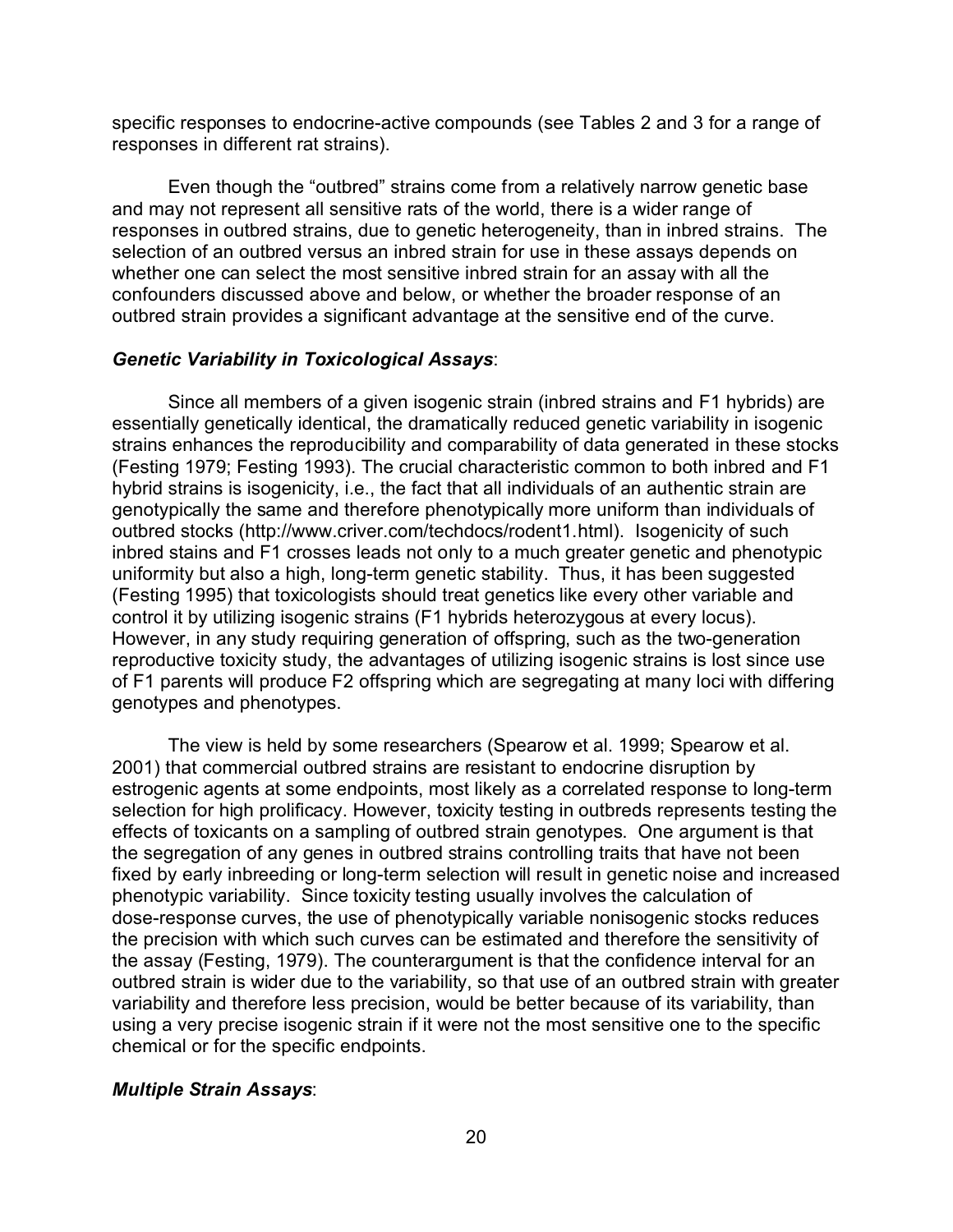There is a risk in using a single strain in toxicological safety testing, particularly when that strain is known to be highly resistant to one or more classes of chemicals and/or endpoints to be tested in the EDSP. Any time there is considerable genetic variation in a susceptibility trait, a single isogenic or outbred strain may be resistant to the compound being tested or the endpoint being assessed. If so, a chemical that is toxic to other genotypes may be judged to be relatively safe (Festing 1993). As Narotsky et al. (2001) concluded, "Thus, routine toxicity tests that use only a single strain may be unreliable since the outcome may hinge on choice of strain." This is particularly true for traits showing major strain differences in susceptibility to endocrine disruption by estrogenic agents. As an alternative, Michael Festing has pointed out for two decades the benefits of toxicological testing with multiple divergent isogenic strains, rather than a single strain, to better ensure that all the test animals are not resistant (Festing 1979; Festing 1987; Festing 1993; Festing 1995), by the use of several isogenic strains from diverse genetic backgrounds in a factorial experimental design to overcome the problem of testing animals, all of which are genetically resistant to the compound to be tested (Festing 1995; Festing et al. 2001; Festing and Altman 2002).

An advantage of testing with multiple strains is that identification of strain differences enables an additional resource to determine the mechanisms of toxicity (Narotsky et al. 2001). Once parental strains are shown to differ, congenic inbred, consomic inbred, and recombinant inbred strains can be compared and strain distribution profile phenotypes used to map and characterize genes controling susceptibility. Congenic inbred, consomic inbred, and recombinant inbred strains are highly reproducible strains with defined genotypes (Silver 1995). Once a strain set has been genotyped at molecular markers along each chromosome, genes controling traits differing between parental strains can be mapped to specific chromosomal regions, following scoring biochemical or physiological phenotypes of the set of strains (Matin et al. 1999; Cowley et al. 2001; Liang et al. 2002) with appropriate consomic strains, if available. Such congenic inbred, consomic inbred, and recombinant inbred strains resources, along with available gene mapping software, also enable simple as well as complex multigenetic physiology, disease, and toxic susceptibility traits to be broken down to allow the identification of individual susceptibility genes (Manly et al. 2001; Williams et al. 2001). Thus, the use of several highly divergent, genetically-defined inbred parental strains in endocrine disruptor assays could greatly enhance the possibility of identifying genes controlling susceptibility to endocrine disruption.

### **2.3.2 Species Selection for Endocrine Disruption Assays and Genetic Variability**

Variability across strains, in both rats and mice in reproductive parameters, must be considered in the selection of the appropriate strains/species. Historically, the most common strains/species selected for assays of endocrine disruption have been the SD rat and CD-1 mouse. Since the objective of the EDSP study is to examine the effects of a multitude of chemicals on reproductive developmental structural and functional toxicity, strain variation in developmental rates, as well as other biochemical endocrine and signal transduction mechanisms, may be important in considering the range of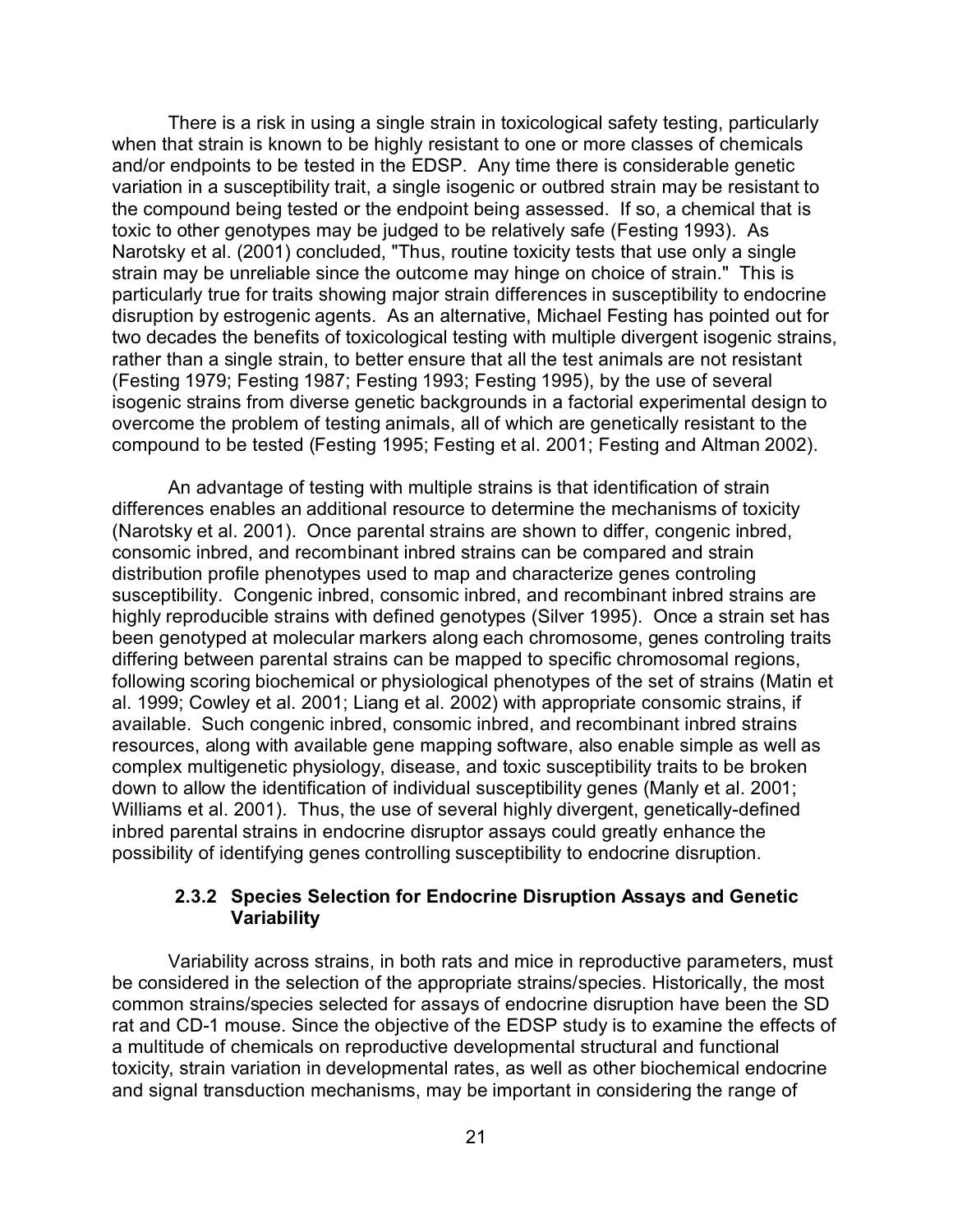susceptibilities to reproductive and developmental toxicity, as are evidenced by effects on endocrine endpoints.

In selecting the appropriate species for EDSP assays, the rat has an advantage over the mouse due to larger size, which allows easier analysis of serum hormone concentrations and certain other physiological endpoints. While considerably more genetic resources are available in the mouse, progress is currently being made in sequencing the genome of Brown Norway rat strain. If recombinant inbred, congenic, and/or chromosome-specific consomic strains derived from the parental inbred strains to be used in the EDSP were available, the utility of the rat for such studies would be further improved.

At present, one of the biggest problems with species or strain selection is that only a small number of studies have examined genetic differences in susceptibility to endocrine disruption. Since most reproductive toxicology studies involve only a single stock of laboratory animals, we do not know whether the response to a given xenobiotic is under genetic control (Festing, 1987). Furthermore, an even smaller number of studies have compared genetically-defined isogenic strains.

The fecundity of a strain limits the number of offspring available following gestational or lacational exposures. Strains with low fecundity are not recommended in OPPTS reproductive and developmental test guidelines. Since SD rats have been bred for high fecundity and have the largest historical database, they have been used the most frequently for regulatory reproductive toxicity studies. Nevertheless, provided the supplier maintains enough breeders to provide the animal needs of the EDSP, strains with moderate fecundity might not limit the number of animals available from the supplier for conducting pubertal or adult exposures. Furthermore, even with gestational and lactational exposures, a strain with moderate fecundity would not limit an EDSP assay under current guidelines of retaining and examining one individual of each sex per litter at adulthood.

Another consideration of species and strain selection relates to the maintenance of early pregnancy in many species, which is dependent on the gonadotropins maintaining corpus luteum (CL) progesterone production. In humans, the maintenance of pregnancy is dependent on LH modulation of CL progesterone production prior to implantation, and hCG modulating CL progesterone production following implantation (see discussion of Narotsky et al 2001 Section 2.5.2). Human epidemiological evidence indicates that exposures to low-dose bromodichloromethane (BDCM, a common drinking water disinfection by-product) are associated with an increased incidence of pregnancy loss in humans (Waller et al. 1998). Following exposure to 75 mg/kg BDCM on days 6-10 of gestation, 62% of Hsd:F344 litters showed full litter resorption (Bielmeier et al. 2001). In contrast, 0% of the Hsd:SD litters showed full litter resorption in response to 75 or 100 mg/Kg BDCM (Bielmeier et al. 2001). Thus, sensitive strains such as the F344 might be more appropriate to estimate human risk of BDCM-induced abortion. While utilizing strains with low fecundity may reduce the number of animals available for the multitude of assessments required in reproductive toxicity testing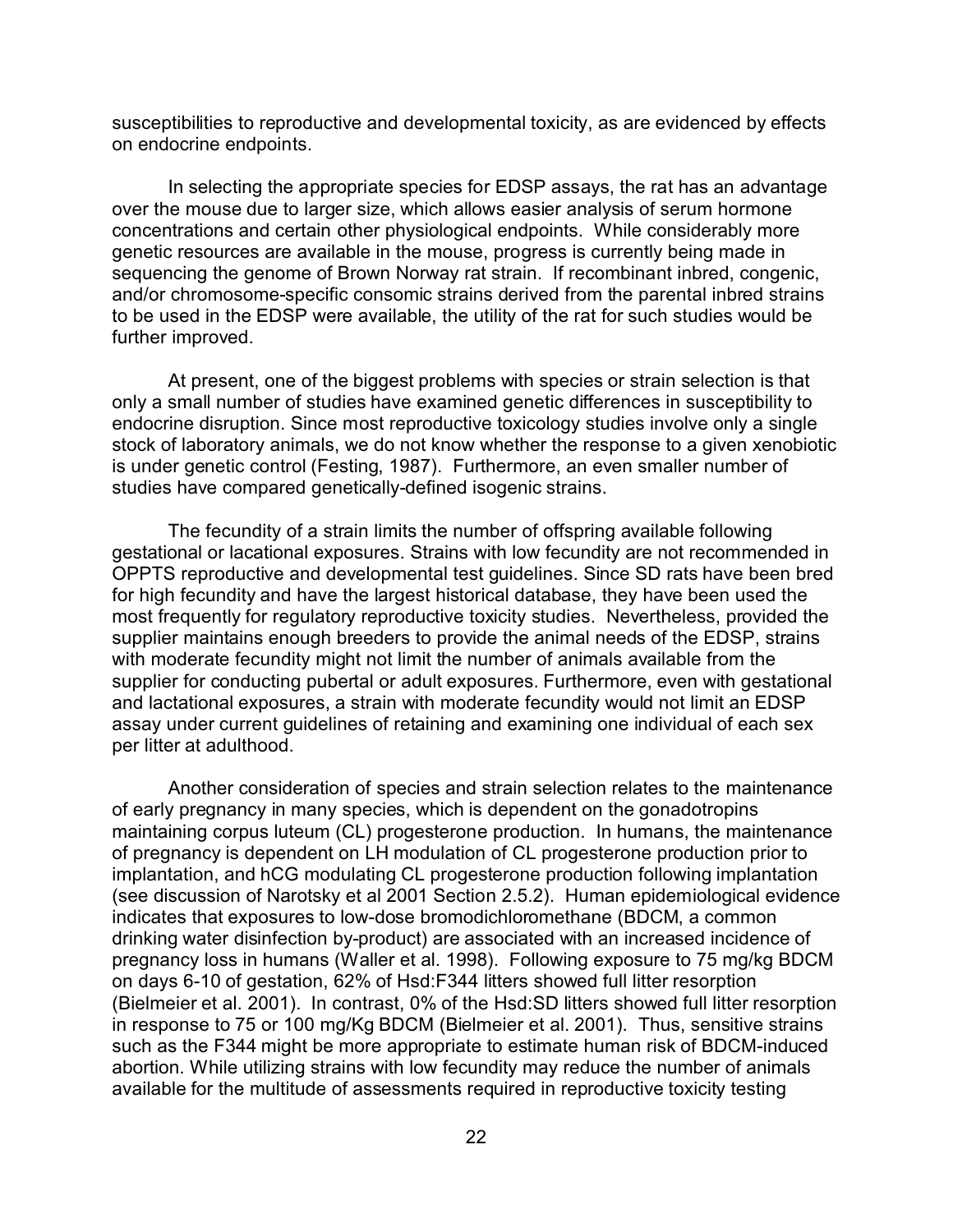guidelines, use of a potentially resistant strain of animals may underestimate the risk to sensitive genotypes.

A discussion of assays under consideration for testing guidelines, a detailed comparison of strain differences in endocrine endpoints, and sensitivity of these endpoints to endocrine-disrupting chemicals which follow provides a summary of potential problems with species/strain selection in reproductive toxicity studies. Specific examples of differential sensitivity of endocrine endpoints in different species and strains to many endocrine-disrupting chemicals will be discussed in Section 3.0.

## **2.3.3 Confounders Affecting Comparisons of Reproductive Toxicity Data**

The focus in this White paper is on intra-species and inter-species comparisons of responses to EACs. The critical papers are those in which the same laboratory evaluates two or more different strains/stocks (intra-species) or the two or more different species at the same time under the same laboratory conditions. Comparisons of intra- and inter-species differences in response to EACs performed at different times, in different laboratories under different laboratory conditions, are more difficult to interpret due to the following likely confounders to the determination that the strains/stocks/species, per se, differ in their responses:

Same laboratory, different times. Source of the animals, genetic drift, age of animals, status of the plastic cages and/or water bottles (new versus damaged), change in feed lot, bedding lot numbers, water supply, change in technical staff.

## Different laboratories

## A. Animals

- Source/supplier (local closed colony, national/international commercial supplier, change in location from commercial supplier, etc.; the same strain from different suppliers, will most likely be genetically different)
- Age, weight, and health status

## B. Husbandry

• Housing: Group housing versus single housing impacts on many endpoints in both sexes for rats and mice. When male mice are group housed, a "dominance hierarchy" is established, with one dominant, aggressive male and the remaining males as subordinates (Haemisch et al. 1994; McKinney and Pasley, 1973; Van Loo et al. 2001). The subordinates exhibit reduced circulating testosterone levels, testes weight, epididymides, accessory sex organs, epididymal sperm numbers and motility (Koyama and Kamimura, 1999; 2000), and testicular spermatid head counts. The subordinates also exhibit signs of increased stress such as increased circulating stress hormones and adrenal gland weights,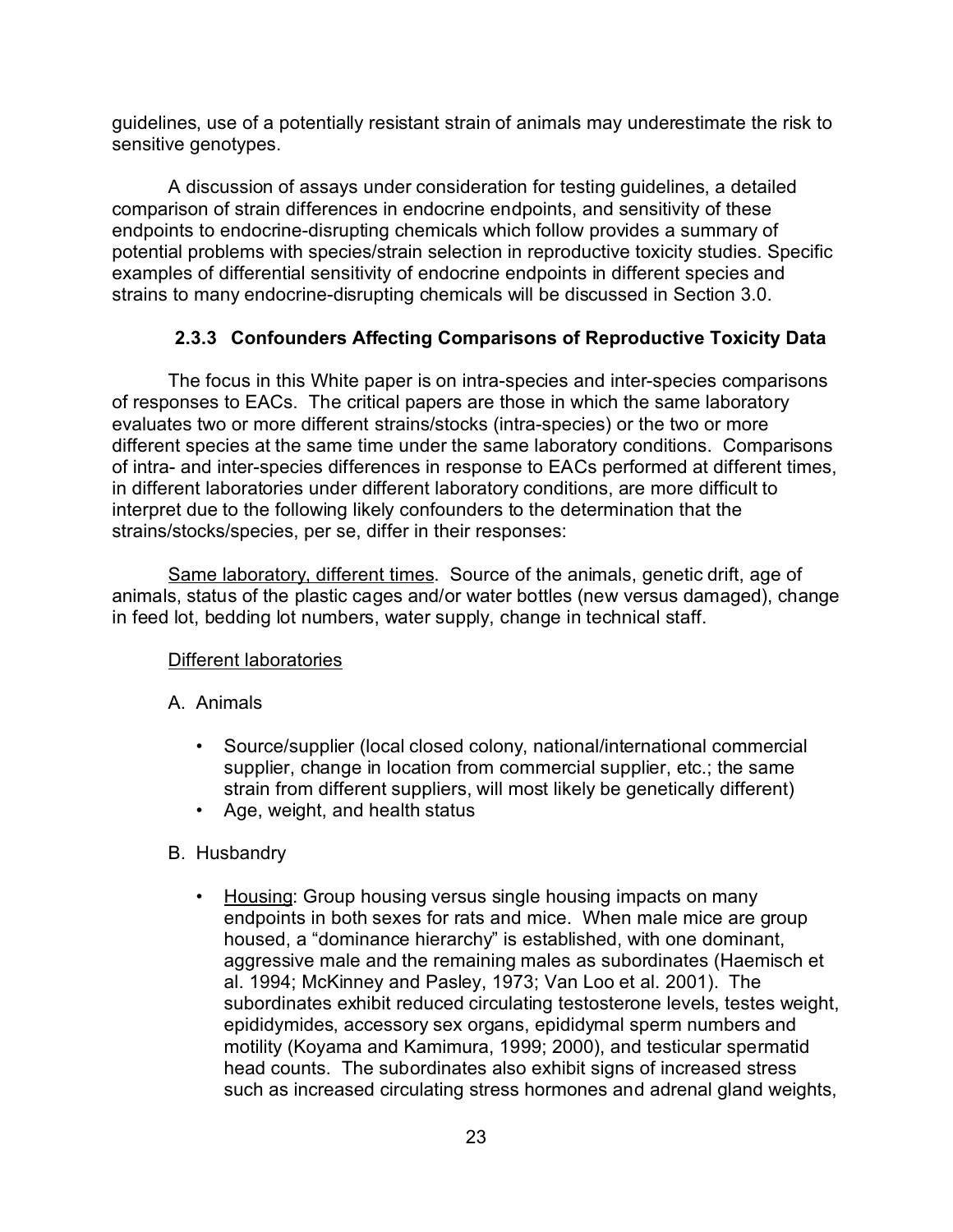altered nervous system and neuroendocrine functions (D'Arbe et al. 2002; Karolewicz and Paul, 2001), altered immune competence, and increased incidence of tumors (Bartolomucci et al. 2001; Grimm et al. 1996; Haseman et al. 1994). In many cases (incidence varies by mouse strain), the dominant male "barbers" the subordinates by removing their whiskers and large patches of fur (Strozik and Festing, 1981; Reinhardt and Militzer, 1979; Sarna et al. 2000; Long, 1972). Even phenotypic variance is affected by housing in C57BL/6J mice (Nagy et al. 2002). Therefore, a major source of differences among study results in different laboratories may be due to the major confounder of housing conditions, if they vary from laboratory to laboratory. Group housing will also result in inter- and intra-cage variability and therefore intra-group variability, confounding detection of any treatment-related inter-group differences. Singly-housed mouse males provide a more uniform population in terms of the endpoints under consideration in this White paper, which are affected by group housing. Dominance hierarchy is also established in group-housed male and female rats (Becker and Flaherty, 1968; Westenbroek et al.,2003; Sharp et al. 2003). The group-housed subordinate rats exhibit effects on delta-opioid receptor function (Pohorecky et al. 1999), immune status (Stefanski 1998; 2000), endocrine status (Taylor and Costanzo, 1975; Popova and Naumenko, 1972), circadian rhythms (Greco et al., 1989), and behavioral and neuroendocrine parameters (Blanchard et al., 1993). The dominant rats display aggressive behavior (Taylor and Moore, 1975) and "barber" the subordinate rats (Bresnahan et al., 1983). The subordinate female rats also exhibit stress-like responses in group housing situations (Westenbroek et al. 2003; Sharp et al. 2003). Therefore, the same confounders may exist in studies in rats across laboratories if housing situations vary.

• Caging: Polycarbonate caging is transparent, autoclavable, and in common use. Recent evidence (Hunt et al. 2003; Koehler et al. 2003) indicates that crazed, cracked, damaged polycarbonate caging from inappropriate and inadvertent use of a harsh detergent releases BPA (a weak xenoestrogen), which can cause adverse reproductive effects (meiotic aneuploidy) in certain sensitive mouse strains (Hunt et al. 2003). Meiotic aneuploidies are associated with embryo and fetal mortality as well as Down's Syndrome (Trisomy 21) in humans. If such damaged cages are in use in a laboratory, its ability to detect effects of a potentially estrogenic chemical (intentionally introduced) may be compromised by the inadvertent presence of BPA (Hunt et al. 2003). A laboratory can carefully check their polycarbonate cages and discard damaged ones or switch to caging which is not made of polycarbonate (e.g., polypropylene). However, polypropylene caging is translucent but not transparent.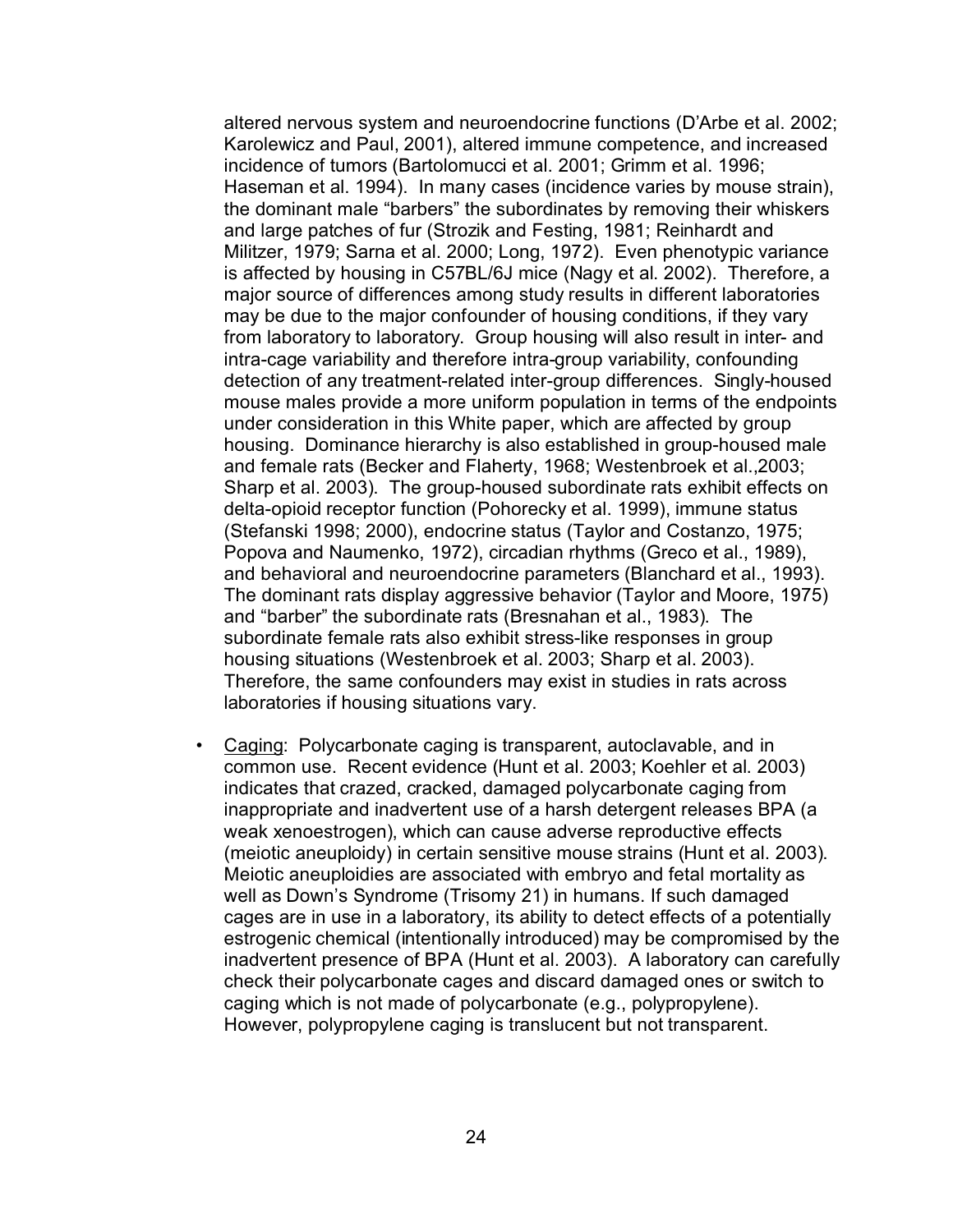- Water bottles: Damaged polycarbonate water bottles can also release BPA (Hunt et al. 2003). A laboratory can carefully check and discard damaged water bottles or switch to glass water bottles.
- Feed: Laboratory animal feed can be categorized into semipurified, purified, certified, and standard open or closed formulas. Different lots of the same feed from the same vendor, as well as different feeds from different vendors, may differ in their relative content of nutrients, pesticides, other contaminants, and phytoestrogens: genistein, diadzein, formononetin, and biochanin A (the isoflavones), as well as coumestrol (the coumestans) from soybeans, flax, wheat, barley, corn, alfalfa, and oats commonly used in laboratory animal diets (Thigpen et al., 1999). Phytoestrogens and estrogenic mycotoxins from contaminating molds and fungi can bind to the estrogen receptor (although they are much weaker than the endogenous steroidal estrogens of humans and animals) and induce estrogen-like effects in animals, humans, and cells in culture. Phytoestrogens can also affect sex-specific behavior, gonadotropin function (Whitten et al. 1995), and postnatal development (Lewis et al. 2003). The predominant phytoestrogens in feed are genistein and daidzein from soybeans. The concentrations of these phytoestrogens vary significantly across rodent diets and within rodent diets by batch (Thigpen et al. 1989; 1999). The content is influenced by the use of different plant species, portion of the plant used, geographic location, time of harvest, and method of processing into pellets or meal (Eldridge and Kwolek, 1983).
- Water: Different laboratories use tap water, deionized water, deionized/distilled water, distilled water, reverse osmosis (R0) water, etc. Separate from palatability issues, different salts, ions, organic contaminants, pesticides, disinfection by-products (DBPs), etc., in different concentrations are present in each type of water and will vary by season, by geographic location, by different water disinfectants, by where the disinfectant is added in the water purification process, and by where the water is sampled in the supply lines. Certain DBPs have been shown to affect reproduction, especially those which are brominated; e.g., bromochloroacetic acid (Klinefelter et al. 2003), dibromoacetic acid, bromochloromethane, bromodichloromethane (Narotsky et al. 1993; Bielmeier et al. 2001), etc., as well as perchlorate which inhibits iodide symporters in the thyroid, reducing import of organic iodide into thyroid cells, and thereby reducing synthesis, export, and circulating and local  $T<sub>3</sub>$ and  ${\sf T}_4$  levels, causing hypothyroidism in adults and children (Lamm and Doemland, 1999).
- Temperature and relative humidity: Are these parameters continuously recorded, monitored, and adjusted? Elevated temperatures can affect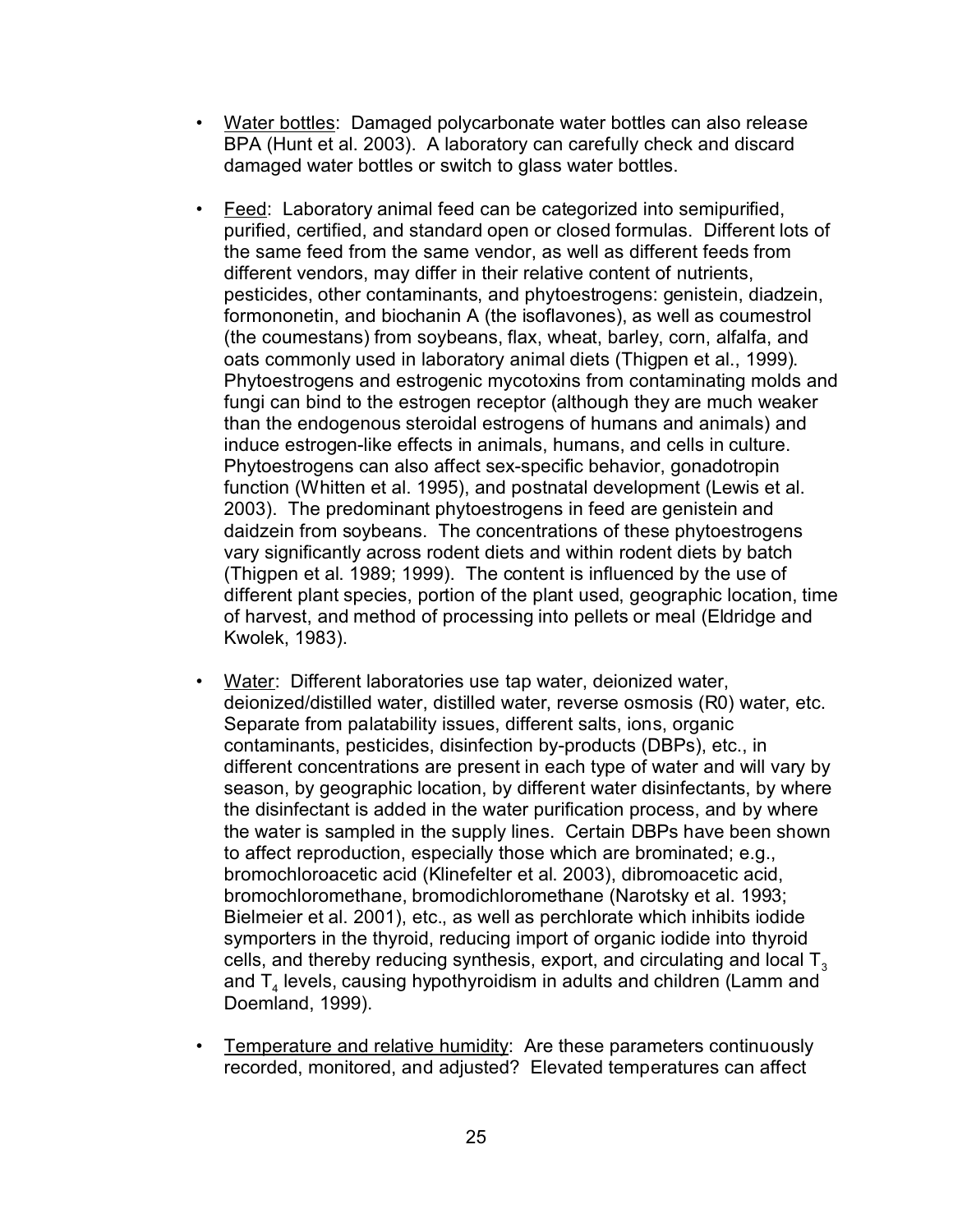spermatogenesis in males. Reduced temperatures can cause stress responses. Reduced relative humidity can affect pup survival.

- Light cycle: 12:12 or 14:10 can make a difference in circulating hormone levels for those hormones keyed to light/dark cycles (i.e., circadian rhythms; Greco et al. 1989).
- Technician skills and experience: The better trained and more experienced the technical staff, the better the dissections and examination of animal data, and the more uniform the evaluations (low inter-technician variability).
- Source of the test material: The source and purity of the test material, amount, and identification of impurities, storage stability, etc., will affect the results if the performing laboratory does not know the status of these parameters and does not adjust for them, if necessary.
- C. Study Design
- Number of animals/group; number of dose groups; source, species/strain/stock, age and weight of the animals
- Route of administration, identity of vehicle, doses (in mg/kg/day), dosing volume (in ml/kg), chemical concentration (in mg/ml); adjustment of dosing volume, based on most recent body weight: the same dose (in mg/kg), administered at a different concentration and dosing volume, can result in different results
- Frequency of body weights to adjust dose and detect effects, clinical observations, feed consumption
- Duration of dosing period (age of animals at end of dosing)
- Technician experience and expertise in dosing, observation of clinical signs; are the technicians "blind for dose?"
- Time of necropsy (age of animals)
	- Anesthesia/euthanasia method
	- Endpoints evaluated
	- Experience of technicians in necropsy, trimming and weighing organs (fresh/fixed weight, especially for small organs such as pituitary, adrenal glands, thyroid gland, ovaries; risk of organs drying out)
	- Choice of fixative (testes in Bouin's, other organs in buffered 10% formalin)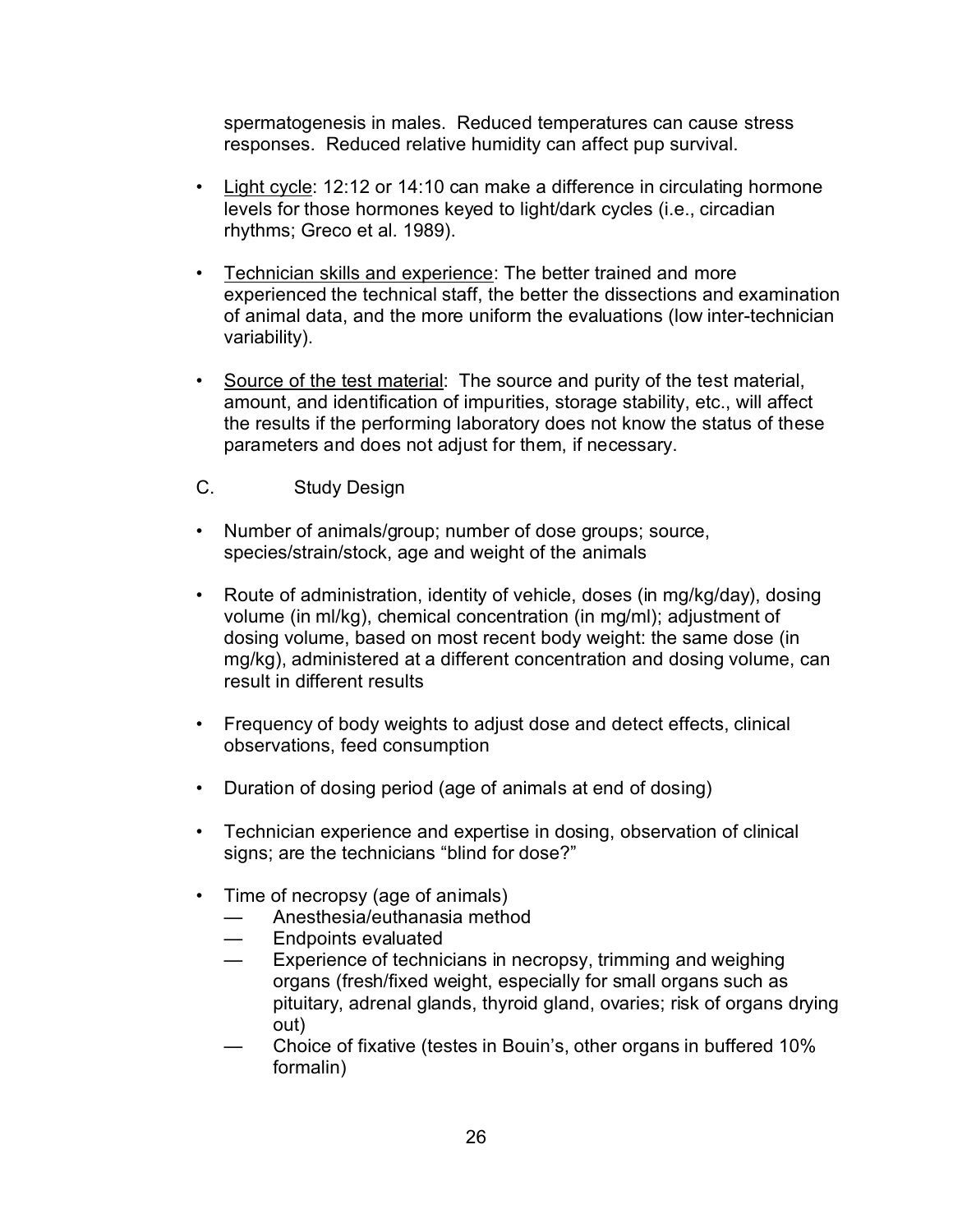- Trimming in tissues, fixation, embedment (GMA plastic for testes, paraffin for other organs), section location and thickness, microscope slide preparation, staining (PAS/H for testes, hematoxylin and eosin for other organs), coverslipping
- Experience of pathologist reading slides
- Blood collection (location, volume, speed [ hemolysis?])
- Analysis of hormones, validation method, intra- and inter-assay variability, intertechnician variablity (single terminal blood sample versus longitudinal evaluation by serial tail vein sampling or from cannulated animals)
- Summarization and statistical analyses of study data
	- Are the correct statistical tests used for the correct parameters?
	- Does the laboratory maximize sensitivity and power (number of independent entities, "n" per group)?
	- Does the laboratory have and use historical control data (to interpret concurrent control values in the context of historical control values, and to track the control values over time and between studies)?

## **2.4 Assays Under Consideration of the EDSP and Associated Endocrine Endpoints**

The EPA is in the process of implementing the EDSP. To support this program, the EPA has contracted with Battelle (as prime and RTI International as subcontractor) to provide comprehensive toxicological and ecotoxicological screening, including chemical, analytical, statistical, and quality assurance/quality control support to assist the EPA in developing, standardizing, and validating a suite of *in vitro*, mammalian, and ecotoxicological screens and assays for identifying and characterizing endocrine effects through exposure to pesticides, industrial chemicals, and environmental contaminants. The studies conducted will be used to develop, standardize, and validate methods; prepare appropriate guidance documents for peer review of the methods; and develop technical guidance and test guidelines in support of the Office of Prevention, Pesticides and Toxic Substances regulatory programs.

*In vivo* mammalian assays under consideration by the EDSP include: (1) pubertal male and female, (2) *in utero*/lactational, (3) adult male 15-day study, all for Tier I,and (4) two-generation mammalian reproductive assay (Tier 2). In addition, as an alternative to the mammalian two-generation assay, a one-generation assay has been described in the EDSTAC Final Report (1998). Table 1 summarizes the assays under consideration and their associated endpoints. A discussion of each proposed study follows Table 1.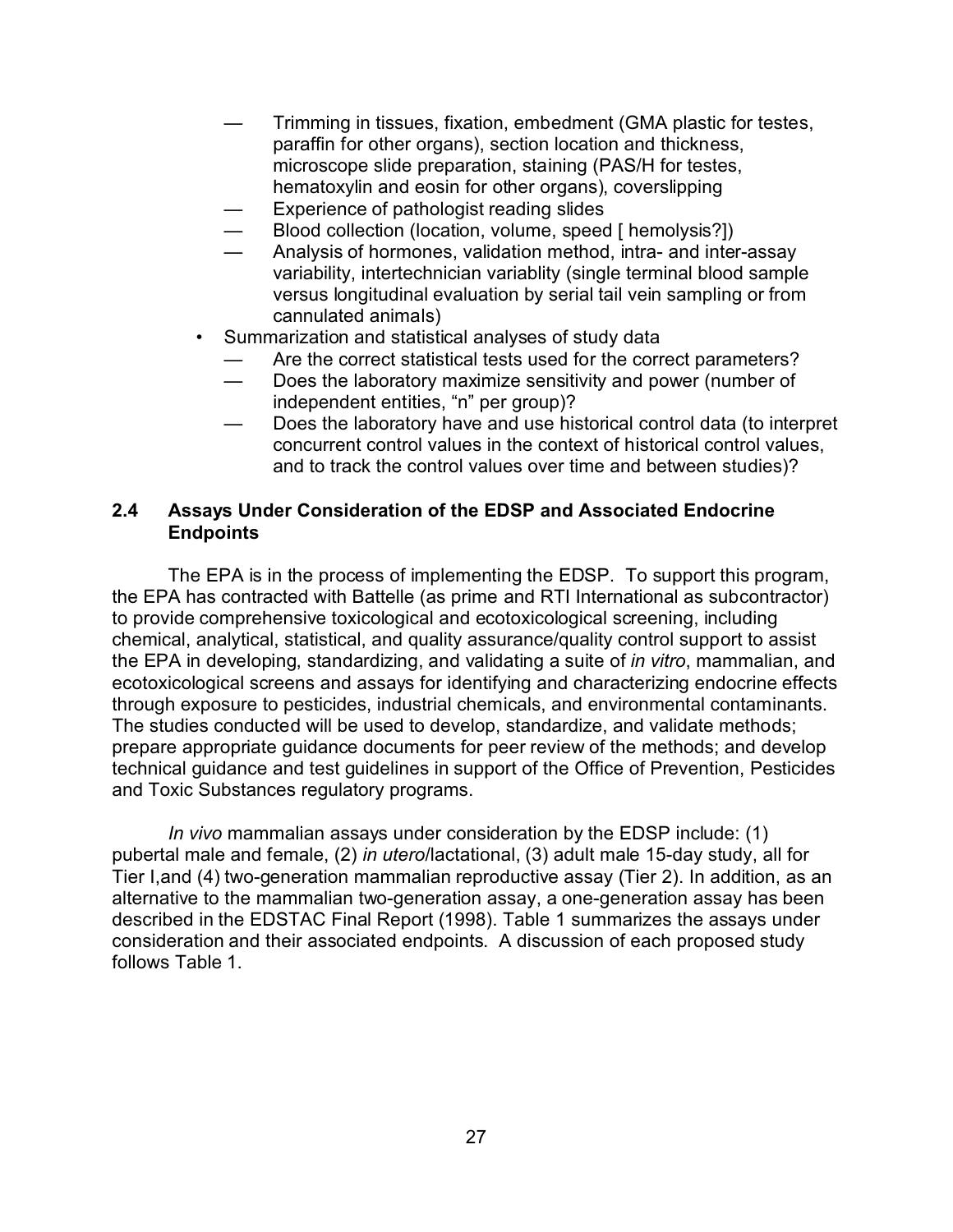| <b>Endocrine Endpoints</b>          | One-Generation*                                                                                                                                                                 | <b>Pubertal Male and</b><br><b>Female</b>                                   | In Utero Through<br>Lactation                                                                                                                                                                                                                                                                              | <b>Adult Male</b>                                                      | <b>Two-Generation</b>                                                                                                                                                                                                                                        |
|-------------------------------------|---------------------------------------------------------------------------------------------------------------------------------------------------------------------------------|-----------------------------------------------------------------------------|------------------------------------------------------------------------------------------------------------------------------------------------------------------------------------------------------------------------------------------------------------------------------------------------------------|------------------------------------------------------------------------|--------------------------------------------------------------------------------------------------------------------------------------------------------------------------------------------------------------------------------------------------------------|
| Period of exposure/<br>testing      | F0: 2 wks of prebreed<br>exposure, 2 wks of<br>mating; 3 weeks of<br>gestation, 3 wks of<br>lactation, then selected<br>F1 animals exposed for<br>minimum of 10 wks<br>postwean | F1 offspring dosing from<br>pnd 23-52/53 (males),<br>pnd 22-42/43 (females) | F0 maternal dosing from<br>qd 6 to pnd 21<br>F1 cohorts:<br>1) F1 females, 1/litter for<br>utero-trophic assay, sc<br>injection pnd 21-24<br>2) F2 females, 2/litter for<br>pubertal assessments,<br>oral dosing pnd 21-42<br>3) F1 males, 2/litter, for<br>pubertal assessments,<br>oral dosing pnd 21-70 | Dosing for 15<br>consecutive days in adult exposure, 2 wks of<br>males | F0: 10 wks of prebreed<br>mating, 3 wks of<br>gestation, 3 wks of<br>lactation, then selected<br>F1 animals exposed for<br>minimum of 10 wks<br>prebreed, mating,<br>gestation, and lactation,<br>with termination at<br>weaning (pnd 21) of F2<br>offspring |
| Litter size/gest-ational<br>indices | yes                                                                                                                                                                             | no                                                                          | yes                                                                                                                                                                                                                                                                                                        | no                                                                     | yes                                                                                                                                                                                                                                                          |
| Pup viability                       | yes                                                                                                                                                                             | no                                                                          | yes                                                                                                                                                                                                                                                                                                        | no                                                                     | yes                                                                                                                                                                                                                                                          |
| Anogenital distance                 | yes, pnd 0, 21 and 95<br>(males)                                                                                                                                                | no                                                                          | yes, pnd 0, 21 and at<br>necropsy (pnd 42<br>females, pnd 70 males)                                                                                                                                                                                                                                        | no                                                                     | yes (triggered in F2 in<br>1998 OPPTS Testing<br>Guidelines)                                                                                                                                                                                                 |
| Nipple/areolar retention            | yes, pnd 11-13 (males<br>and females), 21 and 95<br>(males)                                                                                                                     | no                                                                          | yes, pnd 11-13                                                                                                                                                                                                                                                                                             | no                                                                     | yes (not in 1998 OPPTS<br><b>Testing Guidelines)</b>                                                                                                                                                                                                         |
| Vaginal patency                     | yes                                                                                                                                                                             | ves                                                                         | yes                                                                                                                                                                                                                                                                                                        | no                                                                     | yes                                                                                                                                                                                                                                                          |
| Preputial separation                | yes                                                                                                                                                                             | yes                                                                         | yes                                                                                                                                                                                                                                                                                                        | no                                                                     | yes                                                                                                                                                                                                                                                          |

**Table 1. Assays Under Consideration by the EDSP and Associated Endocrine Endpoints**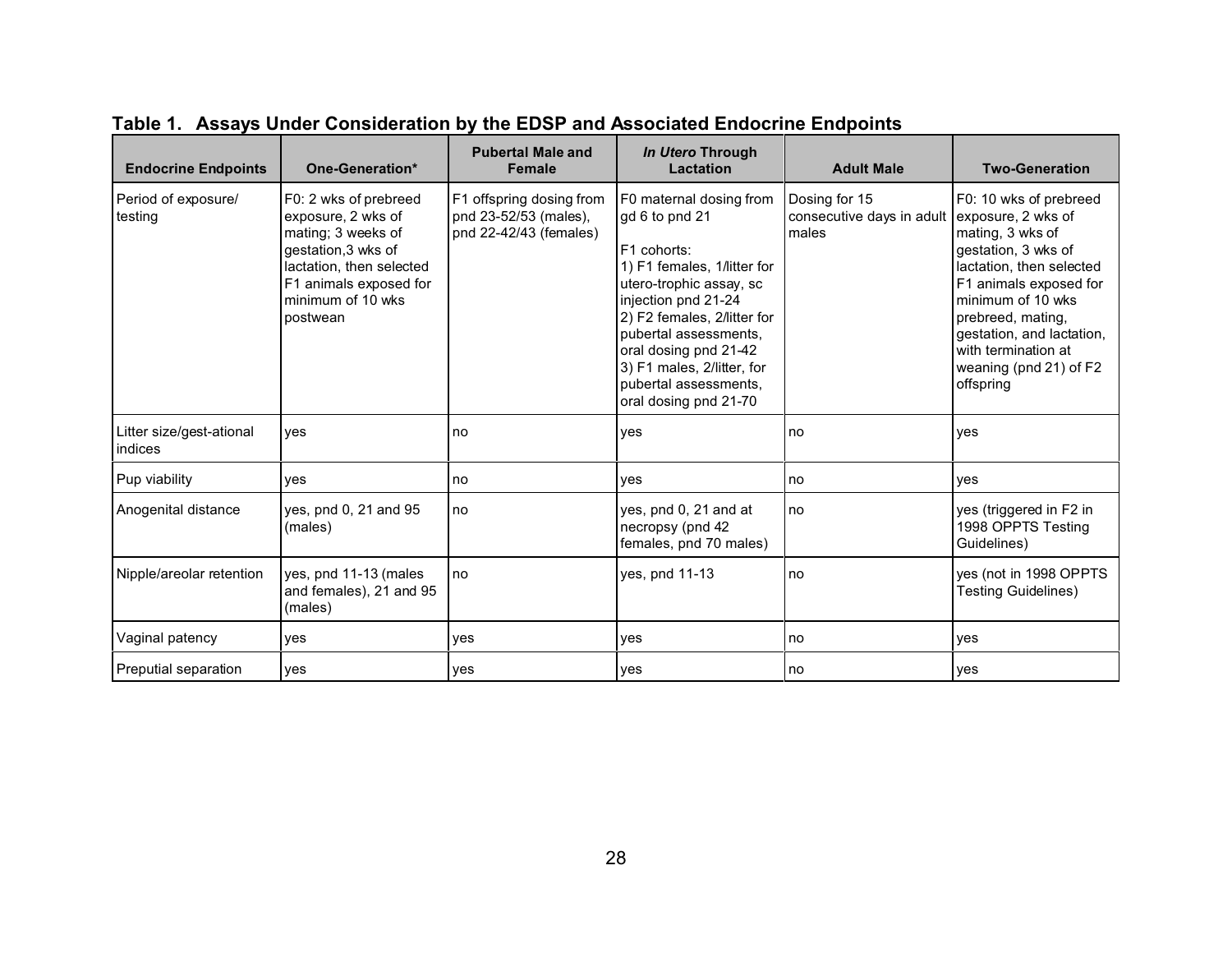# **Table 1. (continued)**

| <b>Endocrine Endpoints</b>                               | One-Generation*                   | <b>Pubertal Male and</b><br><b>Female</b> | In Utero Through<br><b>Lactation</b> | <b>Adult Male</b>                                                                                                                                                                                         | <b>Two-Generation</b>                                                                                                                               |
|----------------------------------------------------------|-----------------------------------|-------------------------------------------|--------------------------------------|-----------------------------------------------------------------------------------------------------------------------------------------------------------------------------------------------------------|-----------------------------------------------------------------------------------------------------------------------------------------------------|
| Hormone levels                                           | yes, $T_3/T_4$ (TSH<br>triggered) | TSH, and $T_4$                            | TSH, $T_3$ , $T_4$ and E2            | Serum T, E2, DHT,<br>follicle stimulating<br>hormone (FSH),<br>luteinizing hormone (LH),<br>prolactin (PL), thyroid<br>stimulating hormone<br>(TSH), thyroxine $(T_4)$ ,<br>and triiodothy-ronine $(T_3)$ | not in 1998 OPPTS<br>Testing Guidelines; likely<br>to include TSH, and T <sub>4</sub><br>for the EDSP (personal<br>communication with J.<br>Kariya) |
| Urethral vaginal distance                                | no                                | no                                        | yes                                  | no                                                                                                                                                                                                        | no                                                                                                                                                  |
| Estrous cyclicity                                        | yes                               | yes                                       | yes                                  | no                                                                                                                                                                                                        | yes                                                                                                                                                 |
| Uterine Weight                                           | no                                | no                                        | yes                                  | no                                                                                                                                                                                                        | no                                                                                                                                                  |
| Reproductive tract<br>develop-ment                       | yes                               | yes                                       | yes                                  | no                                                                                                                                                                                                        | yes                                                                                                                                                 |
| Testes descent                                           | yes                               | l no                                      | no                                   | no                                                                                                                                                                                                        | yes                                                                                                                                                 |
| <b>Behavioral evaluations</b><br>(clinical observations) | ves                               | yes                                       | yes                                  | yes                                                                                                                                                                                                       | yes                                                                                                                                                 |
| Andrology                                                | yes                               | no                                        | yes                                  | yes                                                                                                                                                                                                       | yes                                                                                                                                                 |
| Reproductive organ<br>weights and histopath-<br>ology    | yes                               | yes (reproduct-ive<br>organs and thyroid) | yes                                  | yes                                                                                                                                                                                                       | yes                                                                                                                                                 |

\*as described in the EDSTAC (1998) Final Report as an alternative to the mammalian two-generation reproductive toxicity study.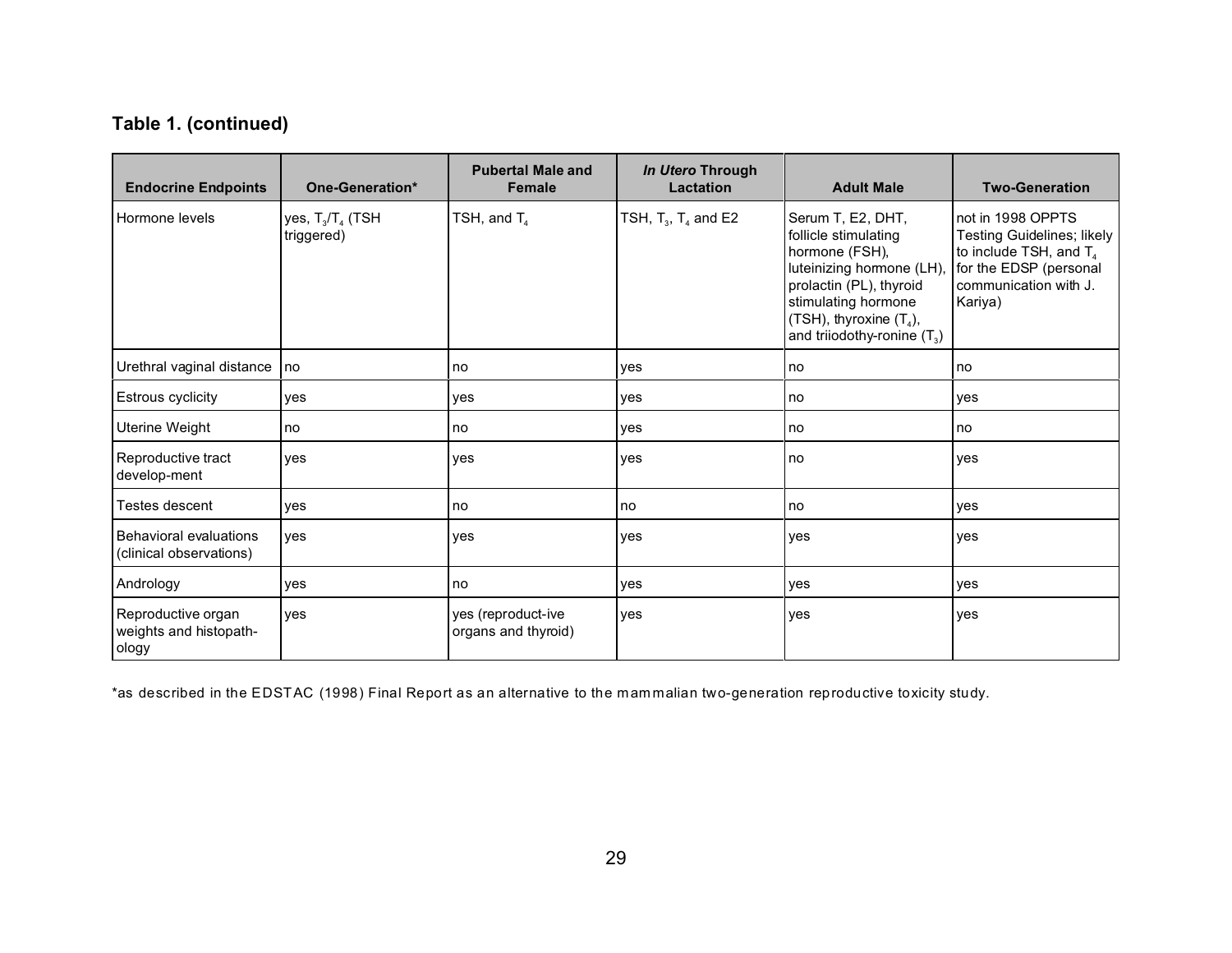### **2.4.1 One-Generation Assay**

Two assays were proposed by the EDSTAC (FR, 1998) as an alternative to the mammalian two-generation reproductive toxicity study, a one-generation assay and an "Alternative Mammalian Reproductive Test" (AMRT). The proposed one-generation assay is a shortened, scaled down version of the OPPTS guideline for reproductive toxicity testing, and was designed to assess the reproductive effects and developmental effects after an *in utero* lactational and post-lactational exposure. During continuous exposure, the assay is designed to assess onset of puberty (VO and PPS), estrous cyclicity, and andrological parameters. The period of exposure begins two weeks prior to mating and continues through weaning of the F1 offspring, followed by a ten-week postwean exposure in the F1 animals. The AMRT differs from the one-generation assay in that is doesn't include prebreed exposure, but includes mating of the F1 offspring and evaluations of the F2 offspring, with no direct exposure in the F1 and F2 animals.Though the exposure periods and durations of the two alternative assays differ, the endpoints evaluated are essentially the same (and are similar to the endpoints evaluated in the two-generation assay).

#### **2.4.2 Pubertal Male and Female Assays**

The EDSTAC also recommended the use of an intact female 20-day pubertal assay to evaluate test materials for effects on the thyroid, hypothalamic-pituitarygonadal (HPG) and hypothalamic-pituitary-thyroid (HPT) axes, aromatase and estrogens (and/or other test materials) that are only effective orally or after a dosing duration longer than that used in the uterotrophic assay (EDSTAC Report, 1998, Vol. 1, Chapter 5, p. 5-26). EDSTAC also recommended, as an alternate assay to be evaluated, the intact male 20-day thyroid/pubertal assay in rodents (EDSTAC, 1998, Vol. 1, Chapter 5, p. 5-30).

The EDSTAC discussion on the usefulness of the female pubertal assay and its endpoints included the following:

"The determination of the ages at "puberty" in the female rat is an endpoint that has already gained acceptance in the toxicology community. Vaginal opening (VO) in the female is a required endpoint measured in the new EPA two-generation reproductive toxicity test guideline. In this regard, this assay would be easy to implement because these endpoints have been standardized and validated and VO data are currently being collected under GLP conditions in most toxicology laboratories. In addition, VO data are reported in m any recently published developmental and reproductive toxicity studies (i.e., see studies from Drs. R.E. Peterson's, R. Chapin's and L.E. Gray's laboratories on dioxins, antiandrogens, and xenoestrogens).

In the pubertal female assay, oral dosing is initiated in weanling rats at 21 days of age (10 per group, selected for uniform body weights at weaning to reduce variance). The animals are dosed daily, 7 days a week, and examined daily for vaginal opening (one could also check for age at first estrous and onset of estrous cyclicity). Dosing continues until VO is attained in all fem ales (typically two weeks after weaning, unless delayed). Age at VO is also determined in the fem ale rat. Rats are dosed by gavage with xenobiotic and examined daily for VO. The advantage over the uterotrophic assay is that one test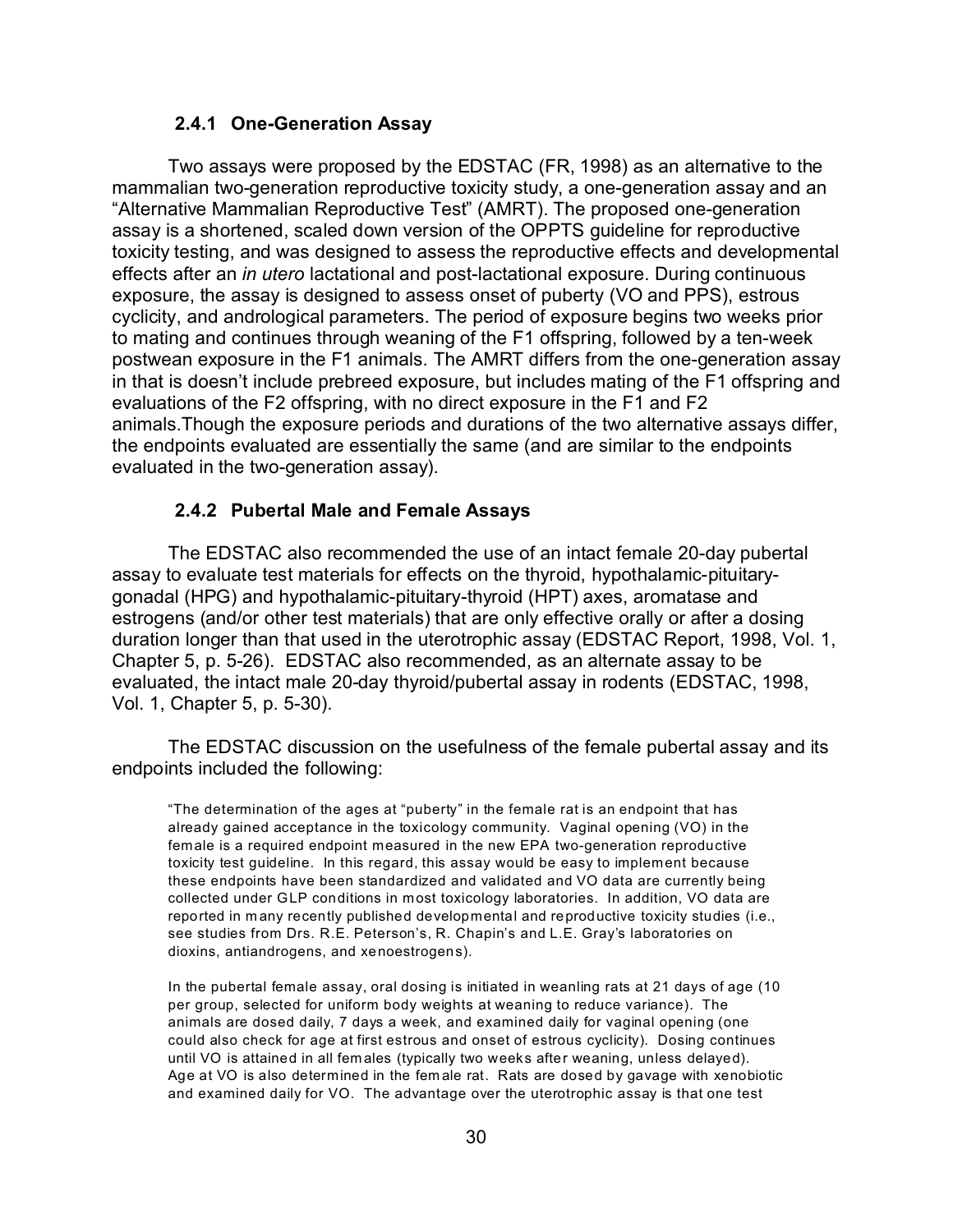detects both agonists and antagonists, it detects xenoestrogens like methoxychlor that are almost inactive via sc injection, it detects aromatase inhibitors, altered HPG function, and unusual chemicals like betasitosterol. In addition, at necropsy one should weigh the ovary (increased in size with aromatase inhibitors, but reduced with betasitosterol), save the thyroid for histopathology, take serum for T4, and measure TSH.

Exposure of weanling female rats to environmental estrogens can result in alterations of pubertal development (Ram irez and Sawyer, 1964). Exposure to a weakly estrogenic pesticide after weaning and through puberty induces pseudoprecocious puberty (accelerated vaginal opening without an effect on the onset of estrous cyclicity) after only a few days of exposure (Gray et al., 1989), or precocious pubery with both accelerated VP and onset of estrous cyclicity. Pubertal alterations also result in girls exposed to estrogen-containing creams or drugs which induce pseudoprecocious puberty and alterations of bone developm ent (Hannon et al., 1978).

Several examples of estrogenic chemicals affecting vaginal opening in rodents are known and include methoxychlor (Gray et al., 1989), nonylphenol, and octylphenol (Gray and Ostby, 1998). This endpoint appears to be almost as sensitive as the uterine weight bioassay, but the evaluation is easier to conduct and does not require that the animals be euthanized, so they can be used for additional evaluations. For example, treatment with methoxychlor at weaning (6 mg/kg/day or higher) caused pseudoprecocious puberty in female rats. Vaginal opening occurs from two to seven days earlier in treated anim als than controls, in a dose-related fashion, but methoxychlor did not alter estrous cyclicity at the low dosage levels, indicating a direct estrogenic effect of methoxychlor on vaginal epithelial cell function without an effect on hypothalamic-pituitary maturation. Similar effects have been achieved with chlordecone, another weakly estrogenic pesticide, and octylphenol. Chlordecone also induces neurotoxic effects (hyperactivity to handling and tremors). In addition to estrogens, the age at vaginal opening and uterine growth can be affected by alteration of several other endocrine mechanisms, including alterations of the hypothalam ic-pituitary-gonadal axis (Shaban and Terranova, 1986; Gonzalez et al., 1983). In rats, this event can also be induced by androgens (Salamon, 1938) and EGF (Nelson et al., 1991). In the last 20 years, there have been over 200 publications which demonstrate the broad utility of this assay to identify altered estrogen synthesis, ER action, growth hormone, prolactin, FSH or LH secretion, or CNS." (EDSTAC Report, 1998, Vol. 1, Chapter 5, pp. 5-26 - 5-27)

Based on the EDSTAC's recommendations, one of the assays that the EPA has proposed to include in an EDSP is a female pubertal assay (see FR Vol. 63, No. 248, pp. 71541-71568, December 28, 1998). This assay is the most comprehensive femalespecific assay in the proposed Tier 1 battery of assays, as it is capable of detecting substances that alter thyroid function, that are aromatase inhibitors, estrogenic, antiestrogenic, or are agents which interfere with the HPG and HPT axes. Results from other shorter assays and/or with the use of ip injection as the route of administration have also been reported (O'Connor et al. 1996, 1999).

The EPA is also pursuing the validation of a male pubertal assay as a potential alternative to other assays in the Tier 1 battery. The EDSTAC discussion on the usefulness of the male pubertal assay and its endpoints included the following:

<sup>&</sup>quot;This assay detects androgens and antiandrogens *in vivo* in a single stage apical test. "Puberty" is m easured in male rats by determ ining age at PPS (preputial separation). Animals are dosed by gavage beginning one week before puberty (which occurs at about 40 days of age) and PPS is measured. Androgens will accelerate and antiandrogens and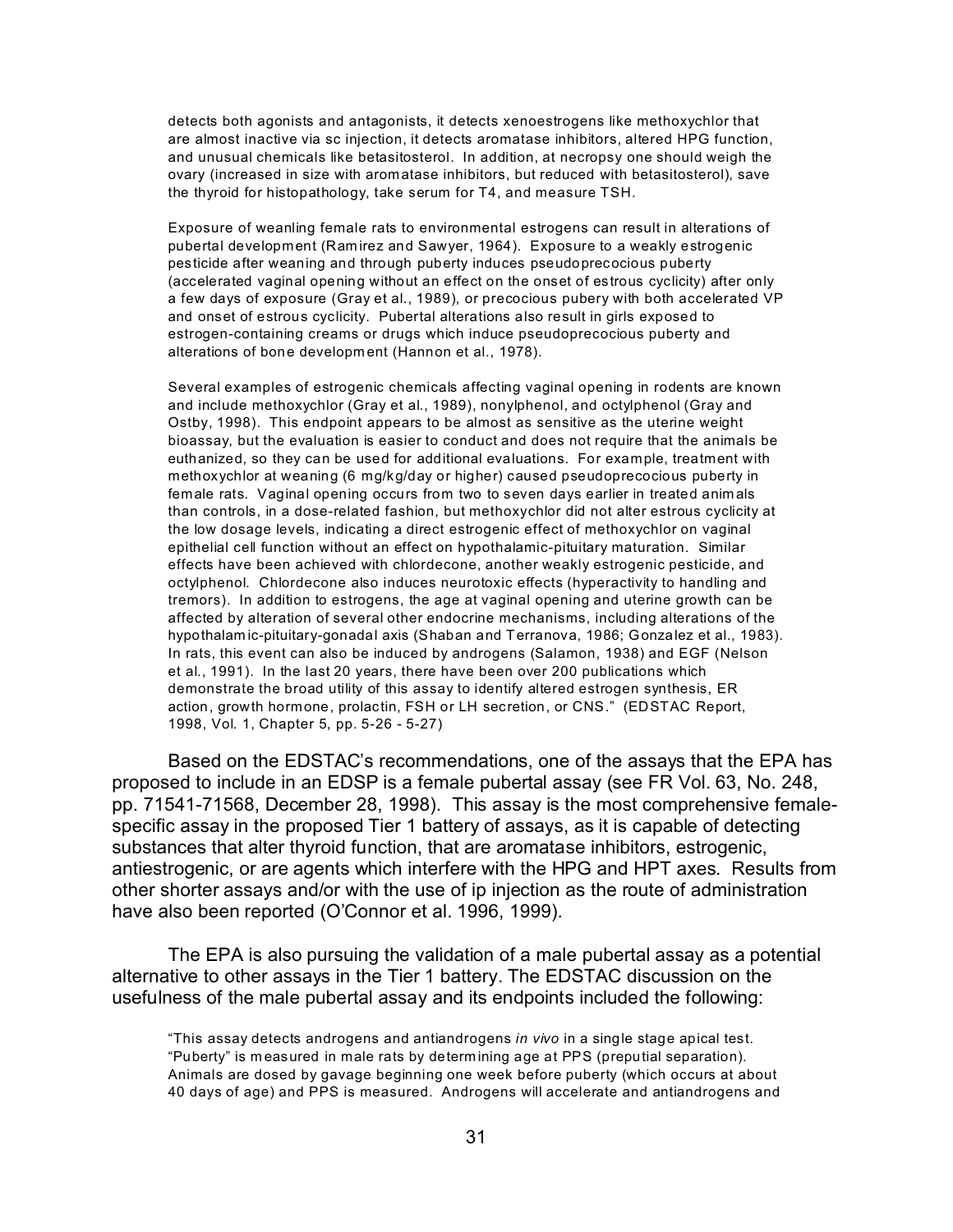estrogens will delay PPS. The assay takes about 3 weeks, and allows for comprehensive assessment of the entire endocrine system in one study (10 per group, selected for uniform body weights to reduce variance). The animals are dosed daily, seven days a week, and exam ined daily for PPS. Dosing continues until 53 days of age; the males are then necropsied. The body, heart (thyroid), adrenal, testis, seminal vesicle plus coagulating glands (with fluid), ventral prostate, and levator ani plus bulbocavernosus muscles (as a unit) are weighed. The thyroid is retained for histopathology and serum is taken for T4, T3, and TSH. Testosterone, LH, prolactin, and dihydrotestosterone analyses are optional. These endpoints take several weeks to evaluate and are affected not only by estrogens but by environmental antiandrogens, drugs that affect the hypothalamic-pituitary axis (Hostetter and Piacsek, 1977; Ramaley and Phares, 1983), and by prenatal exposure to TCDD (Gray et al., 1995a; Bjerke and Peterson, 1994) or dioxin-like PCBs (Gray et al., 1995b). In contrast to these other mechanisms, only peripubertal estrogen administration accelerates this process in the female and delays it in the m ale. Preputial separation in the male rodent is easy to measure and this is not a terminal measure (Korenbrot et al., 1977).

Age and weight at puberty, reproductive organ weights, and serum hormone levels can also be measured. Delays in male puberty results form exposure to both estrogenic and antiandrogenic chemicals including methoxychlor (Gray et al., 1989), vinclozolin (Anderson et al., 1995a), and p,p'DDE (Kelce et al., 1995). Exposing weanling male rats to the antiandrogenic pesticides p,p'DDE or vinclozolin delays pubertal development in weanling male rats as indicated by delayed preputial separation and increased body weight (because they are older and larger) at puberty. In contrast to the delays associated with exposure to estrogenic substances, antiandrogens do not inhibit food consumption or retard growth (Anderson et al., 1995b). Antiandrogens cause a delay in preputial separation and affect a number of endocrine and morphological parameters including reduced sem inal vesicle, ventral prostate, and epididymal weights. It is apparent that PPS is more sensitive than are organ weights in this assay. In addition, responses of the HPG are variable. In studies of vinclozolin, increases in serum LH were a sensitive response to this antiandrogen, whereas serum LH is not increased in m ales exposed to p,p'DDE during puberty (Kelce et al., 1997). Furthermore, a systematic review of the literature indicates that the sex accessory glands of the im mature intact m ale rat are consistently m ore affected than in the adult intact m ale rat.

In summary, preputial separation and sex accessory gland weights are sensitive endpoints. However, a delay in preputial separation is not pathognomonic for antiandrogens. Pubertal alterations result from chemicals that disrupt hypothalamic-pituitary function (Huhtaniemi et al., 1986) and, for this reason, additional *in vivo* and *in vitro* tests are needed to identify the mechanism of action responsible for the pubertal alterations. For example, alterations of prolactin, growth hormone, gonadotrophin (LH and FSH) secretion, or hypothalamic lesions alter the rate of pubertal maturation in weanling rats.

As indicated above, the determination of the age at "puberty" in the male rat are endpoints that already have gained acceptance in the toxicology community. Preputial separation in the m ale is a required endpoint in the new EPA two-generation reproductive toxicity test guideline. In this regard, this assay would be easy to implement because these endpoints have been standardized and validated and PPS data are currently being collected under GLP conditions in most toxicology laboratories. In addition, PPS data are reported in many recently published developmental and reproductive toxicity studies (i.e., see studies from R.E. Peterson's, J. Ashby's, R. Chapin's and L.E. Gray's laboratories on dioxins, PCBs, antiandrogens, and xenoestrogens).

Sex accessory gland weights in intact adult male rats also can be affected directly or indirectly by toxicant exposure. The HPG axis in an intact animal is able to compensate for the action of antiandrogens by increasing hormone production, which counteracts the effect of the antiandrogen on the tract (Raynaud et al., 1984; Edgren, 1984; Hershberger, 1953)." (EDSTAC, 1998, Vol. 1, Chapter 5, pp. 5-30 through 5-32).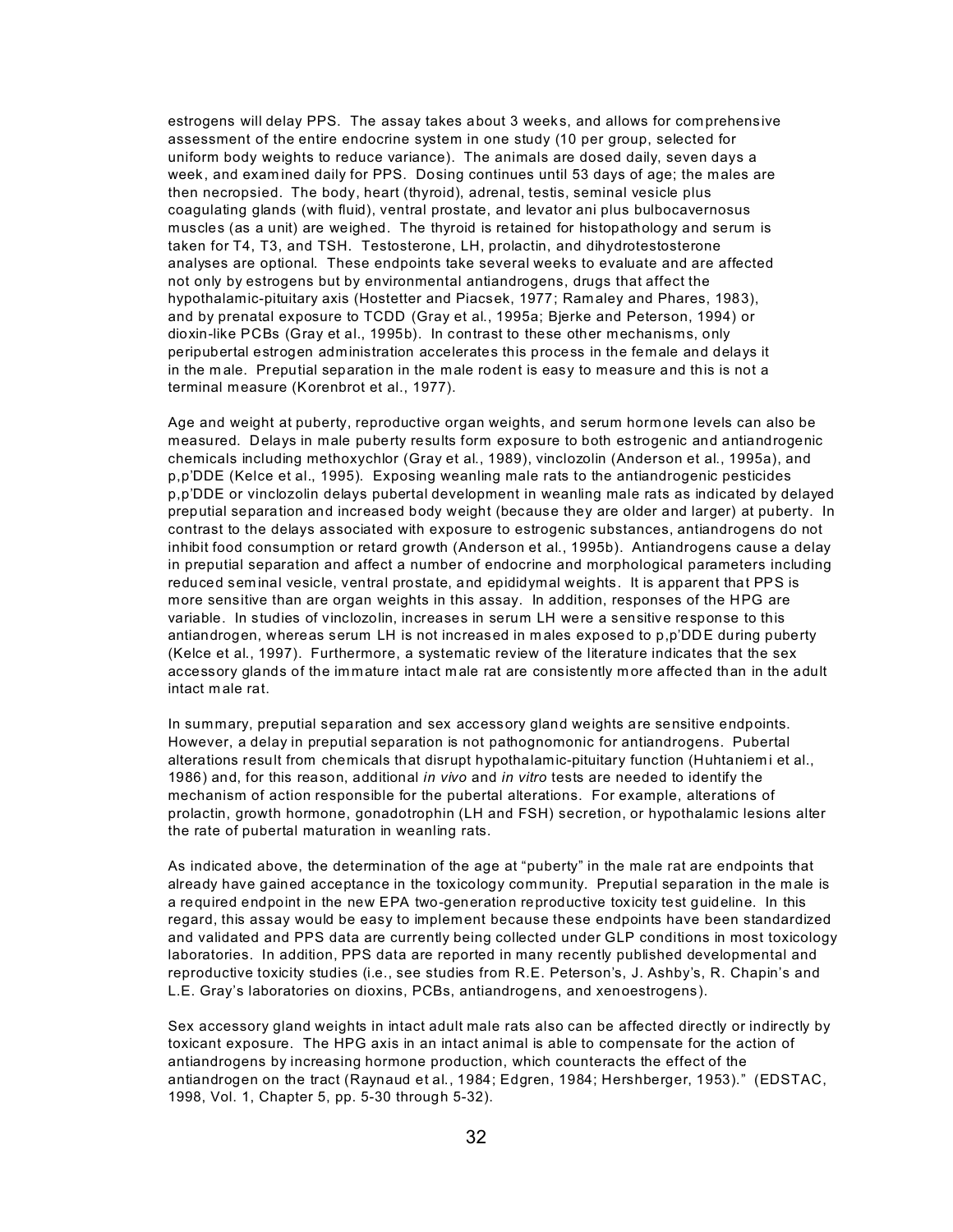Based on the EDSTAC's recommendations, one of the assays that the EPA has also proposed to validate as a potential alternative for other assays in the Tier 1 battery in an endocrine disruptor screening program is a male pubertal assay (see FR Vol. 63, No. 248, pp. 71541-71568, December 28, 1998). This assay is the most comprehensive male-specific assay in the proposed Tier 1 battery of assays, as it is capable of detecting substances that alter thyroid function, that are aromatase inhibitors, androgenic, anti-androgenic, or that are agents which interfere with the HPG and HPT axes. Results from other shorter assays, and/or with the use of ip injection as the route of administration, have also been reported (O'Connor et al., 1996, 1999).

## **2.4.3** *In Utero* **Through Lactation Assay**

The proposed protocol has been identified by the EPA as the "*In Utero*/Lactational Exposure Testing Protocol" and has been assigned for development under the EDSP. The objective of this bioassay is to detect effects mediated by alterations in the estrogen, androgen, and thyroid-signaling pathways as a consequence of exposure during pre- and postnatal development in the laboratory rat. The treatment paradigm allows for an evaluation of effects on organogenesis, sexual differentiation, and puberty. In using a developing system as the basis for the assay, it is understood that modes of action, other than those of the estrogen, androgen, and thyroid-signaling pathways, may be involved in the induction of toxicity. As such, any observed effects will have to be interpreted in light of the overall weight of the evidence that they are endocrine dependent.

#### **2.4.4 Adult Male Assay**

One of the assays considered by EDSTAC as an alternate assay was a shortterm screen in an intact adult male with assessment of levels of various circulating hormones at necropsy (see Table 1). The adult male assay was developed to detect effects on male reproductive organs that are sensitive to antiandrogens and agents that inhibit testosterone synthesis or inhibit 5-alpha-reductase (see EDSTAC FR Vol. I, p. 5- 30, August, 1998). Results from this assay and/or with the use of ip injection as the route of administration, and other assays with a similar purpose, have been reported (O'Connor et al. 1996, 1999, 2002a,b).

Based on the EDSTAC's recommendations, one of the assays that the EPA has proposed to validate as a potential alternative for other assays in the Tier 1 battery, in an endocrine disruptor screening program, is an adult male *in vivo* assay (see FR Vol. 63, No. 248, pp. 71541-71568, December 28, 1998). The utility of this battery for screening unknown compounds for endocrine activity will be evaluated. Endocrine endpoints for this study are listed in Table 1.

## **2.4.5 Two-generation Assay**

For the Tier 2 battery, EDSTAC recommended a mammalian two-generation reproductive toxicity study. The two-generation reproductive toxicity study in rats is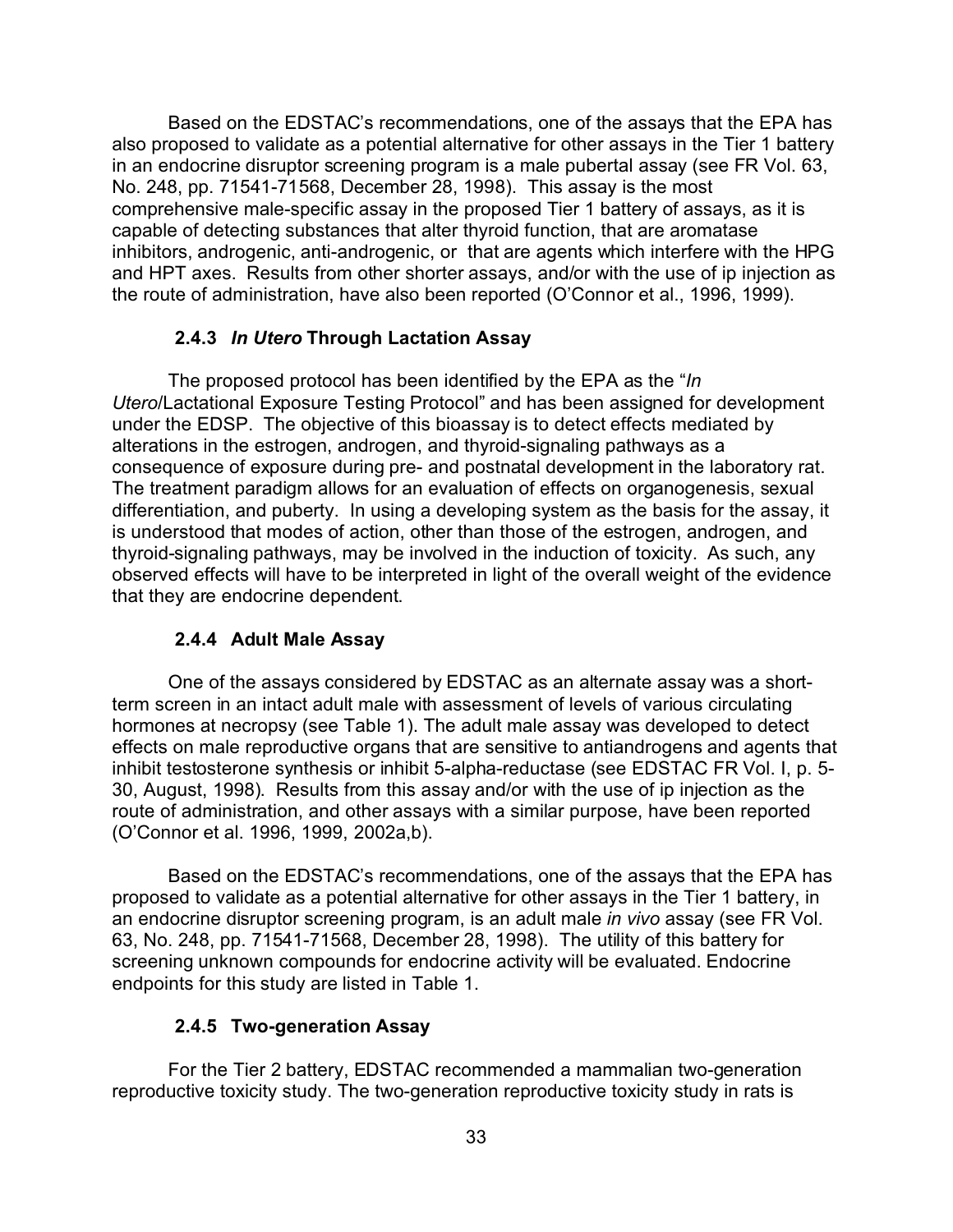designed to evaluate the health effects of chemicals on reproduction and viability through two generations as performed in accordance with EPA Guideline OPPTS 870.3800 (1998), and OECD Guideline 416 (2001). Endocrine endpoints for this study are listed in Table 1. In the two-generation reproductive toxicity assay, potential endocrine-disrupting effects can be detected through behavior, fertility, gestational duration, litter size, sex ratio, viability of the offspring, developmental landmarks, and reproductive development (histopathology of reproductive organs, onset of puberty [acquisition of preputial separation and vaginal opening], and estrous cyclicity) in the F1 offspring exposed initially as gametes (from exposed F0 parents), their gestation (in exposed F0 females), lactation (nursed by exposed F0 females), and directly through adulthood and reproduction to produce the F2 generation. This study is intended to evaluate the effects of chemicals on sensitive life stages of reproduction and development in a transgenerational design. Proposed endocrine endpoints for this study are listed in Table 1. Table 1 indicates what is tested and what is proposed with no separation.

## **2.5 Endocrine Endpoints Under Consideration for EDSP Assays and Intraspecies Variability**

Study designs for use in risk assessment require endpoints that have been shown to be robust, reproducible, appropriately sensitive, biologically plausible, and relevant to the adverse outcomes of concern. Definitions of the attributes of such endpoints are as follows:

*Reproducible:* These endpoints must be reliable; i.e. the same findings occur under the same conditions within the initial reporting laboratory (intra-laboratory) and among other laboratories (inter-laboratory). If the results from endpoints are not reproducible, they cannot form the basis for future research and are most likely not useful for risk assessment.

*Robust:* These endpoints must significant enough to be present after comparable routes of exposure, (e.g., dosed feed or dosed water), at the same doses over time. Different effects, both quantitative and even qualitative, may be observed when different routes of administration are used. The use of oral gavage, a bolus dose once/day, may result in exacerbation of the endpoint if the parent material is the proximate toxicant and is metabolized to a nontoxic metabolite, if bolus dosing overwhelms the metabolic capacity of the organism or preparation, or it may result in diminution or loss of the endpoint if the parent compound must be metabolized to the active form. The use of nonoral routes, such as inhalation, topical application, injection, etc., will also likely result in different effects, since these routes bypass "first-pass" metabolism by the liver. The findings from routes unrelated to human or environmental exposures may not be as useful for risk assessment.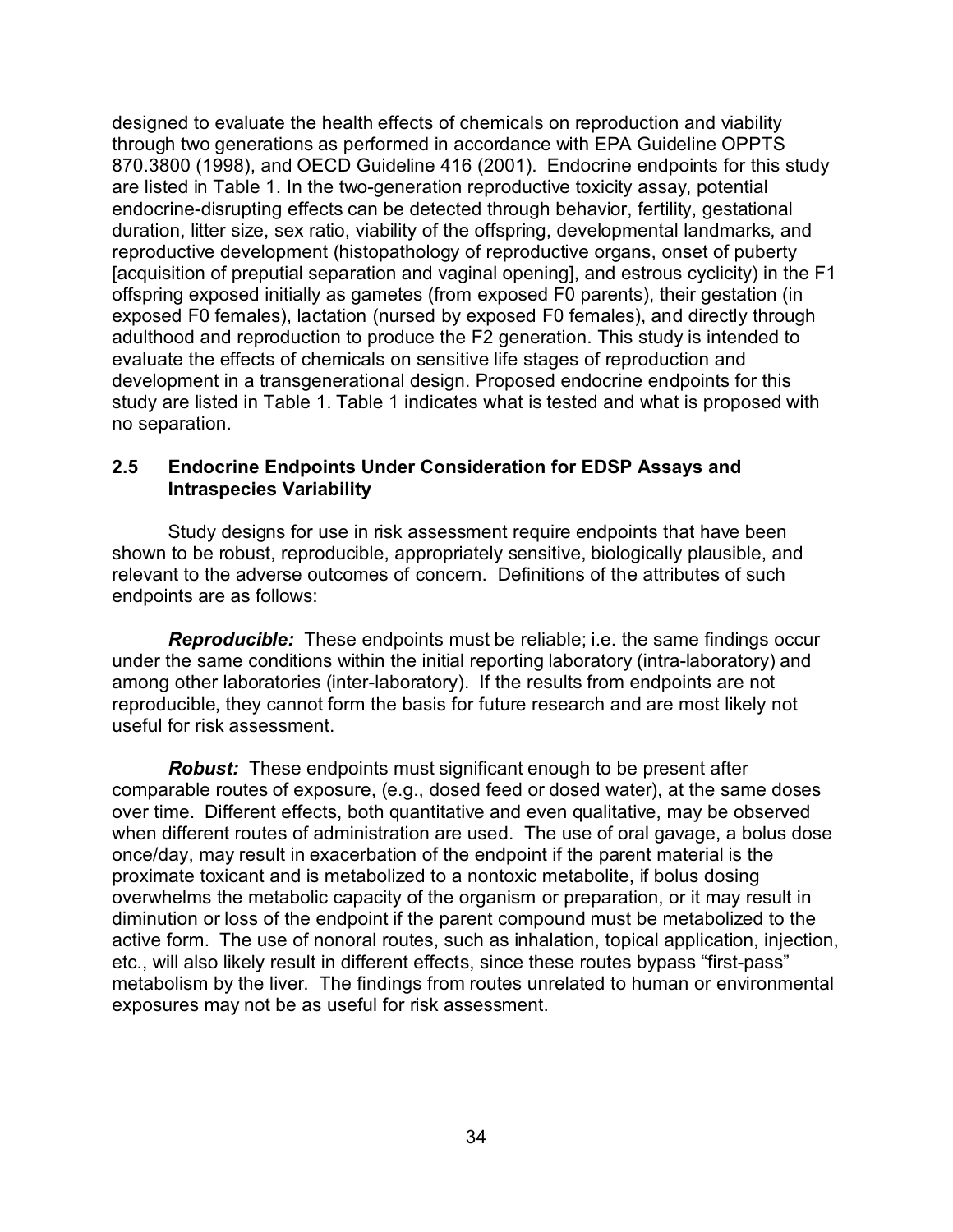**Sensitive:** These endpoints should not be so sensitive that they are dependent on unique conditions (e.g., intrauterine position [IUP], etc.), especially those which are not relevant to the species at risk. Sensitivity is the ability of an endpoint to detect small differences reliably. These endpoints should not exhibit high variability (insensitive) or be greatly affected by confounders (too sensitive).

*Relevant:* These endpoints must be biologically plausible and related to adverse effects of interest/concern. If there are no adverse consequences at the dose/duration/route evaluated, these endpoints should be predictive of other adverse effects at higher doses, after longer exposure duration, and/or by different routes, etc.

*Consistent:* These endpoints should occur in the presence of effects in other related, relevant endpoints, if possible, at the same dose, timing, duration, routes of exposure, etc. (i.e., characteristic syndrome of effects).

Individual endocrine endpoints are discussed below.

## **2.5.1 Fertility and Gestational Indices**

Fertility and gestational indices and litter size parameters are used as measures of reproductive performance. Examples of these indices and parameters follow.

## *Gestational parameters***:**

No. of mating pairs No. (%) females sperm/plug positive

Mating index =

\n
$$
\left(\frac{no. \, \text{sperm} \, / \, \text{plug} \, \text{positive}}{no. \, \text{paired}}\right) \times 100
$$

Precoital interval (time in days from pairing to evidence of copulation)

No. (%) females pregnant

Pregnancy index =  $\left(\frac{No. \text{pregnant}}{No. \text{sperm / blue positive}}\right) \times 100$ 

Gestational length in days

No. (%) females with live litters

Gestational index = 
$$
\left(\frac{No. \text{ females with live litters}}{No. \text{ females pregnant}}\right) \times 100
$$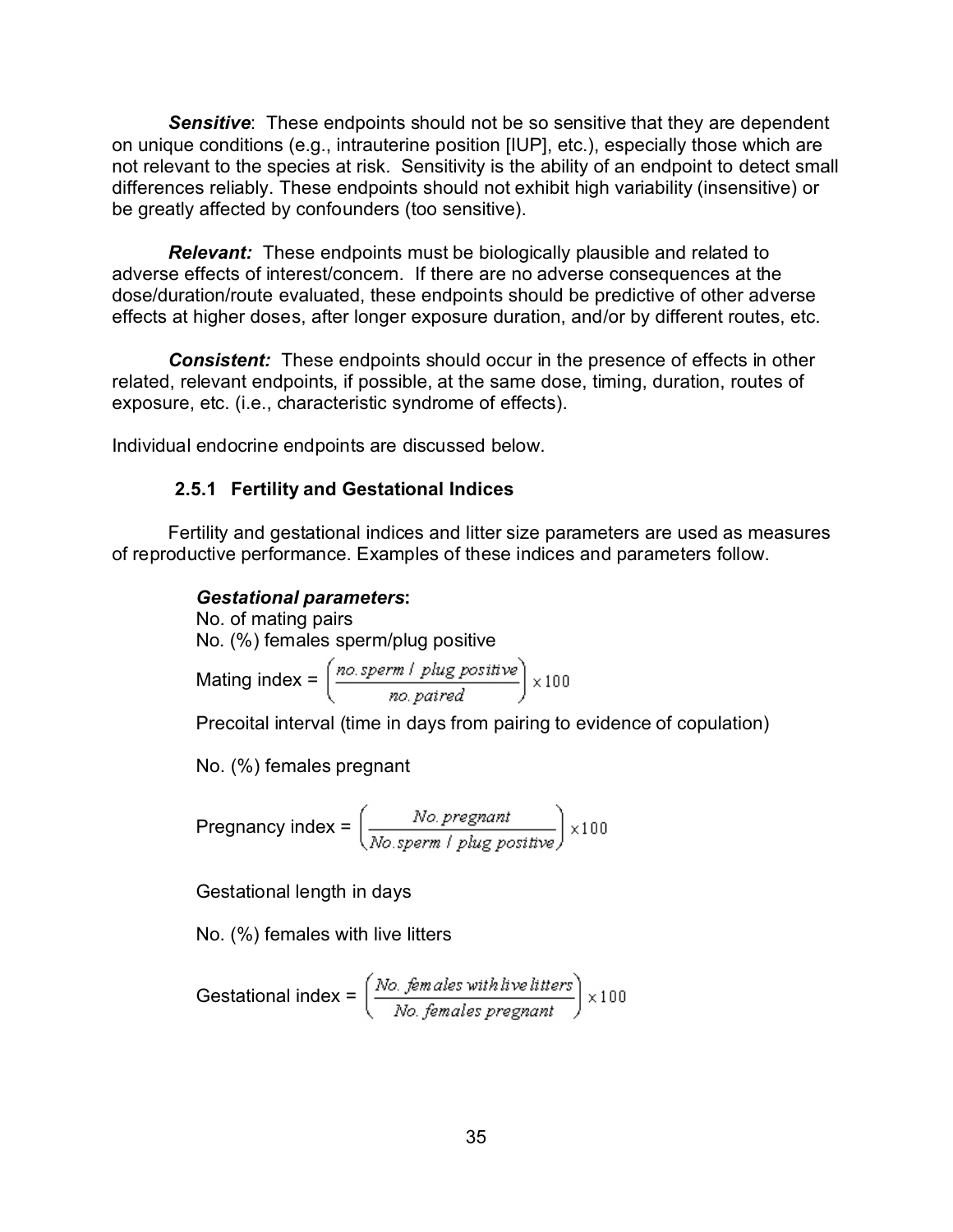## *Litter size parameters***:**

No. ovarian corpora lutea/dam

No. uterine implants/dam

No. (%) preimplantation loss = 
$$
\left(\frac{No.corpora\,lutea-no.uterine\,implants}{No.corpora\,lutea}\right) \times 100
$$

No. resorbed implants/litter

No. dead fetuses/litter

No. nonlive (resorbed and dead) implants/litter

No. (%) litters with > 1: resorptions, dead fetuses, and nonlive

No. (%) postimplantation loss = 
$$
\left(\frac{N_{0. \text{uterine} \text{ }implants \text{ } -no. \text{ live} \text{ }feltuses \text{ }or \text{ }pups}}{N_{0. \text{ uterine} \text{ }implants}}\right) \times 100
$$

No. malformed implants/litter

No. affected implants (nonlive plus malformed)

No. live pups/fetuses/litter

## **2.5.2 Survival and Growth Indices**

Survival and growth indices are used as measures of pup viability. Pups are evaluated on pnd 0 for the following:

Live birth index =  $\left(\frac{No \text{ live puts at birth}}{Total \text{ no. push born}}\right) \times 100$ 

Stillbirth index = 
$$
\left(\frac{No\text{. dead }pupsat birth}{Total\ no\text{.}pupsborn}\right) \times 100
$$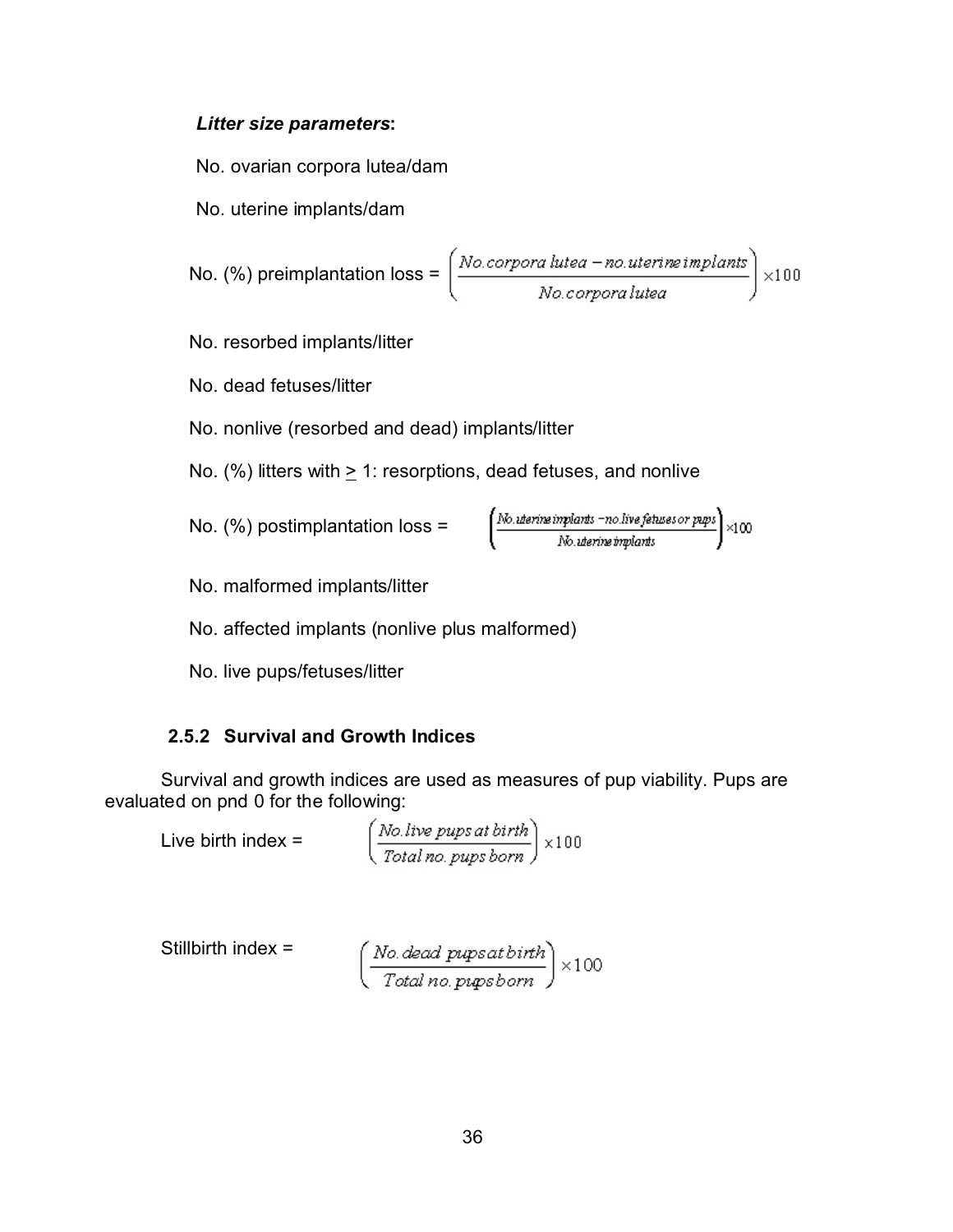No. live pups/litter: total and by sex

No. dead pups/litter total and by sex

Mean pup body weight/litter: total and by sex

Anogenital distance (absolute in mm, relative to body weight, or adjusted with body weight as the covariate ) by sex/litter

Pups are evaluated during lactation for the following:

Sex ratio (% male offspring/litter)

4-Day survival index = 
$$
\left(\frac{No. \text{ phys surviving Adays (recall*)}}{\text{Total no live prpsat birth}}\right) \times 100
$$
\n7-Day survival index = 
$$
\left(\frac{No. \text{prps surviving*} \text{days}}{\text{Total no. live prpsat Adays} \text{(postall*)}}\right) \times 100
$$
\n14-Day survival index = 
$$
\left(\frac{No. \text{prps survival}}{\text{Total no. live prpsat} \text{days}}\right) \times 100
$$
\n21-Day survival index = 
$$
\left(\frac{No. \text{prps survival}}{\text{Total no. live prpsat} \text{14 days}}\right) \times 100
$$
\nLactation index = 
$$
\left(\frac{No. \text{prps surviving} \text{21 days}}{\text{Total no. live prpsat} \text{4 days} \text{(postcall*)}}\right) \times 100
$$

\*If the litters are standardized to a fixed number (normally eight or ten) on pnd 4.

Several studies have investigated the effects of strain differences on implantation and pregnancy outcomes. One study by Cummings et al. (2000) compared the effects of atrazine on implantation and early pregnancy in four strains of rats: Holtzman, SD, LE, and F344. Since atrazine has been known to affect prolactin surge, which is important in the initiation of pregnancy (two surges, one diurnal and one nocturnal, occur daily in the first ten days of pregnancy), the rats were dosed on the first eight gestational days (gd) either diurnally or nocturnally with 0, 50, 100, or 200 mg/kg/day with atrazine. In F344 rats, atrazine (at the top two doses) increased the percent preimplantation loss only after nocturnal dosing. Holtzman rats showed a trend toward increasing preimplantation loss, while SD and LE rats were not significantly affected at this endpoint. Percent postimplantation loss was significantly higher in Holtzman rats only. Clearly, the F344 and Holtzman strains were most sensitive to the effects of atrazine on early pregnancy.

The effects of atrazine on full litter resorption and pregancy outcome were investigated in three rat strains: F344, SD, and LE (Narotsky et al., 2001). The dams were dosed from gd 6-10 with 0, 50, 100, and 200 mg/kg/day with atrazine and then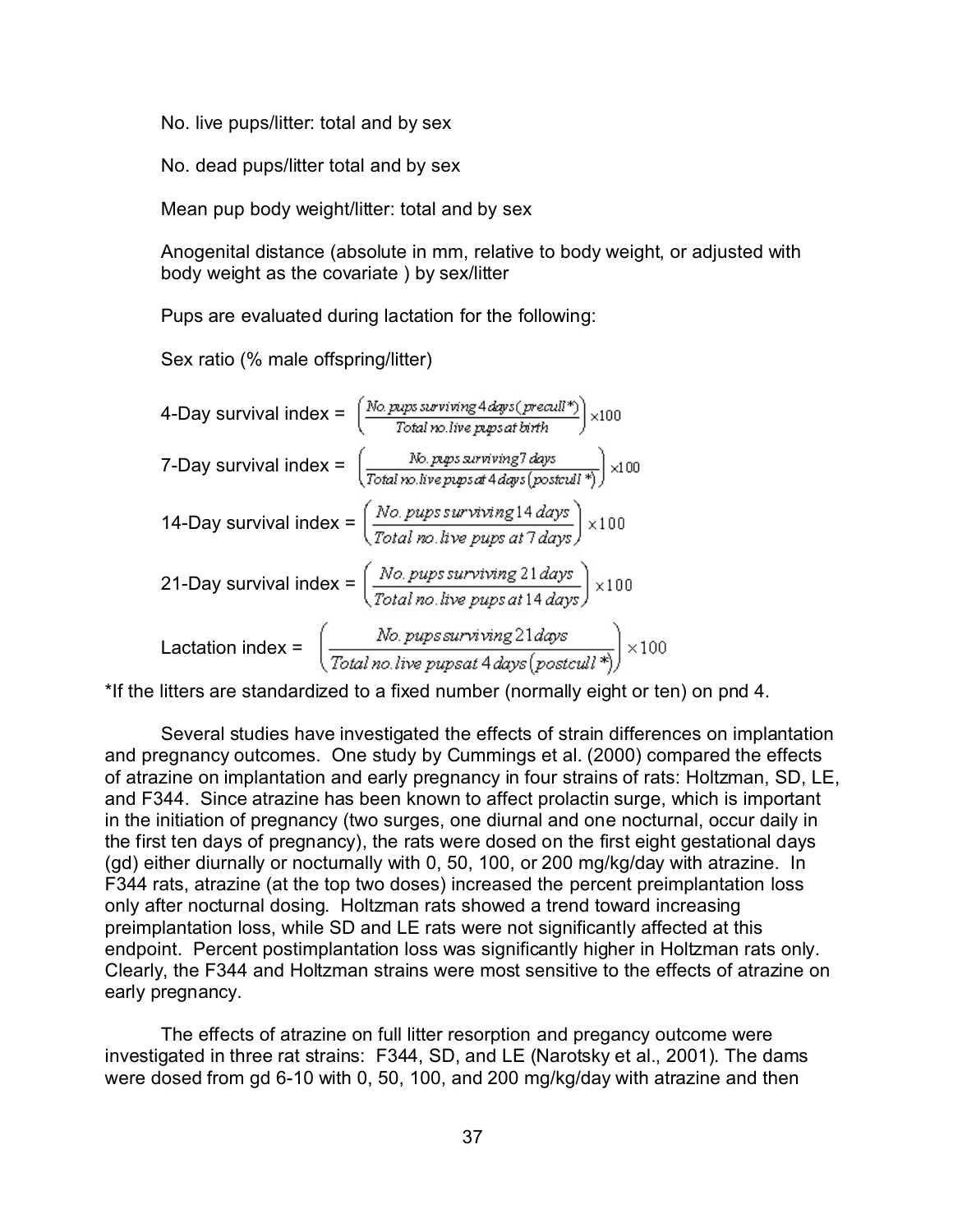allowed to deliver their pups, thus allowing for an assessment of pup viability. At the highest dose (200 mg/kg/day), atrazine caused similar rates of full litter resorption in all three strains. Prenatal loss was significantly increased in F344 dams, resulting in reduced litter sizes for dams with live litters. At lower doses (e.g. 50 and 100 mg/kg/day), atrazine caused pregnancy loss in only F344 rats, while SD and LE litters were unaffected. The period of sensitivity to atrazine-induced pregnancy loss coincided with the period of LH/prolactin dependency on the maintenance of pregnancy. While gestational loss was induced in the sensitive F-344 strain by 50 mg/kg atrazine administered on gd 6-10, even the highest dose of atrazine (200 mg/kg) was without effect when administered after the LH dependent period on gd 11-15. The authors concluded that F344 rats were more sensitive than SD and LE rats to the reproductive effects of atrazine, and that maternal toxicity, which occurred in all three strains at higher doses, was not predictive of full litter resorption.

In another study, the effects of a drinking water disinfection-by-product, BDCM, on pregnancy loss were studied in two rat strains, F344 (dosed with 0 and 75 mg/kg/day based on previous studies), and SD (dosed with 0, 75 and 100 mg/kg/day) (Bielmeier et al. 2001). Daily dosing with BDCM (75 mg/kg) from gd 6 to 10 produced a 62% incidence of full litter resorption (pregnancy loss) in F344 rats and no effect on pregnancy in SD rats. Since body weights were significantly reduced in both strains, it is possible that toxicokinetic differences in the strains may not be responsible for the differential sensitivities of the strains to BDCM-induced pregancy loss. Thus, the data of Bielmeier et al. (2001) suggest that F344 rats are genetically more sensitive than SD rats to BDCM-induced diminishment of luteal cell responsiveness to LH (or perhaps BDCM induced luteolysis).

Though these studies were not performed in the same laboratory, Liberati et al. (2002) compared reproductive and litter parameters in Wistar Hannover rats with historical CD rat data from the same laboratory and from CD rat data provided by CRL. Pregnant female Wistar Hannover rats were dosed daily with distilled water from gd 6 to 15. Wistar Hannover rats were found to have lower pregnancy rates and smaller litter sizes. In addition, they were found to have higher percentages of preimplantation loss, postimplantation loss, and resorptions versus CD rats (14.1, 7.4 and 7.2% versus 5.9, 5.6, and 5.1 %, respectively). Thus, it appears likely that fundamental differences in reproductive parameters occur between outbred stocks of rats.

## **2.5.3 Reproductive Tract Development**

Reproductive development involves both morphological and hormonal aspects, which operate together to result in correctly formed, functional, and responsive reproductive systems in both males and females. In mammals, gonadal origins begin early in embryonic development, prior to sexual differentiation (Schardein, 1999). Initial stages are the same for both male and female. Sexual differentiation and maturation are under hormonal control. Thus, both physical and hormonal indicators of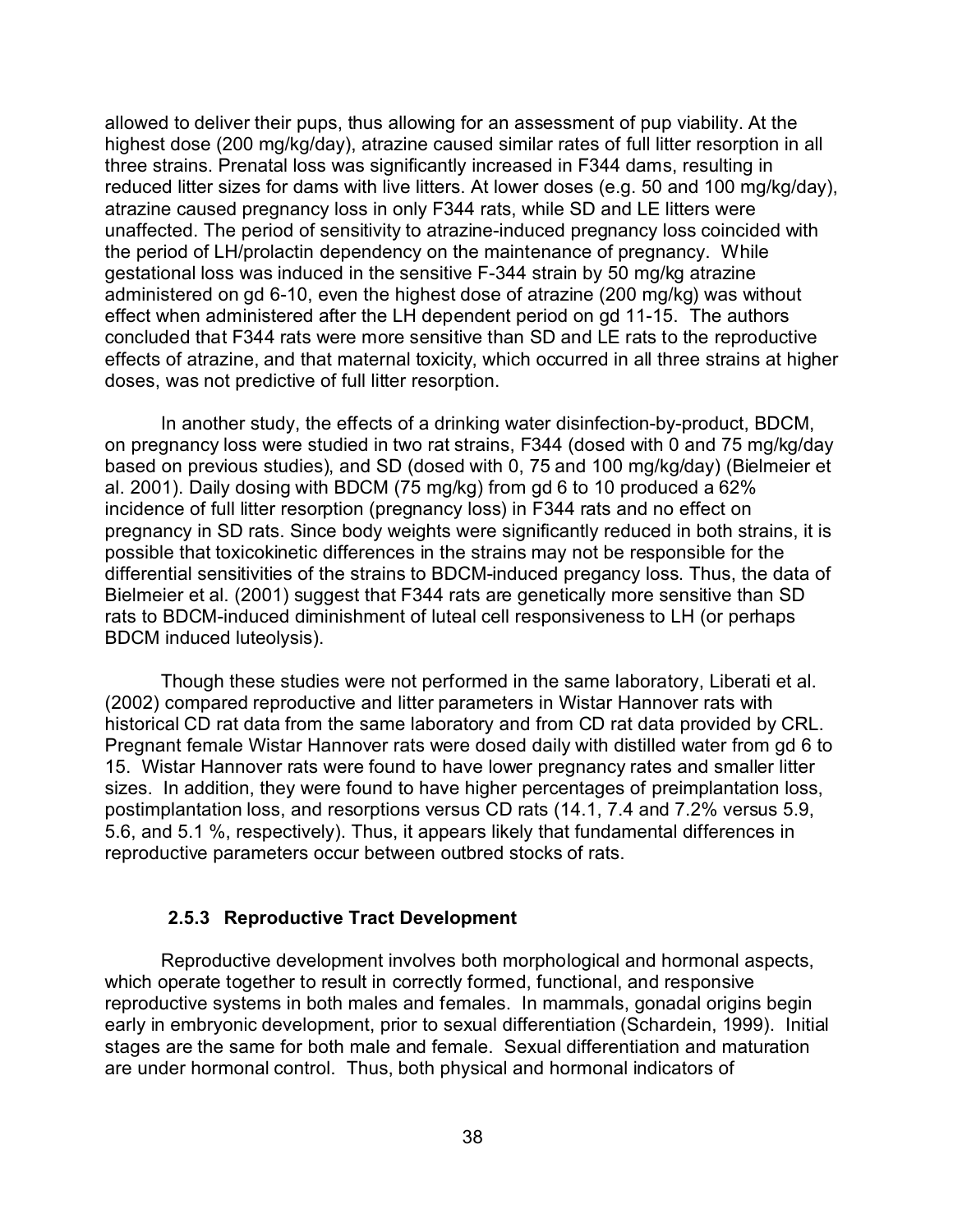reproductive development can be monitored to detect the presence of endocrinedisrupting activity.

- **Wolffian duct (male development).** Initially, the gonads appear as a pair of longitudinal undifferentiated genital ridges in the dorsal abdominal cavity of the embryo. The primordial germ cells migrate into the genital ridges from the extra-embryonic yolk sac at about gd 10-12 in the rat. Concomitantly, the genital ridges form primitive sex cords, which are indistinguishable, male from female. These small primitive indifferent gonads are held in place in the abdominal cavity by cranial suspensory ligaments (from gonad cephala to diaphragm) and by gubernacular cords (from gonad caudally to the base of the abdominal cavity). In the male, under the initiation of the sry gene on the Y-chromosome, the primitive sex cords continue to proliferate and form the testis, including the interstitial Leydig and the intratubular Sertoli cells. The Leydig cells begin to produce T. The epididymides, vas deferens, ventral prostate, and seminal vesicles are formed from the embryonic structures known as the Wolffian ducts in the presence of fetal T. The secondary sex cords characteristic of female development (Müllerian ducts) regress in the presence of testosterone and of Müllerian Inhibitory Substance (MIS; inhibin) produced by fetal Sertoli cells, as male sexual differentiation proceeds. DHT (produced locally by the Leydig cells from conversion of testosterone by the enzyme 5-alpha-reductase), directs the differentiation of the male genital tubercle into the external genitalia and the urogenital sinus into the prostate at Cowper's (bulbourethral) glands; DHT also causes regression of nipple anlagen in the fetal male rodent. In the presence of T, the cranial suspensory ligaments regress, as the gubernacular cords thicken (also under the control of the INSL3 gene) to cause the testes to descend to the inguinal ring *in utero* (in rodents) and then into the scrotal sacs, i.e. testes descent during late lactation (in rodents).
- **Müllerian duct (female development).** After formation of the primitive sex cords, genetically female embryos undergo differentiation as the primitive sex cords proliferate to form the ovaries, whereas the secondary sex cords (Müllerian ducts) form the uterus, oviducts, and upper end of the vagina. The lower end of the vagina and external genitalia are formed from the female genital tubercle. The Wolffian ducts regress in female fetuses in the absence of T. Also in the absence of T, the gubernacular cords regress, while the cranial suspensory ligaments are retained to keep the ovaries held abdominally just below the kidneys.
- **Pre- and postnatal development.** Visual examination of the reproductive tracts of both males and females at birth and during the postnatal period provides a measure of both pre- and postnatal development as described above and below.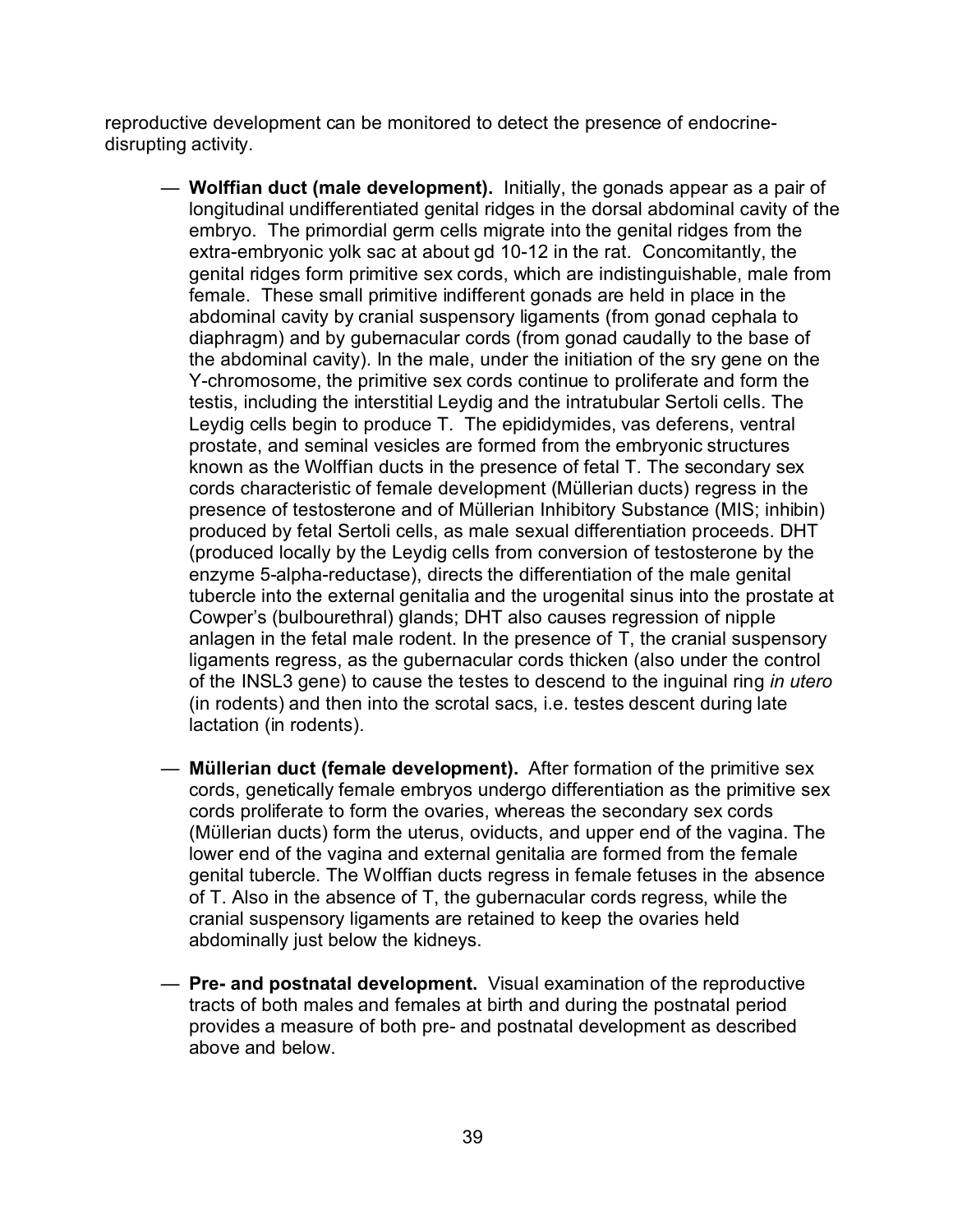— **Puberty.** Acquisition of puberty, identified by the age (in days) of acquisition of vaginal patency (VP) in offspring females and the age (in days) of acquisition of balanopreputial separation (preputial separation, PPS) in males, can be used to compare the relative effects of a compound on male and female reproductive development. In the authors' laboratory, the age at acquisition of these indicators of puberty is consistent, with very tight variances intra- and inter-studies. Acquisition of puberty is a critical endpoint in endocrine disruptor assays. Section 2.5.7 contains a more detailed discussion of pubertal endpoints.

#### **2.5.4 Anogenital Distance**

The sex differences in anogenital distance (AGD) at birth and beyond (male AGD is approximately twice as long as female AGD in rats, mice, and newborn humans) are under androgen control, specifically dihydrotestosterone (DHT) (Gray et al. 1998; Gray and Ostby, 1998) and do not appear to be affected by estrogens (Biegel et al. 1998a) but are affected by pup body weights (Ashby et al. 1997). Data (Gallavan et al. 1998) from 1501 control CD® (SD) rat pups indicated that a 1 gm increase in body weight results in a 0.19 mm increase in AGD. Very small (but statistically significant) increases in female AGD (with no effects on males) on pnd 0 have been reported for dietary *p*-tertoctylphenol (OP; Tyl et al. 1999) and BPA (Tyl et al. 2002) in a number of dose groups, not dietary dose related, with no developmental or reproductive sequelae. If AGD values are shorter in either sex (especially if in both sexes) in a treatment group with reduced pup body weights, it is highly likely that the AGD effect is due to the body weight effect, and can be teased out by analyses of covariance (ANCOVA) with body weight as the covariate. The precision with which laboratories measure AGD on newborns ranges from use of a dissecting microscope with an ocular micrometer and eyepiece grid or a vernier caliper (and the pup flat on the microscopic platform) to hand-held pups and a ruler. Obviously, the accuracy and variance of the values will differ, depending on the method. Precise methods result in very tight values, which may result in very similar statistically significantly differences in group means, for which the biological significance and relevance, if any, are unknown. AGD has also been shown to be significantly reduced in CD® (SD) newborn rats whose dams were on 50% feed restriction from gd 7 (Holsapple et al. 1998; Carney et al. 1998).

AGD is DHT-mediated, and the endocrine-mediated effects persist into adulthood. However, since it is confounded by body weight, the current practice is to present the data as mm, mm/cube root of the body weight, and/or to analyze the data by ANCOVA (analysis of covariance), with the body weight at measurement (birth, weaning, etc.) as the covariate. These procedures help to account for differences in body weight (especially in groups where there is systemic toxicity, expressed as reduced parental and offspring body weights).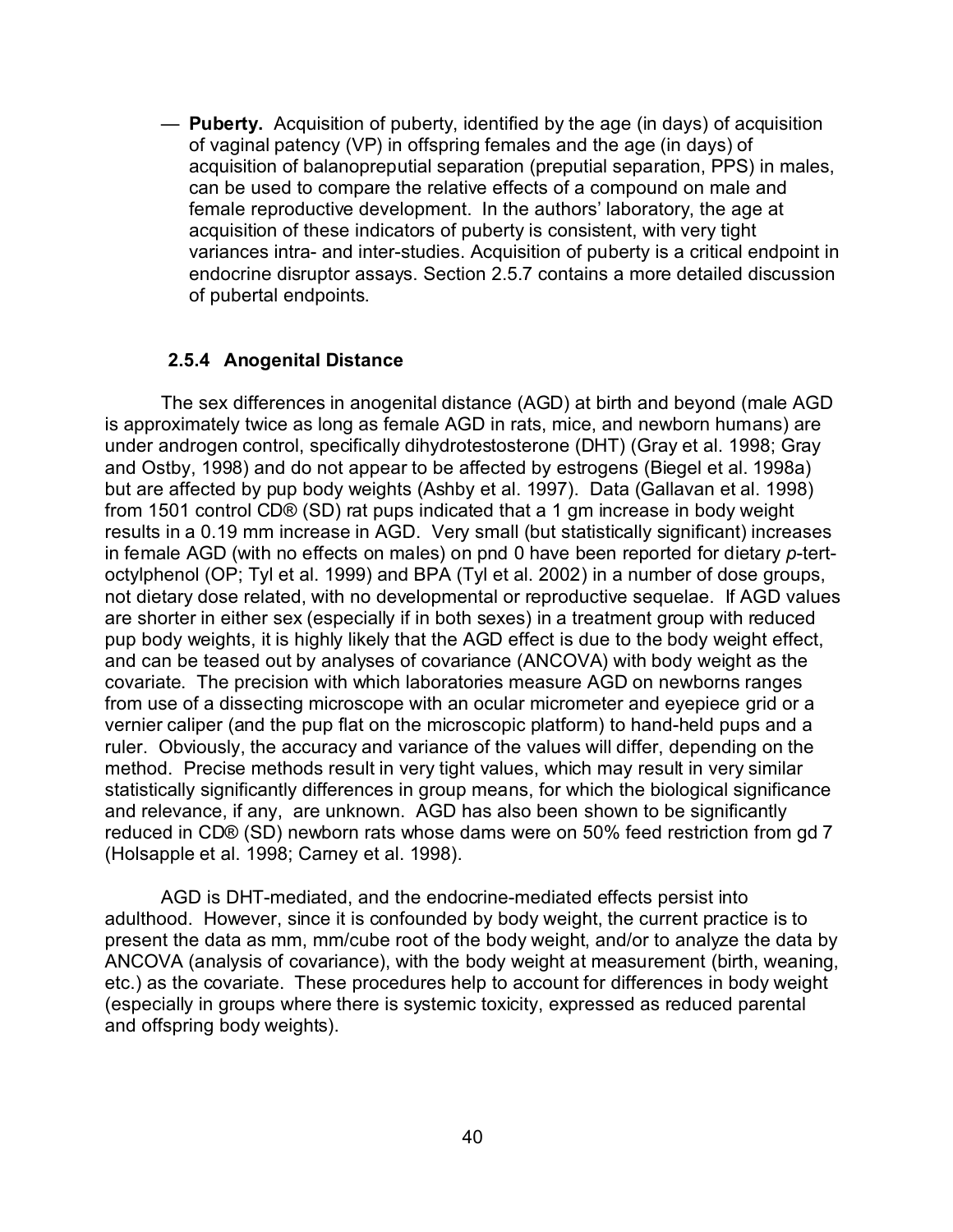#### **2.5.5 Urethral Vaginal Distance (UVD)**

The measurement of UVD in female rodents has been proposed as an endpoint, possibly sensitive to levels of E2; analogous to AGD under DHT control. It is currently under evaluation in the authors' laboratory.

In a study which investigated the effects of gestational exposure to TCDD on reproductive development of female rat offspring in two strains of rats, LE and Holtzmann (Gray and Ostby, 1995), administration of TCDD on gd 15 (1 µg/kg) produced malformations of the external female genitalia and vaginal orifice, a delay in puberty, and significantly increased UVD in both rat strains.

#### **2.5.6 Retention of Nipples in Preweanling Males**

This is evaluated usually in male rats on pnd 11-13 (and in male mice on pnd 9- 11) and is DHT-mediated. Effects may persist into adulthood. In the authors' laboratory, retained nipples have never been observed in control preweanling CD® (SD) males, although areolae have been observed in our laboratory in 0-7.5% of control males on pnd 11-13 (based on examination of over 5000 males *in toto*). This is a sensitive indicator of altered testosterone and/or DHT levels (effects on synthesis, degradation, receptor binding, transcriptional activation, etc.). Male pups with retained nipples (especially as weanlings and/or adults) are more likely to exhibit reproductive system malformations, but the correlation is not perfect (i.e., some males with nipples exhibit no malformations, some males with no nipples do exhibit malformations). Retention of nipples is also a reasonable, but not infallible, predictor of male reproductive malformations caused by perinatal exposures at similar or higher doses (McIntyre et al. 2001; McIntyre et al. 2002).

One study by You et al. (1998) was designed to compare male sexual development in two strains of rats after gestational exposure to an antiandrogenic compound. In LE and SD rats exposed *in utero* on gd 14-18 to  $p, p'$ -DDE (a metabolite of DDT) at 0, 10, or 100 mg/kg/day, the high dose produced a significant 14% decrease in AGD in male LE, and a 7.8% decrease (not statistically significant) in SD rats on pnd 2**,** with no effect on AGD in females of either strain. On pnd 13, males from both the low and high-dose groups in the SD rats and males from the high-dose group only in the LE rats had retained nipples. Preputial separation occurred in control SD and LE rats at about the same time, but vaginal opening occurred earlier in control LE versus SD rats. Regardless, neither preputial separation nor vaginal opening in either strain were affected by developmental exposure to  $p, p'$ -DDE, and growth of male reproductive organs was also not affected. Flutamide (an androgen receptor antagonist), which was used as a positive control in this study, produced decreases in AGD, nipple retention, and changes in male reproductive organ growth (decrease in testis, ventral prostate and epididymis weight in SD rats, and a decrease in seminal vesicle weight in LE rats). Both strains of rat had a differential sensitivity to the effects of  $p, p'$ -DDE. In LE but not SD rats, AGD was decreased by 100 mg/kg/day of  $p, p'$ -DDE and in SD rats, nipple retention was produced at a lower dose (10 mg/kg/day) than in LE rats. In response to the 100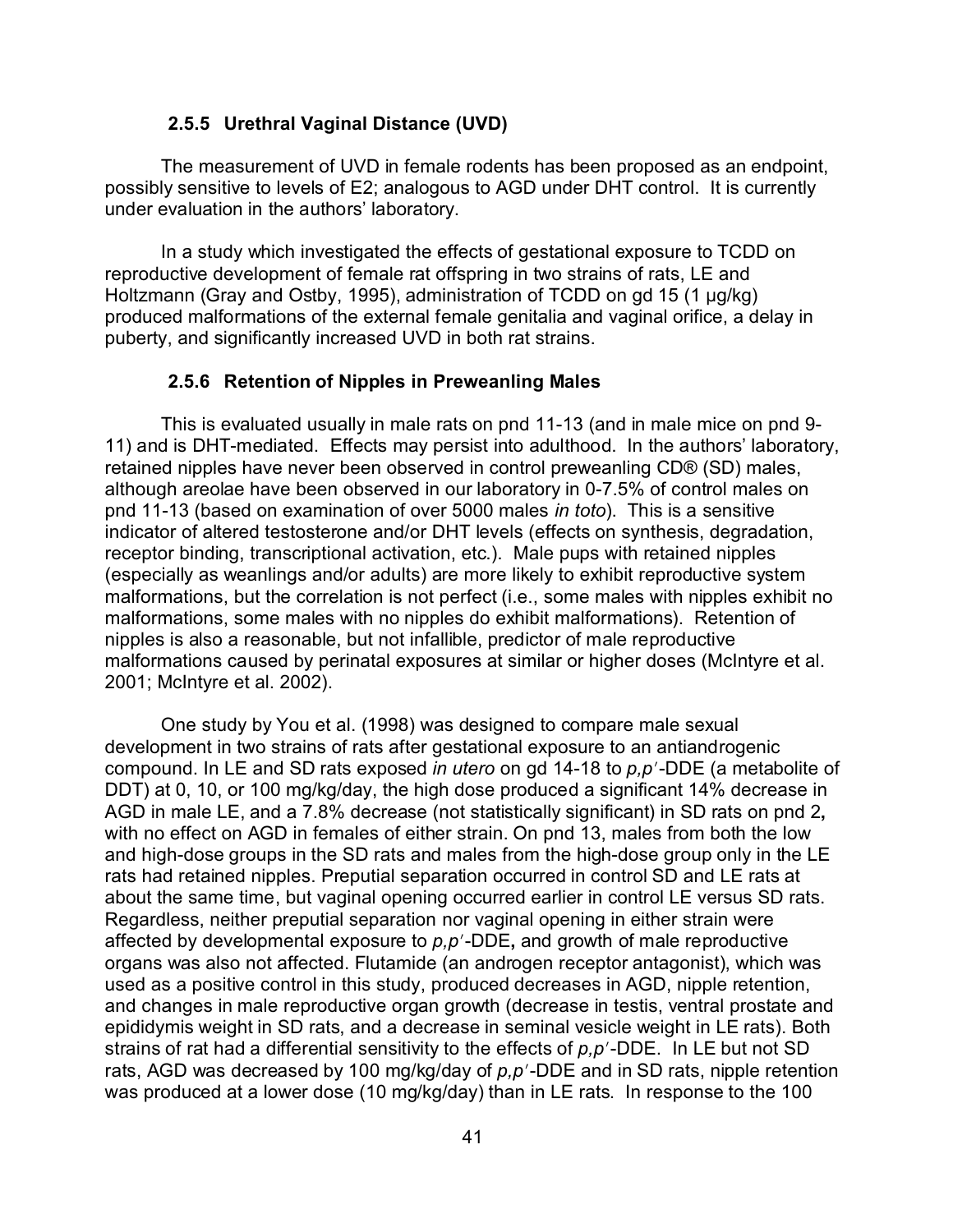mg/kg dose, LE rats showed 6- to 8-fold higher serum concentrations of *p,p'*- DDE than SD rats. One explanation for the differential effects with  $p, p'$ -DDE may be due to different tissue levels of  $p.p'$ -DDE from potentially different pharmacokinetic characteristics in the two strains.

In a study comparing the effects of developmental exposure to VIN (an antiandrogen which has metabolites that bind to the androgen receptor) in Wistar and LE rats, similarities and differences were reported (Hellwig et al. 2000). Exposure to 200 mg/kg/day from gd 14 to pnd 3 produced similar effects on male offspring of both strains, including reduced AGD, nipple and areolae retention lasting into adulthood, hypospadias, penile hypoplasia or development of vaginal pouch, transient paraphimosis (penile edema), and reduced function and chronic inflammation of the epididymides, prostate, seminal vesicles, and coagulating glands. In adults, LE had testis atrophy and chronic inflammation of the urinary bladder, which were not observed in Wistar offspring. Exposure to 12 mg/kg/day produced only transient nipple/areolae retention in male offspring of both strains, but produced nipple/areolae retention persisting into adulthood in a few LE but no Wistar males. In addition, adult LE but not Wistar exposed to 12 mg/kg/day had slightly reduced prostate, seminal vesicle and coagulating gland weights. Overall there were more similarities than differences in the effects of VIN in both strains, and the NOAEL was 12 and 6 mg/kg in Wistar and LE rats, respectively.

## **2.5.7 Puberty**

Acquisition of puberty can be determined in both females and males by a number of physical changes. For females, vaginal patency and age of first estrus are most often used, whereas in males, preputial separation is most often monitored. In both sexes, acquisition of puberty is affected by body weight, so the current approach is to covary the age at acquisition by the body weight at acquisition, at an arbitrary age during the time of acquisition, or by some measure of weight gain during the postlactational or prepubertal period (the selection of the end date for weight gain is problematic). Small changes in acquisition ( $\leq$ 3 days) may indicate body weight-related delays in development; large changes (accelerations or delays of  $\geq 4$  days) most likely indicate effects from endocrine disruption, especially in the absence of body weight effects. Minor delays/accelerations in puberty in the BPA rat study (Tyl et al. 2002) were presented and analyzed as absolute values, and as values covaried by body weight at acquisition and at an arbitrary age.

Statistically significant differences in age at acquisition of puberty may indicate endocrine-mediated effects, especially if the effects are different for the sexes (e.g., VP is delayed and PPS is accelerated or unchanged, VP is accelerated and PPS is delayed or unchanged, etc.) and if the effects are profound (acceleration or delay of many days versus only a few days). However, acquisition of developmental landmarks is dependent on both age and weight (i.e., heavier animals acquire the landmark earlier, while lighter animals acquire the landmark later), but lighter animals do acquire the landmark (unless there is another cause for the delay) and in many cases acquire the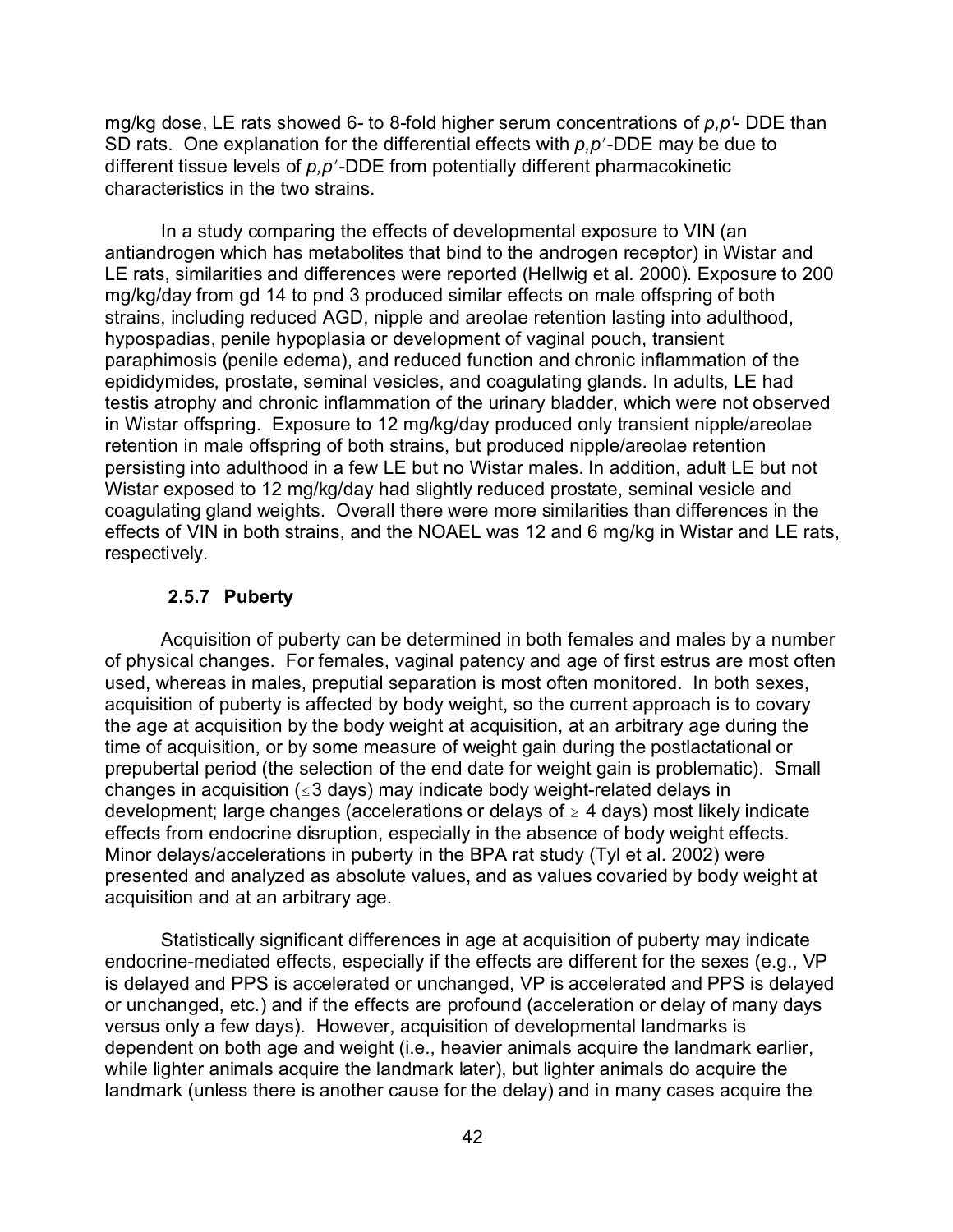landmark at a lighter weight than the heavier animals. This observation is consistent with the recognition by the EPA (1996, p. 56295) that "body weight at puberty may provide a means to separate specific delays in puberty from those that are related to general delays in development." The significance (i.e., the consequence, if any) and "the biologic relevance of a change in these measures of a day or two is unknown" (EPA, 1996, p. 56295).

The recognition that body weight is important in analyzing and understanding acquisition of puberty is strengthened by the work of Kennedy and Mitra (1963) and Carney et al. (1998) who showed that body weight and food intake are factors in the initiation of puberty in the rat, and by the work of Holsapple et al. (1998) who put groups of 26 timed-mated SD rats on standard diets at 100% (control), 70%, or 50% of historical control feed intake levels from gd 7 through weaning on pnd 21. Selected weanlings were continued on feed restriction until ten weeks (with 100% feed from ten to 20 weeks of recovery) or until 20 weeks of age, with necropsy of all offspring at 20 weeks of age. Feed restriction resulted in reduced weight gains for dams and pups related to the degree of restriction. In both the 50% and 70% feed restriction groups, gestation length was significantly increased, and age at VP and PPS was also delayed (by one day at 70% restriction and by six days at 50% restriction for both parameters). AGD at birth was significantly reduced in both sexes in the 50% restriction group, but AGD:body weight ratios were essentially identical across groups, indicating that smaller (low body weight) pups had shorter AGDs and that the effects were proportional. The authors conclude that "these results show that certain reproductive and developmental endpoints are altered by feed restriction in the range relevant to common testing scenarios" (Holsapple et al. 1998).

#### **2.5.7.1 Vaginal Patency in Females**

In females, acquisition of puberty is indicated by vaginal opening or patency (VP), dependent on E2 and resulting from E2-dependent cornification of the vaginal seam. In control CD® (SD) rats in the authors' laboratory, the grand mean age at VP is 31.1 days (based on 16 studies from 1996 to 2000). VP may be observed first as the appearance of a small "pin hole(s)" or perforations but is recorded as acquired when vaginal opening is complete. Vaginal threads across the vaginal opening may be temporary or persistent (Wolf et al. 1999; Flaws et al. 1997).

Vaginal opening may be advanced by estrogenic compounds, and estrogen receptor modulators either advanced or delayed with various environmental chemicals (see Review by Goldman et al. 2000). In a study of the effects of BPA on sexual development in two strains of rats, SD and Alderley Park (AP), Tinwell et al. (2002) found strain-related differences in VP. Vaginal opening was significantly delayed in AP rats and not SD rats exposed to BPA. There was no effect on age of first estrus (an explanation of this endpoint follows).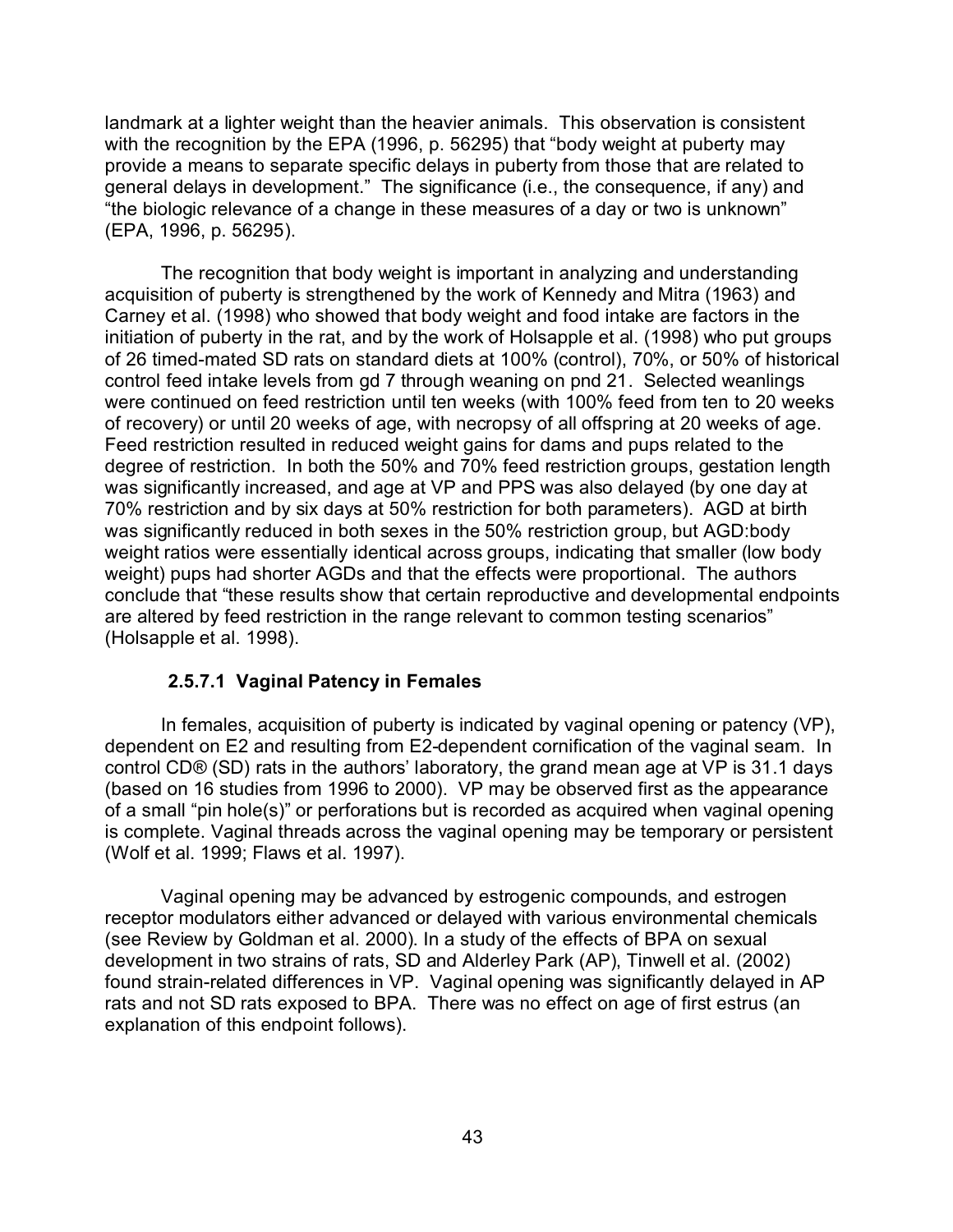## **2.5.7.2 Age of First Estrus in Females**

On or within a few days of VP, the female exhibits her first estrus, so age at first estrus (absolute age and/or interval from VP to first estrus) is also useful. Late follicular growth of the first ovulatory cells is stimulated about the time of vaginal opening, although there is some variation in the initial release of oocytes. Following vaginal opening, daily vaginal smears are monitored to determine the age of first estrus and/or first vaginal cycle. Irregular estrous cycles are often seen in the immediate postpubertal period (Goldman et al. 2000).

## **2.5.7.3 Preputial Separation in Males**

Acquisition of puberty in males is indicated by preputial separation (PPS; balanopreputial separation) or separation of the foreskin of the penis from the glans. PPS is dependent on androgens. PPS is a process that leads to the cleavage of the epithelium through cornification, forming the squamous lining of the prepuce of the penis (Goldman et al. 2000). As a sign of puberty and an essential prerequisite for further development of the ejaculatory process, PPS has been used as a reliable, noninvasive endpoint by which to monitor rodent pubertal development and perturbations of this process. This landmark of acquisition generally occurs during the peripubertal period (pnd 36-55 or 60; Stoker et al. 2000). In control CD® (SD) rats in the authors' laboratory, the grand mean age at PPS is 41.9 days (based on 16 studies from 1996 to 2000).

Estrogenic and anti-androgenic compounds have been shown to delay PPS, while androgen receptor agonists accelerate PPS (see review by Stoker et al. 2000). Tinwell et al. (2002) found that BPA had no effect on PPS in two strains of rats (AP and SD) at a dose that delayed vaginal opening in female AP rats only. In AP rats, vaginal opening was at  $33.8 \pm 0.8$  days in control animals, compared to  $35.4 \pm 0.6$  days in rats exposed to 50 mg/kg/day BPA. Sensitivity to BPA was found to be not only strain related but sex related.

## **2.5.8 Estrous Cyclicity and Ovulation Rate in Postpubertal Females**

After the initial release of ova, female rats begin to exhibit four- to five-day estrous cycles, with accompanying changes in vaginal cytology and circulating hormones. The acquisition of estrous cyclicity results from shifts in the hypothalamic-pituitary-ovarian endocrine axis and is the culmination of the maturation of reproductive processes that began prenatally. As indicated above, irregular estrous cycles are more common in the first weeks after acquisition of puberty.

Ovulation rate is affected by the dose and ratio of FSH to LH, stage of the cycle, and age of the female. Large genetic differences in ovulation rate exist between strains of mice and in response to exogenous gonadotropins (Spearow et al. 1999; Spearow and Barkley, 1999).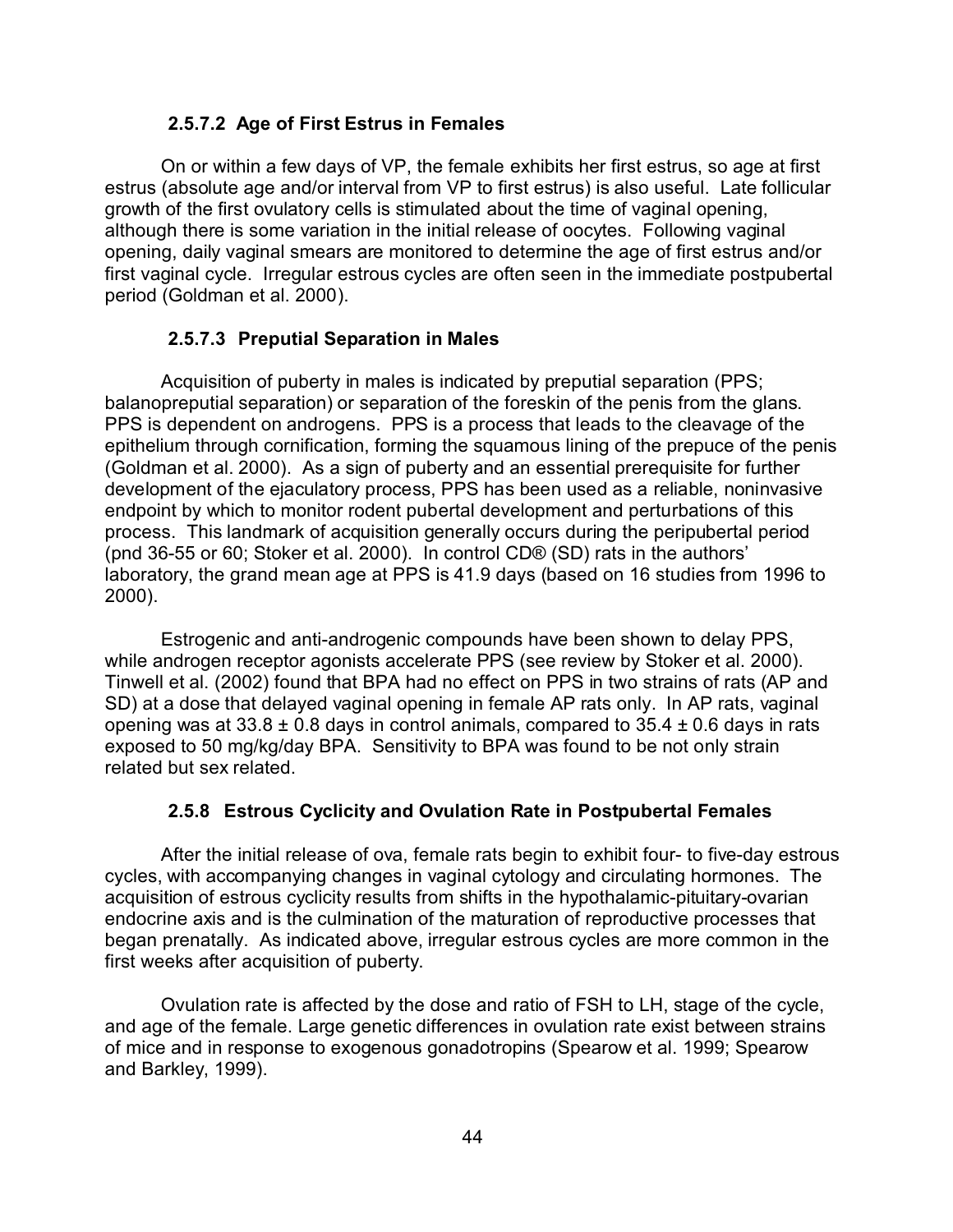Ovulation rate (the number of eggs ovulated per female) is not included in the endpoints discussed in this White Paper because the protocols of the proposed EDSP assays preclude measurement of ovulation rate in order to measure other relevant endpoints. Ovulation rate is based on the number of corpora lutea counted on the ovaries. These are postovulation ruptured follicles (one per ovulated ovum) producing large amounts of P4 and lesser amounts of E2, to prepare the uterus for implantation of the conceptuses. However, maternal ovarian corpora lutea involute beginning at delivery of offspring (with involution completed on or about pnd 4) to become corpora albicans, indistinguishable from corpora albicans from previous ovulation cycles. All of the studies in Tiers I and II that involve production of offspring require that the dams remain with their pups through lactation to weaning. The parental females are necropsied at the weaning of their litters on pnd 21, when the corpora lutea are no longer present on the ovaries. The inability to collect ovarian corpora lutea counts in these studies also precludes calculation of percent preimplantation loss:

$$
\left(\frac{No.corpora\,lutea-no.uterine\,implants}{No.corpora\,lutea}\right) \times 100
$$

What can be ascertained, and is therefore included in the list of endpoints to be discussed, is percent postimplantation loss, which is based on the number of uterine implantation sites (i.e., the number of conceptuses implanted; these "nidation scars" persist at least 40 days after delivery) and the number of total pups delivered. Both of these parameters are present and recorded in the Tier I and II studies involving generation of offspring. The calculation for percent postimplantation loss is:

$$
\left(\frac{\textit{No.}uterine\textit{implants} - no.\textit{live} \textit{fetuses} \textit{or} \textit{pups}}{\textit{No.}uterine\textit{implants}}\right) \times 100
$$

In studies comparing estrous cycles across rat strains, there were strain-related differences in estrous cyclicity in response to food deprivation (Tropp and Markus, 2001). Prior to food restriction, Brown Norway rats had irregular estrous cycle patterns while SD, LE, and F344 rats had regular estrous cycle patterns. By day 5 of food deprivation, 75% of F344 rats and 100% of Brown Norway rats stopped cycling and SD and LE rats were unaffected (the animals' weights were reduced to 85% of *ad libitum* body weight). It is possible that SD and LE rats, which have generally larger body masses may have more energy store and therefore be less sensitive to changes in body weight. Another possibility is that sensitivity to food deprivation is higher in inbred versus outbred strains. However, given the fact that food deprivation schedules were adjusted to account for differences in initial body weight, it would seem unlikely that simple strain differences in body weight account for the results. These data suggest outbred strains selected for larger litter size are relatively resistant to the disruption of estrous cyclicity by dietary restriction.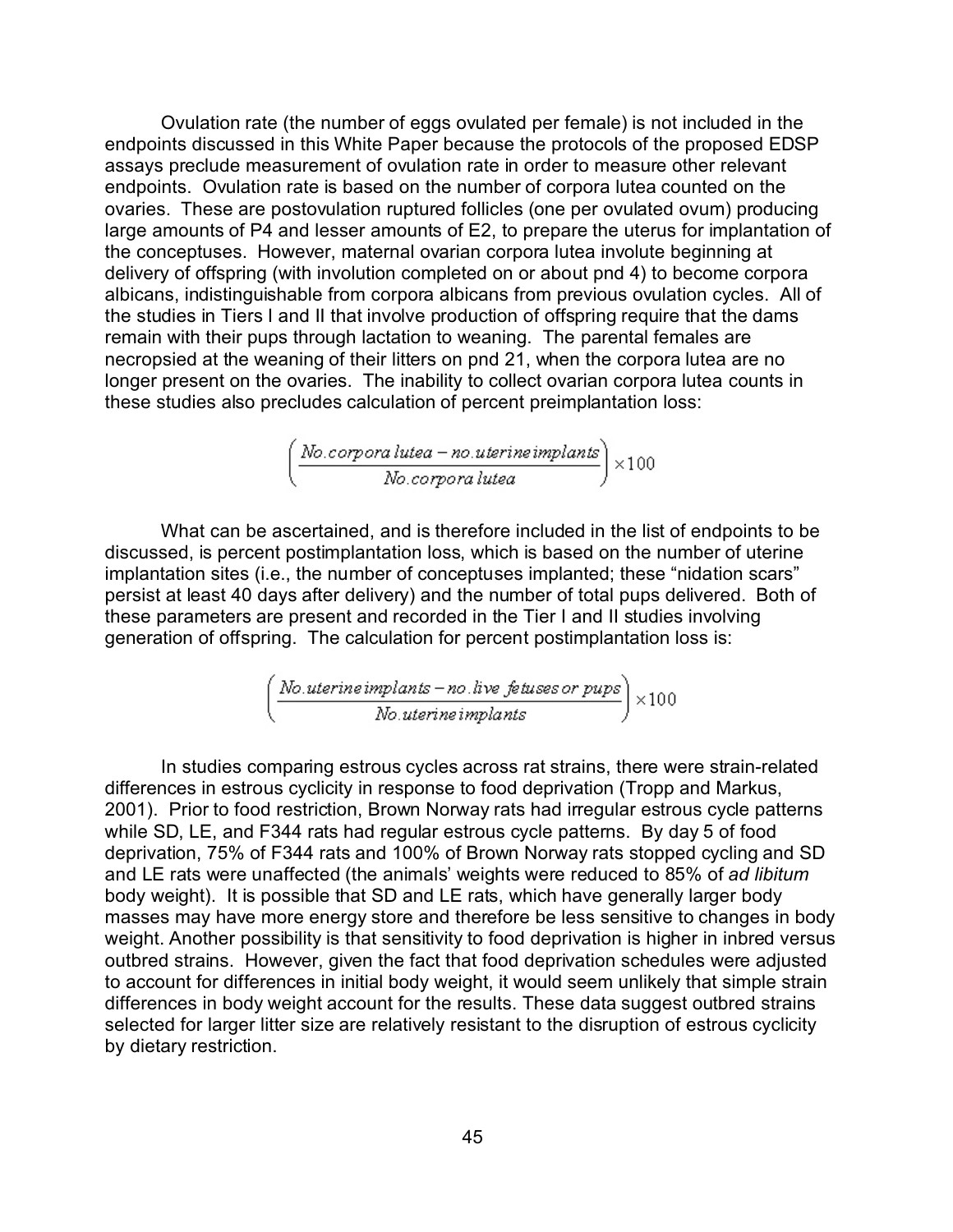In a study comparing estrous cycles in Lewis and F344 rats, by obtaining vaginal smears and quantitating E2, P, FSH, and LH levels at different phases of the cycle, Smith et al. (1994) reported that metestrus was significantly longer, while diestrus and estrus were significantly shorter in Lewis rats compared to F344 rats. Proestrus was similar in both strains. During estrus, E2 levels were significantly higher in Lewis compared to F344 rats, and P levels were significantly higher in all stages of the estrous cycle in Lewis compared to F344 rats. LH and FSH levels did not differ between strains at any stage of the estrous cycle. The authors suggest that elevated E2 and P levels may affect corticosterone levels which could affect hypothalamic-pituitary-adrenal axis responsiveness.

In response to endocrine-disrupting chemicals, strain differences in the ovarian cycle have been reported. Cooper et al. (2000) reported that LE rats were more sensitive than SD rats to atrazine-induced disruption of the ovarian cycle. In addition, Ando-Lu et al. (1998) found that in aging Donryu rats, estrous cycle abnormalities (e.g. persistent estrus) were more common than in F344 rats. Finally, in a study by Eldridge et al. (1994), atrazine administration to SD and F344 rats for up to 12 months produced changes in estrous cyclicity in SD rats (increased the number of days of vaginal estrus), increased E2, decreased P, and increased incidence of mammary tumors in SD rats only, with no significant treatment-related effects in F344 rats.

BPA, an environmental estrogen, has been found to stimulate Prl secretion in F344 but not SD rats (Steinmetz et al. 1997). More recently, Long et al. (2000) found that BPA increased DNA synthesis and cell proliferation in the vaginal epithelium of F344 rats but not SD rats. Thus, the rat vagina, an estrogen target tissue, is more sensitive to the effect of BPA in a strain-specific manner. Long et al. (2000) also showed that F344 and SD rats showed no difference in clearance of 3H-BPA from the blood, concentration or affinity of estradiol receptor, or induction of early gene c-fos in response to BPA. Since BPA increased vaginal cell proliferation and DNA synthesis in F344 but not in SD, these data show that strains differ in the intermediate effects of these xenoestrogens downstream of the ER.

Differences in estrous cyclicity have been reported in outbred strains of mice which have been selected for large litter size, high embryo survival, or small litter size (Barkley and Bradford, 1981; DeLeon and Barkely, 1987). Selection for large litter size (Line S1) and high embryo survival (Line E) increased the regularity of estrous cycles, and selection for small litter size (CN) dramatically decreased the regularity of estrous cycles. Therefore, the BN rat, F344 rat, or the CN mouse may provide better animal models than strains that have been bred for large litter size.

#### **2.5.9 Andrology**

Depending on the age of the male rodent when sampled, the cauda epididymis  $($ 80 days old) or the entire epididymis (65-80 days old) is evaluated for total number of sperm per cauda or per gram cauda, motility and progressive motility (as percent of total sperm examined. This evaluation must be done within two minutes of animal's demise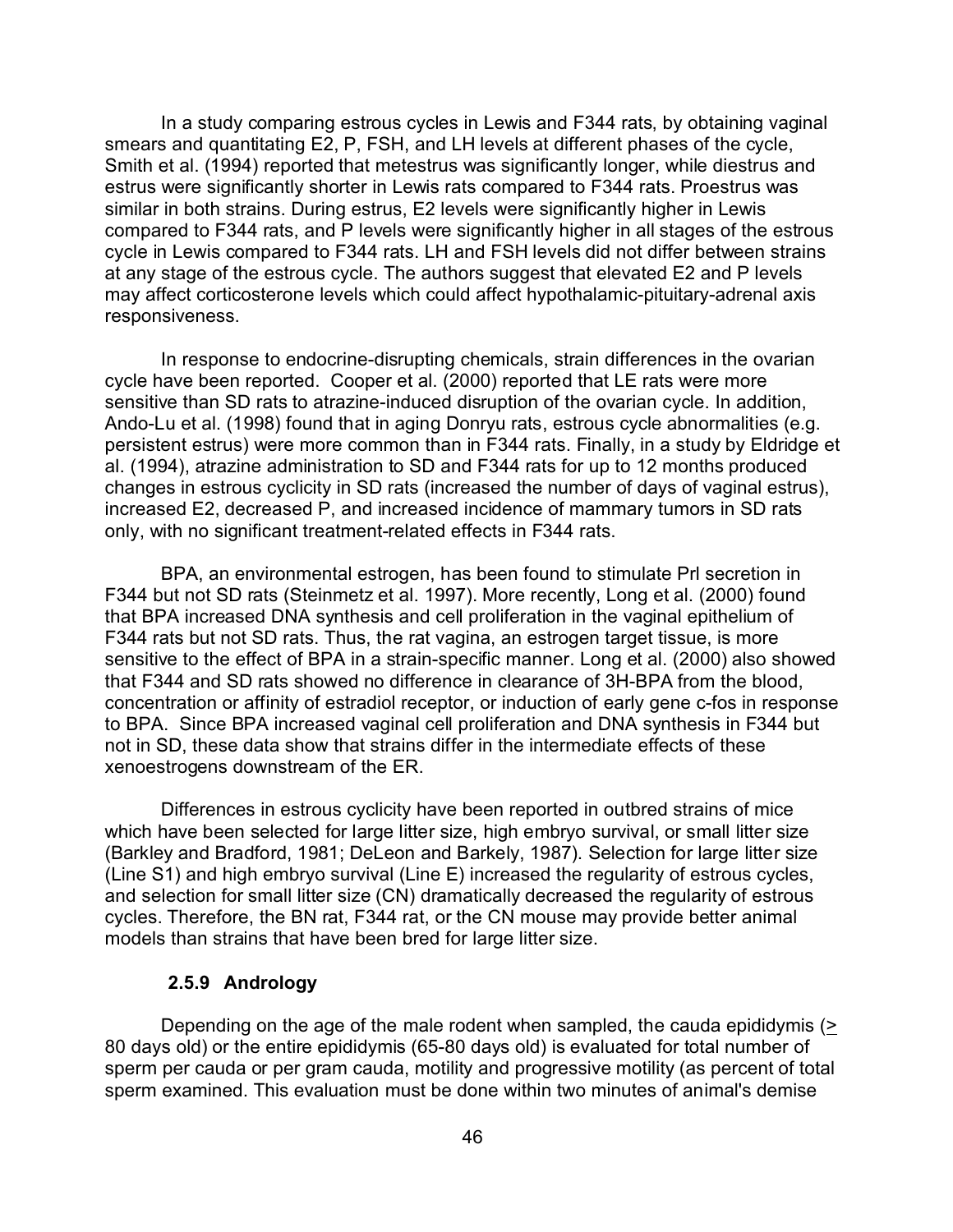with microscope slide and buffer kept at 37°C). Percent malformed sperm should be examined usually manually by microscopic examination of 200 fixed and stained (Eosin Y) sperm per male. In addition, one testis at necropsy should be frozen and subsequently homogenized in buffer and evaluated for homogenization-resistant spermatid head counts (SHC) to calculate daily sperm production (DSP) and efficiency of DSP.

For andrological studies, epididymal sperm counts and testicular homogenizationresistant spermatid head counts are found to be good markers for altered spermatogenesis. Wilkinson et al. (2000) compared the outbred strains of Wistar and SD with the inbred strain Dark Agouti (DA). While a small number of SD were used in this study, the DA rat has lower absolute and relative (% body weight) testes weight, and more variability in sperm counts but there was no significant difference in testicular histology, sperm count per gram of testis, or epididymal sperm count. There were also no differences in weights (relative to body weight) of the epididymis, seminal vesicles, or ventral prostate or of testosterone values for whole blood. DA rats are deficient in CYP2D1 activity, and several P450 cytochromes may also be absent.

In the Tinwell et al.(2002) study that found that the weak xenoestrogen BPA had no effect on PPS in two strains of rats (AP and SD), they reported that 50 mg/kg BPA decreased total sperm count and daily sperm count in AP rats but not in SD rats. Thus, there were strain-related differences in the effects of BPA in rats.

Apostoli et al. (1998), in a review article on the toxicology of lead**,** stated that SD rats appeared to be relatively resistant to the toxicological effects of lead. However, in general, lead impaired spermatogenesis and decreased androgens in other rat strains (e.g. Wistar and Charles Foster rats). Concentrations of blood lead  $>$  40  $\mu$ I/dl were associated with decreased sperm counts, volume, motility, morphology and endocrine effects.

In mice, strain differences in andrological parameters have been observed. For example, CD-1 mice have been shown to be much greater than 16-fold more resistant than C57Bl/6J (B6) or C17/Jls strain mice to the inhibition of spermatogenesis by pubertal exposure to estradiol (Spearow et al. 1999). Additional studies in Spearow's laboratory have confirmed these observations and have also shown CD-1 mice to be much more resistant to the inhibition of testes weight, elongated spermatids per seminiferous tubule crosssection and epididymal sperm counts than outbred wild-derived Mus spretus/RP/Jls mice.

#### **2.5.10 Organ Weights and Histopathology**

• **Reproductive (including accessory sex organ weights).** Reproductive organ weights should be obtained at adulthood and should include: (a) ovaries and uterus for females and (b) testes, epididymides (total and separated into caput, corpus and cauda), prostate (whole, and dorsolateral and ventral lobes separately; dissection may be postfixation), seminal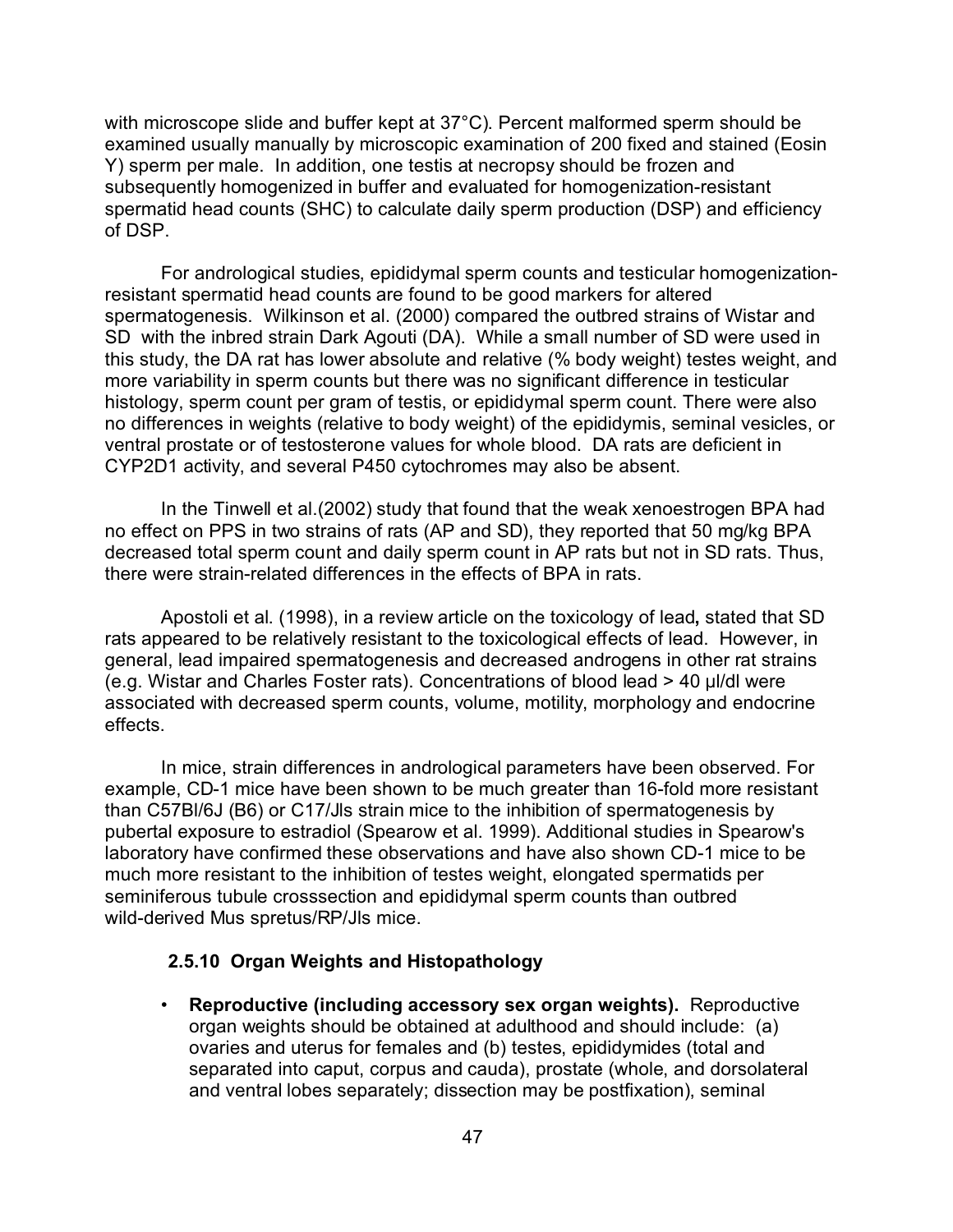vesicles, coagulating glands, preputial glands, bulbourethral (Cowper's) glands, and levator ani/bulbocavernosus (LABC) complex for males.

- Thyroid. Thyroid hormones  $(\mathsf{T}_3$  and  $\mathsf{T}_4$ ) are necessary for normal growth, development, differentiation, and regulation of most organ systems (Goldman et al. 2000; Stoker et al. 2000). Disruption of the feedback control of thyroid function may result in either a hypertrophic (goiter) or hypotrophic thyroid, depending on the mechanism of disruption. These changes would be evident in the weight of the thyroid gland. Since the thyroid gland surrounds the trachea, the thyroid plus embedded trachea is fixed and the trachea dissected away post fixation. The thyroid can then be weighed with little or no damage to the organ for subsequent histopathology.
- **Systemic (liver, kidneys, brain, etc.).** Systemic organ weights should be obtained at adulthood in both sexes and should include liver, kidneys, adrenal glands, pituitary, brain (regions), etc. Comparison of the effect of the test compound on these organ weights (absolute and relative) to effects on reproductive organ weights will provide a more complete characterization of toxicity and suggest whether observed toxicity is more or less targeted to the endocrine system.
- **Absolute and relative to body weight (and brain weight).** Organ weights (both reproductive and systemic) should be presented as absolute and relative to terminal body weight and brain weight. Relative organ weights will correct for effects on body weights (i.e., systemic toxicity). Brain weight is generally considered more stable than body weight after exposure to exogenous compounds and provides a basis for determination if changes in organ weights are primary or secondary to altered body weights.

In a study by Putz et al. (2001), the estrogenic effects of neonatal exposure to ß-estradiol-3-benzoate (EB) were studied in two rat strains, SD and F344. Neonatal rats were injected with EB (over a 7-log range of doses from  $0.015 \mu g/kg/day$  to 15 mg/kg/day in SD and a 5-log range of doses from 0.15 µg/kg/day to 1.5 mg/kg/day in F344) on pnd 1, 3, and 5. While F344 were not examined on pnd 35, SD male rats on pnd 35, exhibited significant increases in absolute and relative testis and epididymis weights at the low dose, 0.015 µg/kg/day, and significant reductions at higher doses (1.5 and 15 mg/kg/day). Since hepatic testosterone hydroxylase activity was increased in the low-dose animals, it may have advanced puberty, therefore resulting in increased organ weights. On pnd 90, in SD males exposed neonatally to the highest dose used in both strains (1.5 mg/kg/day), there were significant reductions in absolute and relative seminal vesicle, and coagulating gland weights, but not in testis or epididymis weights. SD rats on pnd 90 also showed an increase in testis and epididymis weights at the lowest dose (at one order of magnitude lower than the increase observed on pnd 35). This dose was not tested in F344 rats. In F344 males, the reduction in male reproductive organ weights (absolute and relative to body weight) at pnd 90 was greater at the highest dose (1.5 mg/kg/day) than in SD rats. Whereas relative testicular weights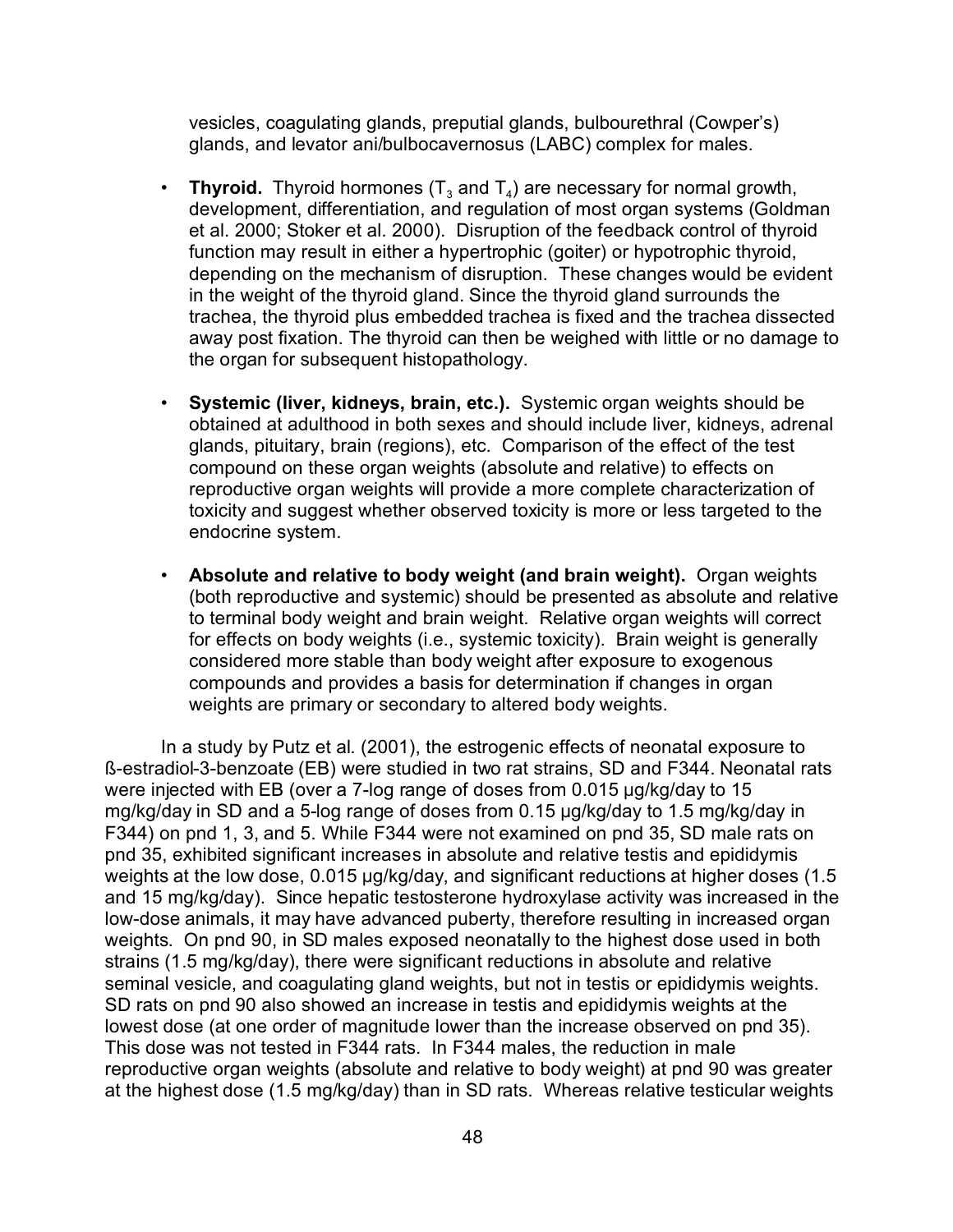were 44% of controls in F344 rats, they were 67% of controls in SD rats. Similarly, 1.5 mg/kg EB reduced epididymal weights to 36% of controls in F344 versus 87% of controls in SD rats. Pnd 90 testis and epididymal weights were reduced much more by 1.5 mg/kg EB in F344 than at a 10-fold higher dose (15 mg/kg) in SD rats. Thus, SD rats were greater than 10-fold more resistant than F344 to the inhibition of testes weight by EB.

Strain-related differences in absolute pituitary weights have been reported in ovariectomized rats exposed to E2 (silastic implants) for 10 or 20 days (Schechter et al. 1987). Pituitary weights were dramatically increased in F344 rats, with comparatively minimal effects in SD rats, and PrI levels were dramatically increased in F344 rats ( $\geq$ 1000 fold), while only moderately increased in SD rats (100 fold). In addition, E2 implants in F344 strain rats produced a dramatic hyperplasia of anterior pituitary lactotropes, activation of phagocytic folliculo-stellate cells (FS), increase of cells positive for basic fibroblast growth factor, and reorganization of the blood supply from vessels in the adjacent meninges. Estradiol-treated SD rats did not show comparable responses (Schechter and Weiner 1991). Pituitary weights were also different across strains in ovariectomized rats exposed to E2 (10 mg s.c. pellet) for four weeks (Yin et al. 2001). Control pituitary gland weights were the lowest in Brown-Norway rats  $(4.4 \pm 0.2 \text{ mg})$ , and more than two-fold higher in Wistar rats (13.0  $\pm$  2.1 mg); F344 control pituitary weights were  $7.5 \pm 0.1$  mg, and Donryu 10.7  $\pm$  1.0 mg. After exposure for four weeks to E2, there was a significant > 3 fold increase in pituitary weights in F344 rats, a significant >0.5 fold increase in pituiary weights in Brown-Norway rats, and no difference in pituitary weights of Wistar and Donryu rats. The F344 strain was the most susceptible to estrogen induction of pituitary tumorigenesis, followed by Wistar and Brown-Norway. The work of Schechter et al. and Yin et al. demonstrates that the pituitary gland of F344 rats is more sensitive to the effects of E2.

Differential effects of DES in particular rat strains have been demonstrated in studies by Gorski et al., who showed strain differences in estrogen dependent pituitary mass (Edpm) and pituitary tumor growth (Wendell et al. 1996; Wendell and Gorski 1997; Chun et al. 1998; Wendell et al. 2000). While F344 are highly susceptible to DESinduced pituitary growth/tumors, Brown Norway (BN) and SD rats are highly resistant. Following DES treatment, F344 strain rats and F344 x BN F2 rats with largest pituitary tumors showed a reduction in retinoblastoma susceptibility gene product (pRb) (Chun et al. 1998). QTL linkage analysis in a F344 x BN F2 mapped several additive and epistatic loci controlling Edpm, including susceptibility alleles from F344 and from BN (Wendell and Gorski 1997). Through QTL mapping in a (F344 x BN)x F344 backcross Wendell et. al. (2000) showed that several QTL including Edpm2-1, Edpm3, Edpm5, and Edpm9-2 all had significant effects on pituitary mass. While Edpm2-1 and Edpm9-2 primarily affected DNA content, Edpm5 primarily affected hemoglobin/DNA ratio, and Edpm3 affected all of these traits equally (Daun et al. 2000). These data defining genes controlling susceptibility to estrogenic agent-induced tumors among genetically defined strains provide a powerful tool for understanding genetic differences in susceptibility to endocrine disruption by estrogenic agents. These data also have value as historic controls. Since these studies used genetically-defined isogenic parental strains, they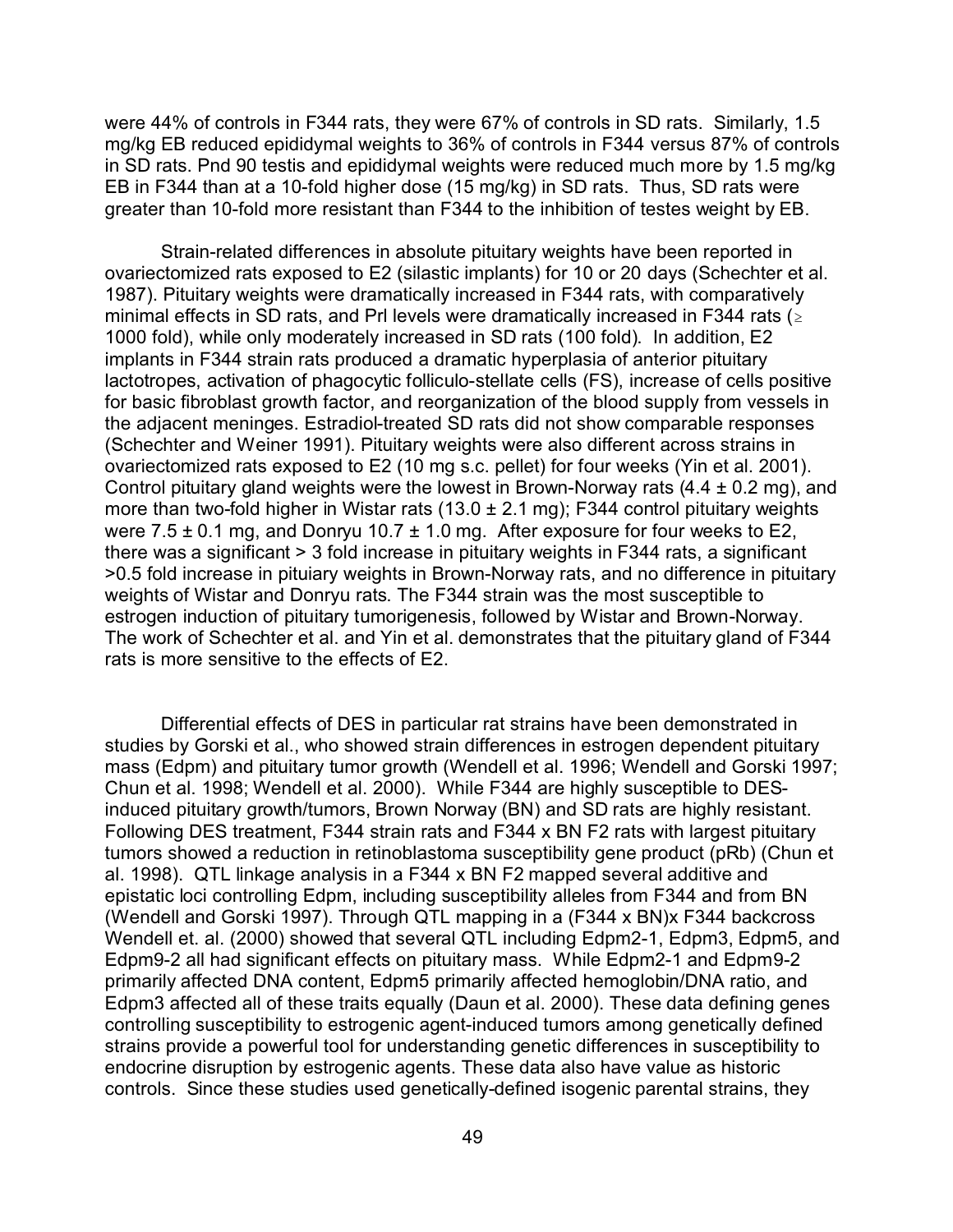can easily be repeated and enhance the identification of genes controling susceptibility to environmentally-induced disease in humans as well.

In a review by Kacew et al. (1995), strain-related differences in mammary tumorigenesis were summarized. SD rats are more susceptible to mammary tumorigenesis after exposures to 2-acetylaminofluorene, 1,4-bis(4-fluorophenyl)-2 propynyl-N-cyclooctyl carbamate, and atrazine than were F344 rats. In addition, Wistar and SD rats were more susceptible than Copenhagen or LE rats to the effects of DMBA (7,12-dimethylbenz (a)anthracene), while Wistar were more sensitive than LE to the effects of 2-acetylaminofluorene. Therefore, there is an inherent difference in mammary tissue sensitivity among rat strains. In males, the sensitivity of the tumorigenic response in the prostate of F344, ACI, Lewis, CD and Wistar rats to 3,2'-dimethyl-4-aminobiphenyl (DMAB) was ordered as follows: F344>ACI>Lewis>CD; the Wistar rats were insensitive (Shirai et al. 1990).

Strain differences in susceptibility to the effect of chemicals on testis weight in mice have been reported. Oishi (1993) found that administration of di-2-ethylhexyl phthalate (DEHP) (0, 0.1, 0.2, 0.4, and 0.8% in feed, for two weeks) to two strains of mice (Jcl:ICR and CD-1) caused significant increases in absolute and relative liver weights in both strains at the highest doses and reduced testicular weights in CD-1 mice only (at a dose as low at 0.2%). DEHP was associated with testicular atrophy in CD-1 mice only, at the doses administered.

In another report demonstrating strain differences in mice, Nagao et al. (2002) exposed male C57BL/6N and ICR mice to BPA at 0, 2, 20 or 200 µg/kg/day for various periods encompassing adulthood, the juvenile period (just after weaning), and the embryo/fetal period. Though BPA did not affect male reproductive organ weights during any dose/exposure period,  $E2$  (10  $\mu$ g/kg from pnd 27 to 48, as a positive control) produced significant decreases in absolute and relative testes, epididymides, and seminal vesicle weights (as low as 55% of control values) compared to controls in C57BL/6N mice, while ICR mice were unaffected. Histopathology showed that 10  $\mu$ g/kg E2 was without effect on ICR males, while B6 males showed slight to severe effects on elongated spermatids, decreased epididymal sperm, and seminal vesicle atrophy. Thus, C57BL/6N mice were more sensitive than ICR mice to the effects of E2. These data are consistent with data presented by Spearow et al. (1999).

In male mice, strain-related differences in susceptibility to endocrine disruption by endocrine-active chemicals have been reported (Spearow et al. 1999; Spearow et al. 2001). Mouse strains included B6 (an inbred strain), CD-1 (outbred, with larger litter size), C17/Jls (bred randomly, then inbred), and S15 (bred for large litters, then inbred). In control mice, testicular weight (absolute and relative to body weight) was higher in CD-1 and S15 strains selected for larger litter sizes. In juvenile male mice exposed for three weeks to E2 (at 0, 2.5, 10, 20 or 40  $\mu$ g in silastic implants), B6 and C17/Jls were sensitive to E2, showing a maximal suppression of testis weight and spermatogenesis even at the lowest dose of E2 (2.5  $\mu$ g), with no effect on testis weight or spermatogenesis in CD-1 or S15 at any dose up to 10  $\mu$ g E2. Thus, Spearow et al.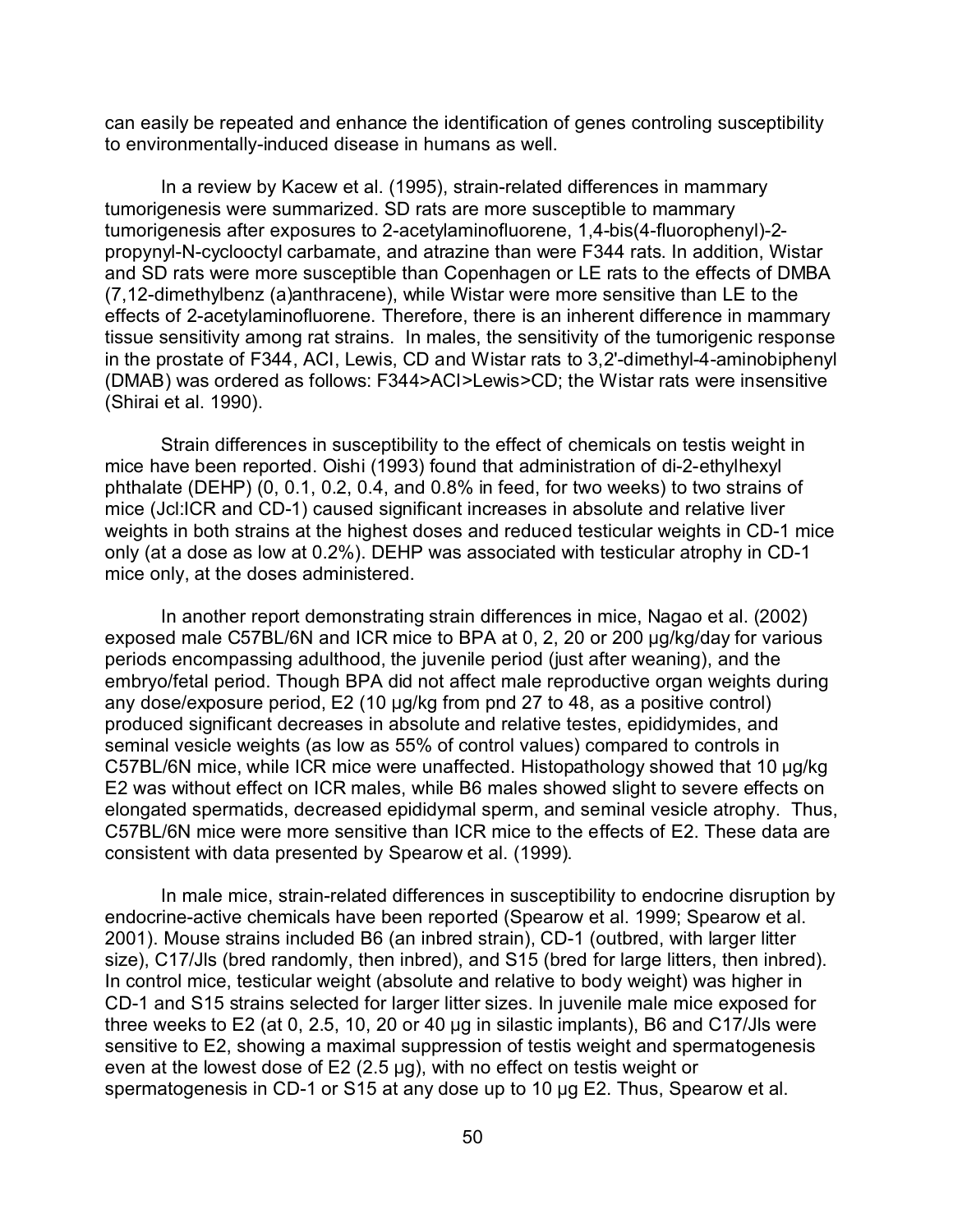(2001) demonstrated genetic differences in sensitivity to estrogen that may be related to breeding animals for high fecundity.

Additional studies exposing juvenile male mice from 3 to 7 weeks of age to 0,  $0.625$ ,  $2.5$ , 10, 40 and 160 µg E2 in silastic implants showed a dramatic strain difference in susceptibility to endocrine disruption (Spearow et al. 2002; Spearow et al. 2003). CD-1 mice were greater than 195-fold more resistant than B6 mice to the disruption by E2 of testes weight, number of elongated spermatids per tubule and Spermatogenic Index (SI). CD-1 strain mice were also >41 times more resistant than B6 strain mice to the inhibition by E2 of epididymal sperm counts, and were more resistant than outbred wild-derived Mus spretus mice to the disruption of testes weight and spermatogenesis by  $F2.$ 

In a separate experiment, immature B6 males, outbred CD-1, CD-1 derived inbred strains CD10 and CD3, and F1 crosses were implanted subcutaneously at 3 weeks of age with silastic implants containing  $0, 2.5$ , or  $40 \mu$ g E2 (Spearow et al. 2003). Susceptibility to endocrine disruption by estrogenic agents (SEDE) was evaluated 4 weeks later by determining testicular weight, histology and epididymal sperm counts. The effects of Strain, Dose of E2 and the Strain x E2 Dose interaction were all highly significant on testes weight (TW), seminiferous tubule diameter, elongated spermatids per tubule, spermatogenic index and epididymal sperm counts (P<0.0003) (Spearow et al. 2003). Resistance of mouse strains to disruption of testes weight by E2 ranked: B6 << CD3 < CD10 < CD-1. While CD10 x B6 F1 mice showed limited hybrid vigor or heterosis for resistance to the disruption of testes weight by E2, the CD10 x CD3 F1 showed a large amount of heterosis in this trait. The data suggest that susceptibility to the disruption of testes weight by estrogen is controlled by additively and non-additively acting genes. Thus the observed > 16-fold to > 195-fold strain differences in susceptibility to the disruption of spermatogenesis and testes weight between strains questions the adequacy of the standard 10-fold within-species safety factor if only genetically resistant strain(s) are used for toxicological safety testing.

## **2.5.11 Behavioral Assessments/Clinical Observations**

Courtship and mating behaviors in both sexes, and maternal and neonatal behaviors involving nesting, pup retrieval, and nursing are also under the control of the endocrine system. Qualitative evaluation of these behaviors, as they affect viability and ability to thrive, provides another measure of possible endocrine-disrupting activity of a test compound. Strain-related differences in lordotic behavior have been reported. In LE rats exposed gestationally to 1,4,6-androstatriene-3,17-dione, high levels of lordotic behavior are observed in male adult offspring treated with estrogen and progesterone, while SD rats only showed slight effects (Whalen et al. 1986). In an earlier study by Emery and Larsson (1979), Wistar males retained copulatory behavior longer than SD males following castration and systemic para-chlorophenylalanine treatment (which facilitates copulatory behavior). The castrated Wistar males also were more responsive to androgen replacement than SD males. In ovariectomized females, Wistar females were behaviorally more sensitive to estrogen than SD females.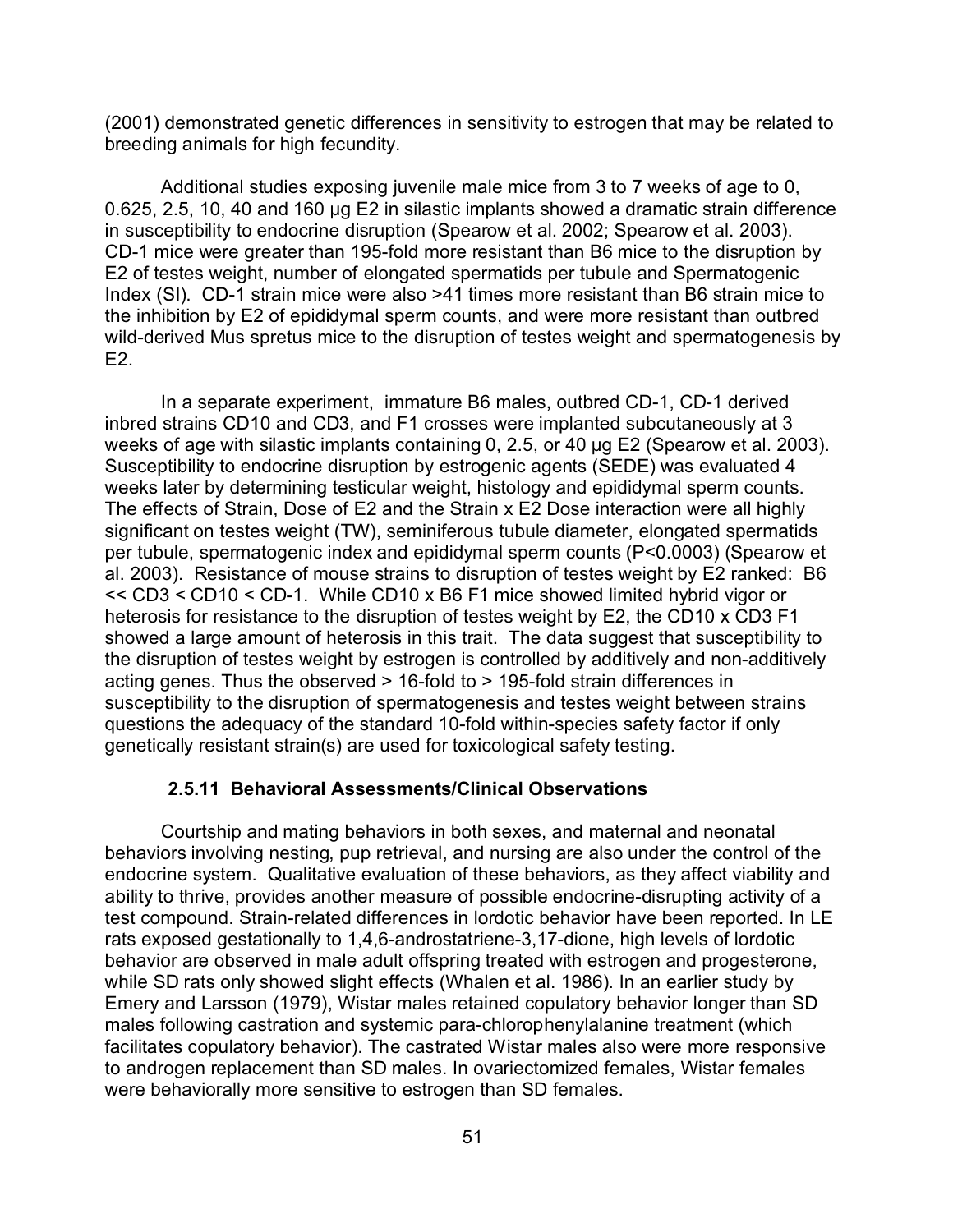#### **2.5.12 Hormonal Controls**

The endocrine system (also referred to as the hormone system) is made up of glands located throughout the body, hormones that are synthesized and secreted by the glands into the bloodstream, hormone carrier proteins (e.g. steroid hormone binding proteins, globulin and albumin,  $\alpha$ -fetoprotein), receptors in the cell membranes, cytosol and nucleus of the cells of various target organs, and tissues that recognize and respond to the hormones. The function of the system is to regulate a wide range of biological processes, including control of blood sugar (through the hormone insulin from the pancreas), growth and function of reproductive systems (through the hormones T and estrogen and related components from the testes and ovaries), regulation of metabolism (through the hormones cortisol from the adrenal glands and thyroxin from the thyroid gland), development of the brain and the rest of the nervous system (estrogen and thyroid hormones), and development of an organism from conception through adulthood and old age. Normal functioning of the endocrine system, therefore, contributes to homeostasis (the body's ability to maintain itself in the presence of external and internal changes) and to the body's ability to control and regulate reproduction, development, and/or behavior. An endocrine system is found in nearly all animals, including mammals, nonmammalian vertebrates (e.g., fish, amphibians, reptiles, and birds), and invertebrates (e.g., snails, lobsters, insects, and other species). In humans, the system comprises more than 50 different hormones, and the complexity in other species appears to be comparable.

Puberty, the period in which sexual maturation occurs, begins in the hypothalamic-pituitary-gonadal (HPG) axis and leads to the development of secondary sex characteristics and fertility in both males and females (Stoker et al., 2000; Goldman et al., 2000). Within the hypothalamus, gonadotropin-releasing hormone (GnRH) from neurosecretory neurons act as the primary controller, whereas in the anterior lobe of the pituitary, gonadotropes, which secrete luteinizing hormone (LH) and follicle-stimulating hormone (FSH), and lactrotropes, which secrete prolactin (Prl), serve the controller function. The primary gonadotropin-responsive elements in males are the Leydig and Sertoli cells in the testes, whereas in the female, the thecal and granulosa cells in the ovarian follicle respond.

• **Hypothalamus (GnRH).** It is generally believed that the CNS is the trigger point for initiation of sexual maturation in the male and female rat (Goldman et al., 2000; Stoker et al., 2000). GnRH is present in the fetal brain and slowly increases until the second postnatal week in females and the third postnatal week in males. At that point, GnRH increases steeply and remains elevated until puberty. At puberty, the GnRH neurons undergo a morphological change, developing spiny-like processes that may be related to an increase in synapses on the cells. It has been shown that at puberty, the GnRH neurons become more responsive to neurotransmitter (norepinephrine and dopamine) stimulation. GnRH is released in a pulsatile manner in both male and female animals, which induces a similar pattern of LH and FSH secretion from the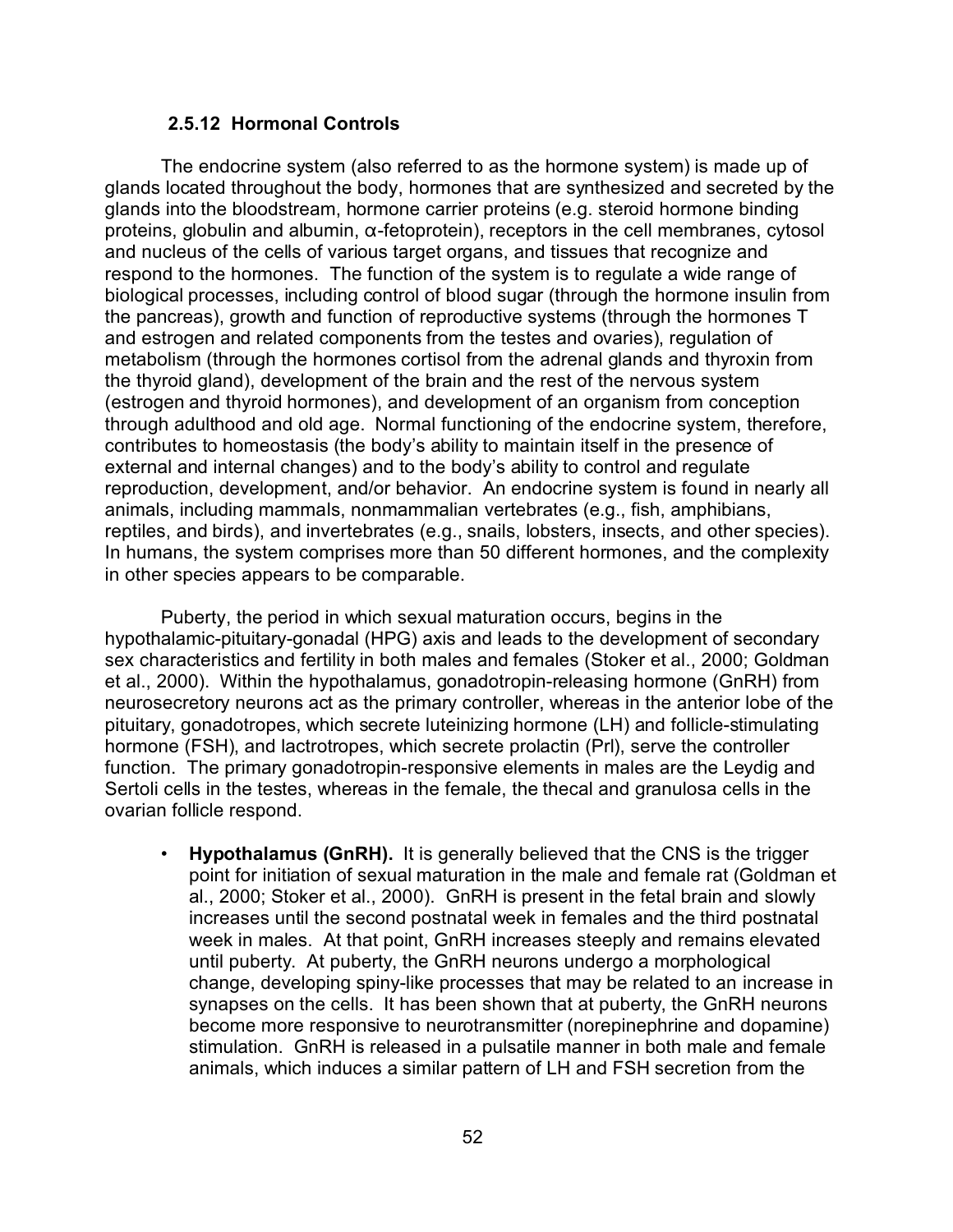anterior pituitary. GnRH levels can be viewed as an indicator of initiation of sexual maturation.

• **Pituitary (FSH, LH, Prl, TSH).** The gonadotropins FSH, LH, and Prl, secreted by the anterior pituitary, are essential in the process of sexual maturation. In the male, LH stimulates T secretion by direct action on the Leydig cells in the testis, and FSH binds to the Sertoli cells within the seminiferous tubules to aid spermatogenesis. FSH also increases the number of LH receptors in the testis, which in turn increases T production and testis growth. Increased prolactin is associated with growth of the prostate and seminal vesicle glands. In the female, FSH and LH act on the ovarian follicular granulosa and thecal cells, respectively, to stimulate production of E2, follicular/oocyte maturation and ovulation. An increase in prolactin levels is essential in the acquisition of vaginal opening and the transition to sexual maturity. Thyroid stimulating hormone (TSH) also from the anterior pituitary, is the trigger for the release of  ${\sf T}_3$  and  ${\sf T}_4$  from the thyroid gland (though  ${\sf T}_3$  is also produced locally in target organs) , and is essential in the regulation of thyroid activity (see below).

Endocrine-disrupting chemicals have been shown to alter levels of pituitary hormones, such as prolactin and LH. Cummings et al. (2000) dosed four strains of rats, either diurnally or nocturnally with atrazine (0, 50, 100, or 200 mg/kg/day on the first eight days of pregnancy). There were reductions in LH levels in Holtzman rats and LE rats but not in SD or F344 rats after diurnal dosing, and reductions in LH levels in LE and F344 at the highest dose (200 mg/kg) after nocturnal dosing, with no effect on SD or Holtzman rats. There were strain-related differences in control levels of LH. For example, serum LH levels were low in Holtzman and F344 rats and significantly higher in SD and LE rats. Control progesterone levels tended to be higher in F344 but the ranking of other strains differed according to time of collection. Thus basal levels of pituitary hormones may contribute to the sensitivity of certain strains to endocrine-disrupting chemicals.

In a study by Cooper et al. (2000), 50-300 mg/kg/day of atrazine was administered to ovariectomized SD and LE rats for 1, 3, or 21 days, and surges of LH and Prl induced by estrogen were examined. After one or three doses of atrazine (300 mg/kg), LH and Prl were suppressed in ovariectomized LE but not SD rats. After 21 doses, LH and Prl were suppressed in both rat strains in a dose-dependent manner. Therefore, although a longer exposure resulted in similar effects in both strains, LE rats were more sensitive to shorter exposures of atrazine.

The differential effects of an environmental estrogen, bisphenol A (BPA) were studied in female F344 and SD rats by Steinmetz et al. (1997). Basal levels of Prl were 40 and 25 ng/ml in F344 and SD rats respectively. Within three days, E2 (in silastic capsules inserted s.c.) significantly increased Prl levels 10-fold in F344 rats and only 3 fold in SD rats; while BPA significantly increased Prl levels 7-8-fold in F344 rats, with no effect on SD rats. Interestingly, E2 increased anterior pituitary weight in F344 rats, but not in SD rats, while BPA had no significant effect on pituitary weight in either strain.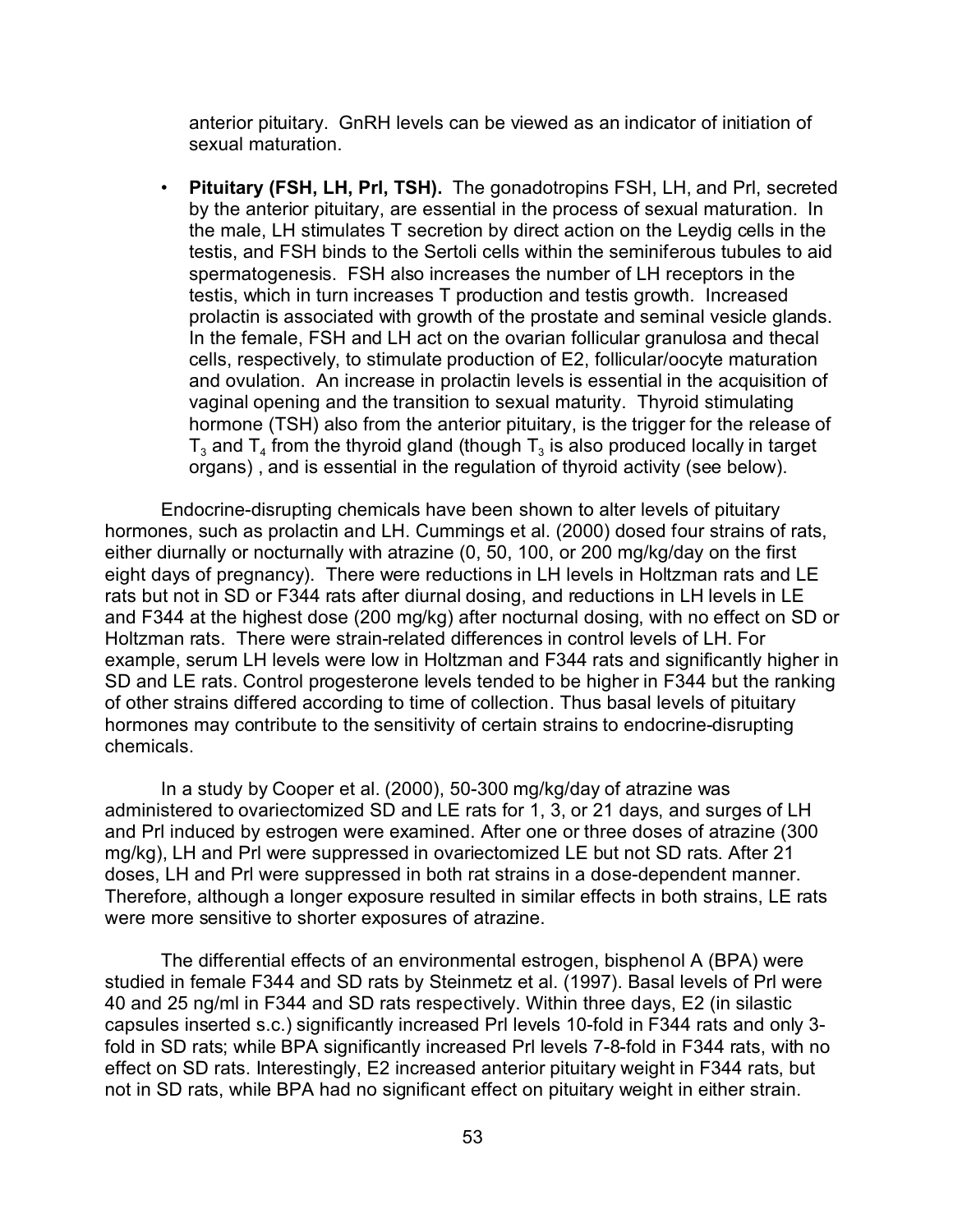While the authors speculated that genetic differences in estrogen receptors may be involved in strain-related sensitivities, subsequent studies in uteri and vagina showed that F344 and SD rats differ in the intermediate effects of xenoestrogens downstream of the estrogen receptor (Long et al. 2000).

• **Gonads (T, DHT, E2, P).** Androgens are essential in the development of the male reproductive tract, as well as for feedback regulation of the hypothalamic-pituitary axis, sex accessory organ development and maintenance, and spermatogenesis (Goldman et al., 2000; Stoker et al., 2000). T and DHT are the two most active androgens. Testes descent and development; maturation of the epididymides, vas deferens, seminal vesicles, coagulating glands, prostate, Cowper's glands, levator ani/bulbocavernosus, and other aspects of the male reproductive tract are dependent upon T, whereas DHT is responsible for male AGD, and external genitalia. DHT is key in the development and maintenance of the external genitalia, prostate, and urethra. E2 and progesterone (P) serve similar developmental and maintenance functions in the female.

In four strains of rats, Holtzman, LE, SD and F344, dosed with atrazine (0, 50, 100 or 200 mg/kg/day, for the first eight days of pregnancy) one group diurnally and the other nocturnally, Holtzman rats were the only strain to show a significant postimplantation loss and decreased P levels (Cummings et al., 2000). In the same study, serum E2 was increased only in SD rats dosed diurnally with the high dose of atrazine (200 mg/kg). In control animals, there were strain-related differences in both P and E2 levels. For example, serum P levels on day 9 controls were significantly higher in F344 and Holtzman rats than in SD or LE rats. At the same time, E2 levels in F344 rats were significantly lower than those of the other three strains. Thus, there are strain differences in control gonadal hormone levels, as well as in response to atrazine.

In 19.5 day old male rat fetuses, gestational exposure to TCDD (0, 0.5, 0.1, 0.5 or 1.0  $\mu$ g/kg) was associated with increases in prenatal T and pituitary LH production in Han/Wistar but not LE rats (Haavisto et. al., 2001). The lowered sensitivity of fetal LE rats may be associated with prenatal T levels which are only 15% of those in Han/Wistar rats. Conversely, adult LE rats are 1000 times more sensitive to TCDD compared to Han/Wistar rats (Pohjanvirta et al., 1988). Interestingly, strain-related differences in sensitivity to TCDD, are also age-dependent. In the same report, gestational exposure to DES (100 µg/kg in Han/Wistar rats; 100, 200 or 300 µg/kg in SD rats) significantly decreased prenatal T production in SD and Han/Wistar male rats, thus the authors concluded that both TCDD and DES exposure in utero may interfere with the timing of the prenatal T surge.

• **Thyroid (T<sup>3</sup> , T<sup>4</sup> ).** TSH released from the pituitary gland stimulates the thyroid to secrete triiodothyronine,  $\mathsf{T}_3$ , and thyroxine,  $\mathsf{T}_4.$   $\mathsf{T}_4$  is more prevalent in the blood (98%) than is T $_{\scriptscriptstyle 3}$  (2%). T $_{\scriptscriptstyle 3}$  is predominantly produced locally in target tissues. Prenatally, maternal  $\mathsf{T}_4$  is essential for normal offspring development. Thyroid hormones are well known to play essential roles in vertebrate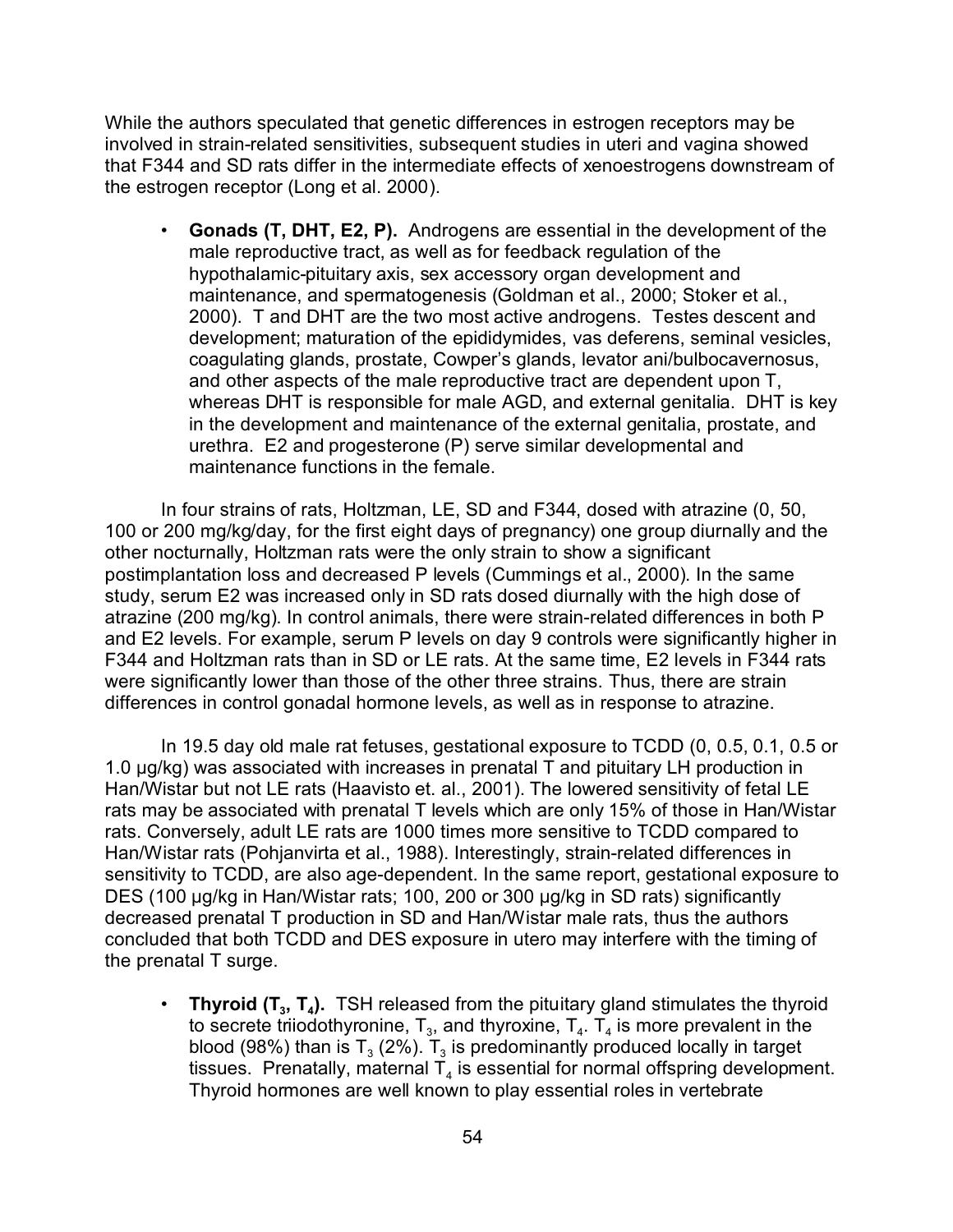development (Dussault and Ruel, 1981; Myant, 1971; Porterfield and Hendrich, 1993; Porterfield and Stein, 1994; Timiras and Nzekwe, 1989). Experimental work focused on the effects of thyroid hormone on brain development in the neonatal rat supports the concept of a "critical period" during which thyroid hormone must be present to avoid irreversible damage (Timiras and Nzekwe, 1989). Though the duration of this critical period may be different for different thyroid hormone effects, the general view has developed that the period of maximal developmental sensitivity to thyroid hormone occurs during the lactational period in the rat (Oppenheimer et al., 1994; Timiras and Nzekwe, 1989). Although thyroid hormone receptors are expressed in fetal rat brains (Bradley et al., 1989; Strait et al., 1990) and thyroid hormone can exert effects on the fetal brain (Escobar et al., 1990; Escobar et al., 1987; Escobar et al., 1988; Porterfield, 1994; Porterfield and Hendrich, 1992, 1993; Porterfield and Stein, 1994), the lactational period represents a stage of rapid expansion of the thyroid hormone receptors (Perez-Castillo et al., 1985) and an increase in the number of demonstrated effects of changed levels of thyroid hormone on brain development.

In a study of the effects of 2,3,7,8-Tetrachlorodibenzo-*p*-dioxin (TCDD) on two strains of adult rats, LE, and Han/Wistar, there were strain-related differences in control and treated rats (Pohjanvirta et al., 1989). Control T $_{\scriptscriptstyle{3}}$  values in both strains were not significantly different, but  $\mathsf{T}_4$  levels were about 1.2 times higher and TSH levels twice as high in Han/Wistar compared to LE rats. Rats were injected once i.p. with 0, 5, 50, or 500 (Han/Wistar only) ug/kg of TCDD, and tissues and hormones were collected at 1, 4, 8 and 16 days post treatment. TCDD decreased  ${\sf T}_4$  levels slightly more in LE (59%) compared to Han/Wistar rats (43%) after 4 days. After 16 days,  ${\sf T}_4$  levels had returned to basal levels in the two highest dose groups in the Han/Wistar rats, but in LE rats,  $T_4$ levels remained more than two fold lower than controls with no sign of recovery. By day 16, TCDD increased  $T_3$  levels in the two highest dose groups in the Han/Wistar rats and had decreased  ${\sf T}_3$  levels by one-half in LE rats. Thus, LE rats exhibited a greater sensitivity to TCDD with respect to thyroid hormone levels. The greater sensitivity of LE rats to TCDD has been confirmed in more recent work by Pohjanvirta et al. (1999) who showed that LE rats are 1000 times more sensitive to the acute lethal effects of TCDD than are Han/Wistar rats.

Another study compared the effects on levels of TSH,  ${\mathsf T}_3$  and  ${\mathsf T}_4$  after an endocrine challenge test [with thyrotropin-releasing hormone (TRH), and TSH], on two strains of male rats, SD and F344 (Fail et al., 1999). Both strains of rats responded to the challenge with increases in TSH levels. In F344 rats, there were significant increases in levels of T<sub>3</sub> and T<sub>4</sub>, while in SD rats, there were only increases in T<sub>4</sub>.

Strain-related differences in various hormone levels and organ weights were reported after exposure to the weak antiandrogen, *p,p*'-DDE, by O'Connor et al. (1999). After exposure of adult male LE and CD rats for 15 days to *p,p*'-DDE (0, 100, 200, 300 or 350 mg/kg/day in CD rats; 0, 200 or 300 mg/kg/day in LE rats), the following effects were reported.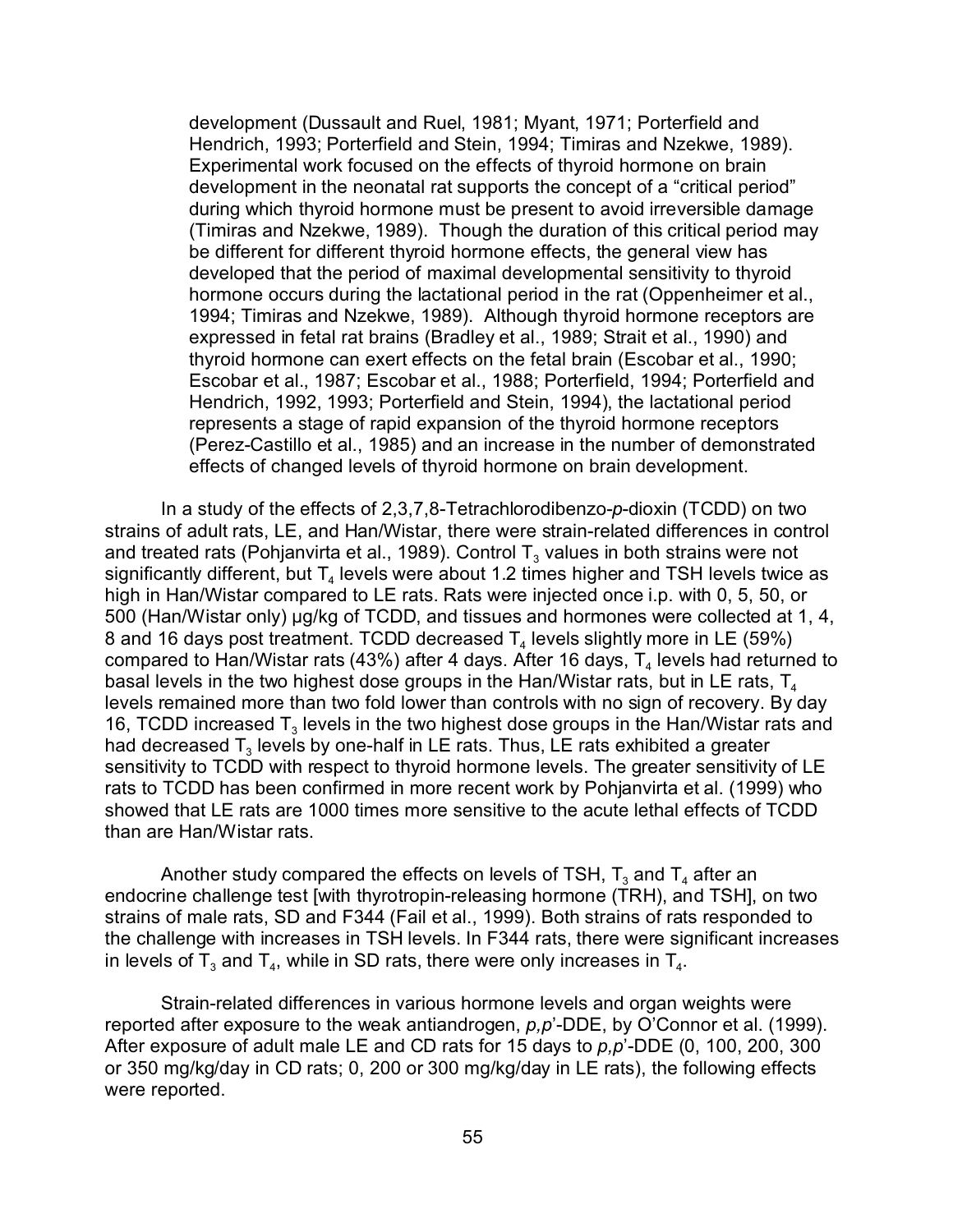| CD                                                      | LE                                                                                     |
|---------------------------------------------------------|----------------------------------------------------------------------------------------|
| ↑ relative liver weight, ↓absolute<br>epididymis weight | trelative liver weight, tabsolute<br>epididymis and relative accessory<br>organ weight |
| $\uparrow$ E2 (≥200 mg/kg/day), no change<br>in T. DHT  | 1E2 (300 mg/kg/day), T, DHT(≥200<br>mg/kg/day)                                         |
| ↓FSH (≥200 mg/kg/day), no<br>change in Prl, LH          | no change in FSH, PrI or LH                                                            |
| $T_A$ ( $\geq$ 100 mg/kg/day), no change<br>in TSH      | TSH and ↓T <sub>4</sub> (≥200 mg/kg/day)                                               |

These data demonstrate strain-sensitive differences in response to an endocrinedisrupting chemical. CD rats were much less sensitive to the effects of *p,p*'-DDE than were LE rats.

There is also a report by Dhaher et. al, (2000) of intraspecies differences in estrogen receptor number and binding affinity between Balb/c strain mice and a strain used as a systemic lupus erthematosus (SLE) model, MRL/MP-lpr/lpr (Dhaher, Greenstein et al. 2000). The MRL mice showed significantly higher affinity for E2 binding (using 3H-moxestrol as ligand) than did the Balb/c mice, which may be related to the exacerbation by E2 of SLE in the mouse model.

## **2.5.13 Uterine Weight**

Uterine weight is sensitive to estrogenic compounds. The increase in uterine weight after estrogenic compound exposure may be due to increased fluid uptake (imbibition), increased cell size (hypertrophy), and/or increased cell number (hyperplasia). Although the uterotrophic assay is being standardized and validated by an OECD/EPA initiative, the measurement of uterine weight is a sensitive parameter for inclusion in many of the *in vivo* screens involving females. The uterotrophic assay was designed to identify chemicals that act as estrogen receptor agonists or antagonists, directly on the uterus in ovariectomized females (since the HPG axis is not intact). An alternative is to use prepubertal intact females as the animal model. In this case, the test chemical may affect any point along the HPG axis, and the end organs such as the uterus, and the chemical may not be an ER agonist or antagonist since it does not require ER binding in the uterus. A description of processes and endpoints to evaluate chemical effects on uterine weight follows.

- 1. Ovariectomized adult females are exposed to test material for 3-5 days (po, sc, etc.) and are evaluated for the following:
	- A. Increased uterine wet/blotted weight, 6 to 24 (hypertrophy and hyperplasia, respectively) hours after test dose; must be due to a uterine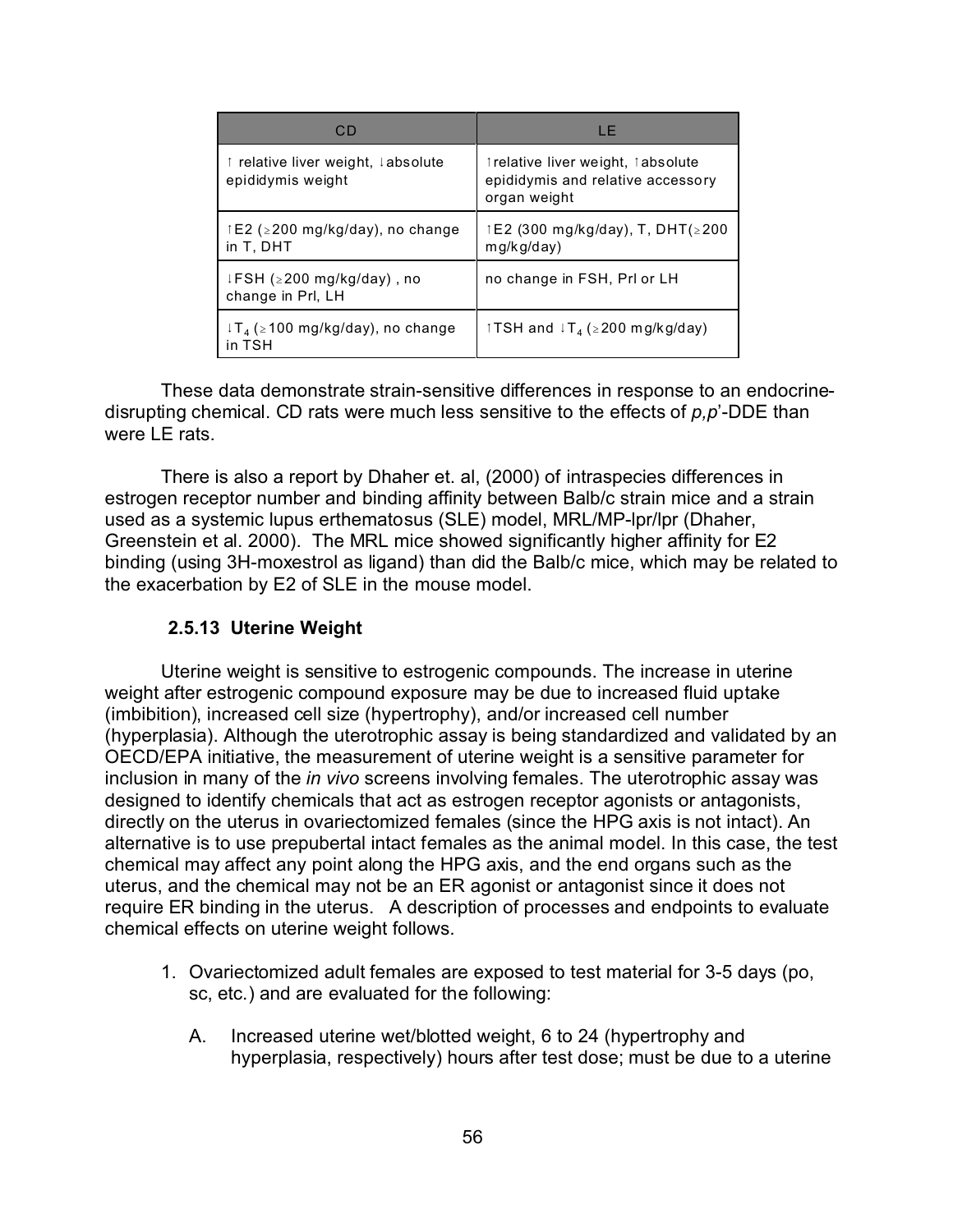estrogen receptor-mediated response (since gonad is missing, HPG axis is not intact); an estrogen receptor agonist will be detected.

- B. Administration of authentic E2, the potent endogenous estrogen plus the test material; if uterine wet and blotted weights increased with E2, but to lesser extent from E2 plus test chemical, then test material is an estrogen antagonist.
- 2. Intact prepubertal females are exposed to test material for 3 days (po, sc, etc.) prior to normal onset of puberty and are evaluated for the following:
	- A. Increased uterine wet/blotted weight (can occur through HPG axis since it is intact; if uterine weight is increased, the test material is an estrogenmimic, or estrogen-like (not necessarily an estrogen receptor agonist).

B. Adminstration of E2 and test material for detection of anti-estrogens (need not be an estrogen receptor antagonist).

A three-day uterotrophic assay for detecting the estrogenic activity of octylphenol, nonylphenol, methoxychlor, and bisphenol A in prepubertal LE rats was found to be the most accurate method of detecting estrogenic activity when compared to age of VO and estrous cyclicity (Laws et al., 2000), and may provide a sensitive endpoint for detection of endocrine disrupting chemicals that act via estrogen receptor binding (ovariectomized female), or via interaction with the HPG axis (intact prepubertal female).

In studies performed in ovariectomized Wistar, Da/Han, and SD rats, dosed two weeks after surgery with increasing doses of genistein (25, 50 and 100 mg/kg/day), p-tert-octylphenol (5, 50 and 200 mg/kg/day), bisphenol A (0, 5, 50 and 200 mg/kg/day), and as a positive control 100  $\mu$ g/kg EE, there was a strong stimulation by EE in uterine weight in the Wistar and Da/Han rats and less pronounced response in the SD rats (Diel et al., 2001). All strains showed comparable slight uterotrophic responses to 50 and 100 mg/kg genistein and comparable moderate uterotrophic response to 200 mg/kg p-tert-octylphenol. No doses of bisphenol A applied stimulated uterine wet weight in Wistar or Sprague Dawley rats, whereas in the Da/Han rats a slight stimulation was detected in the highest dose (200 mg/kg BW). These studies demonstrated a strain- and chemical-specific sensitivity in the uterotrophic assay with SD rats less sensitive than DA/Han rats to EE and BPA. While Wistar rats were more sensitive than SD to EE, both Wistar and SD rats were resistant to BPA.

Similarly, EE (1,3,10 or 30  $\mu$ g/kg/day), DES (0.5, 1.5, 5 and 15  $\mu$ g/kg/day) and a weak phytoestrogen, coumestrol (CE) (10, 35, 75 and 150 mg/kg/day), as positive controls, produced increases in uterine weight in SD and F344 rats (McKim et al., 2001). However, in response to the chemical D4 (0,10,50,100, 250, 500 and 1000 mg/kg/day), the maximal uterine weight was increased 160% relative to control values in the SD rats and only 86% relative to control values in F344 rats. Thus, SD rats were more sensitive to the effects of octamethylcyclotetrasiloxane (D4) in the uterotrophic assay. McKim et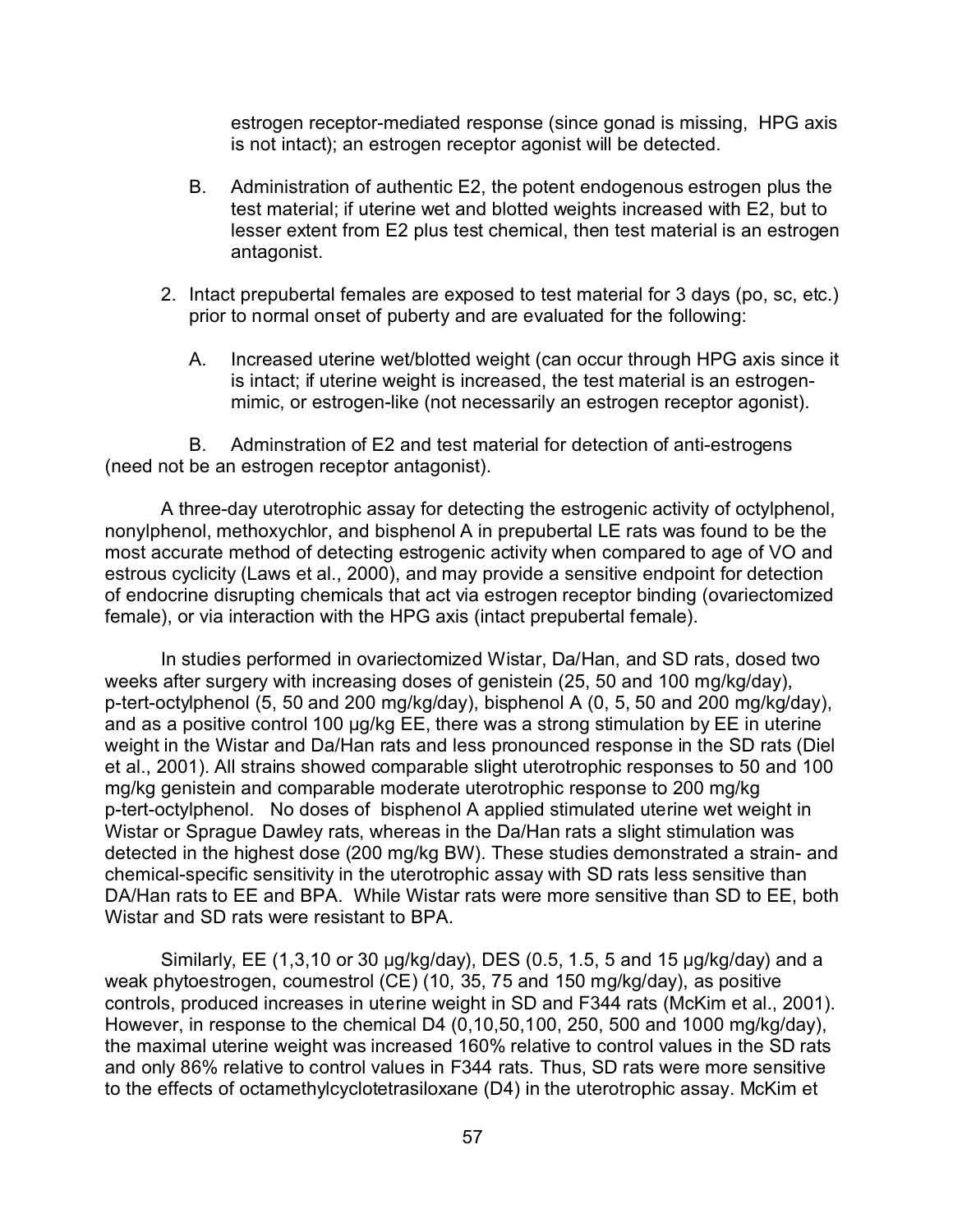al. (2001) suggested that the metabolism of D4 may be slower in SD versus F344 rats based on pharmacokinetic data.

In a study by Christian et al. (1998), the uterotrophic assay was compared across three rat strains, Wistar-Chbb:THOM-SPF, and Wistar-CRL:(WI)BR, and SD (Charles River). When administered DES, all three strains exhibited a positive uterine response, with a similar response in both Wistar strains and a slightly lower response in SD rats. Variability of responses was associated with background spontaneous incidences of abnormally high relative uterine weights possibly due to fluctuations in estrogen occurring between pnd 21 to 25. Due to differences in control mean uterine weights between rat strains (i.e. means were lower in Wistar-Chbb:THM-SPF versus Wistar-CRL and SD), criteria for biological outliers were different in Wistar-Chbb: THOM-SPF ( $\geq$ 0.15%) versus Wistar-CRL and SD rats ( $\geq$  0.20%). Christian et al. (1998) demonstrated the importance of historical control data in the determination of statistically significant effects in subsequent studies.

Sometimes genetic differences have no observable effect on an endocrine endpoint. A study by Odum et al., 1999a, investigated the effects of *p*-Nonylphenol (NP) (0 to 250 mg/kg/day orally for 3 or 11 days; and 0 to 7.12 mg/kg/day via mini-pumps implanted s.c., for 11 days) in the uterotrophic assay in Alderley Park (Wistar-derived) and SD rats. Results were similar in both strains with a positive response to both DES (0.01 mg/kg/day) and NP (250 mg/kg/day), which were of the same magnitude as in previous studies performed in Noble rats (Odum et al., 1999b). The uterotrophic effects of NP and DES were found to be independent of rat strain.

#### **3.0 Interspecies Similarities and Differences in Endocrine Endpoints**

Few studies have been conducted in a single laboratory comparing the effects of endocrine-disrupting chemicals in more than one strain within a species, and even fewer studies have been conducted in a single laboratory comparing the effects of endocrinedisrupting chemicals in more than one species. Therefore the criterion that only studies performed in the same laboratory across species would be included in this white paper could not be applied. One review paper which looked at many studies on many chemicals across many laboratories in mice versus rats was included as well as other studies comparing endocrine endpoints across species in response to endocrinedisrupting chemicals.

There are many reviews on species differences in reproductive and developmental toxicology studies. Among these is a comparison of reproductive organ weights, sperm parameters, and vaginal cytology from fifty 13-week studies involving 24 chemicals in seven different laboratories (and four routes of exposure for the National Toxicology Program in B6C3F<sub>1</sub> mice and F344 rats (Morrissey et al., 1988). Considerable interlaboratory variability was demonstrated, but overall, it was concluded that there were no differences in types of sperm head abnormalities between control and treated rats and mice, and that testis, epididymis, and cauda epididymis weights and sperm motility were the most statistically powerful endpoints evaluated. Of all the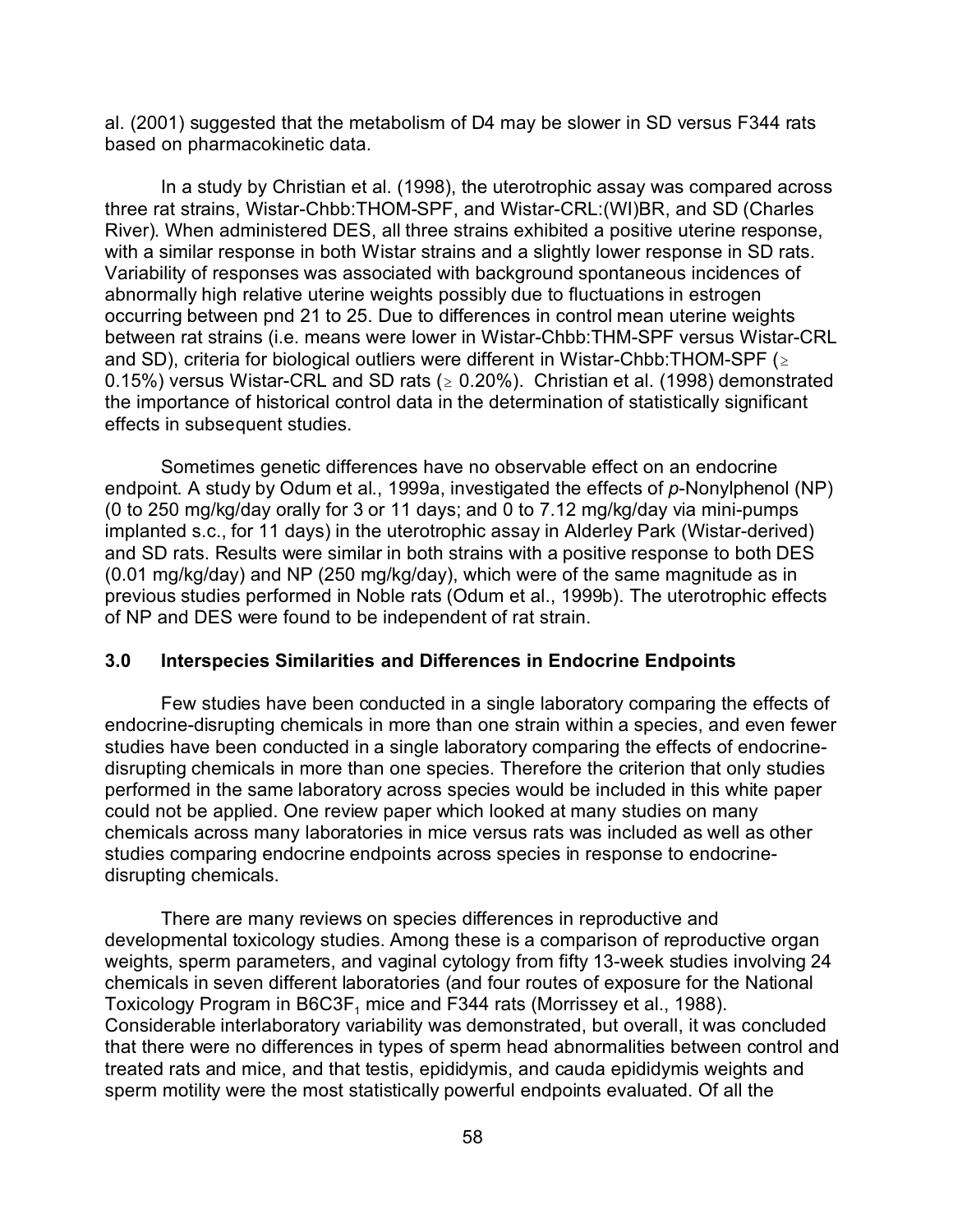chemicals tested, only one, methylphenidate in the rat, produced an increase in abnormal sperm without effects on any other male endpoint. The agreement in results in these endocrine endpoints in response to reproductive toxicants between rats and mice was about 58%. A combination of confounding factors and species differences may have accounted for disparity in toxicological data.

Several reports have focused on differences in endocrine endpoints between rats and mice. In the uterotrophic assay, the estrogenic activity of parabens was assessed in B6D2F1 mice and Wistar rats (Hossaini et al., 2000). The parabens tested were methyl-, ethyl-, propyl- and butyl *p*-hydroxybenzoate, and *p*-hydroxybenzoic acid, which were administered either orally or subcutaneously for three days at doses up to 1000 mg/kg/day, and E2 (0.1 mg/kg) was used as a positive control. In the mouse uterotrophic assay, there was no significant effect on uterus weight in doses up to 1000 mg/kg/day for all parabens. In the rat uterotrophic assay, 600 mg/kg/day of butyl-paraben produced a positive response. Thus the estrogenic activity of parabens was found to be weak in rats and was not observed in mice.

Two separate studies reported species differences in the ovarian toxicity of reproductive toxicants. In one study (Doerr et al., 1996), 1,3-butadiene epoxides (butadiene monoepoxide, BMO; and butadiene diepoxide, BDE) were administered at doses up to 1.43 mmol/kg/day intraperitoneally for 30 days, to young SD rats and B6C3F1 mice. BMO was ovotoxic in mice, producing decreases in follicle counts and reproductive organ weights, with no effects in rats at the doses tested. BDE was ovotoxic in both rats and mice, with a greater sensitivity to BDE in mice, resulting in reductions in uterine and ovarian weights in mice at lower concentration than in rats. In addition, follicle counts were greatly reduced in mice at lower doses of BDE than in rats. The authors speculate that metabolic differences affecting the conversion of BMO to BDE may be responsible. In another study by Takizawa et al., 1985, intraovarian injection of increasing concentrations of benzo(*a*)pyrene, a polycyclic aromatic hydrocarbon, reduction in small oocytes occurred in a dose-dependent fashion at doses ranging from 0.01 to 30 µg/ovary in C57BL/6N and DBA/2N mice and 0.8 to 240 ug/ovary in SD rats. Thus effects of benzo(a)pyrene on small oocyte number were present in both SD rats and two strains of mice.

Cadmium has also been found to induce ovarian toxicity in animals. In a study by Rehm and Waalkes (1988), the effects of cadmium were assessed in immature and mature female Syrian hamsters, four mouse strains (BALB/cAnNCr, DBA/2NCr, C57BL/6NCr, NFS/NCr) and two rat strains [F344 and Wistar-Furth (WF)] after a single injection (sc) of a dose ranging from 20 to  $47.5 \mu$  mol/kg, and the reproductive tracts were examined by light microscopy. Syrian hamsters were the most sensitive to cadmium-induced ovarian hemorrhagic necrosis, in particular, shortly before ovulation. In mice, only the DBA/2NCr strain showed significant cadmium-induced ovarian hemorrhagic necrosis, and uterine lesions in any of the mouse strains were rare. Though rats showed dose and age-dependent toxicity of the ovaries, uterus, cervix, and liver, cadmium induced uterine lesions only in mature F344 rats, not WF rats. Thus species and strain differences in cadmium-induced reproductive toxicity were reported.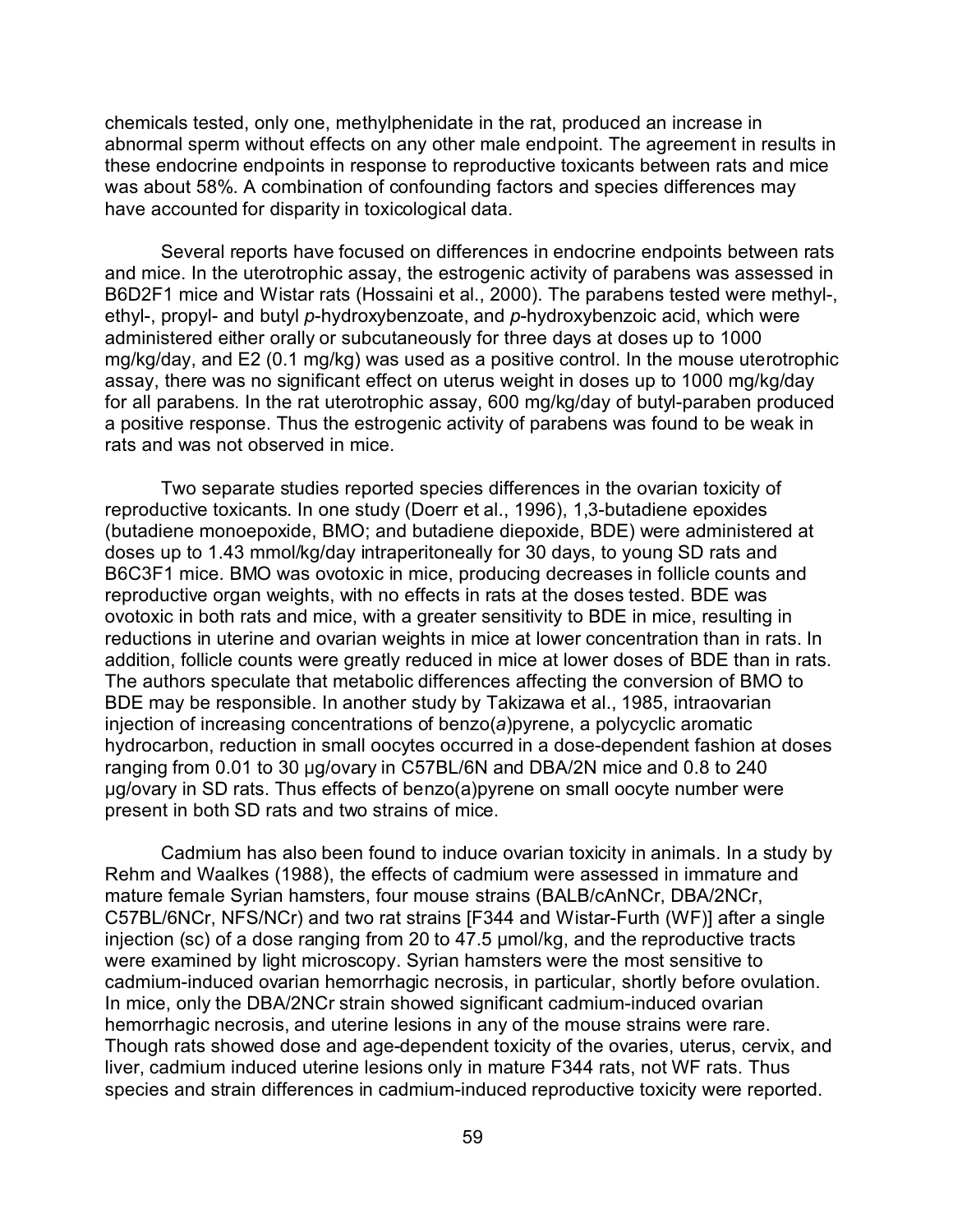As female mice were more sensitive than female rats to the ovotoxic effects of 1,3-butadiene (Doerr et a., 1996), male mice were found to be more sensitive to the reproductive effects of 1,3-butadiene, while the same doses produced no effects in rats. Anderson et al. (1998) compared the effects of exposure by inhalation to 1,3-butadiene (up to 1250 ppm in rats and up to 130 ppm in mice) for 10 weeks prior to mating, in male CD-1 mice and male SD rats. Exposure in mice resulted in  $F_1$  abnormalities and increases in early deaths. None of these effects were observed at the same exposure concentrations in SD rats.

In an earlier study by Brinkworth, Anderson, and McLean (1992), dietary restriction in CD-1 mice was found to increase abnormal sperm which may have been related to a decrease in calories, and to decrease epididymal sperm counts, which may have been due to a lack of protein. In CD rats, dietary restriction only reduced epididymal sperm count. Thus dietary changes had different impacts on spermatogenesis in mice compared to rats.

A differential sensitivity to the developmental toxicity of BPA was reported by Morrissey et al. (1987) in CD-1 mice compared to CD rats. Mice and rats were dosed daily from gd 6 to 15, with 0-640 mg/kg/day BPA (rats) and 0-1250 mg/kg/day BPA (mice). Maternal toxicity (as evidenced by significant decreases in maternal weight gain) occurred in rats at  $\geq 160$  mg/kg/day and at a much higher dose (1250 mg/kg/day) in mice. No fetal toxicity occurred at doses up to 640 mg/kg/day in rats, and in mice, at 1250 mg/kg/day, there were significant increases in the number of resorptions, and a decreases in average fetal body weight. Maternal mice were more sensitive to toxic doses of BPA than maternal rats, and fetal malformations were not observed in either rats or mice.

Species differences in endocrine receptor binding characteristics have been reported in *in vitro* experiments. Mathews et al. (2000) examined the ability of several natural and synthetic chemicals to compete with  ${}^{3}$ H-E2 for binding to bacterially expressed estrogen receptor alpha D, E and F domains from five different species (human, mouse, chicken, anole, and rainbow trout) fused to glutathione S-transferase (GST). While all of these fusion proteins displayed high affinity for E2 (Kd of 0.3 to 0.9 nM), species differed in affinity of binding other estrogenic chemicals. With, for example, rainbow trout, ER fusion proteins showing much higher relative binding affinity for alpha-zearalenol, Bisphenol A, octylphenol, o,p' DDT, Methoxychlor, p,p'-DDT, o,p'-DDE, p,p'-DDE, alpha-endosulfan and dieldrin than ERs from the human, mouse, chicken and green anole (Matthews, Celius et al. 2000). Thus sequence variation in the ER ligand binding domain between strains and between species could be a major source of variation in EDSP assays, in evaluating compound which act via the ER.

## **4.0 Summary and Conclusions of Intraspecies and Interspecies Similarities and Differences in Endocrine Endpoints and Conclusions**

Endocrine-mediated toxicity of chemicals varies among strains of animals of the same species and among different species. Endocrine endpoints vary in sensitivity to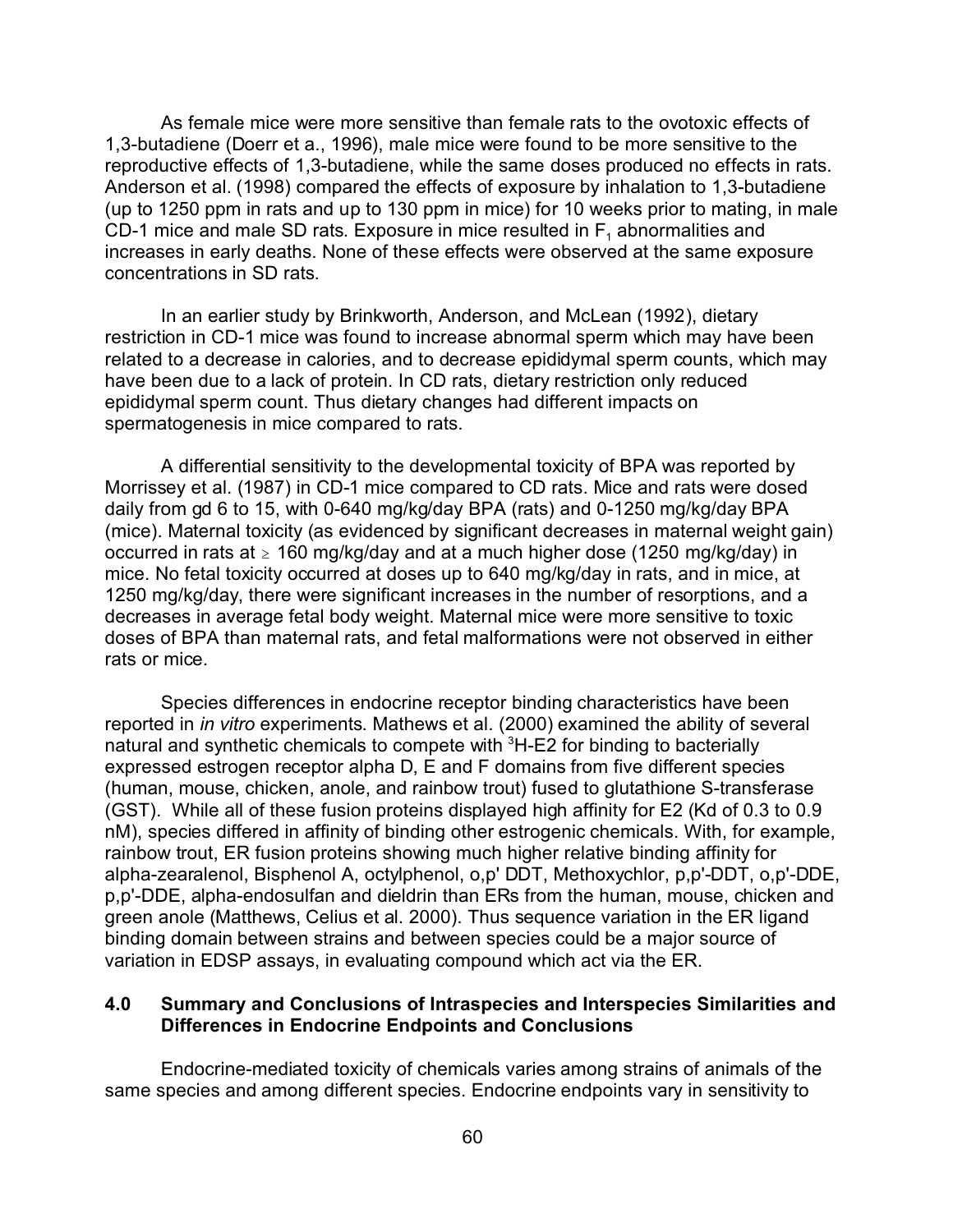chemicals across strains and species. The sensitivity to endocrine-active chemicals is obviously dependent on the endpoint evaluated, the chemical administered, and the genotype of the animal model. Genetic variability which exists within outbred strains, between inbred and outbred strains as well as in the animal and human populations to which the results will be applied has the potential to confound the detection and interpretation of reproductive toxicity. The following table summarizes strain-related similarities and differences in endocrine endpoints in many key research articles designed to investigate the effects of endocrine disruptors. The focus of the comparison is on rat strains, with some examples in mouse strains.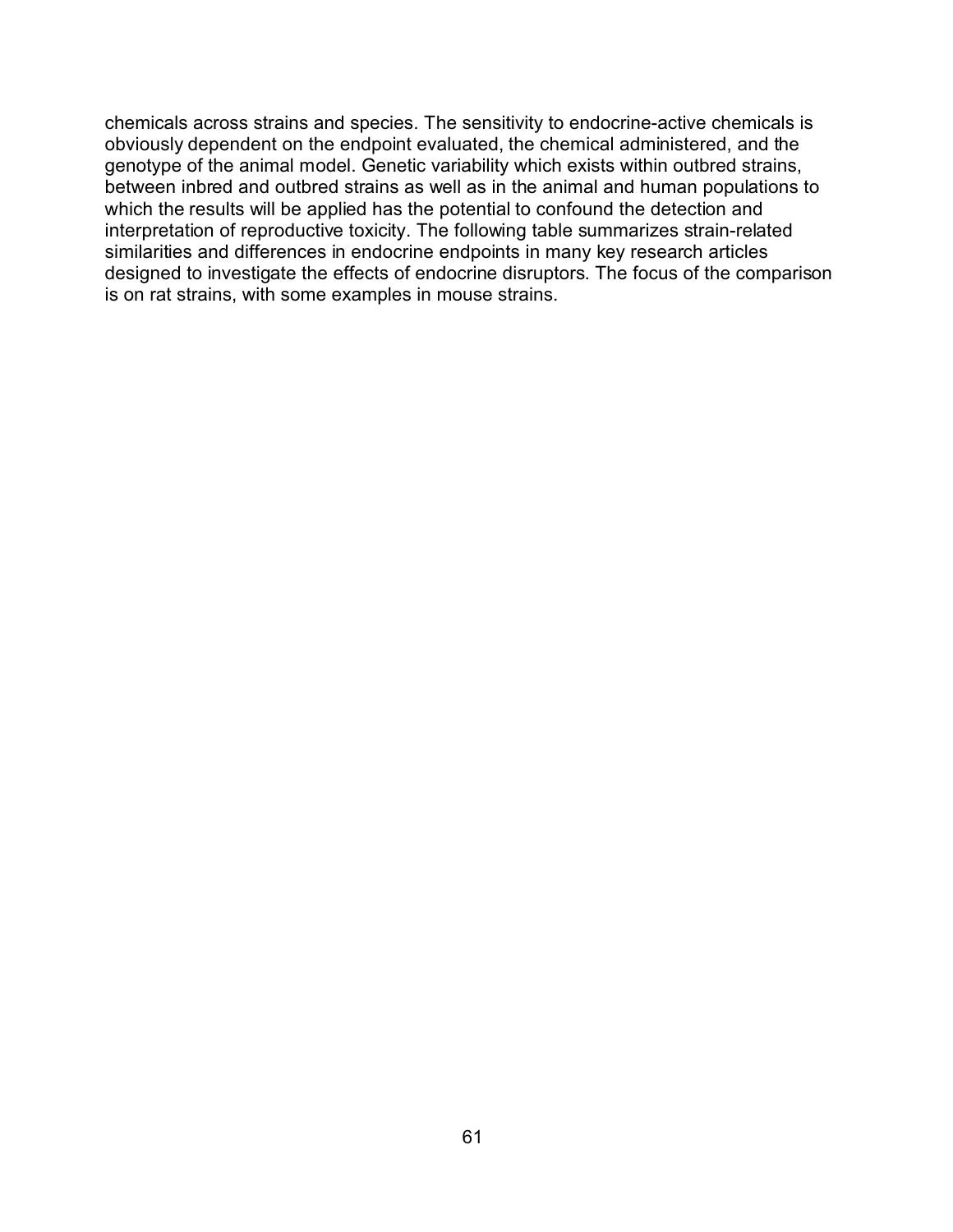| <b>Endocrine</b><br><b>Endpoints</b> | <b>Strains</b>        | Chemical                                                | <b>Similarities</b>                                                                                                                                                                                                                                                         | <b>Differences</b>                                                                                                                                                                           | <b>Key References</b>                  |
|--------------------------------------|-----------------------|---------------------------------------------------------|-----------------------------------------------------------------------------------------------------------------------------------------------------------------------------------------------------------------------------------------------------------------------------|----------------------------------------------------------------------------------------------------------------------------------------------------------------------------------------------|----------------------------------------|
| Uterine Weight                       | Wistar, SD,<br>Da/Han | <b>Ethinyl Estradiol</b><br>(EE), BPA                   | Wistar and SD less sensitive to<br><b>I</b> BPA than Da/Han                                                                                                                                                                                                                 | SD less sensitive than Da/Han to<br>EE and BPA, Wistar more sensitive<br>than SD to EE.                                                                                                      | <sup>1</sup> Diel et al., 2001         |
|                                      | Alderley Park,<br>ISD | <b>NP</b>                                               | Results were similar in both strains (250 mg/kg NP resulted in slightly<br>with a positive response to NP<br>(250 mg/kg/day), which were of the Alderlery Park (1.84-fold) than in<br>same magnitude as previous<br>studies performed in Noble rats<br>(Odum et al., 1999b) | greater uterotrophic response in<br>SD (1.55-fold).                                                                                                                                          | $20$ dum et a., 1999a                  |
|                                      | SD, F344              | E2, BPA                                                 | Both strains showed increased<br>uterine weight in response to E2                                                                                                                                                                                                           | <b>F344 more sensitive to BPA and</b><br>IE <sub>2</sub>                                                                                                                                     | $3$ Steinmetz et al.,<br>1998          |
|                                      | SD, F344              | EE, DES and<br>octamethylcyclot<br>etrasiloxane<br>(D4) | EE, DES and D4 produced similar<br>positive uterine response in SD<br>land F344 rats.                                                                                                                                                                                       | Maximal uterine response to D4<br>was two-fold higher in SD than<br>F344 rats. F344 more sensitive to<br>IEE.                                                                                | $4$ McKim et al., 2001                 |
|                                      | Wistar, SD            | <b>DES</b>                                              | SD and Wistar(CRL) had similar<br>control values for uterine weight;<br>similar uterotrophic response in<br>both Wistar strains.                                                                                                                                            | Wistar(Chbb-THOM-SPF) had<br>lower mean uterine weights in<br>controls versus SD and<br>Wistar(CRL), less variability in<br>response to DES                                                  | <sup>5</sup> Christian et al.,<br>1998 |
|                                      | SD, F344              | E2,4-OH<br>tamoxifen (4-<br>OHT)                        | <b>IF344 and SD showed similar</b><br>uterine weight responses to E2                                                                                                                                                                                                        | <b>IF344 more sensitive than SD to</b><br>E2 induced uterine epithelial cell<br>height. SD more sensitive than<br>F344 to induction of uterine weight<br>and epithelial cell height by 4-OHT | <sup>6</sup> Bailey et al., 2002       |

**Table 2. Intraspecies Comparisons of Endocrine Endpoints**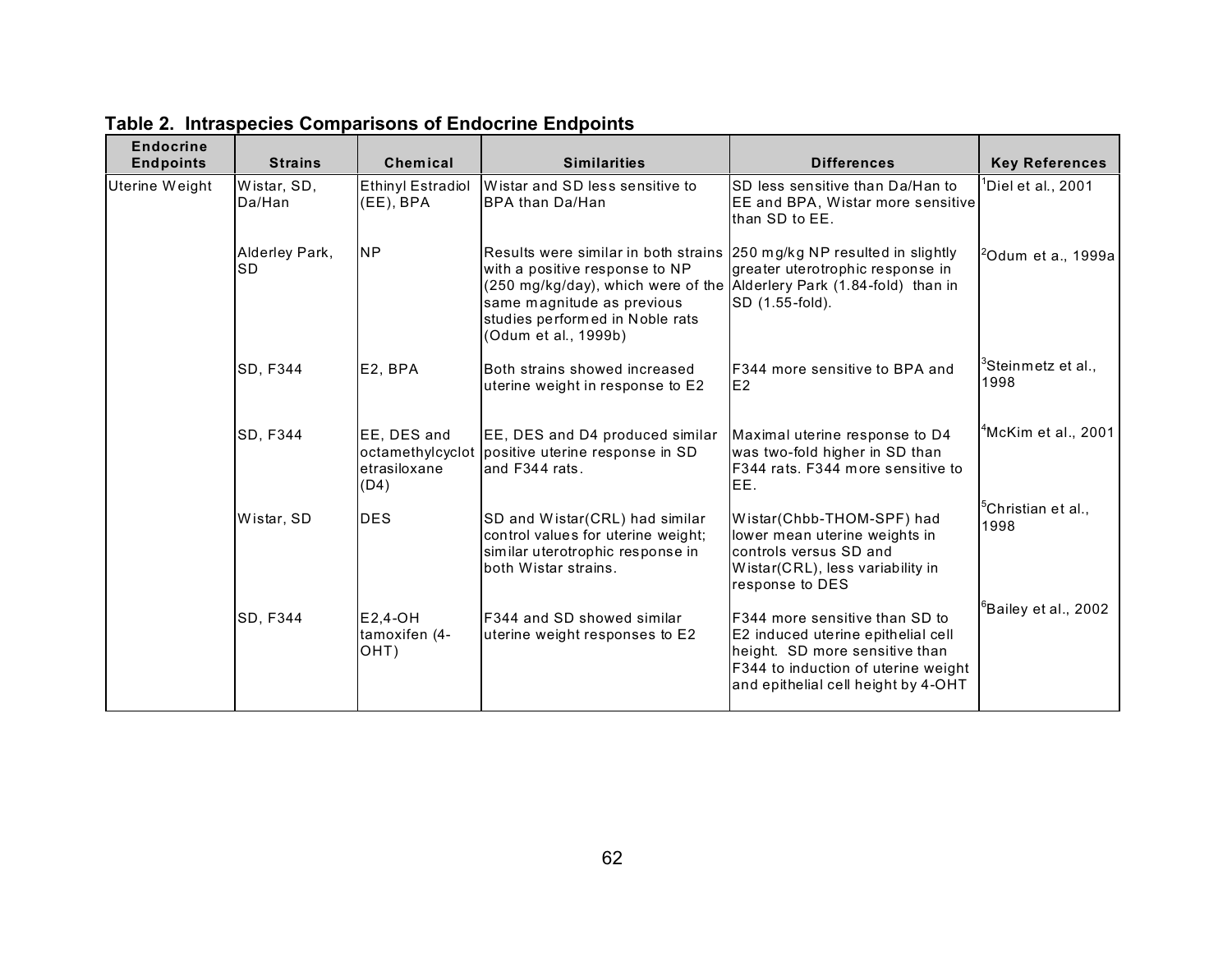| <b>Endocrine</b><br><b>Endpoints</b>                       | <b>Strains</b> | Chemical               | <b>Similarities</b>                                                                                                                                                                                                             | <b>Differences</b>                                                                                                                                                                                      | <b>Key References</b>                 |
|------------------------------------------------------------|----------------|------------------------|---------------------------------------------------------------------------------------------------------------------------------------------------------------------------------------------------------------------------------|---------------------------------------------------------------------------------------------------------------------------------------------------------------------------------------------------------|---------------------------------------|
| Male and female<br>sexual<br>development<br>(AGD, PPS, VO) | SD, LE         | p,p'-DDE;<br>flutamide | PPS same time in LE and SD<br>controls; p,p'-DDE had no effect<br>on PPS or VO in either strain;<br>flutamide decreased AGD and<br>caused nipple retention and<br>changes in male reproductive<br>organ weights in both strains | p,p'-DDE produced significant<br>decrease in AGD in male LE rats,<br>not in SD; p,p'-DDE produced<br>nipple retention at a lower dose in<br>SD than LE; VO earlier in LE<br>controls versus SD controls | <sup>7</sup> You et al., 1998         |
|                                                            | SD, F344       |                        | $\beta$ -E2-3-benzoate neonatal exposure to 1.5<br>mg/kg/day decreased male<br>reproductive organ weights in both<br>F344 and SD males (pnd 90), and weights in F344 rats than in SD<br>delayed PPS                             | At pnd 90, in rats exposed to 1.5<br>mg/kg/day, there were greater<br>reductions in reproductive organ<br>rats (greater responsiveness in<br>F344, higher sensitivity in SD)                            | <sup>o</sup> Putz et al., 2001        |
| Female<br>reproductive tract Park                          | SD, Alderley   | <b>BPA</b>             | There was no effect on age of first<br>estrus in either strain.                                                                                                                                                                 | VO delayed in Alderley Park, but<br>not in SD rats                                                                                                                                                      | <sup>9</sup> Tinwell et al., 2002     |
|                                                            | F344, SD       | <b>BPA</b>             | Metabolic clearance of BPA is<br>same                                                                                                                                                                                           | BPA increased DNA synthesis and<br>cell proliferation in the vaginal<br>epithelium of F344 rats but not of<br><b>ISD</b> rats                                                                           | $10$ Long et al., 2000                |
|                                                            | LE, Holtzmann  | ITCDD                  | 1 µg/kg on gd 15 produced<br>malformations of F1 offspring<br>female external genitalia and<br>increased UVD in both strains.                                                                                                   |                                                                                                                                                                                                         | <sup>11</sup> Gray and Ostby,<br>1995 |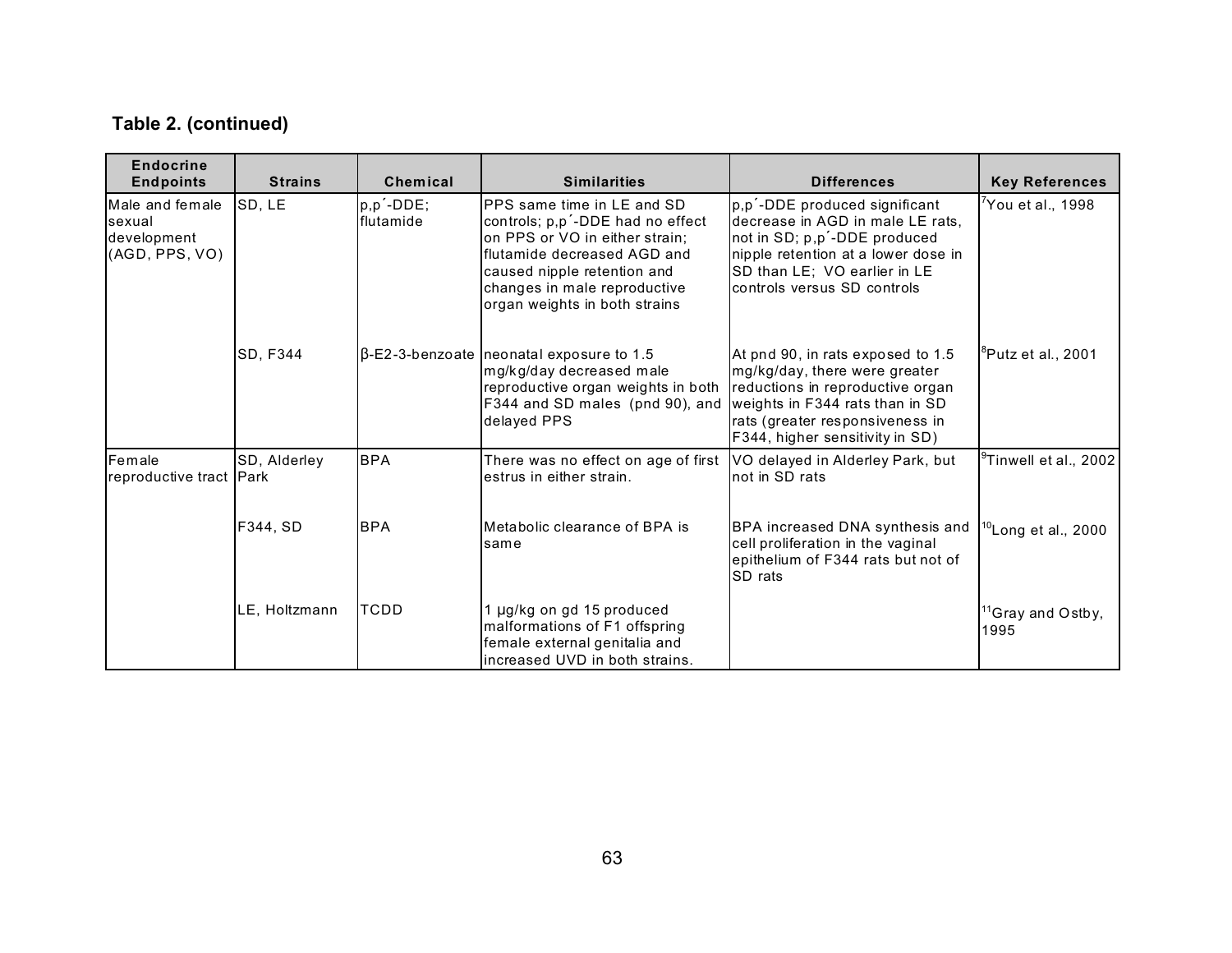| <b>Endocrine</b><br><b>Endpoints</b>    | <b>Strains</b>                     | Chemical                                     | <b>Similarities</b>                                                                                                                                                                                                                                                                                                                                                                                                                                                                                       | <b>Differences</b>                                                                                                                                                                                                                                                                                                                                                                                                                            | <b>Key References</b>                 |
|-----------------------------------------|------------------------------------|----------------------------------------------|-----------------------------------------------------------------------------------------------------------------------------------------------------------------------------------------------------------------------------------------------------------------------------------------------------------------------------------------------------------------------------------------------------------------------------------------------------------------------------------------------------------|-----------------------------------------------------------------------------------------------------------------------------------------------------------------------------------------------------------------------------------------------------------------------------------------------------------------------------------------------------------------------------------------------------------------------------------------------|---------------------------------------|
| Male<br>reproductive<br>tract/andrology | F344, ACI,<br>Lewis, SD,<br>Wistar | 3,2'-dimethyl 4-<br>amino-biphenyl<br>(DMAB) |                                                                                                                                                                                                                                                                                                                                                                                                                                                                                                           | tumorigenic response in the<br>prostate of F344, ACI, Lewis, CD<br>and Wistar rats to DMAB was more<br>sensitive in F344>ACl>Lewis>CD<br>and Wistar rats were insensitive                                                                                                                                                                                                                                                                     | <sup>12</sup> Shirai et al., 1990     |
|                                         | LE, SD                             | p,p'-DDE                                     | In both SD and LE rats, there were<br>increases in liver weight, and in<br>E2; decreases in T4; and no<br>change in Prl or LH                                                                                                                                                                                                                                                                                                                                                                             | In SD rats there was a decrease in<br>epididymis weight, no change in T,<br>DHT, or TSH, and a decrease in<br>FSH. In LE rats, there was an<br>increase in epididymis weight,<br>increases in T, DHT and TSH, and<br>no change in FSH.                                                                                                                                                                                                        | $13$ O'Connor et al.,<br>1999         |
|                                         | LE, Wistar                         | Vinclozolin                                  | 200 mg/kg/day from gd 14 to pnd 3 200 mg/kg/day from gd 14 to pnd 3<br>produced malformations of male<br>external genitalia, nipple retention<br>lasting into adulthood, and<br>increased inflammation of<br>epididymides, prostate, seminal<br>vesicles and coagulating glands in<br>both strains. 12 mg/kg produced<br>transient retention of<br>nipples/areolae in preweanling<br>males of both strains. Similar<br>NOAEL in both strains, 12 and 6<br>mg/kg bod wt. In Wistar and LE<br>respectively. | reduced maternal body weights<br>and pup weights in Wistar but not<br>LE. Chronic inflammation of urinary<br>bladder, and testis atrophy were<br>noted in LE and not Wistar, At 12<br>mg/kg/day, nipple/areolae retention<br>persisted into adulthood in LE, not<br>in Wistar. Adult offspringLE also<br>had reduced prostate, seminal<br>vesicle, and coagulating gland<br>weights; these effects were not<br>seen in Wistar adult offspring | <sup>14</sup> Hellwig et al.,<br>2000 |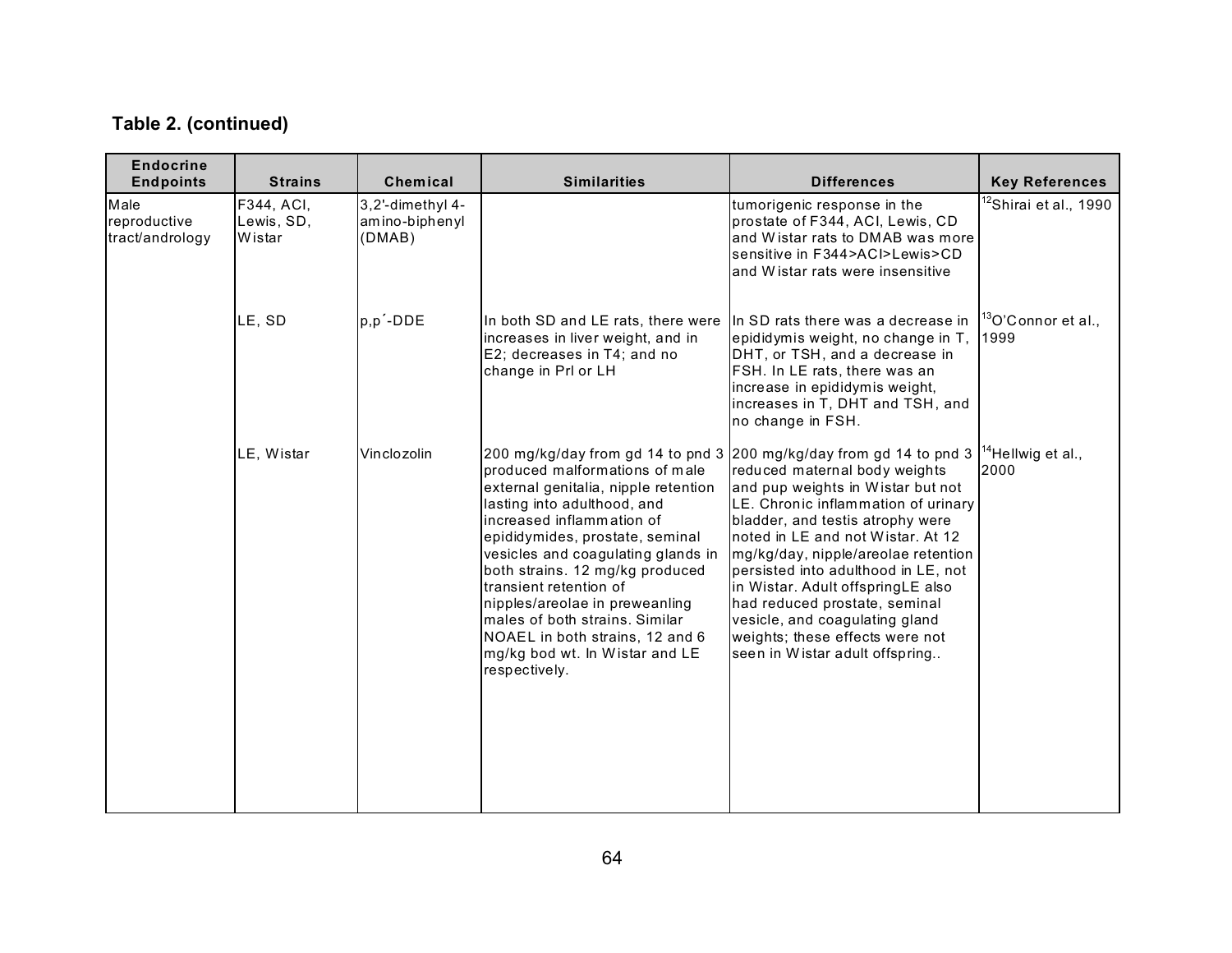| <b>Endocrine</b><br><b>Endpoints</b> | <b>Strains</b>                               | <b>Chemical</b>                    | <b>Similarities</b>    | <b>Differences</b>                                                                                                                          | <b>Key References</b>                   |
|--------------------------------------|----------------------------------------------|------------------------------------|------------------------|---------------------------------------------------------------------------------------------------------------------------------------------|-----------------------------------------|
|                                      | AP, SD                                       | <b>BPA</b>                         | No difference in PPS . | 50 mg/Kg BPA decreased total<br>sperm count and daily sperm<br>production in AP (Wistar-derived)<br>rats but not SD.                        | <sup>15</sup> Tinwell et al.,<br>2000   |
|                                      | Wistar, SD and<br>Dark Agouti<br>(DA)        | none                               |                        | DA exhibited lower absolute testis<br>weight than the other two strains,<br>no difference in sperm count<br>among the three strains.        | <sup>16</sup> Wilkinson et al.,<br>2000 |
|                                      | <b>I</b> SD versus other<br>strains (review) | llead                              |                        | SD more sensitive than other<br>strains to testicular toxicity of lead.                                                                     | $17$ Apostoli et al.,<br>1998           |
|                                      | F344. SD                                     | Neonatal<br>E2-3-Benzo-ate<br>(EB) |                        | <b>IF344 more sensitive and</b><br>responsive than SD to reduction in<br>TW, Epididymis, Seminal Vessicle<br>and Coaquiating gland weights. | <sup>18</sup> Putz et al., 2001         |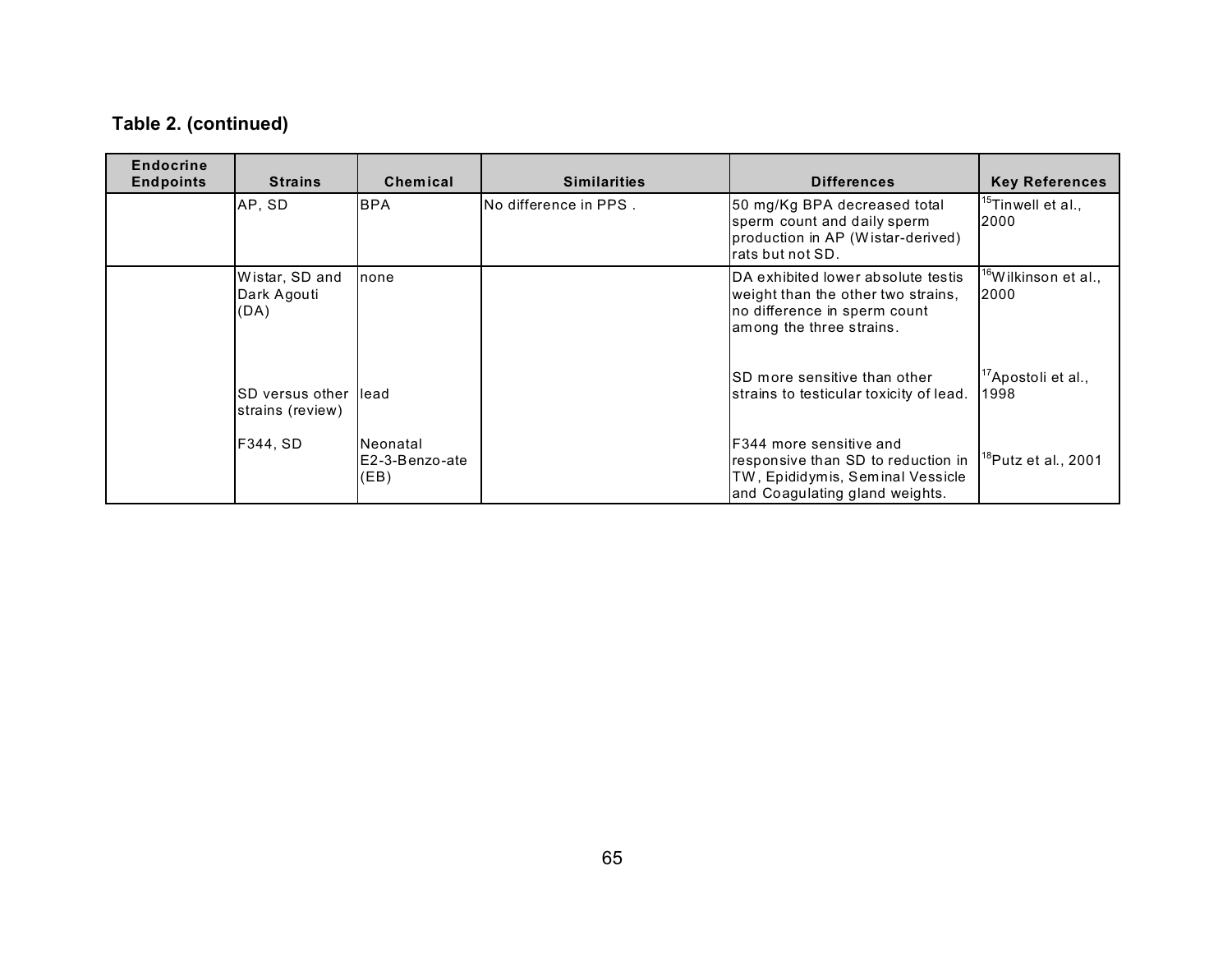| <b>Endocrine</b><br><b>Endpoints</b> | <b>Strains</b> | Chemical                   | <b>Similarities</b> | <b>Differences</b>                                                                                                                                                                                                                                                                                             | <b>Key References</b>                 |
|--------------------------------------|----------------|----------------------------|---------------------|----------------------------------------------------------------------------------------------------------------------------------------------------------------------------------------------------------------------------------------------------------------------------------------------------------------|---------------------------------------|
| Estrous cycle/<br>ovulation          | F344, LE, SD   | diet (feed<br>restriction) |                     | Prior to food restriction, Brown<br>Norway rats had irregular estrous<br>cycle patterns while SD, LE and<br>F344 rats had regular estrous<br>cycle patterns. By day 5 of food<br>restriction, 75% of F344 rats and<br>100% of Brown Norway rats<br>stopped cycling and SD and LE<br>rats were unaffected       | <sup>19</sup> Tropp et al., 2001      |
|                                      | Donryu, F344   | none                       |                     | In aging Donryu rats, estrous cycle<br>abnormalities (e.g. persistent<br>estrus) were more common than in<br>F344 rats                                                                                                                                                                                         | <sup>20</sup> Ando-Lu et al.,<br>1998 |
|                                      | LE, SD         | atrazine                   |                     | LE rats were more sensitive than<br><b>ISD rats to atrazine-induced</b><br>disruption of the ovarian cycle.                                                                                                                                                                                                    | $21$ Cooper et al.,<br>2000           |
|                                      | SD, F344       | atrazine                   |                     | Atrazine administration to SD and<br>F344 rats for up to 12 months<br>produced changes in estrous<br>cyclicity in SD rats (increased the<br>number of days of vaginal estrus),<br>increased E2, decreased P, and<br>increased incidence of mam-mary<br>tumors in SD rats only, with no<br>effect in F344 rats. | $^{22}$ Eldridge et al.<br>(1994)     |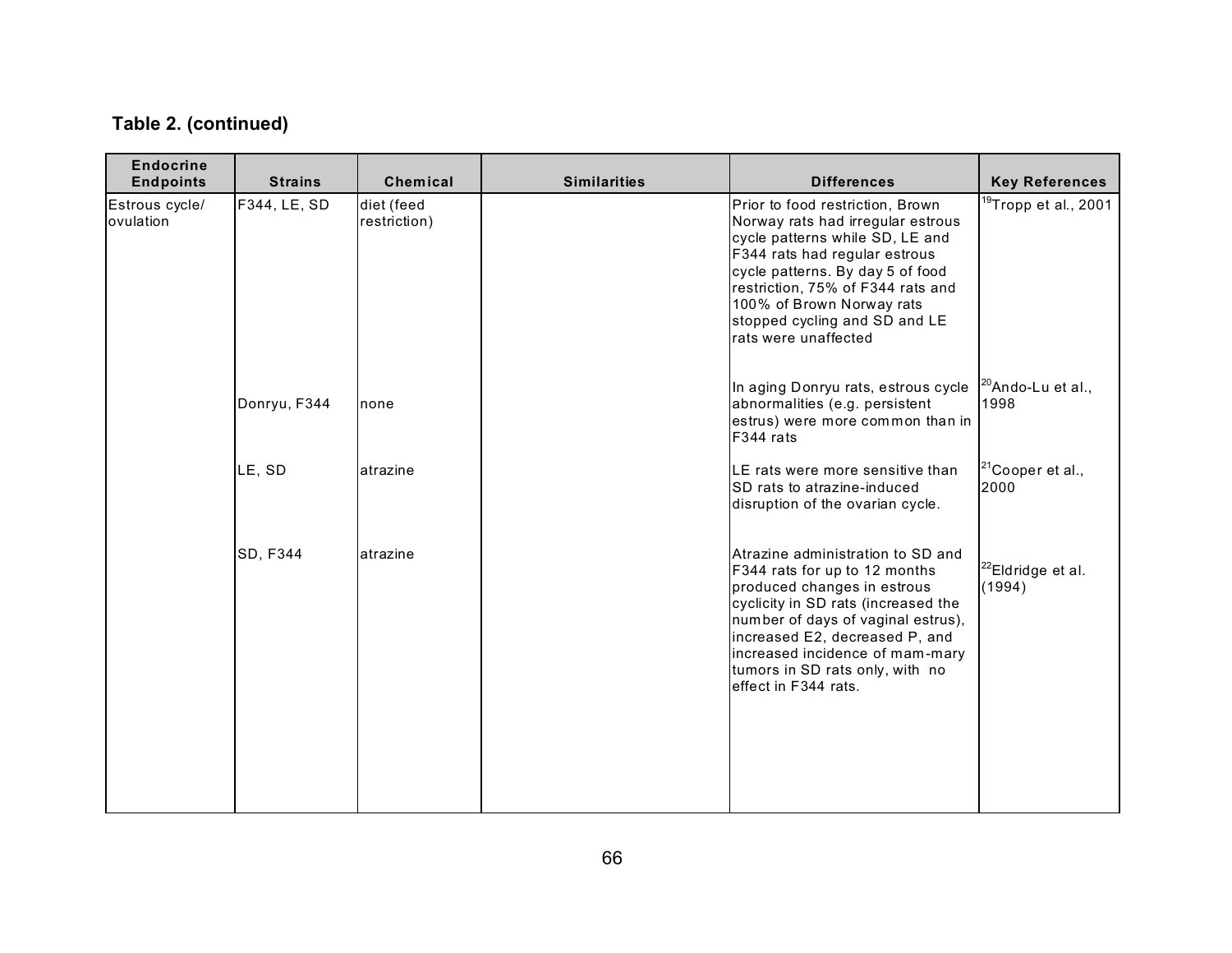| <b>Endocrine</b><br><b>Endpoints</b>    | <b>Strains</b>            | Chemical  | <b>Similarities</b>                                                                                                                                                                      | <b>Differences</b>                                                                                                                                                                                                                                                                                                                                                                                                        | <b>Key References</b>                   |
|-----------------------------------------|---------------------------|-----------|------------------------------------------------------------------------------------------------------------------------------------------------------------------------------------------|---------------------------------------------------------------------------------------------------------------------------------------------------------------------------------------------------------------------------------------------------------------------------------------------------------------------------------------------------------------------------------------------------------------------------|-----------------------------------------|
| Gonadal/<br>Pituitary<br>Hormone levels | Han/Wistar, SD,<br>LE.    | TCDD, DES | gestational exposure to DES (100<br>µg/kg in Han/Wistar rats; 100, 200<br>or 300 µg/kg in SD rats)<br>significantly decreased prenatal T<br>production in SD and Han/Wistar<br>male rats | In 19.5 day old male rat fetuses,<br>gestational exposure to TCDD (0,<br>$0.5, 0.1, 0.5$ or 1.0 $\mu$ g/kg) was<br>associated with increases in<br>prenatal T and pituitary LH<br>production in Han/Wistar but not<br>LE rats.                                                                                                                                                                                            | <sup>23</sup> Haavisto et al.,<br>2001  |
|                                         | SD, LE                    | atrazine  |                                                                                                                                                                                          | LH and Prl were suppressed in LE<br>but not SD rats after 1 and 3 doses 2000<br>of atrazine.                                                                                                                                                                                                                                                                                                                              | $24$ Cooper et al.,                     |
|                                         | <b>SD, F344</b>           | E2, BPA   | After 21 doses of atrazine LH and<br>Prl were suppressed in SD and LE<br>rats.<br>BPA had no effect on pituitary<br>weight in either strain.                                             | After 3 days of E2 exposure, Prl<br>was increased 10X in F344, only<br>3X in SD; increased pituitary<br>weight in F344, not in SD. BPA<br>increased Prl 7-8X in F344, no<br>effect on SD rats.                                                                                                                                                                                                                            | <sup>25</sup> Steinmetz et al.,<br>1997 |
|                                         | SD, LE,<br>Holtzman, F344 | atrazine  |                                                                                                                                                                                          | Serum E2 increased by atrazine in<br>SD rats, Only Holtzman strain with<br>decreased P levels, Control and<br>treated levels of E2 much lower<br>and non-detectable in Dirunal F344<br>rats. Control levels of E2 higher<br>nocturnally in LE rats. Diurnal<br>atrazine reduced LH in Holtzman<br>and LE but not in SD or F344.<br>Nocturnal atrazine reduced LH in<br><b>I</b> LE and F344 but not in SD or<br>Holtzman. | <sup>26</sup> Cummings et al,<br>2000   |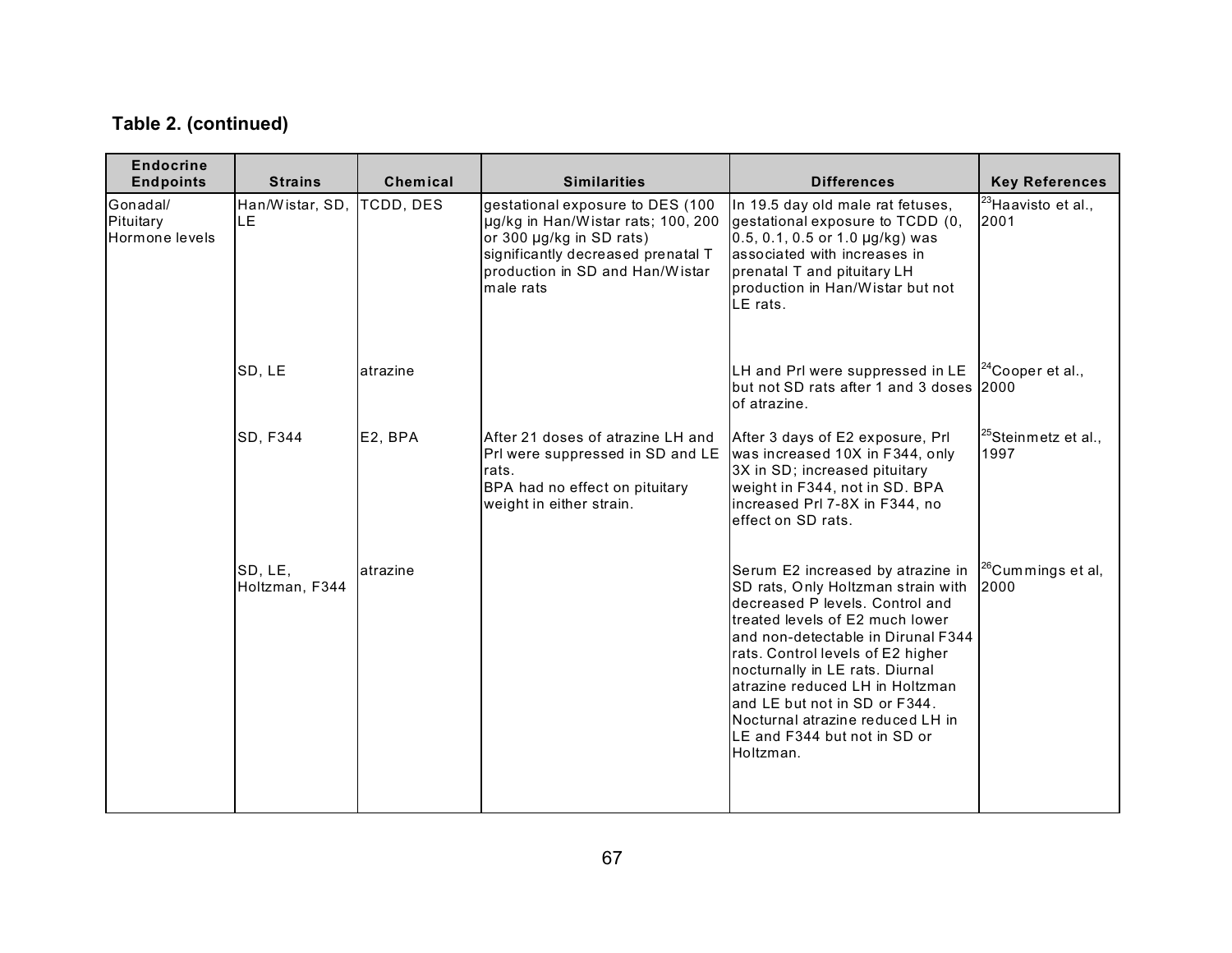| <b>Endocrine</b><br><b>Endpoints</b>     | <b>Strains</b>            | Chemical    | <b>Similarities</b>                                                                | <b>Differences</b>                                                                                                                                             | <b>Key References</b>                      |
|------------------------------------------|---------------------------|-------------|------------------------------------------------------------------------------------|----------------------------------------------------------------------------------------------------------------------------------------------------------------|--------------------------------------------|
| Thyroid hormone<br>levels                | <b>I</b> LE. Han/Wistar   | <b>TCDD</b> | $T_3$ levels in controls were<br>comparable                                        | T <sub>4</sub> and TSH levels were higher in<br>Han/Wistar controls; TCDD<br>produced a greater reduction in $T_4$<br>levels in LE than in Han/Wistar<br>rats. | <sup>27</sup> Pohjan virta et al.,<br>1989 |
|                                          | <b>SD, F344</b>           | TRH, TSH    |                                                                                    | Challenge with TSH and TRH<br>increases levels of $T_3$ and $T_4$ in<br>F344 rats, and increased $T_4$ only in<br>SD rats.                                     | $^{28}$ Fail et al., 1999                  |
| Fertility/<br>reproductive<br>parameters | SD, LE,<br>Holtzman, F344 | atrazine    | no effect of atrazine on pre- or<br>post-implantation loss in SD and<br>LE rats    | Increase in % preimplantation loss<br>in F344; SD and LE not affected.<br>Increase in % postimplantation<br>loss only in Holtzman rats only.                   | <sup>29</sup> Cummings et al.,<br>2000     |
|                                          | SD, LE, F344              | atrazine    | full litter resorption at highest dose<br>(200 mg/kg/day) in all three<br>strains. | At lower doses (50 and 100<br>mg/kd/day) pregnancy loss in<br>F344, not in SD or LE                                                                            | <sup>30</sup> Narotsky et al.,<br>2001     |
|                                          | F344, SD                  | <b>BDCM</b> | 75 mg/kg/day significantly reduced<br>body weights in both strains                 | 75 mg/kg/day BDCM produced<br>62% litter resorption in F344, no<br>effect on SD                                                                                | $31$ Bielmeier et al.,<br>2001             |
|                                          | Wistar<br>Hannover, CD    | Inone       |                                                                                    | Control Wistar Hannover have<br>lower pregnancy rates and litter<br>sizes; higher % pre- and post-<br>implantation loss and resorptions<br>versus control CD®. | <sup>32</sup> Liberati et al.,<br>2002     |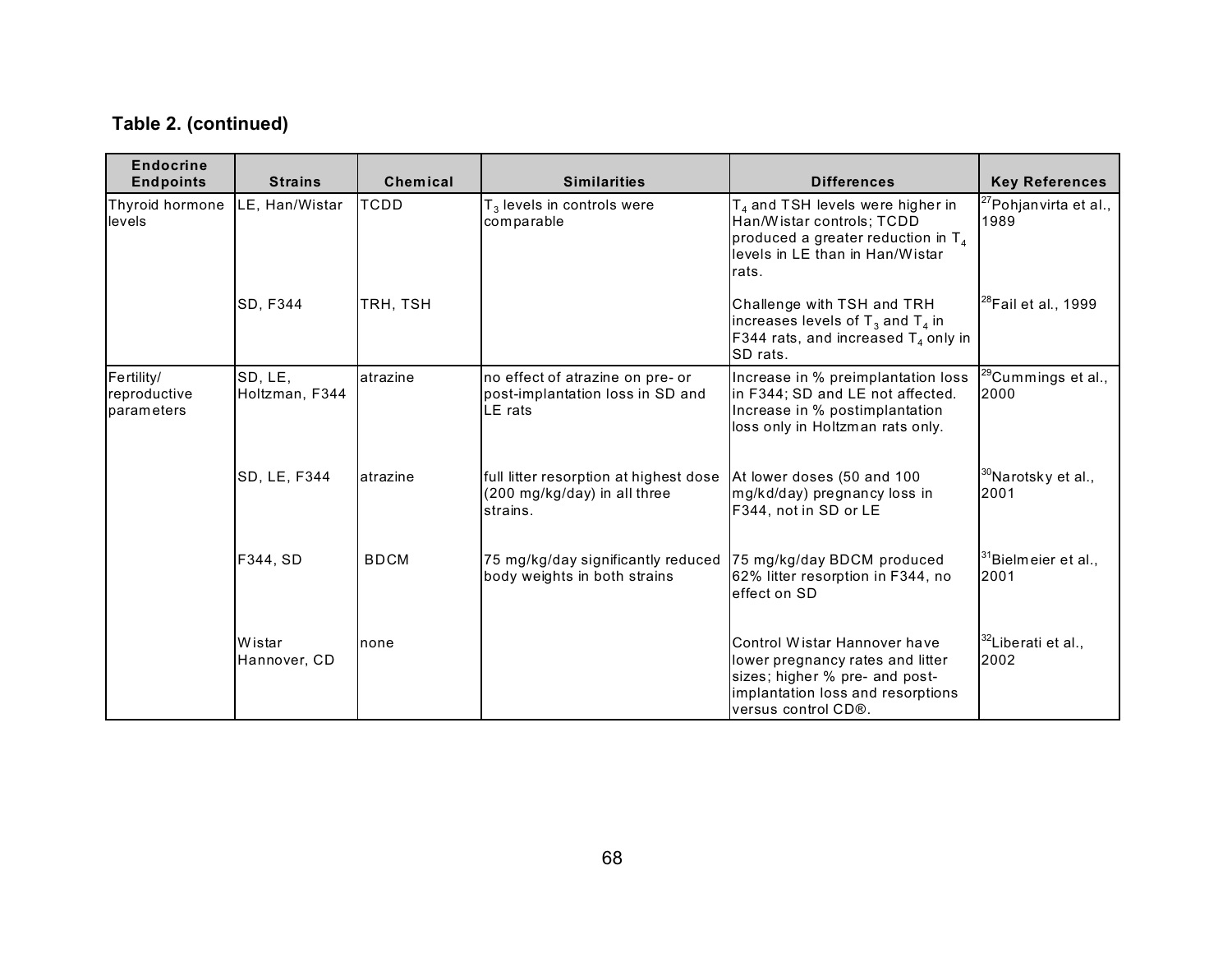| <b>Endocrine</b><br><b>Endpoints</b>        | <b>Strains</b>                           | Chemical        | <b>Similarities</b>                                                                                                    | <b>Differences</b>                                                                                                                                                                                                                                                                                          | <b>Key References</b>                                                             |
|---------------------------------------------|------------------------------------------|-----------------|------------------------------------------------------------------------------------------------------------------------|-------------------------------------------------------------------------------------------------------------------------------------------------------------------------------------------------------------------------------------------------------------------------------------------------------------|-----------------------------------------------------------------------------------|
| organ weights,<br>histopath-ology<br>(rats) | SD, F344                                 | E2              |                                                                                                                        | In ovariectomized rats exposed to<br>E2 (silastic implants) for 10 or 20<br>days, pituitary weights and Prl<br>levels were dramatically increased<br>in F344, minimal effects in SD rats.                                                                                                                   | <sup>33</sup> Schechter et al.,<br>1987                                           |
|                                             | Brown-Norway,<br>F344, Wistar,<br>Donryu | IE <sub>2</sub> | No difference in pituitary weights of In ovariectomized rats, control<br>Wistar and Donryu rats, after E2<br>exposure. | pituitary gland weights were the<br>lowest in Brown-Norway > Wistar<br>rats; After E2 treatment (10 mg<br>s.c. pellet for 4 weeks), there was<br>a significant > 3 fold increase in<br>pituitary weights in F344 rats, a<br>significant > 0.5 fold increase in<br>pituitary weights in Brown-Norway<br>rats | $34$ Yin et al., 2001                                                             |
|                                             | F344, BN, SD                             | <b>DES</b>      |                                                                                                                        | <b>IF344 sensitive to DES-induced</b><br>pituitary tumors; SD and BN<br>resistant to effects of DES on<br>pituitary gland.                                                                                                                                                                                  | <sup>35</sup> W endell et al.,<br>1996, 1997, 1998,<br>2000; Chun et al.,<br>1998 |
|                                             | F344, WF                                 | Cadmium         |                                                                                                                        | Cadmium-induced toxicity of the<br>ovaries, uterus, cervix, and liver,<br>cadmium induced uterine lesions in<br>F344 not WF                                                                                                                                                                                 | <sup>36</sup> Rehm and<br>Waalkes, 1988                                           |
|                                             |                                          |                 |                                                                                                                        |                                                                                                                                                                                                                                                                                                             |                                                                                   |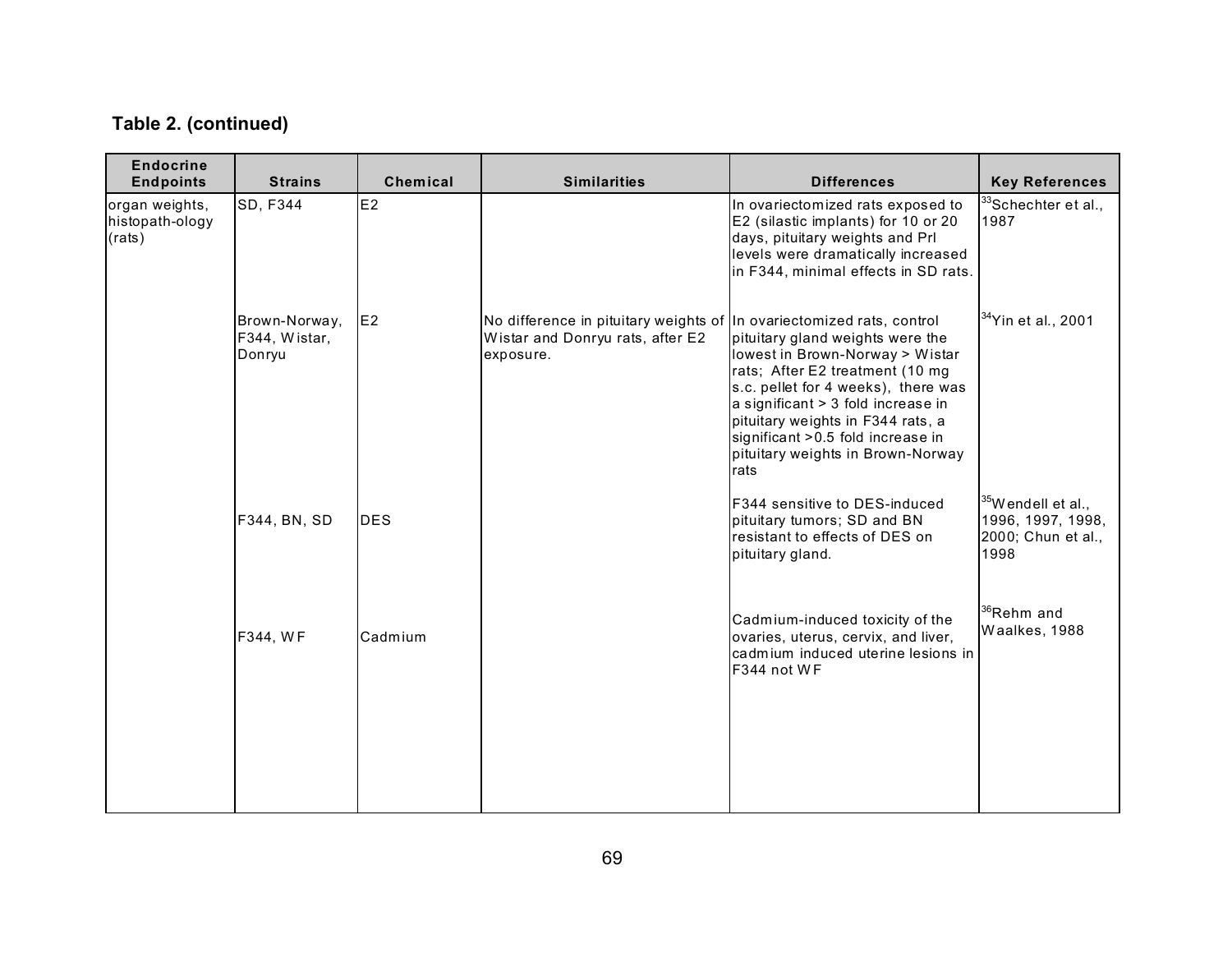## **Table 2. (continued)**

| <b>Endocrine</b><br><b>Endpoints</b>                            | <b>Strains</b>                                          | Chemical                                | <b>Similarities</b>                                                                             | <b>Differences</b>                                                                                                                                                                                                                                                                  | <b>Key References</b>                     |
|-----------------------------------------------------------------|---------------------------------------------------------|-----------------------------------------|-------------------------------------------------------------------------------------------------|-------------------------------------------------------------------------------------------------------------------------------------------------------------------------------------------------------------------------------------------------------------------------------------|-------------------------------------------|
| Organ weights,<br>histopathology<br>spermatogen-<br>esis (mice) | Jcl:ICR and CD-<br>1 mice                               | di-2-ethylhexyl-<br>phthalate<br>(DEHP) | Increase in liver weight, both<br>strains                                                       | DEHP decreased testicular weight<br>lin CD-1 mice not Jcl:ICR                                                                                                                                                                                                                       | $\mathrm{^{37}O}$ ishi et al., 1993       |
|                                                                 | C57BL/6N and<br>ICR mice                                | BPA, E2                                 | <b>BPA</b> did not affect male<br>reproductive organ weights during<br>any dose/exposure period | E2 (10 µg/kg from pnd 27 to 48, as $ ^{38}$ Nagao et al.,<br>a positive control) produced<br>significant decreases in absolute<br>and relative testes, epididymides,<br>and seminal vesicle weights<br>compared to controls in C57BL/6N<br>mice, while ICR mice were<br>unaffected. | 2002                                      |
|                                                                 | C57BL/6J (B6),<br>CD-1, C17/Jls,<br>and S <sub>15</sub> | IE <sub>2</sub>                         |                                                                                                 | <b>IB6 and C17/Jls were sensitive to</b><br>E2 showing a maximal<br>suppression of testis weight and<br>spermatogenesis even at the<br>lowest dose of E2 (2.5 µg), with no<br>effect on testis weight or<br>spermatogenesis in CD-1 or S15<br>up to 10 $\mu$ g E2.                  | $39$ Spearow et al.,<br>1999; 2001        |
|                                                                 | BALB/cAnNCrD<br>BA/2NCr,<br>C57BL/6NCr.<br>NFS/NCr      | Cadmium                                 |                                                                                                 | cadmium-induced ovarian<br>hemorrhagic necrosis only<br>observed in DBA/2NCr mice                                                                                                                                                                                                   | 1 <sup>40</sup> Rehm and<br>Waalkes, 1988 |

 $1-40$ Footnotes are used for the identification of references in Table 3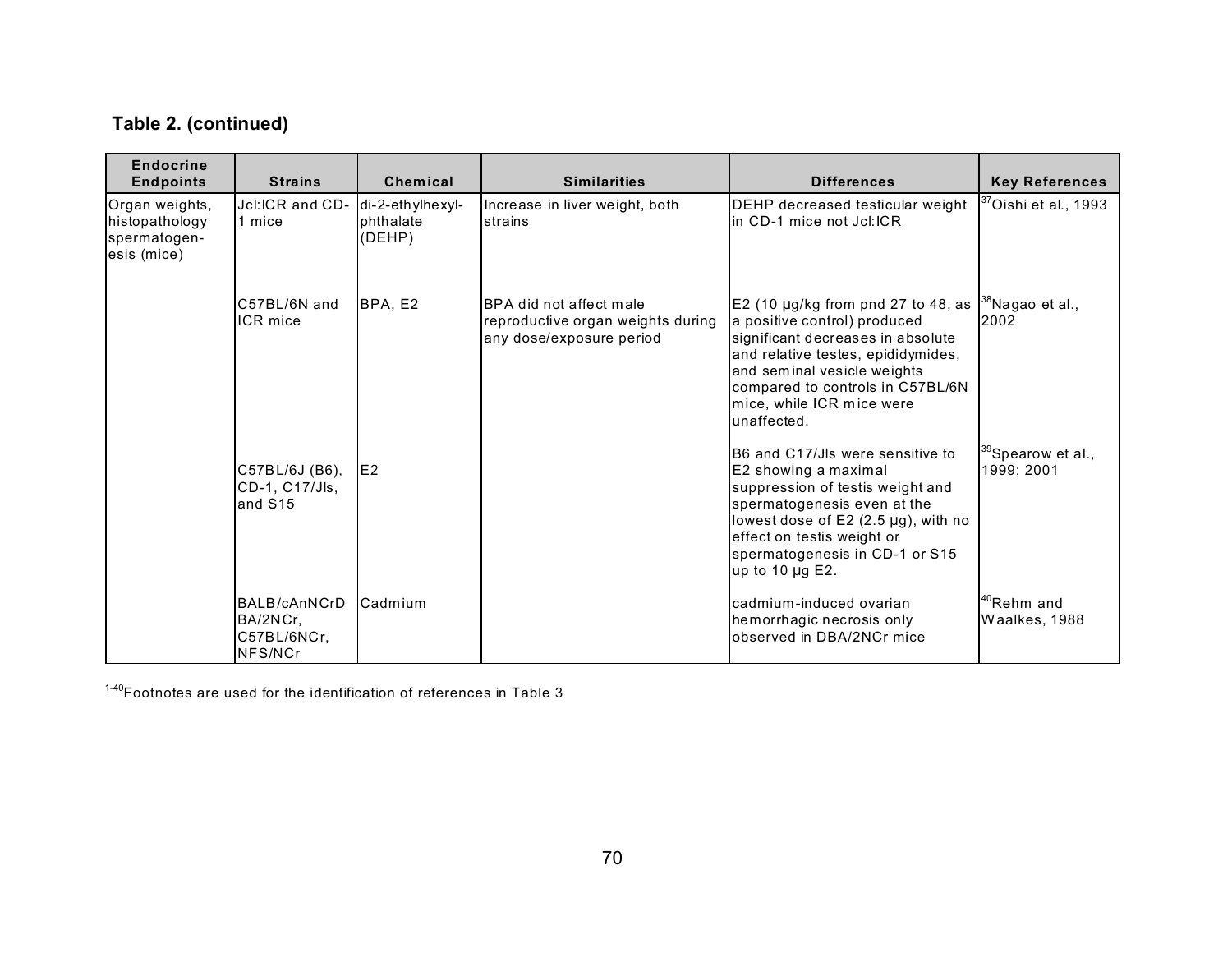Thus after conducting this literature review, strain-related differences in effects on endocrine-mediated endpoints in response to a wide variety of endocrine-disrupting chemicals was obvious. The sensitivities of various strains to chemicals producing effects on various endocrine endpoints are summarized in Table 3. Since effects on many of the endpoints were also chemical specific, the chemicals are also included in Table 3.

| <b>Endocrine</b><br><b>Endpoint</b> | Chemical       | <b>Sensitive</b> Strains | Less<br>Sensitive/<br><b>Insensitive</b><br><b>Strains</b> | <b>References</b><br>(from Table 2) |
|-------------------------------------|----------------|--------------------------|------------------------------------------------------------|-------------------------------------|
| Uterine Weight                      | EE             | Wistar, Da/Han           | SD                                                         | $\mathbf{1}$                        |
|                                     | <b>BPA</b>     | Da/Han                   | Wistar, SD                                                 | $\mathbf{1}$                        |
|                                     | <b>NP</b>      | AP>SD                    |                                                            | $\overline{2}$                      |
|                                     | EE, DES        | SD, F344                 |                                                            | $\mathbf{3}$                        |
|                                     | D <sub>4</sub> | SD                       | F344                                                       | $\overline{4}$                      |
|                                     | E2             | $SD \approx F344$        |                                                            | $6\phantom{1}$                      |
|                                     | tamoxifen      | SD                       | F344                                                       | $6\phantom{1}$                      |
| AGD                                 | p,p'-DDE       | LE                       | <b>SD</b>                                                  | $\overline{7}$                      |
|                                     | flutamide      | SD, LE                   |                                                            | $\overline{7}$                      |
| Nipple<br>retention                 | p,p'-DDE       | SD                       | LE                                                         | $\overline{7}$                      |
|                                     | flutamide      | SD, LE                   |                                                            | $\overline{7}$                      |
|                                     | vinclozolin    | $LE > W$ istar           |                                                            | 14                                  |
| <b>PPS</b>                          | E2             | F344, SD                 |                                                            | 8                                   |
|                                     | p,p'-DDE       |                          | SD, LE                                                     | $\overline{7}$                      |
| VO                                  | p,p'-DDE       |                          | SD, LE                                                     | $\overline{7}$                      |
|                                     | <b>BPA</b>     | <b>AP</b>                | SD                                                         | $\boldsymbol{9}$                    |
| Male<br>reproductive<br>organ wts.  | flutamide      | LE, SD                   |                                                            | $\overline{7}$                      |
|                                     | E2             | F344, SD                 |                                                            | 8                                   |
|                                     | low dose E2    | SD                       | F344                                                       | 8                                   |
|                                     | vinclozolin    | <b>LE</b>                | Wistar                                                     | 14                                  |
|                                     | <b>BPA</b>     |                          | C57BL/6N,<br><b>ICR</b>                                    | 38                                  |
|                                     | E2             | C57BL/6N                 |                                                            | 38                                  |
|                                     | E2             | <b>B6, C17/Jls</b>       | ICR, CD-1,<br>S <sub>15</sub>                              | 39                                  |
|                                     | <b>DEHP</b>    | $CD-1$                   | Jcl:ICR                                                    | 37                                  |

**Table 3 Summary of Agent- and Endpoint-Specific Intraspecies Differences**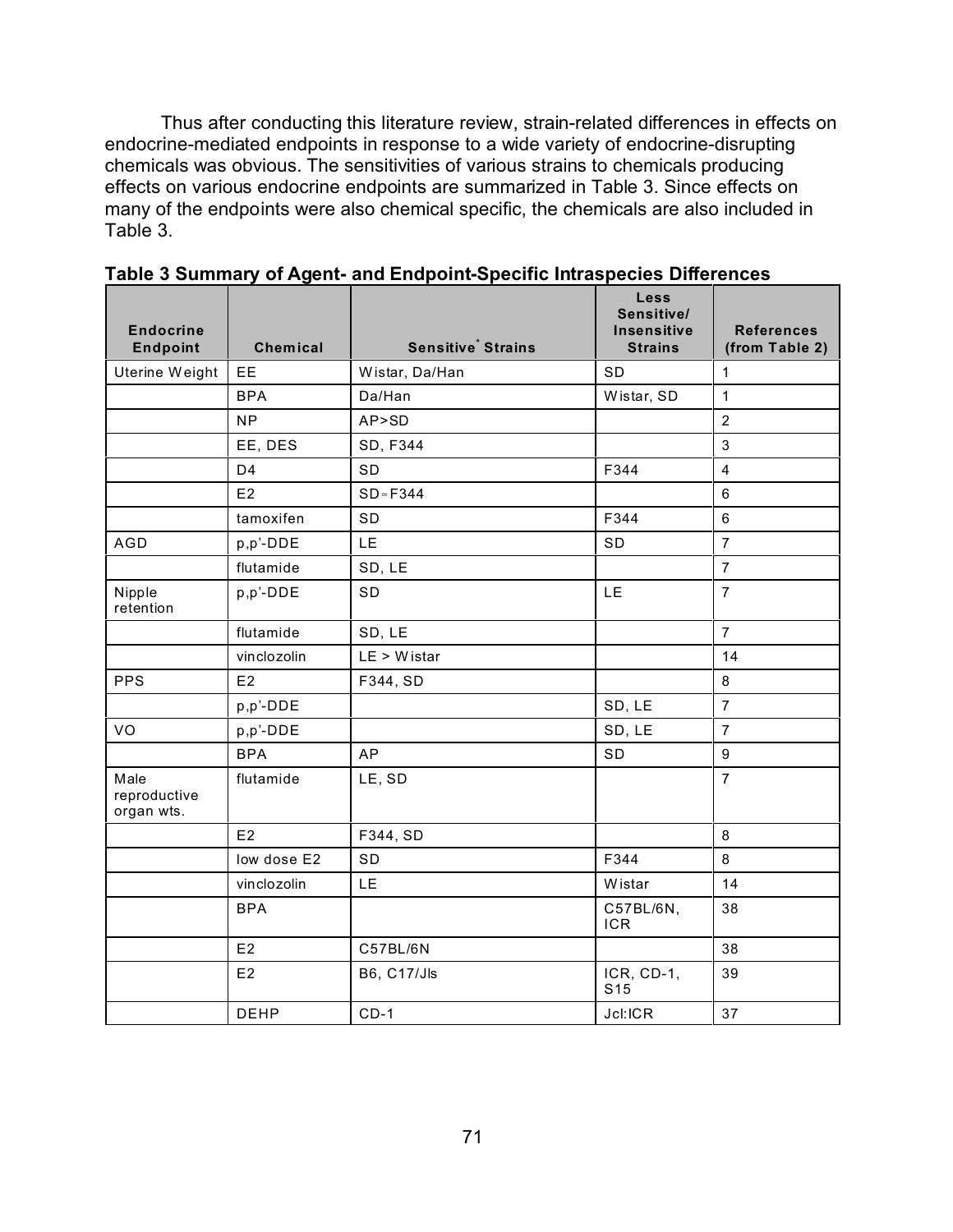| <b>Endocrine</b><br><b>Endpoint</b>              | <b>Chemical</b>  | <b>Sensitive</b> Strains    | Less<br>Sensitive/<br><b>Insensitive</b><br><b>Strains</b> | <b>References</b><br>(from Table 2) |
|--------------------------------------------------|------------------|-----------------------------|------------------------------------------------------------|-------------------------------------|
| Estrous<br>cycle/ovulat-<br>ion                  | feed restriction | F344, BN                    | SD, LE                                                     | 18                                  |
|                                                  | atrazine         | LE.                         | SD                                                         | 21                                  |
|                                                  | atrazine         | SD                          | F344                                                       | 22                                  |
| Fertility/gesta-<br>tional effects               | atrazine         | Holtzman                    | F344, SD, LE                                               | 29                                  |
|                                                  | atrazine         | F344                        | SD, LE                                                     | 30                                  |
|                                                  | <b>BDCM</b>      | F344                        | SD                                                         | 31                                  |
| Andrology                                        | <b>BPA</b>       | AP                          | <b>SD</b>                                                  | 15                                  |
|                                                  | lead             | SD                          |                                                            | 17                                  |
|                                                  | E2               | <b>B6, C17/Jls</b>          | CD-1, S15                                                  | 39                                  |
| Hormone<br>Levels                                | p,p'DDE          | SD (FSH, E2, $T_4$ )        | LE (FSH, Prl,<br>LH                                        | 13                                  |
| Hormone<br>Levels<br>(continued)                 | p,p'DDE          | LE (E2, $T4$ , T, DHT, TSH) | SD (Prl, LH,<br>T, DHT, TSH)                               | 13                                  |
|                                                  | E2               | SD (Prl)                    | F344 (Prl)                                                 | 22                                  |
|                                                  | <b>TCDD</b>      | Han/Wistar $(T, LH)$        | LE $(T, LH)$                                               | 23                                  |
|                                                  | atrazine         | $LE$ (LH, PrI)              | SD (LH, Prl)                                               | 24                                  |
|                                                  | atrazine         | Holtzman $(P)$              | SD $(E2, P)$                                               | 26                                  |
|                                                  | E <sub>2</sub>   | F344 (Prl)                  | SD (Prl)                                                   | 25                                  |
|                                                  | <b>BPA</b>       | F344 (Prl)                  | SD (Prl)                                                   | 25                                  |
|                                                  | <b>TCDD</b>      | LE $(T_4)$                  |                                                            | 27                                  |
|                                                  | TSH, TRH         | SD, F344 $(T_4)$            | SD $(T_3)$                                                 | 28                                  |
|                                                  | TSH, TRH         | F344 $(T_3)$                |                                                            | 28                                  |
| Pituitary<br><b>Weights</b>                      | E2               | F344                        | <b>SD</b>                                                  | 33                                  |
|                                                  | E2               | F344>BN                     | Wistar,<br>Donryu                                          | 34                                  |
|                                                  | <b>DES</b>       | F344                        | SD, BN                                                     | 35                                  |
| Histopath-<br>ology<br>(reproduct-ive<br>organs) | <b>BPA</b>       | F344 (females)              | SD (females)                                               | 10                                  |
|                                                  | <b>DMAB</b>      | F344>ACI>Lewis>CD (males)   | Wistar<br>(males)                                          | 12                                  |
|                                                  | vinclozolin      | LE (males)                  | Wistar<br>(males)                                          | 14                                  |

## **Table 3. (continued)**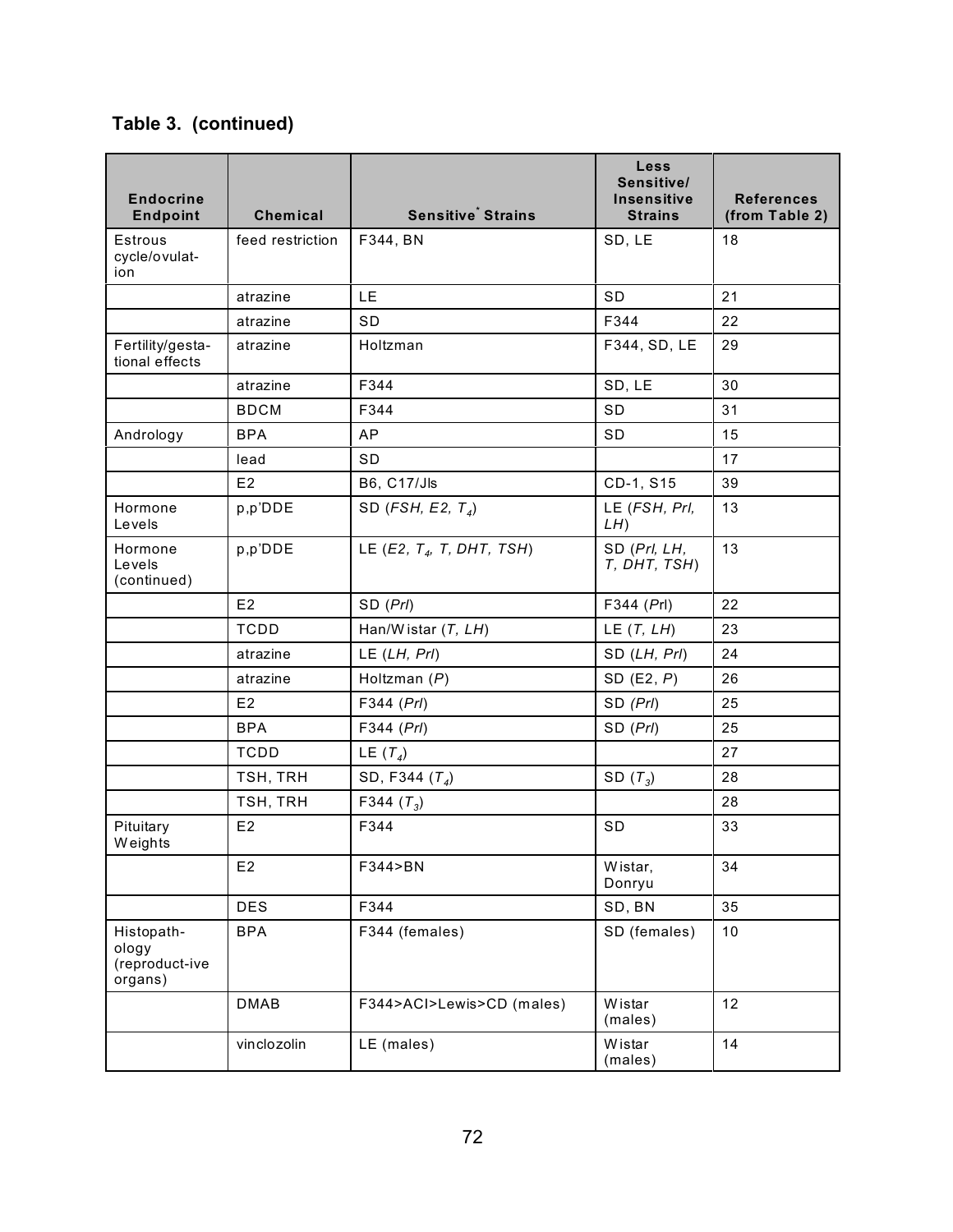| <b>Endocrine</b><br><b>Endpoint</b> | <b>Chemical</b> | <b>Sensitive</b> Strains | Less<br>Sensitive/<br><b>Insensitive</b><br><b>Strains</b> | <b>References</b><br>(from Table 2) |
|-------------------------------------|-----------------|--------------------------|------------------------------------------------------------|-------------------------------------|
|                                     | cadmium         | F344 (females)           | <b>WF</b><br>(cadmium)                                     | 40                                  |
| Histopath-<br>ology<br>(continued)  | atrazine        | SD (females)             | F344<br>(females)                                          | 22                                  |

## **Table 3. (continued)**

\* "Sensitive" refers to a greater response, and may not reflect dose level

Table 3 summarizes the intraspecies comparisons of the effects of endocrinedisrupting chemicals on endocrine endpoints in EDSP assays. In the uterotrophic assay, the SD rat is sensitive to many endocrine disruptors, except for EE and BPA in one study, in addition to many other strains. Less sensitive strains were F344 in response to D4, and Wistar in response to BPA. LE and SD rats were differentially sensitive to the effects of flutamide and p p'-DDE on AGD and nipple retention. SD and F344 rats showed sensitivity to PPS in response to E2, while SD and LE were insensitive to p,p'- DDE. AP rats were sensitive to BPA on VO, while SD and LE rats were less sensitive to BPA. Sensitivity to the effects on male reproductive organ weights was found in most rat strains and chemicals studies except for F344 (low dose E2), and Wistar (vinclozolin). Different strains of mice were differentially sensitive to the effects of E2 on male reproductive organ weights and andrology. Different strains of rats were differentially sensitive to the effects of BPA, atrazine, BDCM, p,p'-DDE, TCDD, E2, lead, cadmium, DES, vinclozolin, and DMAB, on estrous cycle, fertility, pregnancy loss, andrology, hormone levels and histopathology of the reproductive organs. Pituitary weights were affected in F344 rats after exposure to DES and E2 while in other strains pituitary weights were unaffected. Overall, there was no one strain which was sensitive to all of the endocrine-disrupting chemicals at most of the endocrine endpoints. Effects on endocrine endpoints were dependent on strain and chemical, and effects on strains were dependent on the endpoints and chemicals. There were no clear patterns indicating the optimal strain for detection of effects due to the majority of endocrineactive compounds tested. In addition, it was not clear that inbred strains or outbred strains would be the better choice in species/strain selection. In selection of the appropriate species/strain for EDSP assays, it may be important to consider the endocrine endpoints assessed and the test chemical employed. Obviously, it would be more thorough to conduct multi-strain assays to increase to chances of detecting endocrine effects, but extremely difficult to determine which strains should be chosen considering the considerable variation across strains, even under the same experimental conditions (which would minimize confounders).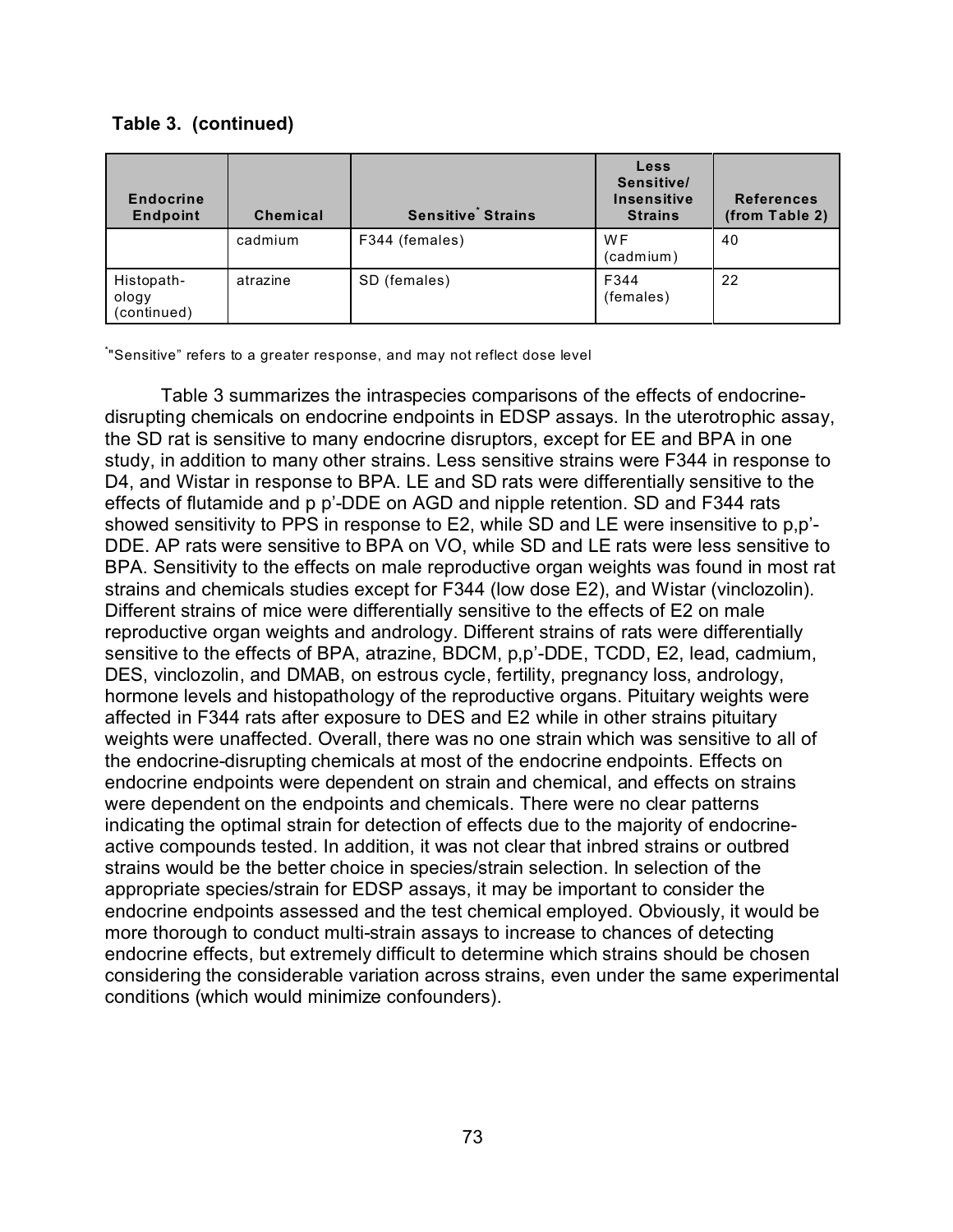The five example assays under consideration by the EDSP (Table 1) were compared against strain sensitivities (Table 3). In the one-generation, two-generation, and *in utero* lacational assays, a similar array of endpoints are assessed, from gestational indices, reproductive development, onset of puberty, estrous cyclicity, hormone levels, andrology, organ weights, and histopathology. Selecting a rat strain that is sensitive at the greatest number of endpoints is difficult, due to the different strain sensitivities observed with different chemicals. For example, if selecting one chemical, in this case,  $p, p$ <sup>'</sup>DDE, SD rats are sensitive at about half of the endpoints, and LE rats are sensitive at the other half of the endpoints. These data support the case for performing reproductive toxicity assays in more than one strain to maximize the probability of detecting an effect at an endocrine endpoint. Uterine weight, as assessed in the uterotrophic assay, which is currently in the proposed *in utero* lactational assay, is an endpoint which appears relatively sensitive across strains. In a review of uterotrophic assays performed in 19 different laboratories and two model systems (ovariectomized and immature rats), the response to EE was robust, reproducible and sensitive across laboratories, regardless of differences in strain, diet, bedding, housing, and vehicle (Kanno et al., 2001). In endpoints like fertility and gestational parameters, the SD rat appears less sensitive than the F344 rat to several chemicals, suggesting that the F344 rat may be a better strain for assessing the effects of chemicals at these endpoints. However, the F344 has a small litter size, thus reducing the number of animals available for multiple evaluations, and has a high incidence of spontaneous testicular tumors, which may confound potential effects on male reproductive organs. Both the adult male and pubertal male and female assays include assessments of hormone levels. Chemical effects on hormone levels were highly strain dependent, with no one strain insensitive to changes in every hormone level. With inclusion of enough different hormone level determinations, the possibility detecting a chemical-induced change in one strain would be enhanced. Inclusion of an additional rat strain (e.g. the LE rat) in the pre-validation of EDSP assays may provide more information on the strain sensitivity of the various endpoints and assays, in addition to providing more flexibility to laboratories in selecting strains for performance of the assays.

Since interspecies comparisons performed under the same experimental conditions are few, and strain is obviously also a confounder in comparing speciesrelated differences in sensitivity to endocrine-disrupting chemicals, conclusions about comparisons are limited. There are differences in the response of the rat and mouse reproductive tracts to various reproductive toxicants. In some cases, mice appear more sensitive and in other cases rats are more sensitive. In a comparison of reproductive organ weights, sperm parameters, and vaginal cytology from fifty 13-week studies involving 24 chemicals in seven different laboratories (and four routes of exposure) for the National Toxicology Program in B6C3F $_{\rm 1}$  mice and F344 rats (Morrissey et al., 1988), there was considerable interlaboratory variability due to confounding factors (such as different suppliers and environmental conditions) resulting in only a 58% agreement in endocrine endpoints (i.e. either no response in either species, or at least one endpoint affected in both species) in response to reproductive toxicants. It is possible that EDSP assays involving only one species and strain, namely the SD rat, may not detect effects in endocrine endpoints that occur in mice (and vice versa). However, a major question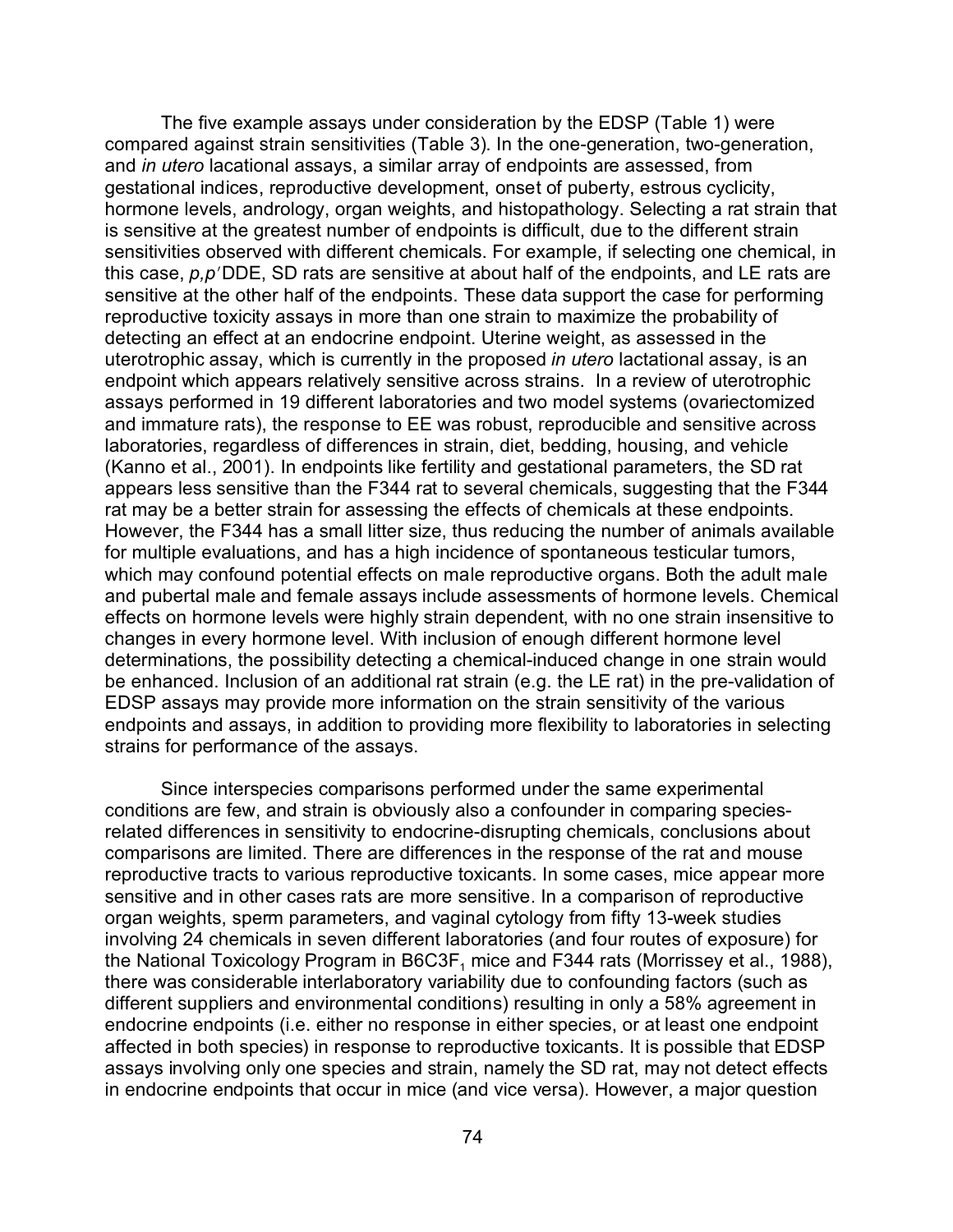that cannot be answered is which animal model will provide the most appropriate data on the ability of the test chemical to interact with the endocrine system, in order to predict the effects of endocrine-active chemicals in humans, and/or other species of concern. Since we cannot identify the most relevant or sensitive animal model with the existing data, because the sensitivity depends on the endpoint(s) chosen, the chemicals evaluated, the timing, duration and route of exposure, the dose levels, and is confounded by the varying genotype by environment interactions, the main issue is whether to use inbred versus outbred strains. Inbred strains are homogeneous at all loci, and have a limited range of responses (less variability, but an effect may be missed), though using several genetically-defined inbred strains in endocrine screens may provide a wider spectrum of responsivity. If selecting a single strain for endocrine screens, outbred strains have more genetic variability, exhibit a broader range of responsivity (with a greater likelihood of detecting an effect), and may be more appropriate.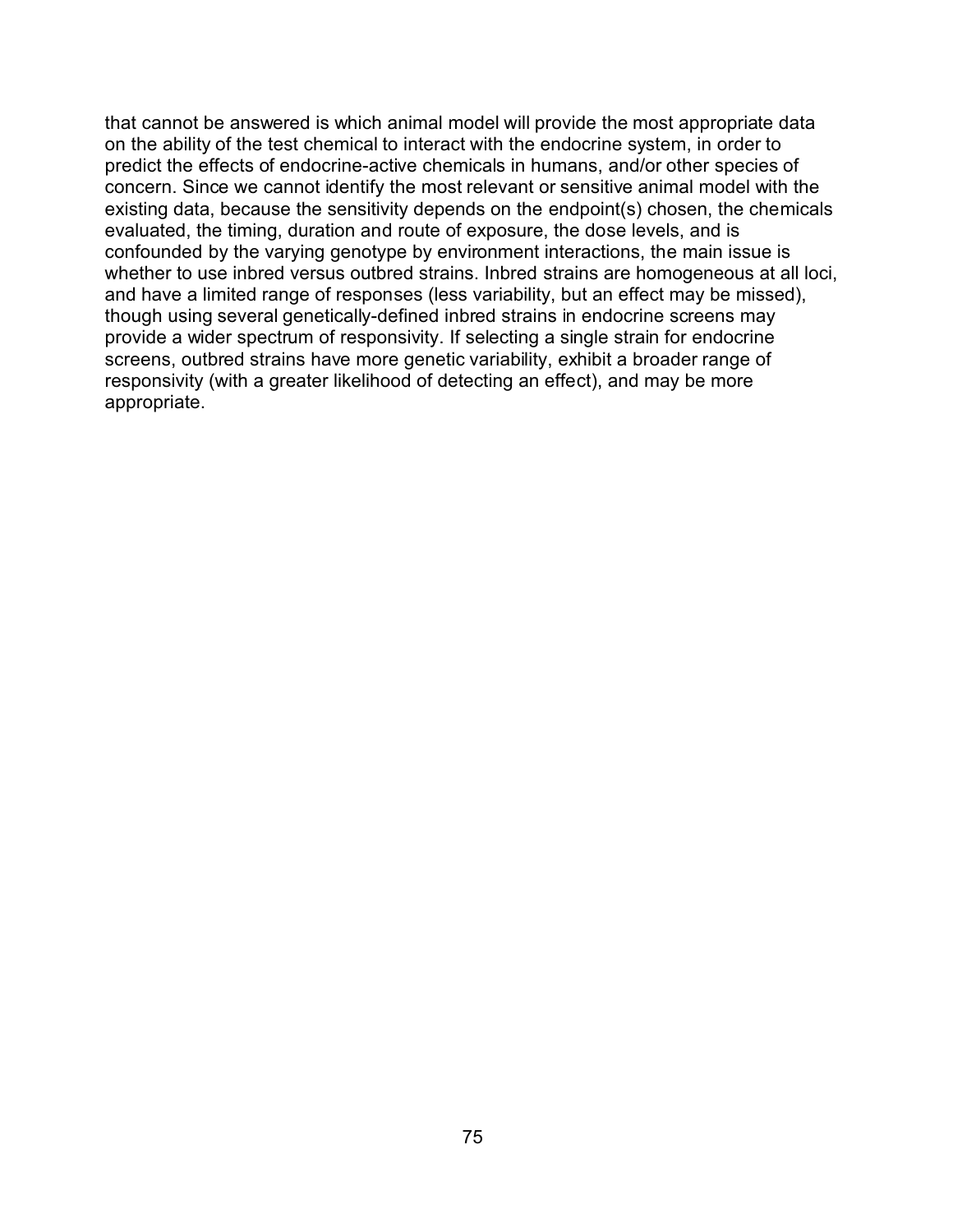## **5.0 References**

- Adham, I.M., Steding, G., Thamm, T., Bullesbach, E.E., Schwabe, C., Paprotta, I. And Engel, W. 2002. The overexpression of the insl3 in female mice causes descent of the ovaries. *Mol. Endocrinol*. **16**, 244-262.
- Anderson, D., Hughes, J.A., Edwards, A.J., and Brinkworth, M.H. (1998). A comparison of male-mediated effects in rats and mice exposed to 1,3-butadiene. *Mutation Research* **397**, 77-84.
- Ando-Lu, J., Sasahara, K., Nishiyama, K., Takano, Satoshi, Takahashi, M., Yoshida, M., and Maekawa, A. (1998). Strain-differences in proliferative activity of uterine endometrial cells in Donryu and Fischer 344 rats. *Exp. Toxic. Pathol.* **50 (3)**, 185-190.
- Apostoli, P., Kiss, P., Porru, S., Bonde, J.P., Vanhoorne, M., and the ASCLEPIOS study group. (1998). Review: Male reproductive toxicity of lead in animals and humans. Occup. Environ. Med. 55, 364-374.
- Ashby, J., Odum, J., and Foster, J.R. (1997). Activity of raloxifene in immature and ovariectomized rat uterotrophic assays. *Fundamental and Applied Toxicology* **25(3)**, 226-31.
- Bailey, J. A. and Nephew, K.P. (2002). Strain differences in tamoxifen sensitivity of Sprague-Dawley and Fischer 344 rats. *Anticancer Drugs* 13(9): 939-47.
- Barkley, M. S. and Bradford, G.E. (1981). Estrous cycle dynamics in different strains of mice. *Proc. Soc. Exp. Biol. Med.* **167**, 70-77.
- Bartolomucci, A., Palanza, P., Gaspani, L., Limiroli, E., Panerai, A.E., Cerzsini, G., Poli, M.D., and Parmigiani, S. (2001). Social status in mice: behavioral, endocrine, and immune changes are context dependent. *Physiol. Behav.* **73(3),** 401-410.
- Becker, G., and Flaherty, T.B. (1968). Group size as a determinant of dominancehierarchy stability in the rat. *J. Comp. Physiol. Psychol.* **66(2),** 473-476.
- Biegel, L.B., J.C. Cook, M.E. Hurtt, and J.C. O'Connor (1998). Effects of 17 betaestradiol on serum hormone concentrations and estrous cycle in female Crl:CD BR rats: effects on parental and first generation rats. *Toxicol. Sci.* **44,** 143-154.
- Bielmeier, S.R., Best, D.S., Guidici, D.C., and Narotsky, M.G. (2001). Pregnancy loss in the rat caused by bromodichloromethane. *Tox. Sci.* **59(2),** 309-315.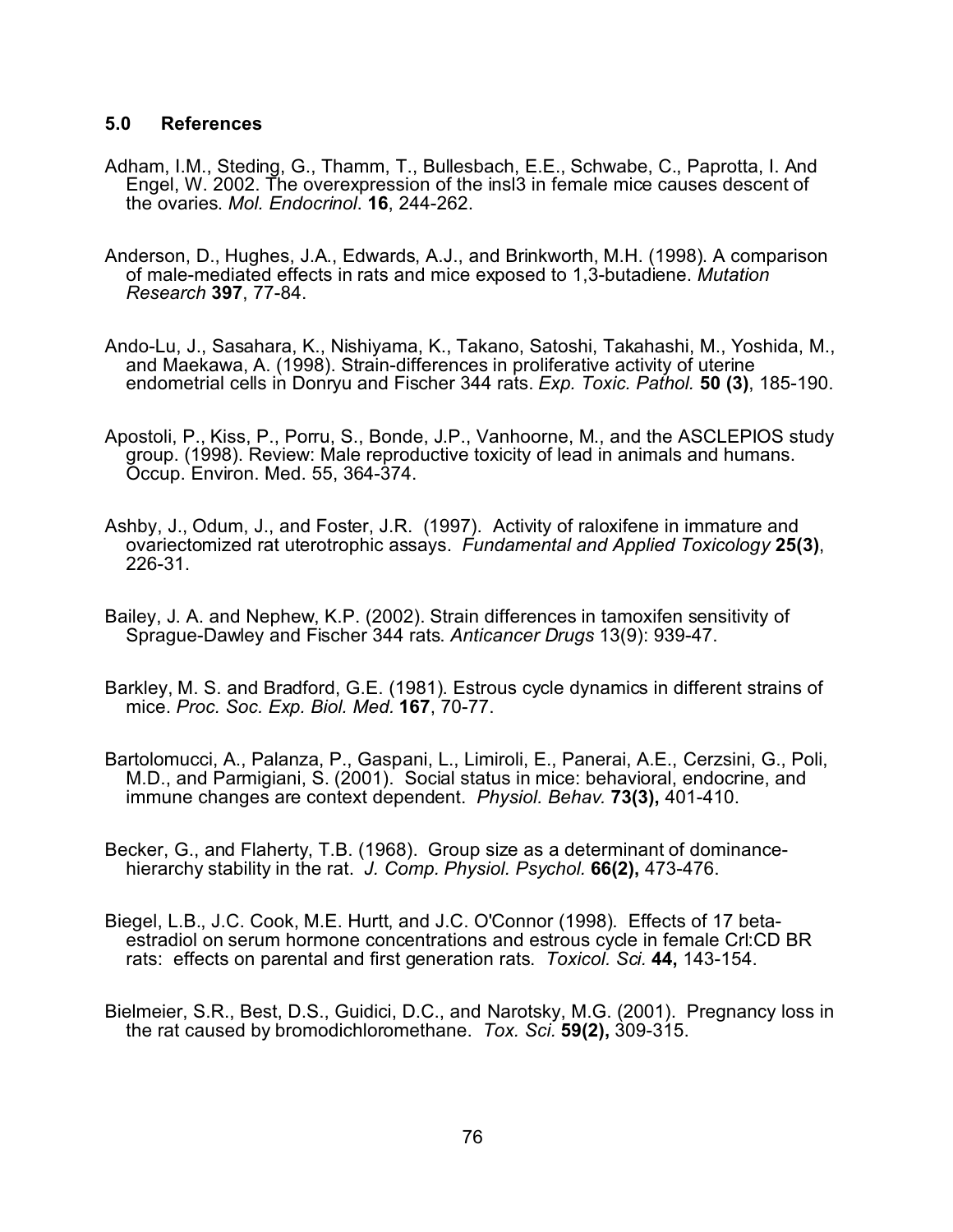- Bindon, B. M. (1984). Reproductive biology of the Booroola Merino sheep. *Aust J Biol Sci* **37(3):** 163-89.
- Blanchard, D.C., Sakai, R.R., McEwen, B., and Weiss, S.M. (1993). Subordination stress: behavioral, brain and neuroendocrine correlates. *Behav. Brain Res.* **58(1-2),** 113-121.
- Bradford, G. E. (1968). Selection for litter size in mice in the presence and absence of gonadotropin treatment. *Genetics* **58**: 283-295.
- Bradford, G. E. (1969). Genetic control of ovulation rate and embryo survival in mice. I. Response to selection. *Genetics, Princeton* **61**: 905-921.
- Bradford, G. E. (1979). Genetic variation in prenatal survival and litter size. *J Anim Sci* **49(Suppl 2)***: 66-74.*
- Bradford, G. E., Barkely, M.S. et al. (1979). Physiological effects of selection for aspects for efficiency of reproduction. Symposium on Selection, E.A.A.P., Harrowgate, England, Commonwealth Bureau.
- Bradford, G.E. 1969. Genetic control of ovulation rate and embryo survival in mice. I. Response to selection. *Genetics, Princeton*. **61**, 905-921.
- Bradley, D.J., Young, W.S., and Weinberger, I.C.. (1989). Differential expression of alpha and beta thyroid hormone receptor genes in rat brain and pituitary. *Proc Natl Acad Sci USA*. **(86)**, 7250-7254.
- Bresnahan, J.F., Kitchell, B.B., and Wildman, M.F. (1983). Facial hair barbering in rats. *Lab. Anim. Sci.* **33(3),** 290-291.
- Brinkworth, M.H., Anderson, D., and McLean, A.E.M. (1992). Effects of dietary imbalances on spermatogenesis in CD-1 mice and CD rats. *Food Chem. Toxic*. **30(1)**, 29-35.
- Brown, S. L., Brett, S. M., Gough, M., Rodericks, J. V., Tardiff, R. G., And Turnbull, D. 1988. Review of interspecies risk comparisons. *Regulatory Toxicology and Pharmacology* **8**, 191-206.
- Canzian, F. (1997). Phylogenetics of the laboratory rat Rattus norvegicus. *Genome Res.* **7(3):** 262-7.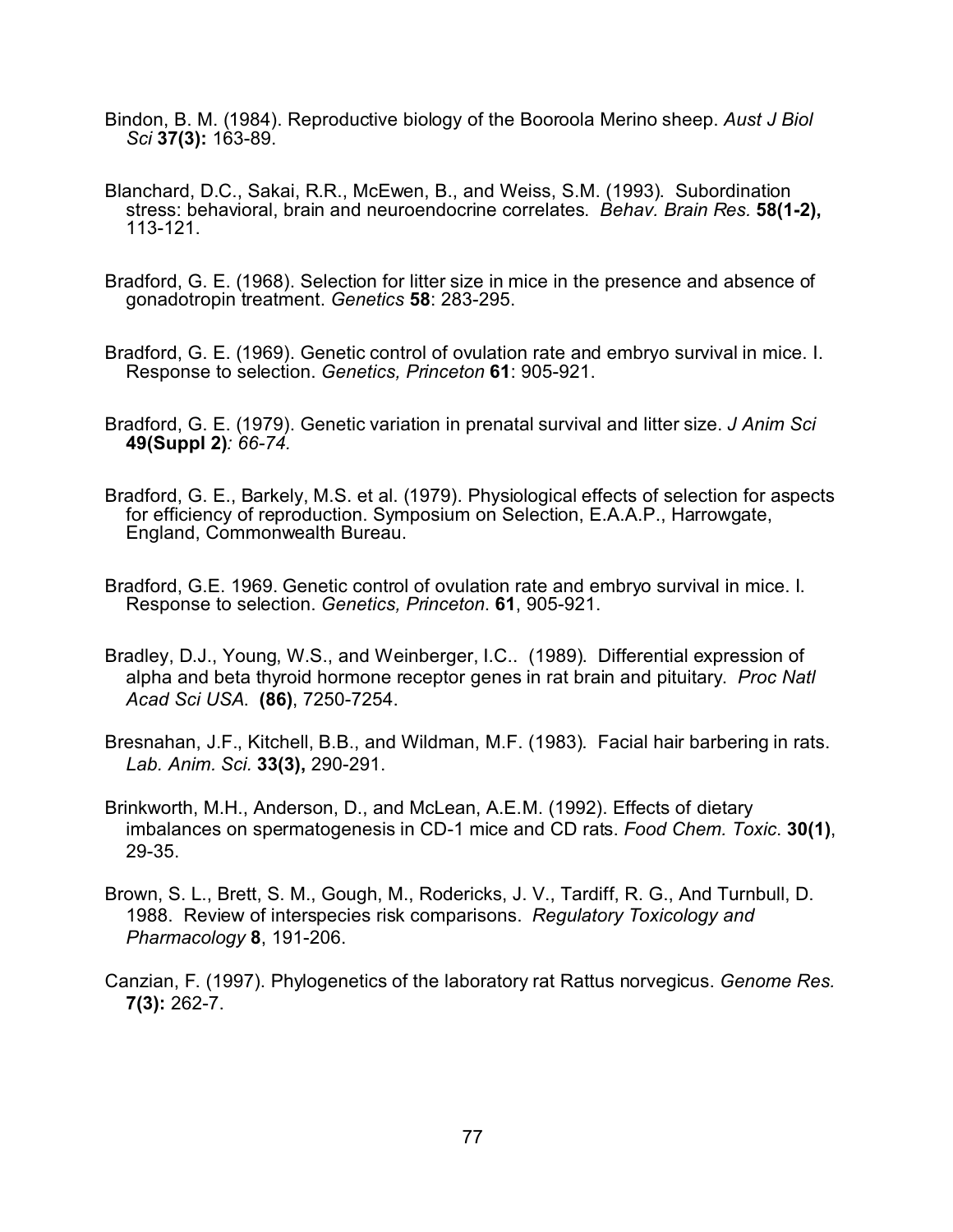- Carney, E.W., Schortichini, B.S., and Crissman, J.W. (1998) Feed restriction during in utero and neonatal life: Effects on reproductive and developmental endpoints in the CD rat. *The Toxicologist* **42(Suppl. 1)**, 102-103.
- Chapin, R.E., Gulati, D. K., Barnes, L. H., and Teague J. L. 1993. The effects of feed restriction on reproductive function in SD rats. *Fundamental and Applied Toxicology*  **20**, 23-29.
- Christian, M.S., Hoberman, A.M., Bachmann, S., and Hellwig, J. (1998). Variability in the uterotrophic response assay (an in vivo estrogenic response assay) in untreated control and positive control (DES-DP, 2.5 µg/kg, BID) Wistar and Sprague-Dawley rats. *Drug and Chemical Toxicology* **21(Suppl. 1)**, 51-100.
- Chun, T. Y., D. Wendell, et al. (1998). Estrogen-induced rat pituitary tumor is associated with loss of retinoblastoma susceptibility gene product. *Mol. Cell. Endocrinol.* **146(1-2)**, 87-92
- Cooper, R.L., Stoker, T.E., Tyrey, L., Goldman, J.M., and McElroy, W.K. (2000). Atrazine disrupts the hypothalamic control of pituitary-ovarian function. *Toxicol. Sci*. **53**, 297-307.
- Cowley, A. W., Jr., Roman, R.J., et al. (2001). Brown Norway chromosome 13 confers protection from high salt to consomic Dahl S rat. *Hypertension* **37(2 Part 2)**, 456-61.
- Cummings, A.M., Rhodes, B.E. and Cooper, R.L. (2000). Effect of atrazine on implantation and early pregnancy in 4 strains of rats. *Toxicol. Sci*. **58**, 135-143.
- D'Arbe, M., Einstein, R., and Lavidis, N.A. (2002). Stressful animal housing conditions and their potential effect on sympathetic neurotransmission in mice. *Am. J. Physiol. Regul. Integr. Comp. Physiol.* **282(5),** R1422-1428.
- De Leon, D. D. and Barkley, M.S. (1987). Male and female genotype mediate pheromonal regulation of the mouse estrous cycle. *Biol. Reprod.* **37(5)**, 1066-74.
- Dhaher, Y. Y., B. Greenstein, de Fougerolles, N.E., Khamashta, M., Hugh, G.R. (2000). Strain differences in binding properties of estrogen receptors in immature and adult BALB/c and MRL/MP-lpr/lpr mice, a model of systemic lupus erythematosus. *Int. J. Immunopharmacol*. **22(3)**, 247-54
- Diel, P., Laudenbach, U., Smolnikar, K., Schulz, T., and Michna, H. (2001) Bisphenol A: morphological and molecular uterine and mammary gland reactions in different strains of the rat (Wistar, Sprague-Dawley, Da/Han). *Toxicologist* **60(1)**, 296.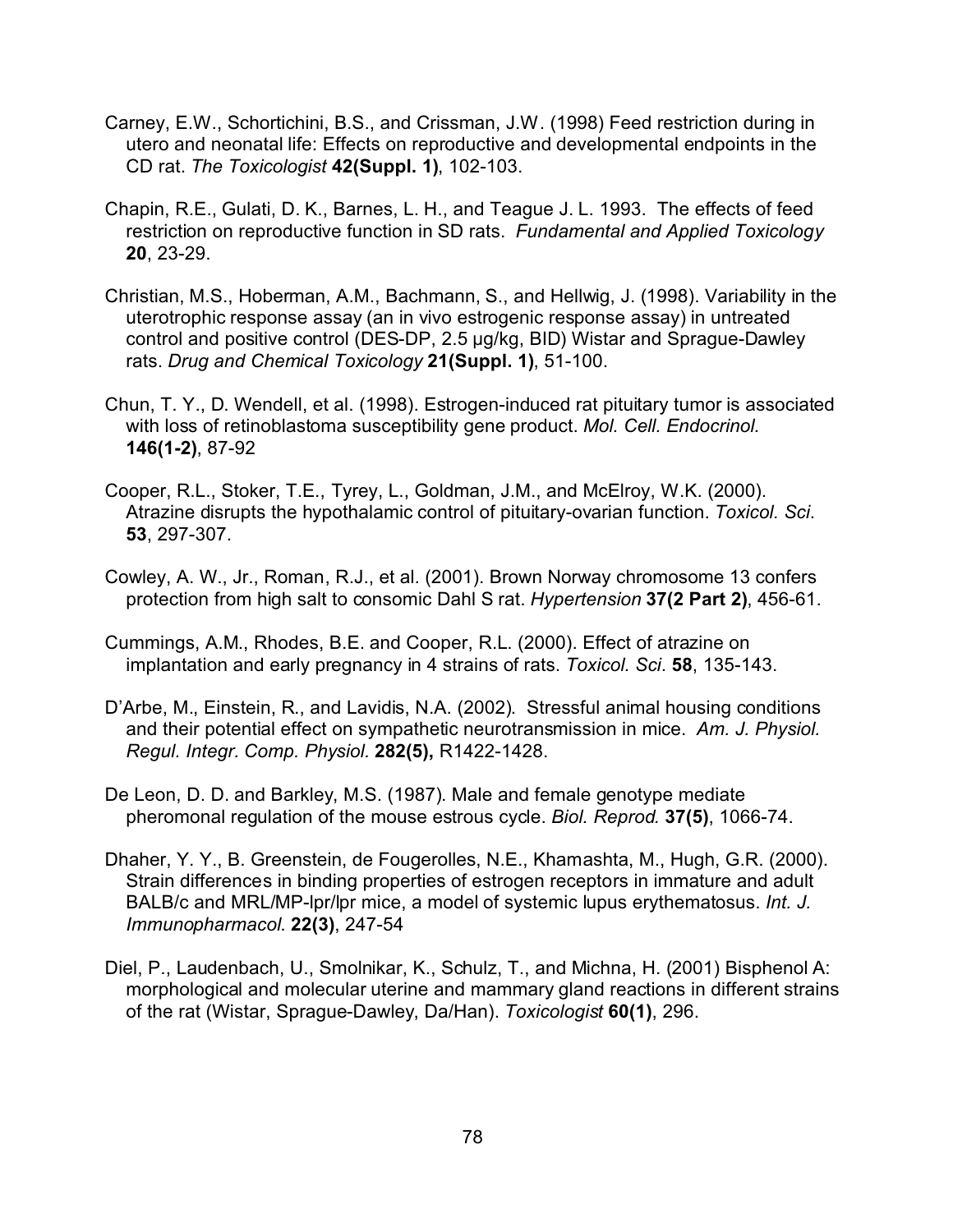- Durrant, B. S., Eisen, E.J., et al. (1980). Ovulation rate, embryo survival and ovarian sensitivity to gonadotropins in mice selected for litter size and body weight. *J. Reprod. Fert.* **59**, 329-339.
- Dussault, J.H., and Ruel, J. (1987). Thyroid hormones and brain development. *Annu Rev Physiol*. **(49)**, 321-334.
- EDSTAC (Endocrine Disruptor Screening and Testing Advisory Committee) (1998). Final Report: Volume I and II.
- Eisen, E. J., Legates, J.E. et al. (1970). Selection for 12-day litter weight in mice. *Genetics* **64(3)**: 511-32.
- Eisen, E. J. (1972). Long-term selection response for 12-day litter weight in mice. *Genetics* **72(1)**: 129-42.
- Eisen, E. J. (1975). Population size and selection intensity effects on long-term selection response in mice. *Genetics* **79(2)**: 305-23.
- Eisen, E. J. and Durrant, B.S. (1980). Genetic and maternal environmental factors influencing litter size and reproductive efficiency in mice. *J. Anim. Sci.* **50(3)**: 428-41.
- Eisen, E. J. and Johnson, B.H. (1981). Correlated responses in male reproductive traits in mice selected for litter size and body weight. *Genetics* **99(3-4)**: 513-24.
- Eklund, J. and Bradford, G.E. (1977). Genetic analysis of a strain of mice plateaued for litter size. *Genetics* **85(3)**: 529-42.
- Eklund, J. and Bradford, G.E. (1977). Longeveity and lifetime body weight in mice selected for rapid growth. *Nature* **265(5589)**: 48-9.
- Eldridge, A.C., and Kwolek, W.F. (1983). Soybean isoflavones: effect of environment and variety on composition. *J. Agric. Food Chem.* **31,** 394-396.
- Eldridge, A.C., Tennant, M.K., Wetzel, L.T., Breckenridge, C.B., and Stevens, J.T. (1994). Factors affecting mammary tumor incidence in chlortriazine-treated female rats: hormonal properties, dosage, and animal strain. *Environmental Health Perspectives* **102(Suppl. 11)**, 29-36.
- Emery, D.E and Larsson, K. (1979). Rat strain differences in copulatory behavior after para-chlorophenylalanine and hormone treatment. *J. Comp. Physiol. Psychol*. **93(6)**, 1067-1084.
- Escobar, G., Obregon, M.J., and Rey, F. (1990). Contribution of maternal thyroxine to fetal thyroxine pools in normal rats near term. *Endocrinology* **(126)**, 2765-2767.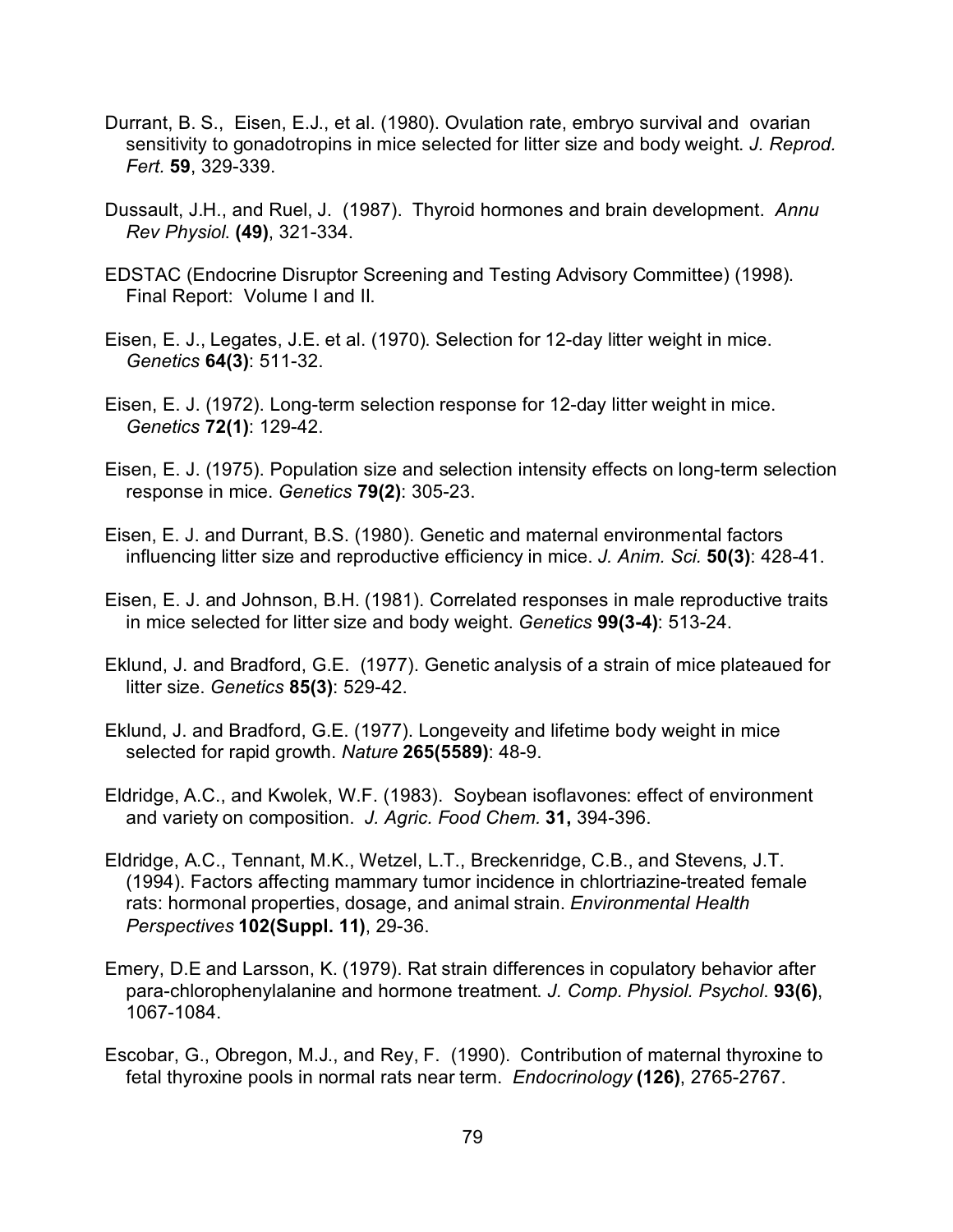- Escobar, G., Obregon, M.J., and Rey, F. (1987). Fetal and maternal thyroid hormones. *Hormone Research.* **(26)**, 12-27.
- Escobar, G., Obregon, M.J., and Rey, F. (1988). Transfer of Thyroid hormones from the mother of the fetus. In Delang, F., Fisher, D.A., and Glinoer, D. (Eds.) *Research in Congenital Hypothyroidism*. Plenum Press, New York, NY, p 15-28.
- Fail, P.A., Anderson, S.A., and Friedman, M.A. (1999). Response of the Pituitary and Thyroid to Tropic Hormones in Sprague-Dawley versus Fischer 344 Male Rats. *Toxicol. Sci.* **52**, 107-121.
- Falconer, D. S. (1971). Improvement of litter size in a strain of mice at a selection limit. *Genet. Res.* **17(3)**: 215-35.
- Falconer, D. S. (1989). Introduction to Quantitative Genetics. Essex, England, Longman Scientific & Technical.
- Festing, M. F. (1979). Properties of inbred strains and outbred stocks, with special reference to toxicity testing. *J. Toxicol. Environ. Health* **5(1)**: 53-68.
- Festing, M. F. W. (1986). The case for isogenic strains in toxicological screening. *Arch. Toxicol.* **Suppl. 9**, 127-137.
- Festing, M. F. (1987). Genetic factors in toxicology: implications for toxicological screening. *Crit. Rev. Toxicol.* **18(1)**: 1-26.
- Festing, M. F. W. (1991). Genetic factors in neurotoxicology and neuropharmacology: A critical evaluation of the use of genetics as a research tool. *Experientia* **47**, 990-998.
- Festing, M. F. W. (1992). The scope for improving the design of laboratory animal experiments. *Laboratory Animals* **26**, 256-267.
- Festing, M. F. (1993). Genetic variation in outbred rats and mice and its implications for toxicological screening. *J. Exp. Anim. Sci.* **35(5-6)**: 210-20.
- Festing, M. F. (1995). Use of a multistrain assay could improve the NTP carcinogenesis bioassay. *Environ. Health Perspect.* **103(1):** 44-52.
- Festing, M. F. and Altman, D.G. (2002). Guidelines for the design and statistical analysis of experiments using laboratory animals. *Ilar J.* **43(4)**: 244-58.
- Festing, M. F., Diamanti, P., and Turton, J.A. (2001). Strain differences in haematological response to chloramphenicol succinate in mice: implications for toxicological research. *Food. Chem. Toxicol*. **39(4)**: 375-83.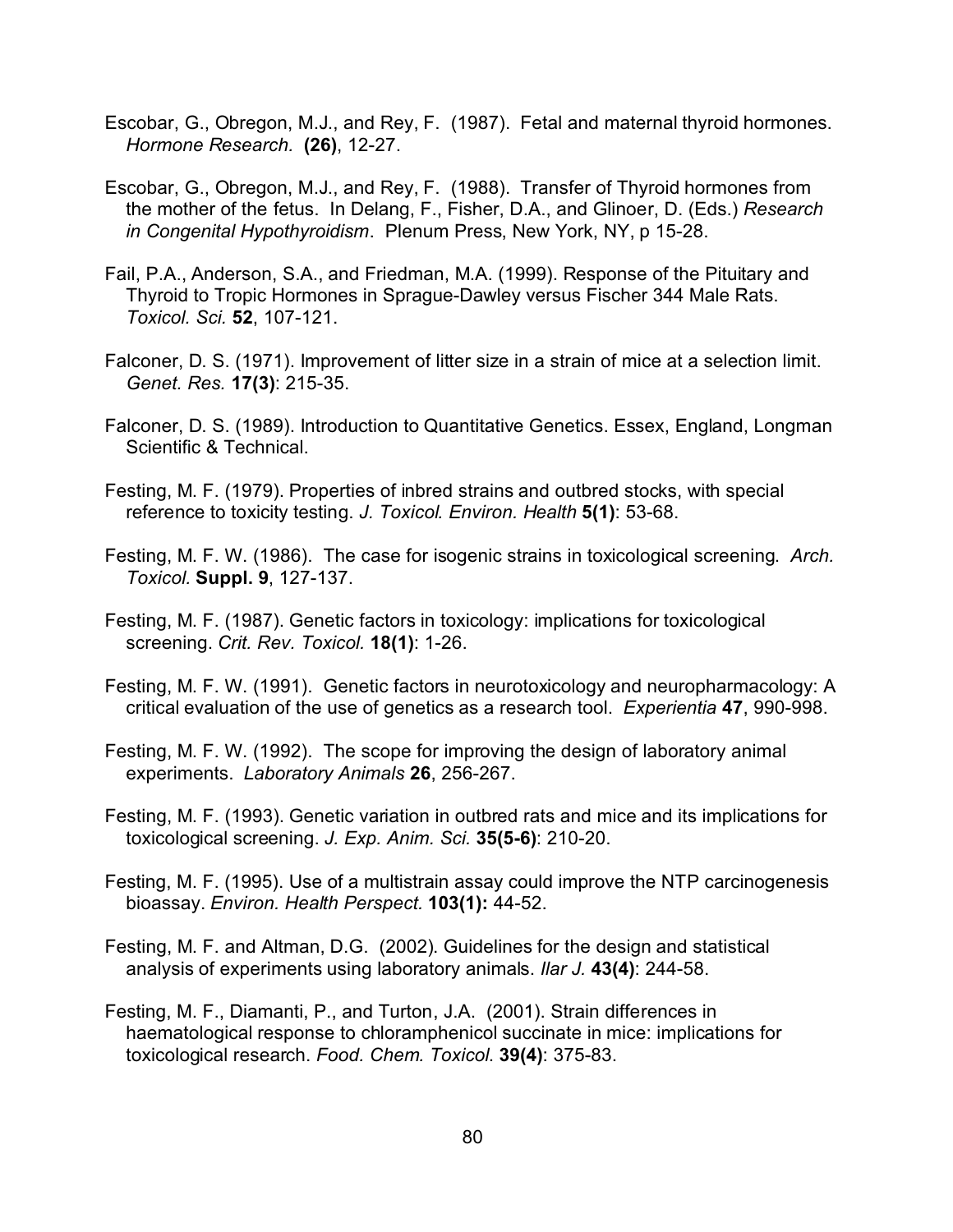- Flaws, J.A., Sommer, R.J., Silbergeld, E.K., Peterson, R.E., Hirshfield, A.N. 1997. In utero and lactational exposure to 2,3,7,8-tetrachlorodibenzo-p-dioxin (TCDD) induces genital dysmorphogenesis in the female rat. *Toxicol. Appl. Pharmacol*. **147(2)**, 351- 362.
- Gallavan, R.H., J.F. Holson, J.F. Knapp, V.L. Reynolds, and D.G. Stump (1998). Anogenital distance: Potential for confounding effects of progeny body weights on interpreting toxicologic significance. *Teratology* **57(4/5)**, 245 (Abstract 87).
- Goldey, E.S., Kehn, L.S., Rehnberg, G.L., and Crofton, K.M. 1995. Effects of developmental hypothyroidism on auditory and motor function in the rat. *Toxicol. Appl. Pharmacol.* 135(1), 67-76.
- Goldman, J.M., S.C. Laws, S.K. Balchak, R.L. Cooper, and R.J. Kavlock (2000). Endocrine-disrupting chemicals: prepubertal exposures and effects on sexual maturation and thyroid activity in the female rat. A focus on the EDSTAC recommendations. *Crit. Rev. Toxicol.* **30(2),** 135-196.
- Gray, J. E. (1977). Chronic progressive nephrosis in the albino rat. *CRC Crit. Rev. Toxicol.* **5(2)**: 115-44.
- Gray, L.E., and Ostby, J.S. (1995). In utero 2,3,7,8-tetrachlorodibenzo-p-dioxin (TCDD) alters reproductive morphology and function in female rat offspring. *Toxicol. Appl. Pharmacol.* **133**, 285-294.
- Gray, L.E. Jr., J. Ostby, C. Wolf, C. Lambright, and W. Kelce (1998). Annual Review. The value of mechanistic studies in laboratory animals for the production of reproductive effects in wildlife: endocrine effects on mammalian sexual differentiation. *Environm. Toxicol. Chem.* **17(1)**, 109-118.
- Gray, L.E. Jr., and J. Ostby (1998). Effects of pesticides and toxic substances on behavioral and morphological reproductive development: endocrine versus nonendocrine mechanisms. *Toxicol. and Indust. Health* **14(1/2)**, 159-184.
- Greco, A.M., Gambardella, P., Sticchi, R., D'Aponte, D., Di Renzo, G., and DeFranciscis, P. (1989). Effects of individual housing on circadian rhythms of adult rats. *Physiol. Behav.* **45(2),** 363-366.
- Gregg, D. W., Galkin, M., et al. (1996). Effect of estrogen on the expression of galanin mRNA in pituitary tumor-sensitive and tumor-resistant rat strains. *Steroids* **61(8)**: 468-72.
- Griffith, J. S., S. M. Jensen, et al. (1997). Evidence for the genetic control of estradiol-regulated responses. Implications for variation in normal and pathological hormone-dependent phenotypes. *Am. J. Pathol*. **150(6)**: 2223-30.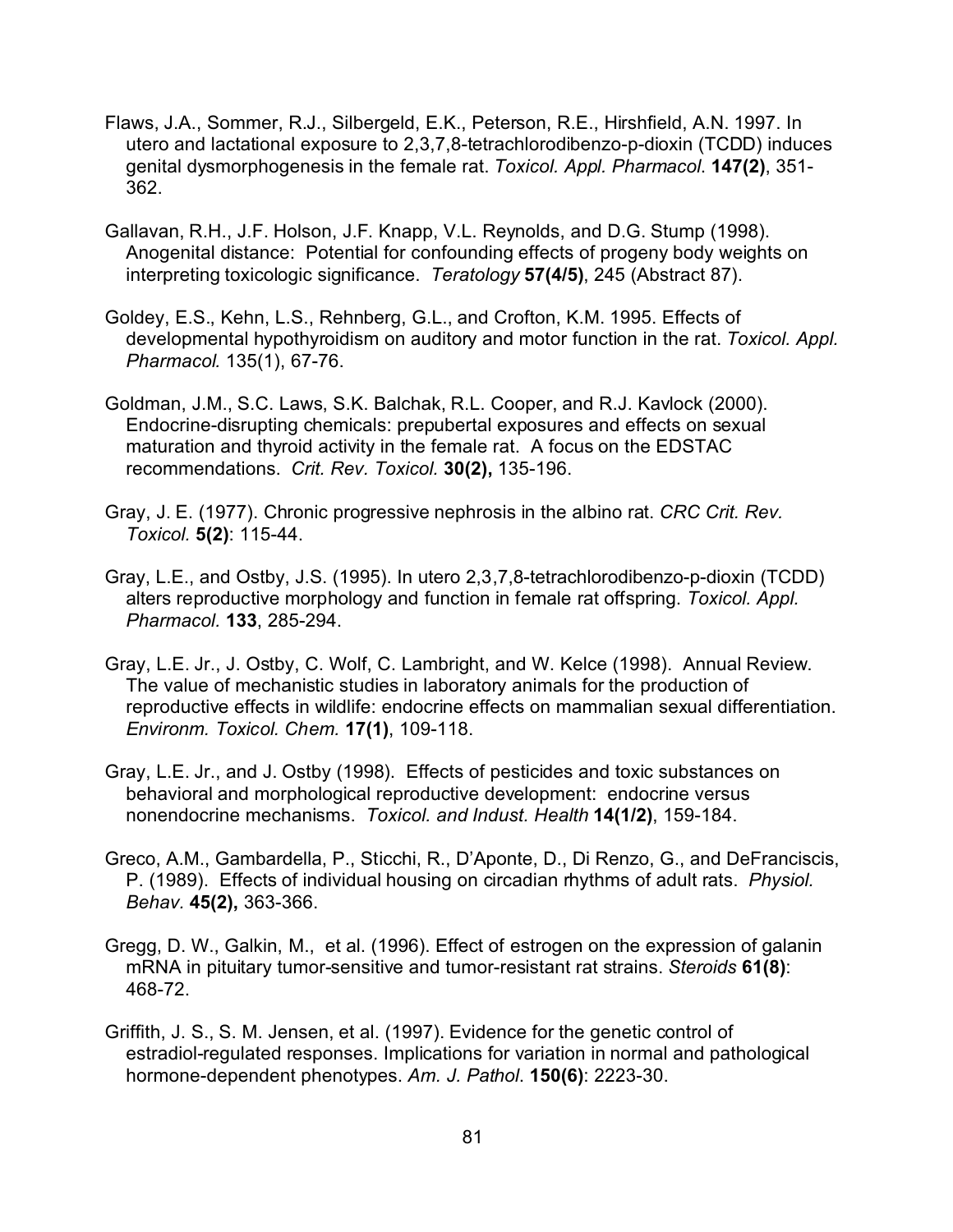- Grimm, M.S., Emerman, J.T., and Weinberg, J. (1996). Effects of social housing condition as behavior on growth of the Shionogi mouse mammary carcinoma. *Physiol. Behav.* **59(4-5),** 633-642.
- Haavisto, T., Nurmela, K., Pohjanvirta, R., Huuskonen, H., El-Gehani, F., and Paranko, J. (2001). Prenatal testosterone and luteinizing hormone levels in male rats exposed during pregnancy to 2,3,7,8-tetrachlorodibenzo-p-dioxin and diethylstilbestrol. *Molecular and Cellular Endocrinology* **178**, 169-179.
- Haemisch, A., Vass, T., and Gartner, K. (1994). Effects of environmental enrichment on aggressive behavior, dominance hierarchies, and endocrine states in male DBA/2J mice. *Physiol. Behav.* **56(5),** 1041-1048.
- Haseman, J.K., Bourbina, J., and Eustis, S.L. (1994). Effect of individual housing and other experimental design factors on tumor incidence in B6C3F1 mice. *Fundam. Appl. Toxicol.* **23(1),** 44-52.
- Hayes, T., K. Haston, M. Tsui, A. Hoang, C. Haeffele and A. Vonk (2003). "Atrazine-Induced Hermaphroditism at 0.1 ppb in American Leopard Frogs (Rana pipiens): Laboratory and Field Evidence." Environ Health Perspect 111(4): 568-75. http://www.ncbi.nlm.nih.gov/entrez/query.fcgi?cmd=Retrieve&db=PubMed&dopt=Citati on&list\_uids=12676617
- Hayes, T. B., A. Collins, M. Lee, M. Mendoza, N. Noriega, A. A. Stuart and A. Vonk (2002). "Hermaphroditic, demasculinized frogs after exposure to the herbicide atrazine at low ecologically relevant doses." Proc Natl Acad Sci U S A 99(8): 5476-80. http://www.ncbi.nlm.nih.gov/entrez/query.fcgi?cmd=Retrieve&db=PubMed&dopt=Citati on&list\_uids=11960004
- Hellwig, J., van Ravenzwaay, B., Mayer, M., and Gembardt, C. (2000). Pre- and postnatal oral toxicity of vinclozolin in Wistar and Long-Evans rats. *Regul. Toxicol. Pharmacol.* **32**, 42-50.
- Holsapple, M., Reynolds, B. Wiescinski, C., Anderson, P., Carney, E. 1998. Feed restriction during in utero and neonatal life: effects on immune parameters in the rat. *Toxicologist* **42(1-S)**, 102.
- Hossaini, A., Larsen, J.-J., and Larsen, J.C. (2000). Lack of oestrogenic effects of food preservatives (parabens) in uterotrophic assays. *Food Chem. Toxicol*. **38**, 319-323.
- Hunt, P.A., Koehler, K.E., Susiarjo, J., Hodges, C.A., Ilagan, A., Voight, R.C., Thomas, S., Thomas, B.F., and Hassold, T.J. (2003). Bisphenol A exposure causes meiotic aneuploidy in the female mouse. *Current Biology* **13,** 546-553.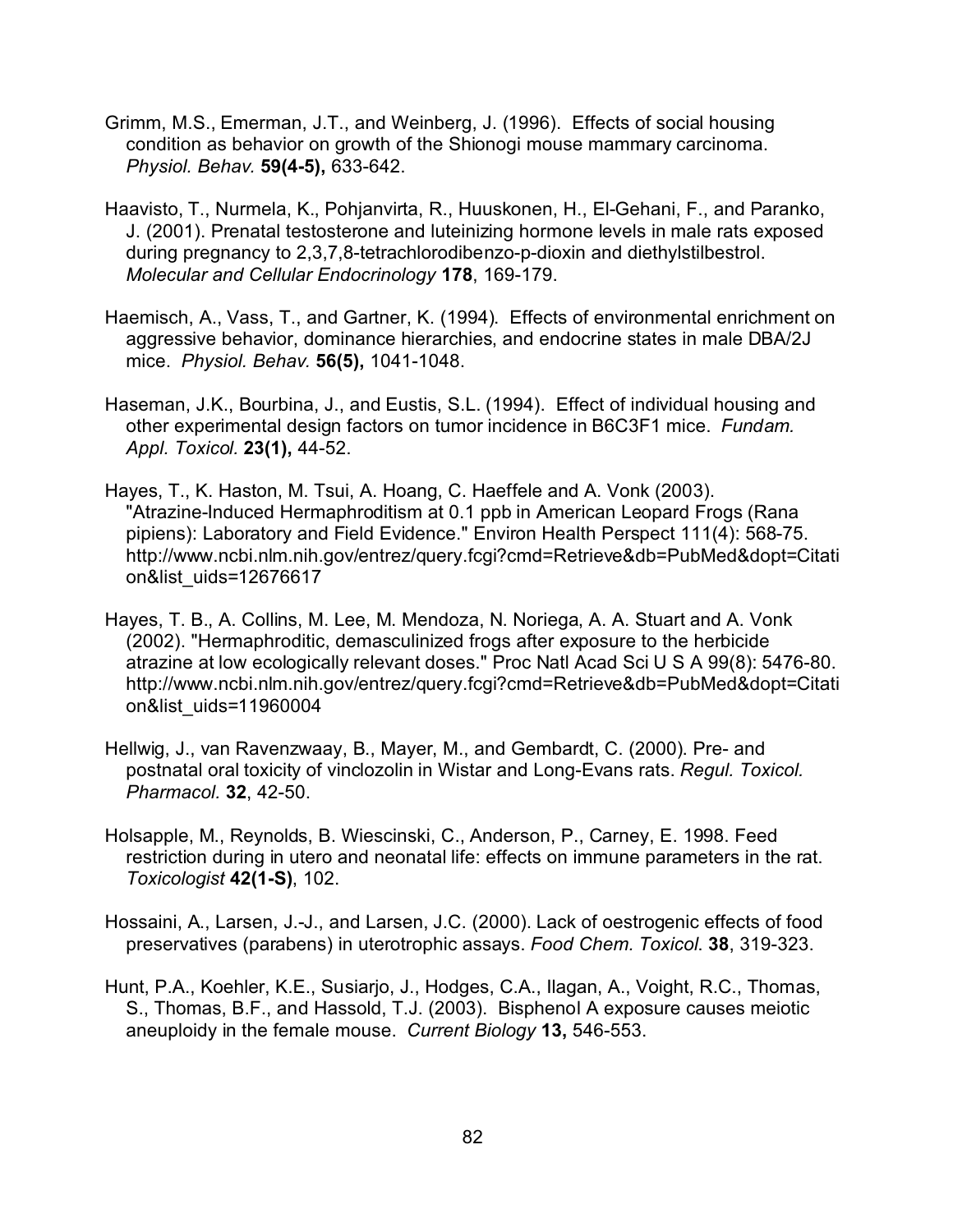- Inano, H., Suzuki, K., et al. (1996). Relationship between induction of mammary tumors and change of testicular functions in male rats following gamma-ray irradiation and/or diethylstilbestrol. *Carcinogenesis* **17(2)**: 355-60.
- ILAR Journal Online (Fall 1992), Volume 34(4); http://dels.nas.edu/ilar/jour\_online/34\_4/definitionandnomenrat.asp
- Johnson, R.K., Eckardt, G.R., Rathje, T.A., Drudik, D.K. (1994). Ten generations of selection for predicted weight of testes in swine: direct response and correlated response in body weight, backfat, age at puberty, and ovulation rate. *J. Anim. Sci.* **72(8)**, 1978-1988.
- Kacew, S., Ruben, Z., and McConnell, R. F. (1995). Strain as a determinant factor in the differential responsiveness of rats to chemicals. *Toxicologic Pathology* **23(6)**, 701-714.
- Kacew, S. and Festing, M. F. W. (1996). Role of rat strain in the differential sensitivity to pharmaceutical agents and naturally occurring substances. *Journal of Toxicology and Environmental Health* **47**, 1-30.
- Kanno, J., Onyon, L., Haseman, J., Fenner-Crisp, P., Ashby, J., and Owens, W. (2001). The OECD program to validate the rat uterotrophic bioassay to screen compounds for *in vivo* estrogenic responses: phase 1. *Environ. Health Perspect*. **109(8)**, 785-794.
- Karolewicz, B., and Paul, I.A. (2001). Group housing of mice increases immobility and antidepressant sensitivity in the forced swim and tail suspension tests. *Europ. J. Pharmacol.* **415(2-3),** 197-201.
- Kennedy, G.C., and Mitra, J. (1963). Body weight and food intake as initiating factors for puberty in the rat. *Physiology* **166**, 408-418.
- Kirkpatrick, B. W., Mengelt, A., et al. (1998). Identification of quantitative trait loci for prolificacy and growth in mice. *Mammalian Genome* **9**: 97-102
- Klinefelter, G.R., Strader, L.F., Suarez, J.D., and Roberts, N.L. (2003). Bromochloroacetic acid exerts qualitative effects on rat sperm: implications for a novel biomarker. *Toxicol. Sci.* **68(1),** 164-173.
- Klinger, M. M., MacCarter, G.D., et al. (1996). Body weight and composition in the Sprague Dawley rat: comparison of three outbred sources. *Lab. Anim. Sci*. **46(1)**: 67-70.
- Koehler, K., Voight, R., Thomas, S., Lamb, B., Hassold, T., and Hunt, P.A. (2003). When disaster strikes: rethinking polycarbonate caging. *Lab. Animal* **32,** 32-36.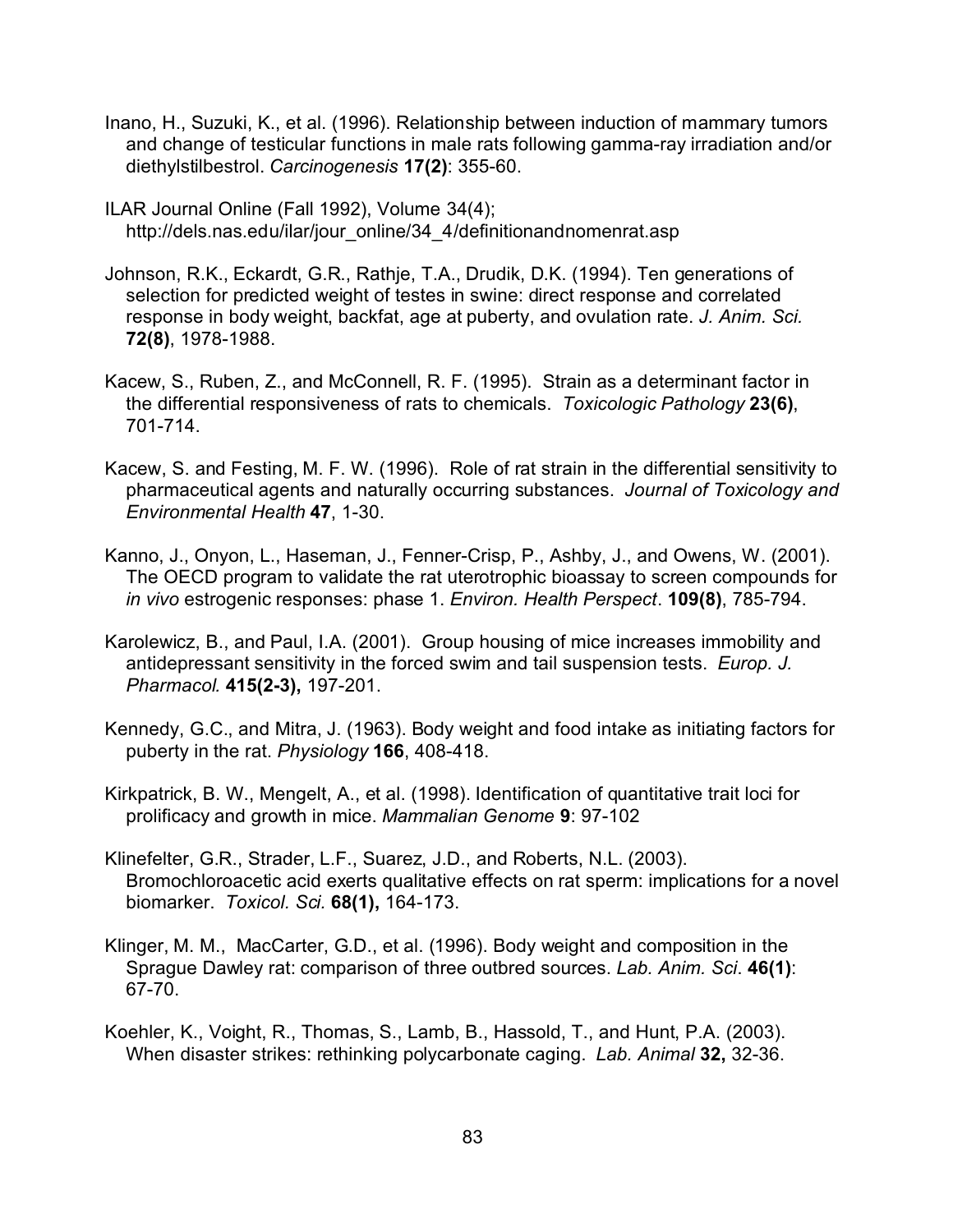- Koyama, S., and Kamimura, S. (1999). Lowered sperm motility in mice of subordinate social status. *Physiol. Behav.* **65(4-5),** 665-669.
- Koyama, S., and Kaminura, S. (2000). Influence of social dominance and female odor on the sperm activity of male mice. *Physiol. Behav.* **71(3-4),** 415-422.
- Kumagai, J., Hsu, S.Y., Matsumi, H., Roh, J.-S., Fu, P., Wade, J.D., Bathgate, R.A.D., and Hseuh, A.J.W. 2002. INSL3/Leydig Insulin-like Peptide Activates the LGR8 Receptor Important in Testis Descent. *J. Biol. Chem*. **277(35)**, 31283-31286.
- Lamm, S.H., and Doemland, M. (1999). Has perchlorate in the drinking water increased the rate of congenital hypothyroidism? *J. Occup. Environ. Med.* **41(5),** 409-411.
- Land, R. B. (1970). Genetic and phenotypic relationships between ovulation rate and body weight in the mouse. *Genet. Res.* **15**: 171-182.
- Land, R. B., De Reviers, M.M., et al. (1974). Quantitative physiological studies of genetic variation in the ovarian activity of the rat. *J. Reprod. Fertil.* **38(1)**: 29-39.
- Land, R. B. and Falconer, D.S. (1969). Genetic studies of ovulation rate in the mouse. *Genetical Research* **13**: 25-46.
- Laws, S.C., Carey, S.A., Ferrell, J.M., Bodman, G.J., and Cooper, R.L. 2000. Estrogenic activity of octylphenol, nonylphenol, bisphenol A and methoxychlor in rats. *Toxicol. Sci*. **54(1)**, 154-167.
- Lewis, R.W., Brooks, N., Milburn, G.M., Soames, A., Stone, S., Hall, M., and Ashby J. (2003). The effects of the phytoestrogen genistein on the postnatal development of the rat. *Toxicol. Sci.* **71(1),** 74-83.
- Liang, M., Yuan, B. et al. (2002). Renal medullary genes in salt-sensitive hypertension: a chromosomal substitution and cDNA microarray study. *Physiol. Genomics* **8(2)**: 139-49.
- Liberati, T.A., Roe, B.J., and Feuston, M.H. (2002). An oral gavage control embryo-fetal development study of the Wistar Hannover rat. *Drug and Chemical Toxicology* **25(1)**, 109-130.
- Long, S.Y. (1972). Hair nibbling and whisker trimming as indicators of social hierarchy in mice. *Anim. Behav.* **20(1),** 10-12.
- Long, X., Steinmetz, R., Ben-Jonathan, N., Caperell-Grant, A., Young, P.C.M., Nephew, K.P., and Bigsby, R.M. (2000). Strain differences in vaginal responses to the xenoestrogen Bisphenol A. *Environmental Health Perspectives* **108(3)**, 243-247.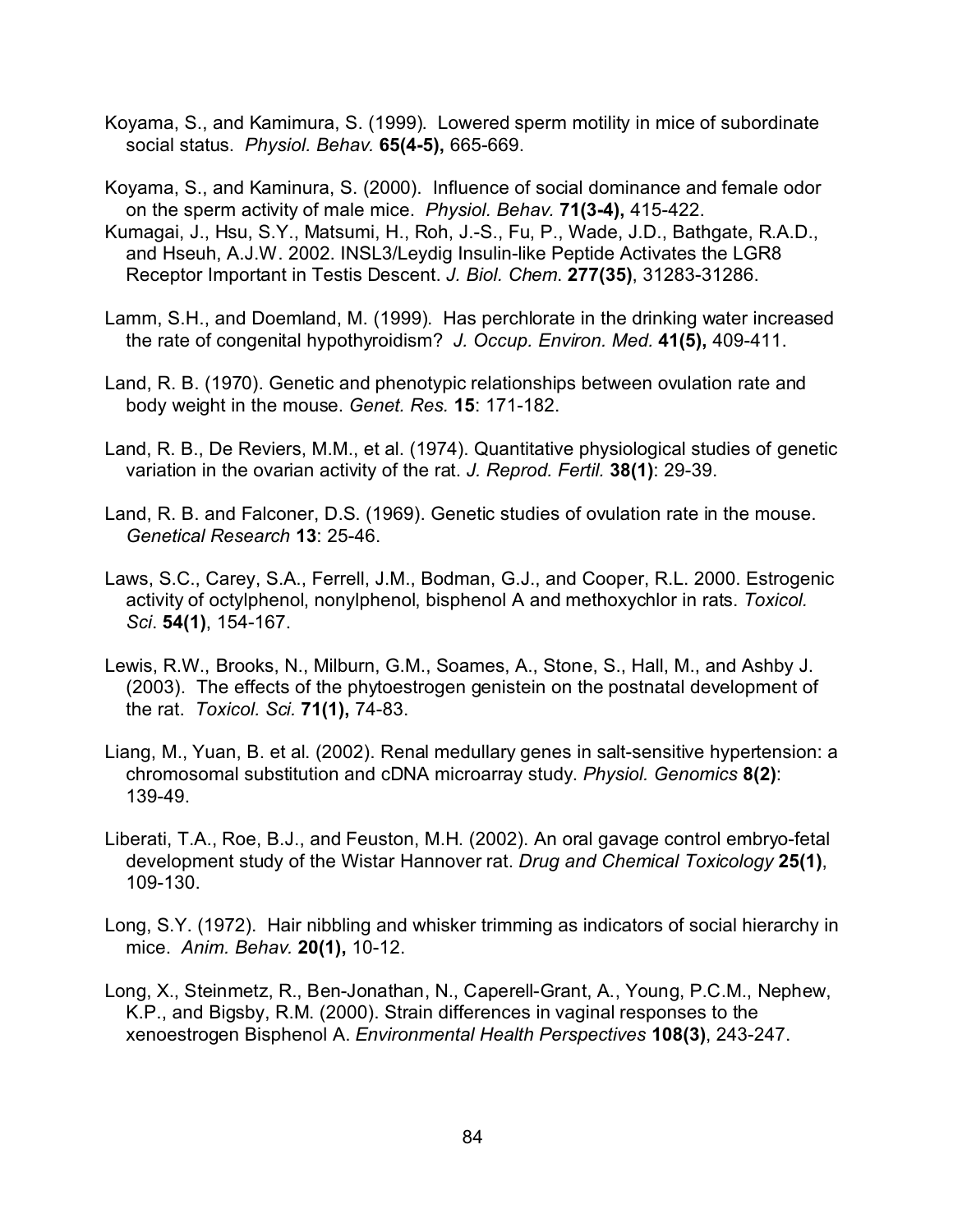- Lubritz, D. L., Eisen, E.J., et al. (1991). Effect of selection for litter size and body weight on hormone-induced ovulation rate in mice. *J. Anim. Sci.* **69(11)**: 4299-4305.
- Lynch, M. and Walsh, B. (1998). Genetics and Analysis of Quantitative Traits. Sunderland, MA 01375, Sinauer Associates, Inc.
- Manly, K. F., Cudmore, R.H. Jr., et al. (2001). Map Manager QTX, cross-platform software for genetic mapping. *Mamm. Genome* **12(12)**: 930-2.
- McIntyre, B.S., Barlow, N.J., Foster, P.M. 2001. Androgen-mediated development in male rat offspring exposed to flutamide in utero: permanence and correlation of early postnatal changes in anogenital distance and nipple retention with malformations in androgen-dependent tissues. *Toxicol. Sci*. **62(2)**, 236-249.
- McIntyre, B.S., Barlow, N.J., Foster, P.M. 2002. Male rats exposed to linuron in utero exhibit permanent changes in anogenital distance, nipple retention, and epididymal malformations that result in subsequent testicular atrophy. *Toxicol. Sci*. **65(1)**, 62-70.
- McKim, J.M., Wilga, P.C., Breslin, W.J., Plotzke, K.P., Gallavan, R.H. and Meeks, R.G. (2001). Potential estrogenic and antiestrogenic activity of the cyclic siloxane octamethylcyclotetrasiloxane (D4) and the linear siloxane hexamethyldisiloxane (HMDS) in immature rats using the uterotrophic assay. *Toxicol. Sci.* **63**, 37-46.
- McKinney, T.D., and Pasley, J.N. (1973). Effects of social rank and social disruption in adult male house mice. *Gen. Comp. Endocrinol.* **20(3),** 579-583.
- McNatty, K. P., Henderson, K.M., et al. (1985). Ovarian activity in Booroola X Romney ewes which have a major gene influencing their ovulation rate. *J. Reprod. Fertil.* **73(1)**: 109-20.
- McNatty, K. P., Smith, P., et al. (1995). Development of the sheep ovary during fetal and early neonatal life and the effect of fecundity genes. *J. Reprod. Fertil.* **Suppl. 49**: 123-35.
- Marshall, K. E., Godden, E.L., et al. (2002). In silico discovery of gene-coding variants in murine quantitative trait loci using strain-specific genome sequence databases. *Genome Biol*. **3(12)**: RESEARCH0078.
- Matthews, J., T. Celius, et al. (2000). Differential estrogen receptor binding of estrogenic substances: a species comparison. *J. Steroid Biochem. Mol. Biol*. **74(4)**, 223-34.
- Matin, A., Collin, G.B., et al. (1999). Susceptibility to testicular germ-cell tumours in a 129.MOLF-Chr 19 chromosome substitution strain. *Nat. Genet.* **23(2)**: 237-40.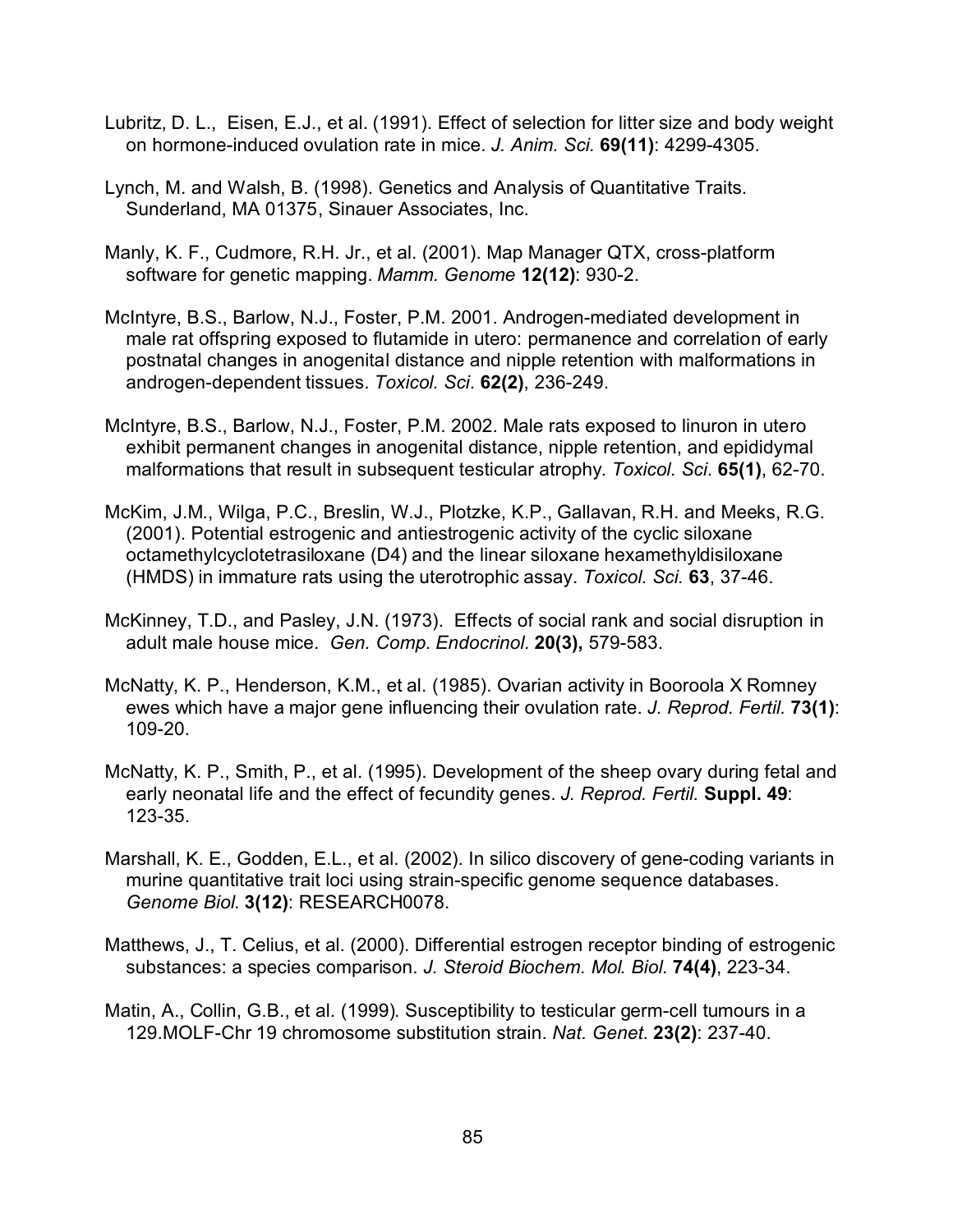- Miller, R.A., Burke, D., and Austad, S. 1999. Exotic mice for aging: Authors' reply. *Neurobiology of Aging* **20**, 245-246.
- Morrissey, R.E., George, J.D., Price, C.J., Tyl, R.W., Marr, M.C. and Kimmel, C.A. (1987). The developmental toxicity of bisphenol A in rats and mice. *Fundam. Appl. Toxicol*. **8**, 571-582.
- Morrissey, R.E., Schwetz, B.A., Lamb, J.C. IV, Ross, M.D., Teague, J.L., and Morris, R.W. (1988). Evaluation of rodent sperm, vaginal cytology, and reproductive organ weight data from National Toxicology Program 13-week studies. *Fundam. Appl. Toxicol*. **11**, 343-358.
- Myant, N.B. (1971). The role of thyroid hormone in the fetal and postnatal development of mammals. *Hormones in Development*.
- Nadeau, J. H., Singer, J.B. et al. (2000). Analysing complex genetic traits with chromosome substitution strains. *Nat. Genet*. **24(3)**: 221-5.
- Nagao, T., Saito, Y., Usumi, K., Yoshimura, S., and Ono, H. (2002). Low-dose bisphenol A does not affect reproductive organs in estrogen-sensitive C57BL/6N mice exposed at the sexually mature, juvenile, or embryonic stage. *Reproductive Toxicology* **16**, 123-130.
- Nagy, T.R., Krzywanski, D., Li, J., Meleth, S., and Desmond, R. (2002). Effect of group vs. single housing on phenotypic variance in C57BL/6J mice. *Obes. Res.* **10(5),** 412- 415.
- Narotsky, M.G., Best, D.S., Guidici, D.L., and Cooper, R.L. (2001). Strain comparisons of atrazine-induced pregnancy loss in the rat. *Reproductive Toxicology* **15**, 61-69.
- Narotsky, M.G., Hamby, B.T., Mitchell, D.S., and Kavlock, R.J. (1993). Evaluation of the critical period of bromodichloromethane-induced full-litter resorption in F-344 rats. *Teratology* **47(5),** 429 (Abstract No. P58).
- National Toxicology Program's Report of the Endocrine Disruptors Low Dose Peer Review. 2000. Organized by the National Institute of Environmental Health Sciences, NIH, National Toxicology Program.
- O'Connor, J.C., J.C. Cook, S.C. Craven, C.S. Van Pelt, and J.P. Obourn (1996). An *in vivo* battery for identifying endocrine modulators that are estrogenic or dopamine regulators. *Fundam. Appl. Toxicol.* **33,** 182-195.
- O'Connor, J.C., Frame, S.R., Davis, L.G., and Cook, J.C. (1999). Detection of the environmental antiandrogen p,p'-DDE in CD and Long-Evans rats using a Tier 1 Screening Battery and a Hershberger Assay. *Toxicol. Sci*. **51**, 44-53.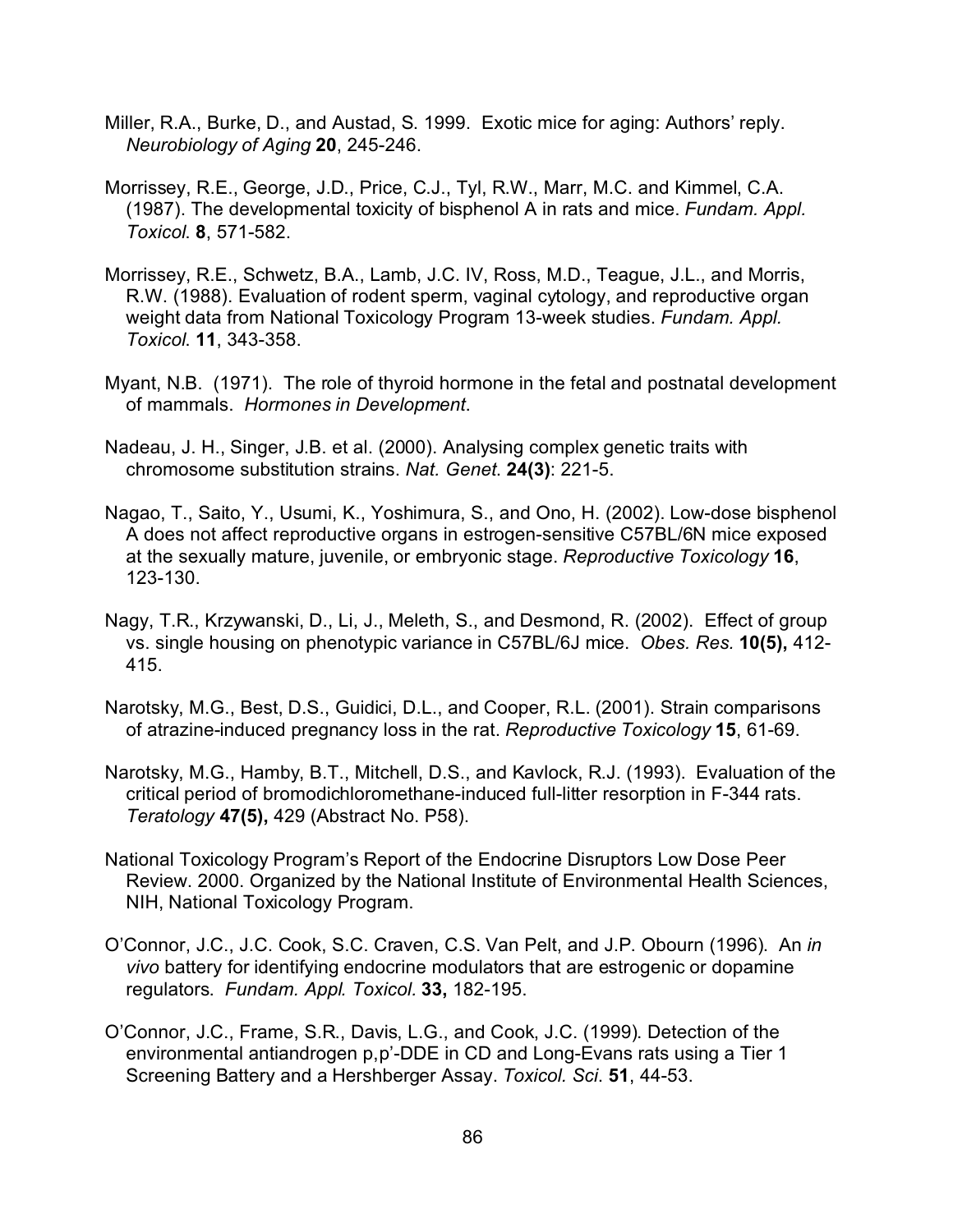- O'Connor, J.C., S.R. Frame, L.G. Davis, and J.C. Cook (1999). Detection of thyroid toxicants in a tier I screening battery and alterations in thyroid endpoints over 28 days of exposure. *Toxicol. Sci.* **51(1),** 54-70.
- O'Connor, J.C., S.R. Frame, and G.S. Ladics (2002a). Evaluation of a 15-day screening assay using intact male rats for identifying steroid biosynthesis inhibitors and thyroid modulators. *Toxicol. Sci*. **69**, 79-91.
- O'Connor, J.C., S.R. Frame, and G.S. Ladics (2002b). Evaluation of a 15-day screening assay using intact male rats for identifying antiandrogens. *Toxicol. Sci*. **69**, 92-108.
- Odum, J., Pyrah, T.G., Soames, A.R., Foster, J.R., Van Miller, J.P., Joiner, R.L., and Ashby, J. (1999a). Effects of p-nonylphenol (NP) and diethylstilboestrol (DES) on the alderley park (Alpk) rat: comparison of mammary gland and uterus sensitivity following oral gavage or implanted mini-pumps. *J. Appl. Toxicol*. **19**, 367-368.
- Odum, J., Pyrah, T.G., Foster, J.R., Van Miller, J.P., Joiner, R.L., and Ashby, J. (1999b). Comparative activities of p-nonylphenol and diethylstilbestrol in Noble rat mammary gland and uterotrophic assays. *Regul. Toxicol. Pharmacol*., **29**, 184-195.
- Oishi, S. (1993). Strain differences in susceptibility to di-2-ethylhexyl phthalate-induced testicular atrophy in mice. *Toxicology Letters* **66**, 47-52.
- Okwun, O.E., Igboeli, G., Ford, J.J., Lunstra, D.D., Johnson, L. (1996a). Number and function of Sertoli cells, number and yield of spermatogonia, and daily sperm production in three breeds of boar. *J. Reprod. Fertil*. **107(1)**, 137-149.
- Okwun, O. E., Igboeli, G., et al. (1996b). Testicular composition, number of A spermatogonia, germ cell ratios, and number of spermatids in three different breeds of boars. *J. Androl.* **17(3)**: 301-9.
- Oppenheimer, J.H., Schwartz, H.L., and Strait, K.A. (1994). Thyroid hormone action 1994: The plotthickens. *Eur J Endocrinol*. **130**, 15-24.
- Parmar, R., Spearow, J., et al. (2003). Genetic Susceptibility of Mice to Candida Albicans Vaginitis Correlates With Estrogen Sensitivity. IV congress of the International Society for Human and Animal Mycoses, San Antonio, Texas.
- Pirchner, F. (1969). Population Genetics in Animal Breeding. San Francisco, W.H. Freeman and Company.
- Pomp, D., E. J. Eisen, et al. (1988). LH receptor induction and ovulation rate in mice selected for litter size and body weight. *J. Reprod. Fertil.* **84(2)**: 601-9.
- Perez-Castillo, A., Bernal, J., Ferreiro, B., and Pans, T. (1985). The early ontogenesis of thyroid hormone receptor in the rat fetus. *Endocinology*. **(117)**, 2457-2461.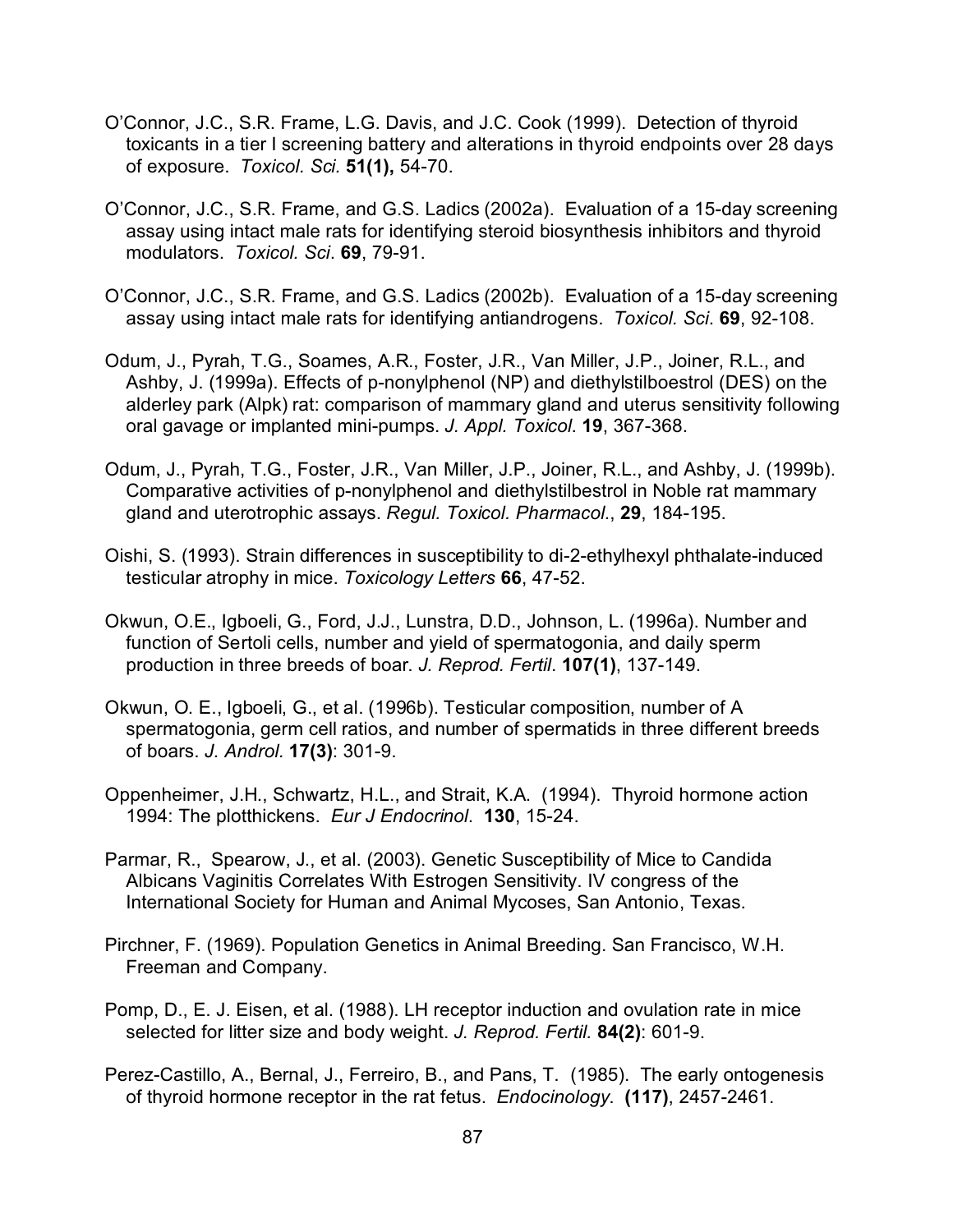- Pettersen, J. C., Morrissey, R.L., et al. (1996). A 2-year comparison study of Crl:CD BR and Hsd:Sprague-Dawley SD rats. *Fundam. Appl. Toxicol*. **33(2)**: 196-211.
- Pohjanvirta, R., Kulju, T., Morselt, A.F.W., Tuominen, R., Juvonen, R., Rozman, K., Mannisto, Pekka, Collan, Y., Sainio, E.-L., and Tuomisto, J. (1989). Target tissue morphology and serum biochemistry following 2,3,7,8-tetrachlorodibenzo-*p*-dioxin (TCDD) exposure in a TCDD-susceptible and a TCDD-resistant rat strain. *Fundam. Appl. Toxicol.* **12**, 698-712.
- Pohjanvirta, R., Viluksela, M., Tuomisto, J.T., Unkila, M., Karasinksa, J., Franc, M.A., Holowenko, M., Giannone, J.V., Harper, P.A., Tuomisto, J., Okey, A.B. (1999). Physicochemical differences in the AH receptors of the most TCDD-susceptible and the most TCDD-resistant rat strains. *Toxicol. Appl. Pharmacol*. **155(1)**, 82-95.
- Pohorecky, L.A., Skiandos, A., Zhang, X., Rice, K.C., and Benjamin, D. (1999). Effect of chronic social stress on delta-opioid receptor function in the rat. *J. Pharmacol. Exp. Ther.* **290(1),** 196-206.
- Popova, N.K., and Naumenko, E.V. (1972). Dominance relations and the pituitaryadrenal system in rats. *Anim. Behav.* **20(1),** 108-111.
- Porterfield, S.P. (1994). Vulnerability of the developing brain to thyroid abnormalities: Environmental insults to the thyroid system. *Environmental Health Perspectives*. **102(2)**, 125-130.
- Porterfield, S.P., and Stein, S.A. (1994). Thyroid hormones and neurological development: Update 1994. *Endocrine Rev*. **(3)**, 357-363.
- Porterfield, S.P., and Hendrich, C.E. (1993). The role of thyroid hormones in prenatal neonatal neurological development – current perspectives. *Endocrine Rev*. **(14)**, 94- 106.
- Porterfield, S.P., and Hendrich, C.E. (1992). Tissue iodothyroidine levels in fetuses of control and hypothyroid rats at 13 and 16 days gestation. *Endocrinol*. **(131)**, 195- 206.
- Putz, O., Schwartz, C.B., LeBlanc, G.A., Cooper, R.L. and Prins, G.S. (2001). Neonatal low- and high-dose exposure to estradiol benzoate in the male rat: II. Effects on male puberty and the reproductive tract. *Biology of Reproduction* **65**, 1506-1517.
- Rehm, S., and Waalkes, M.P. (1988). Cadmium-induced ovarian toxicity in hamsters, mice and rats. *Fundam. Appl. Toxicol*. **10**, 635-647.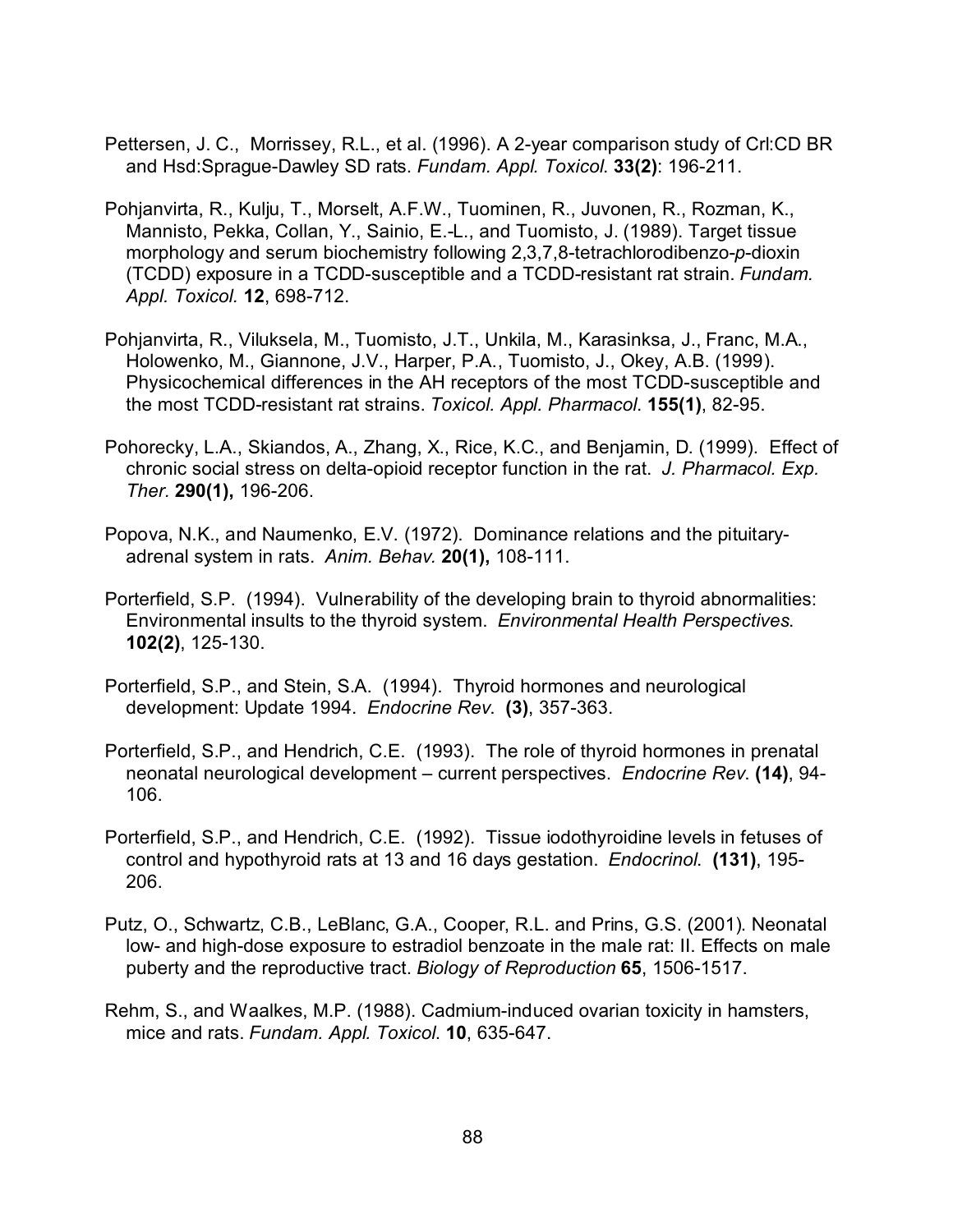- Reinhardt, W., and Militzer, K. (1979). "Schnurrbartbeissen" und sozialer rang bei mausen [whisker trimming and social rank in mice]. *Z. Versuchstierkd.* **21(2),** 83-91.
- Roper, R. J., Griffith, J.S., et al. (1999). Interacting quantitative trait loci control phenotypic variation in murine estradiol-regulated responses. *Endocrinology* **140(2)**, 556-61.
- Sarna, J.R., Dyck, R.H., and Wishaw, I.Q. (2000). The Dalila effect: C57BL6 mice barber whiskers by plucking. *Behav. Brain Res.* **108(1),** 39-45.

Schechter, J., Ahmad, N., Elias, K., and Weiner, R. (1987). Estrogen-induced tumors: changes in the vasculature in two strains of rat. *Am. J. Anat*. **179(4)**, 315-323.

- Schechter, J. and R. Weiner (1991). Changes in basic fibroblast growth factor coincident with estradiol-induced hyperplasia of the anterior pituitaries of Fischer 344 and Sprague-Dawley rats. *Endocrinology* **129(5)**, 2400-8.
- Schardein, J.L. (1999). Reproductive Hazards. In: Product Safety Evaluation Handbook. (S. Gad, ed.) Marcel Dekker, N.Y. 299-380.
- Sharp, J., Zammit, T., Azar, T., and Lawson, D. (2003). Stress-like responses to common procedures in individually and group-housed female rats. *Contemp. Top. Lab. Animal Sci.* **42(1),** 9-18.
- Shellabarger, C. J., Stone, J.P., et al. (1978). Rat differences in mammary tumor induction with estrogen and neutron radiation. *J. Natl. Cancer Inst.* **61(6):** 1505-8.

Silver, L. (1995). Mouse Genetics: Concepts and Applications, Oxford University Press.

- Shirai, T., Nakamura, A., Fukushima, S., Yamamoto, A., Tada, M., and Ito, N. (1990). Different carcinogenic responses in a variety of organs, including the prostate, of five different rat strains given 3,2'-dimethyl-4-aminobiphenyl. *Carcinogenesis* **11(5)**, 793- 797.
- Smith, G.C., Cizza, G., Gomez, M., Greibler, C., Gold, P.W., and Sternberg, E.M. (1994). The estrous cycle and pituitary-ovarian function in Lewis and Fischer rats. *Neuroimmunomodulation* **1**, 231-235.
- Spearow, J. L. and Bradford, G.E. (1983). Genetic variation in spontaneous ovulation rate and LH receptor induction in mice. *J. Reprod. Fertil.* **69(2)**: 529-537.
- Spearow, J. L. (1985). The mechanism of action of genes controlling reproduction. Genetics of Reproduction in Sheep. R. B. Land and D. W. Robinson: Ch. 22, pp.203-215.
- Spearow, J. L. (1986). Changes in the kinetics of follicular growth in response to selection for large litter size in mice. *Biol. Reprod*. **35**: 1175-1186.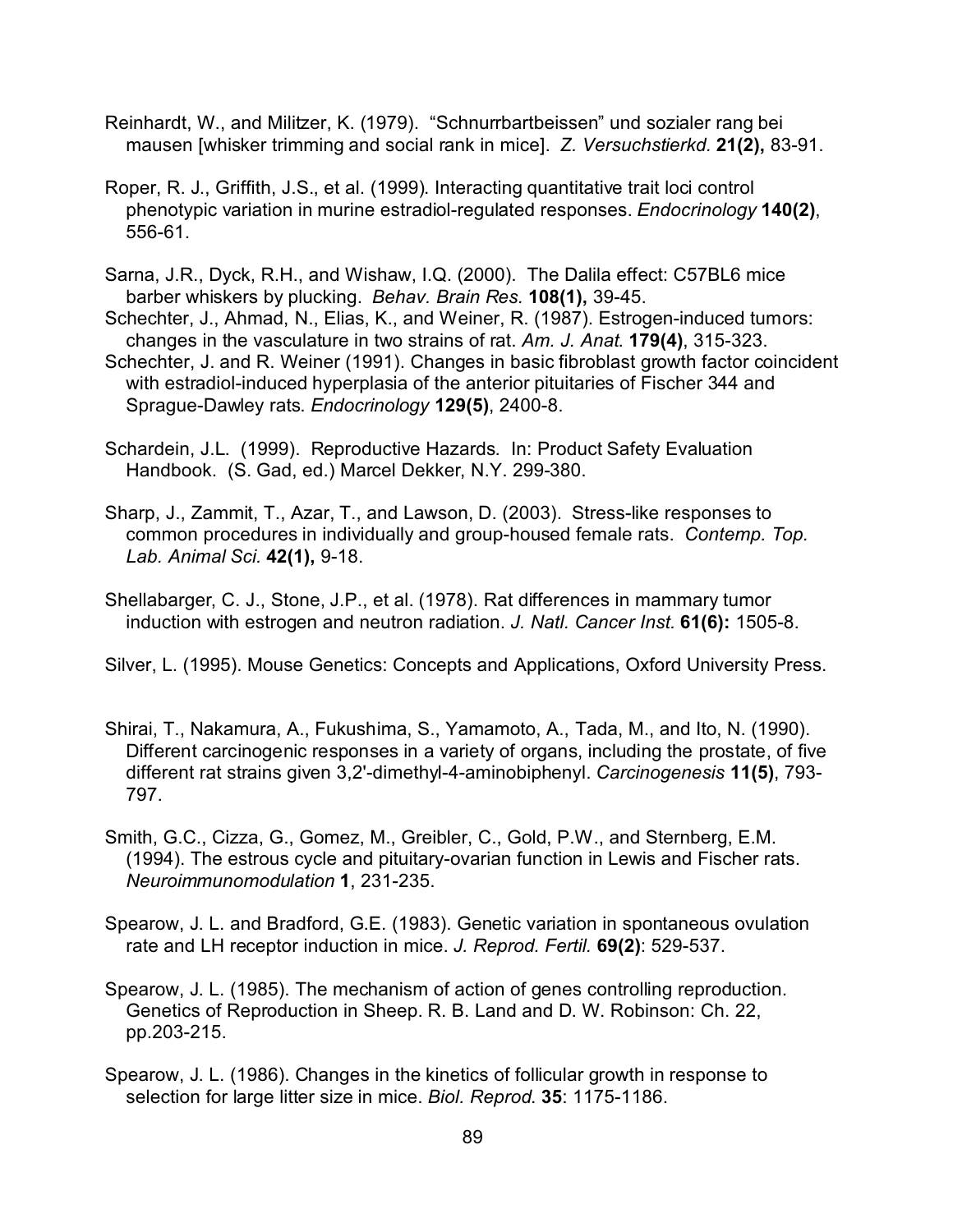- Spearow, J. L., Turgai, J.T., et al. (1987). Genetic variation in estradiol negative feedback on testes and vesicular gland weight and LH in mice. *J. Animal Sci*. **65 Suppl. 1**: 399A.
- Spearow, J. L. (1988). Characterization of genetic differences in hormone-induced ovulation rate in mice. *J. Reprod. Fert*. **82**: 799-806.
- Spearow, J. L. (1988). Major genes control hormone-induced ovulation rate in mice. *J. Reprod. Fertil.* **82:** 787-797.
- Spearow, J. L., Erickson, R.P., et al. (1991). The effect of H-2 region and genetic background on hormone-induced ovulation rate, puberty, and follicular number in mice. *Genet. Res.* **57(1)**: 41-9.
- Spearow, J. L. and M. Barkley (1999). Genetic control of hormone-induced ovulation rate in mice. *Biol. Reprod*. **61(4)**: 851-856.
- Spearow, J. L., Doemeny, P., Sera, R., Leffler, R., and Barkley, M. (1999). Genetic variation in susceptibility to endocrine disruption by estrogen in mice. *Science* **285**, 1259-1261.
- Spearow, J. L. and Barkley, M. (2001). Reassessment of models used to test xenobiotics for oestrogenic potency is overdue. *Hum. Reprod*. **16(5)**: 1027-9.
- Spearow, J.L., O'Henley, P., Doemeny, P., Sera, R., Leffler, R., Sofos, T., Barkley, M. (2001). Genetic variation in physiological sensitivity to estrogen in mice. *APMIS* **109(5)**, 356-364.
- Stefanski, V. (1998). Social stress in loser rats: opposite immunological effects in submissive and subdominant males. *Physiol. Behav.* **63(4),** 605-613.
- Stefanski, V. (2000). Social stress in laboratory rats: hormonal responses and immune cell distribution. *Psychoneuroendocrinology* **25(4),** 389-406.
- Steinmetz, R., Brown, N.G., Allen, D.L., Bigsby, R.M., and Ben-Jonathan, N. (1997). The environmental estrogen bisphenol A stimulates prolactin release in vitro and *in vivo*. *Endocrinology* **138(5)**, 1780-1786.
- Steinmetz, R., Mitchner, N.A., et al. (1998). The xenoestrogen bisphenol A induces growth, differentiation, and c-fos gene expression in the female reproductive tract. *Endocrinology* **139(6)**: 2741-7.
- Stevens, J. T., C. B. Breckenridge, et al. (1999). A risk characterization for atrazine: oncogenicity profile. *J. Toxicol. Environ. Health* **A 56(2)**: 69-109.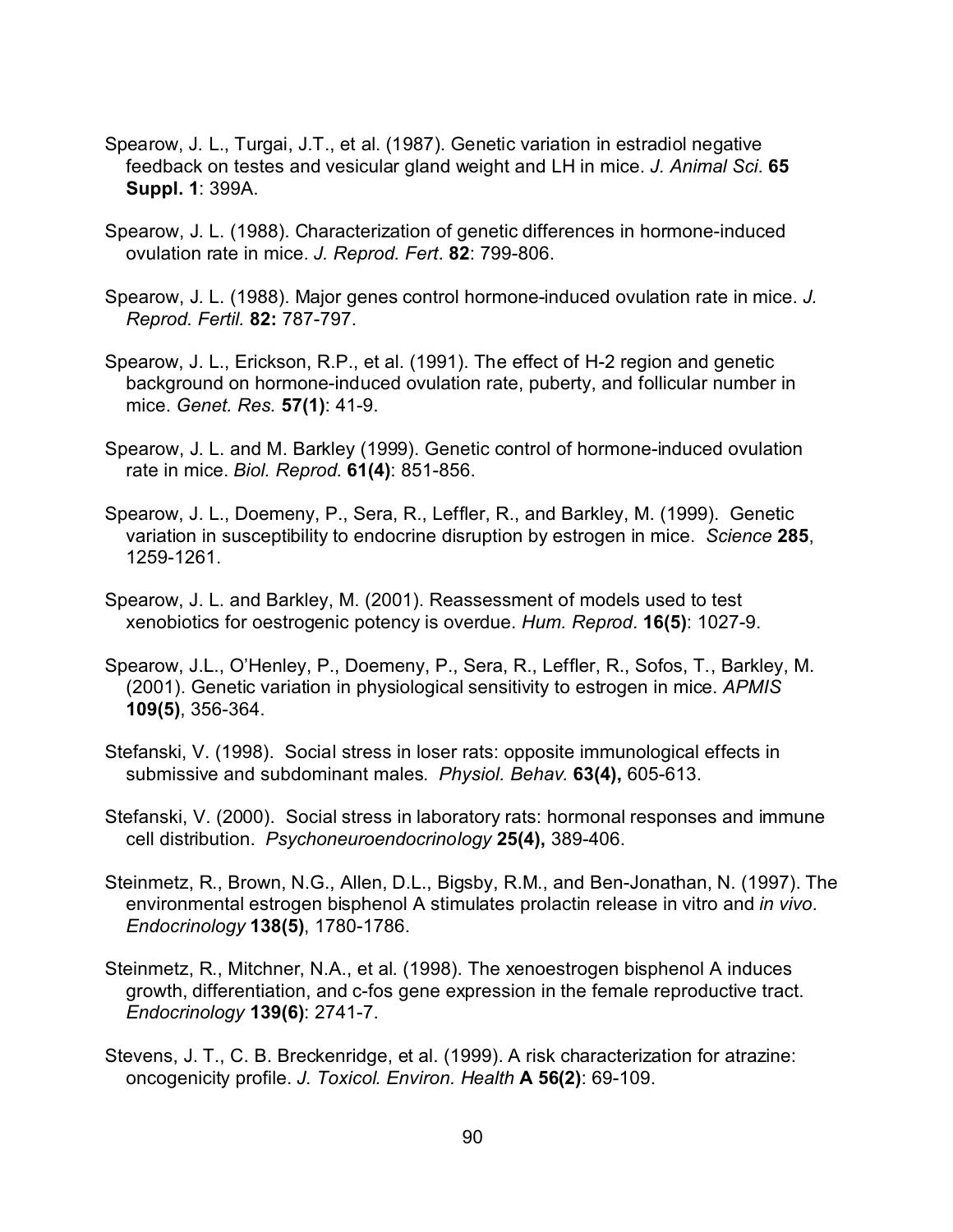- Stoker, T.E., Laws, S.C., Guidici, D.L., and Cooper, R.L. 2000. The effect of atrazine on puberty in male Wistar rats: An evaluation in the protocol for the assessment of pubertal development and thyroid function. *Toxicological Sciences* **58(N1)**, 50-59. (Reprint).
- Strait, K.A., Schwartz, H.L., Perez-Castillo, A., and Oppenheimer, J.H. (1990). Relationship of c-erbA content to tissue triiodothyronine nuclear binding capacity and function in developing and adult rats. *J Boil Chem*. **(265)**, 10514-10521.
- Strozik, K.E., and Festing, M.F. (1981). Whisker trimming in mice. *Lab. Anim.* **15(4),** 309-312.
- Takizawa, K., Yagi, H., Jerina, D.M., and Mattison, D.R. (1985). Experimental ovarian toxicity following intraovarian injection of benzo(a)pyrene or its metabolites in mice and rats. *Reproductive Toxicology* ed. R.L Dixon, Raven Press, New York. 69-94.
- Taylor, L.R., and Costanzo, D.J. (1975). Social dominance, adrenal weight, and the reticuloendothelial system in rats. *Behav. Biol.* **13(2),** 167-174.
- Taylor, G.T., and Moore, S. (1975). Social position and competition in laboratory rats. *J. Comp. Physiol. Psychol.* **88(1),** 424-430.
- Thigpen, J.E., Li, L.-A., Richter, C.B., Cebetkin, E.H., and Jameson, C.W. (1989). The mouse bioassay for the detection of estrogenic activity in rodent diets. II. Comparative estrogenic activity of purified, certified and standard open and closed formula rodent diets. *Lab. Anim. Sci.* **37,** 602-605.
- Thigpen, J.E., Setchell, K.D.R., Ahlmark, K.B., Locklear, J., Spahr, T., Caviness, G.F., Goelz, M.F., Haseman, J.K., Newbold, R.R., and Forsythe, D.B. (1999). Phytoestrogen content of Purina open- and closed-formula laboratory animal diets. *Lab. Anim. Sci.* **49(5),** 530-534.
- Timiras, P.S., and Nzekwe, E.U. (1989). Thyroid hormones and nervous system development. *Biol Neonate*. **(55)**, 376-385.
- Tinwell, H., Haseman, J., Lefevre, P.A., Wallis, N., and Ashby, J. (2002). Normal sexual development of two strains of rat exposed in utero to low doses of Bisphenol A. *Toxicol. Sci.* **68**, 339-348.
- Tropp J., and Markus, E.J. (2001). Effects of mild food deprivation on the estrous cycle of rats. *Physiol. Behav*. **73**, 553-559.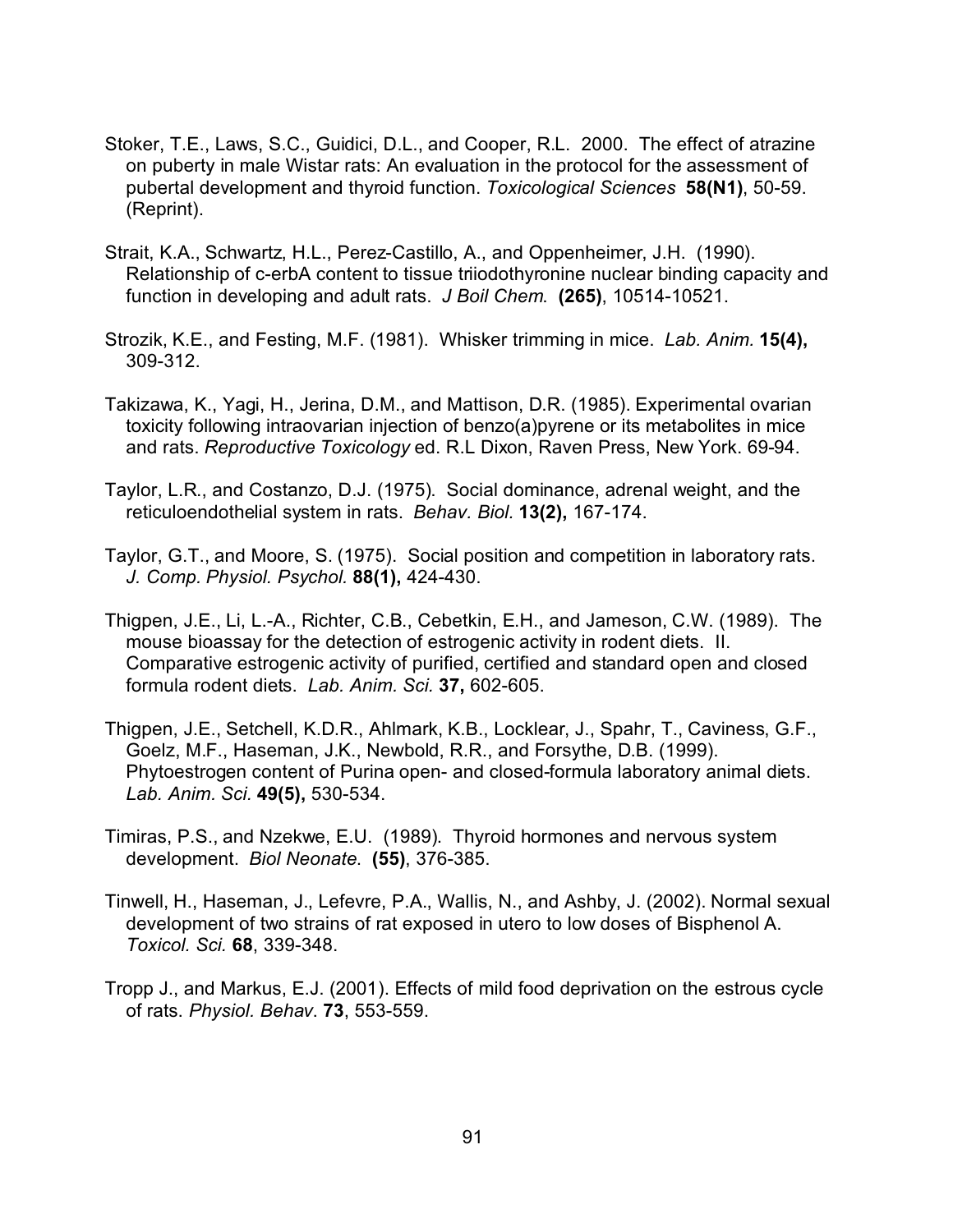- Tyl, R.W., C.B. Myers, M.C. Marr, D.R. Brine, P.A. Fail, J.C. Seely, and J.P. Van Miller (1999). Two-generation study with para-tert-octylphenol in rats. *Regulatory Toxicol Pharmacol.* **30,** 81-95.
- Tyl, R.W., C.B. Myers, M.C. Marr, T.-Y. Chang, J.C. Seely, D.R. Brine, M.M. Veselica, P.A. Fail, R.L. Joiner, J.H. Butala, S.S. Dimond, and L. R. Harris (2000). Threegeneration reproductive toxicity evaluation of bisphenol A administered in the feed to CD® (Sprague-Dawley) rats. Draft final report, submitted July 15, 2000 to the Society of the Plastics Industries, Bisphenol A Task Group, Washington, DC.
- U. S. Environmental Protection Agency (EPA) (1985). Toxic Substances Control Act, EPA (TSCA) Section 798.4700, Reproduction and Fertility Effects. *Federal Register* **50 (188),** 39432-39433.
- U.S. EPA (1996). Office of Prevention, Pesticides and Toxic Substances (OPPTS), Health Effects Test Guidelines, OPPTS 870.3800, Reproduction and Fertility Effects (Public Draft, February 1996).
- U.S. EPA (1998). Office of Prevention, Pesticides and Toxic Substances (OPPTS), Health Effects Test Guidelines, OPPTS 870.3800, Reproduction and Fertility Effects (Final Guideline, August 1998).
- U.S. Environmental Protection Agency (EPA) (1996). Part II, Environmental Protection Agency: Reproductive Toxicity Risk Assessment Guidelines; Notice. *Federal Register* **61 (212),** 56274-56322 (October 31, 1996).
- Van Loo, P.L., Mol, J.A., Koolhaas, J.M., Van Zutphen, B.F., and Baumans, V. (2001). Modulation of agression in male mice: influence of group size and cage size. *Physiol. Behav.* **72(5),** 675-683.
- Waller, K., Swan, S.H., et al. (1998). Trihalomethanes in drinking water and spontaneous abortion. *Epidemiology* **9(2)**: 134-40.
- Wendell, D. L., Daun, S.B., et al. (2000). Different functions of QTL for estrogen-dependent tumor growth of the rat pituitary. *Mamm. Genome* **11(10)**: 855-61.
- Wendell, D. L. and Gorski, J. (1997). Quantitative trait loci for estrogen-dependent pituitary tumor growth in the rat. *Mamm. Genome* **8(11)**, 823-9.
- Wendell, D. L., A. Herman, et al. (1996). Genetic separation of tumor growth and hemorrhagic phenotypes in an estrogen-induced tumor. *Proceedings of the National Academy of Sciences* **93(15)**, 8112-6.
- Westenbroek, C., Ter Horst, G.J., Roos, M.H., Kuipers, S.D., Trentani, A., and den Boer, J.A. (2003). Gender-specific effects of social housing in rats after chronic mild stress exposure. *Prog. Neuropsychopharmacol. Biol. Psychiatry* **27(2),** 21-30.